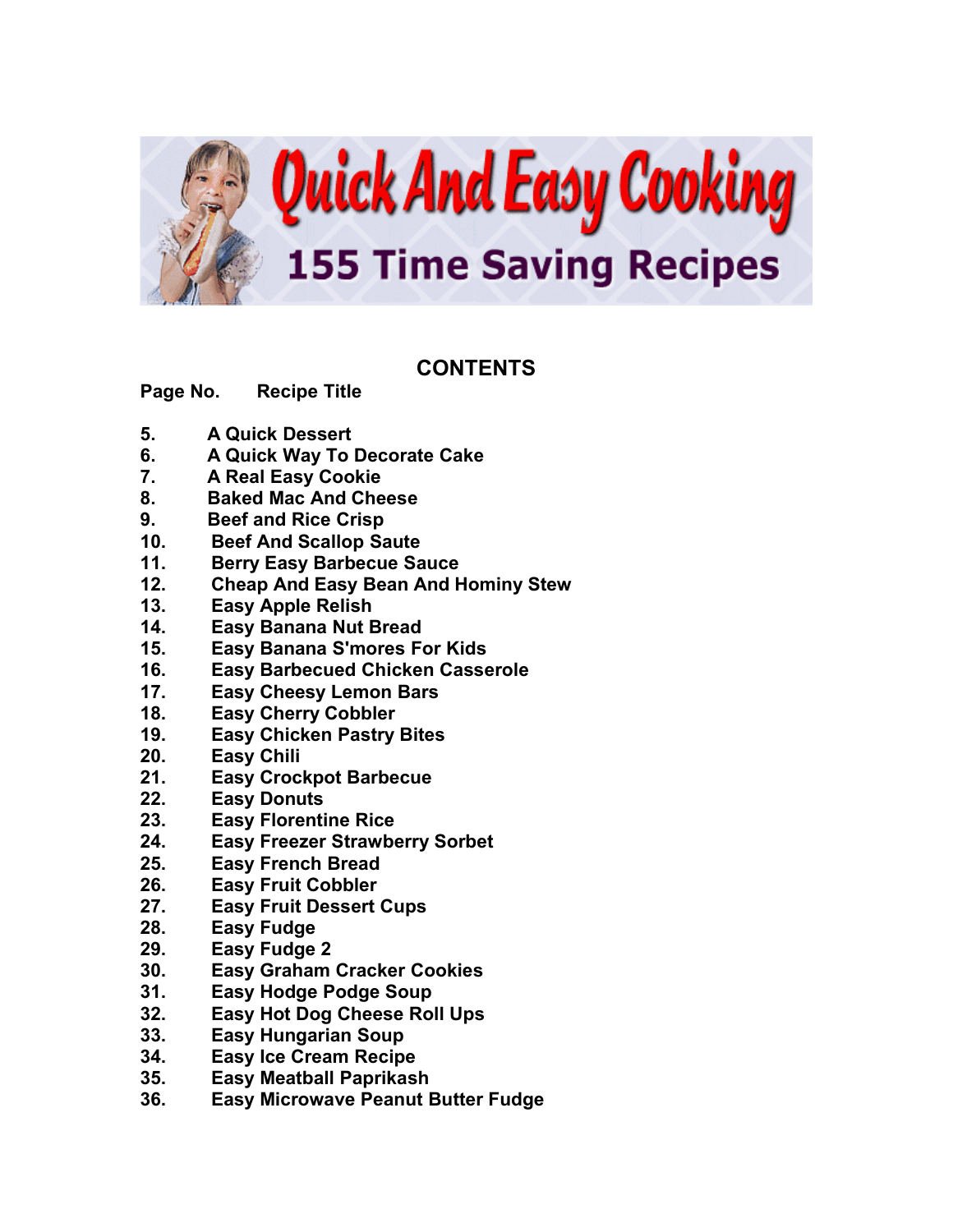- **37. Easy Microwave Pizza Bagels**
- **38. Easy Nonfat Garlic Bread**
- **39. Easy Oven Stew**
- **40. Easy Pasta Speciala**
- **41. Easy Pear Dessert**
- **42. Easy Pork Chop Dinner**
- **43. Easy Potato Bread**
- **44. Easy Sourdough Biscuits**
- **45. Easy Spaghetti**
- **46. Easy Taco Dip**
- **47. Easy Taco Salad**
- **48. Easy Tacos**
- **49. Easy Turkey Sloppy Joes**
- **50. Extra Easy Coffee Cake**
- **51. Extra Easy Lasagna**
- **52. Fast And Easy Pizza**
- **53. Graham Cracker Quickie**
- **54. Greek style potato salad**
- **55. Honey Butter**
- **56. Light And Easy Lasagna**
- **57. Light And Easy Picante Fish (microwave)**
- **58. Longhorn Quick Chili Dip**
- **59. Make-it-easy Beef Potpie**
- **60. Pasta Susanna**
- **61. Quick And Chewy Chocolate Drops**
- **62. Quick And Comfy Macaroni And Cheese**
- **63. Quick And Creamy Applesauce Dessert**
- **64. Quick And Dirty Yucatan Tacos**
- **65. Quick And Easy Chocolate Brownies**
- **66. Quick And Easy Fudgey Brownies**
- **67. Quick And Easy Lemon Cheesecake**
- **68. Quick and Easy Mexican Bean Soup**
- **69. Quick And Easy Pumpkin Bread**
- **70. Quick And Easy Pumpkin Pie**
- **71. Quick And Easy Shortbread**
- **72. Quick And Easy Tarragon Chicken**
- **73. Quick And Easy Vanilla Ice Cream**
- **74. Quick And Easy Waffles**
- **75. Quick And Sassy Cocktail Bites**
- **76. Quick And Simple Pasta Salad**
- **77. Quick And Spicy Beans**
- **78. Quick And Spicy Chicken And Rice**
- **79. Quick Apple Muffins**
- **80. Quick Apple Sauce**
- **81. Quick Baked Pasta Family Style**
- **82. Quick Barbecue Beef Bake**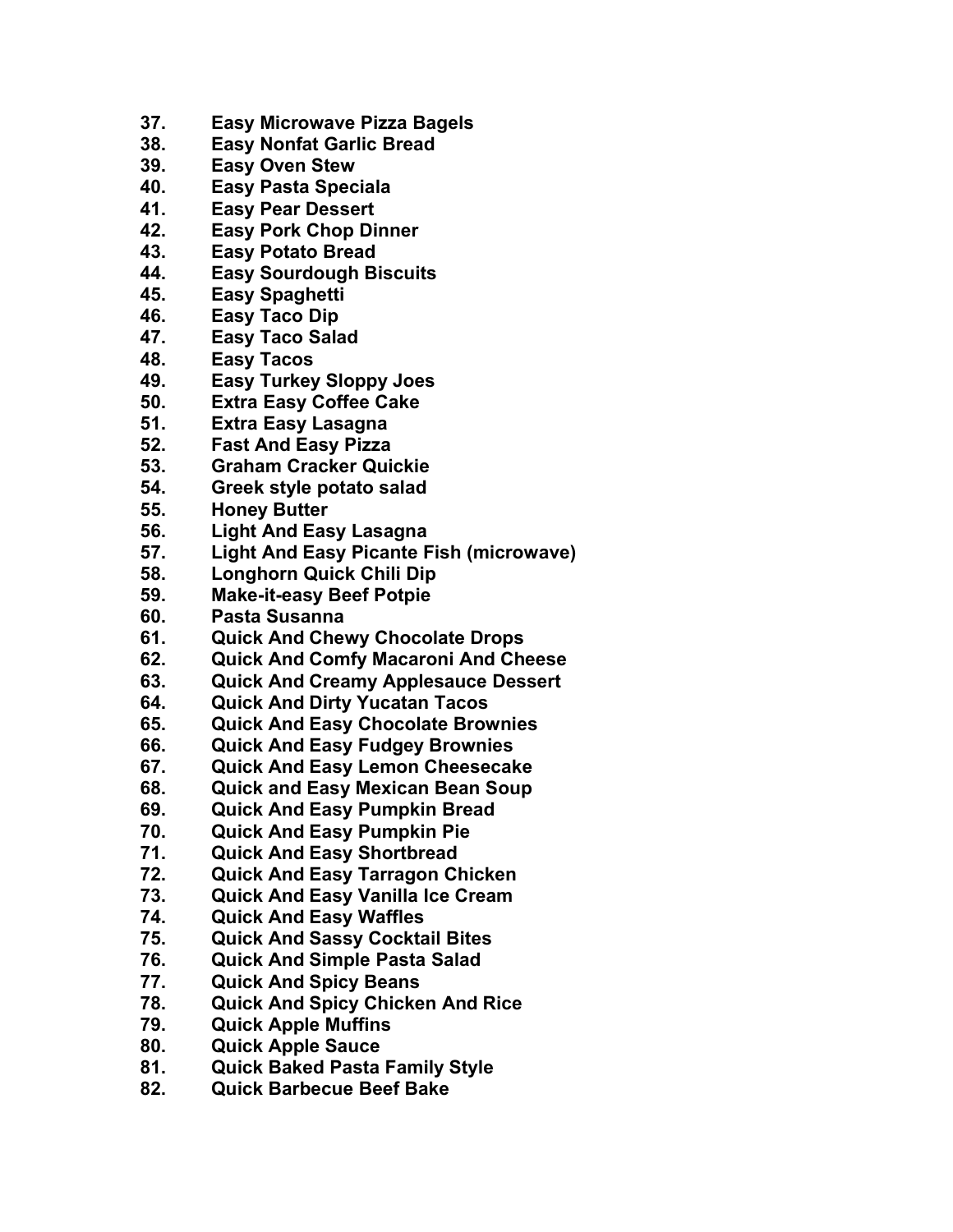- **83. Quick Barbecue Sauce**
- **84. Quick Bean and Cheese Enchiladas**
- **85. Quick Beef And Cheese Burritos**
- **86. Quick Beef Casserole**
- **87. Quick Beef Minestrone**
- **88. Quick Beef Pie**
- **89. Quick Beef Sausage**
- **90. Quick Beef Stew**
- **91. Quick Biscuit Mix**
- 92. **Quick Biscuits**
- **93. Quick Blueberry Muffins**
- **94. Quick Bread Sticks**
- **95. Quick Broccoli And Rice Casserole**
- **96. Quick Brown Betty**
- **97. Quick Cake Doughnuts**
- **98. Quick California Pizza**
- **99. Quick Candied Yams**
- **100. Quick Cape Breton Chowder**
- **101. Quick Caramel Rolls**
- **102. Quick Casserole**
- **103. Quick Celery-cheese Loaf**
- **104. Quick Cheddar Bread**
- **105. Quick Cherry Dessert**
- **106. Quick Chicken And Biscuits**
- **107. Quick Chicken And Noodles**
- **108. Quick Chicken Cacciatore**
- **109. Quick Chicken Divan**
- **110. Quick Chicken Marinara**
- **111. Quick Chicken Piccata**
- **112. Quick Chicken Piroshki**
- **113. Quick Chili Casserole**
- **114. Quick Clam Chowder**
- **115. Quick Cobbler Pie**
- **116. Quick Cookies**
- **117. Quick Custard Rice Pudding**
- **118. Quick Dessert**
- **119. Quick Egg And Potato Scramble**
- **120. Quick Lemon-beef Stir Fry**
- **121. Quick Low-fat Burritos**
- **122. Quick Macadamia Chicken**
- **123. Quick Marinated Chicken**
- **124. Quick Mint Brownies**
- **125. Quick Onion Cheese Bread**
- **126. Quick Oriental Chicken And Cashews**
- **127. Quick Peanut Butter Pound Cake**
- **128. Quick Pear Crumble**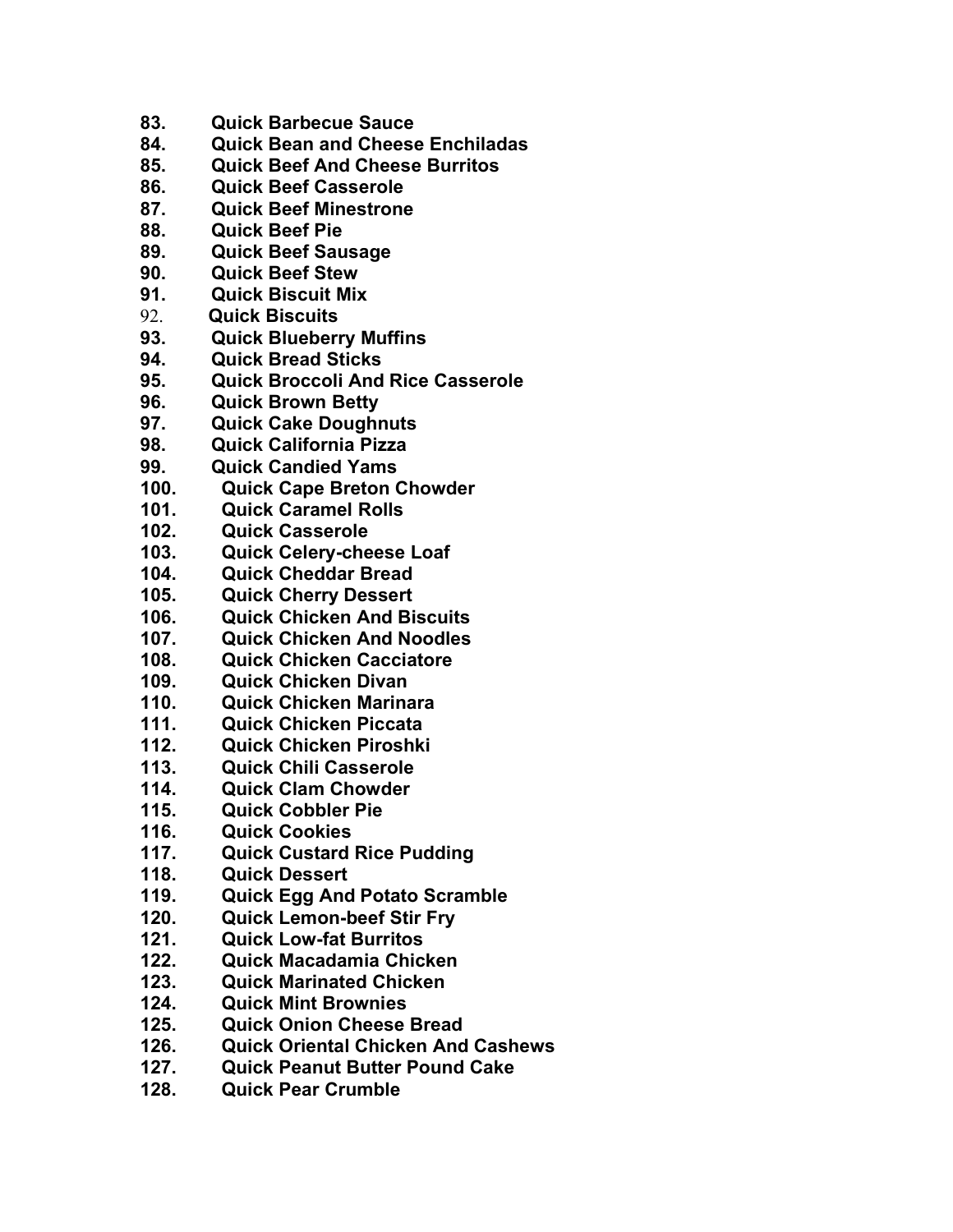- **129. Quick Pizza Sticks**
- **130. Quick Pork Lo Mein**
- **131. Quick Potato Casserole**
- **132. Quick Potato Salad For One**
- **133. Quick Potatoes Au Gratin**
- **134. Quick Pound Cake**
- **135. Quick Quesadillas**
- **136. Quick Raisin Bread**
- **137. Quick Rhubarb Crisp**
- **138. Quick Sally Lunn**
- **139. Quick Sesame Ginger Chicken**
- **140. Quick Shrimp Gumbo**
- **141. Quick Shrimp In Garlic Butter**
- **142. Quick Southwestern Pizza**
- **143. Quick Spanish Rice And Pork Chops**
- **144. Quick Sticky Buns**
- **145. Quick Tetrazzini**
- **146. Quick-fix Steak And Lemon-pepper Potatoes**
- **147. So Easy Banana Caramel Pie**
- **148. Super-easy Roasted Potatoes**
- **149. Super-easy Scoreboard Dip**
- **150. Sweet And Sour Beef**
- **151. Very Quick Apple Squares**
- **152. Quick Bacon Rolls**
- **153. Quick And Easy Meatloaf**
- **154. Quick And Easy Fish Fillets**
- **155. Hamburger Stroganoff-Quick And Economical**
- **156. Deep Dish Pizza- QUICK!**
- **157. Quick And Easy Barbecue Pork Chops**
- **158. Quick Lemon Pie**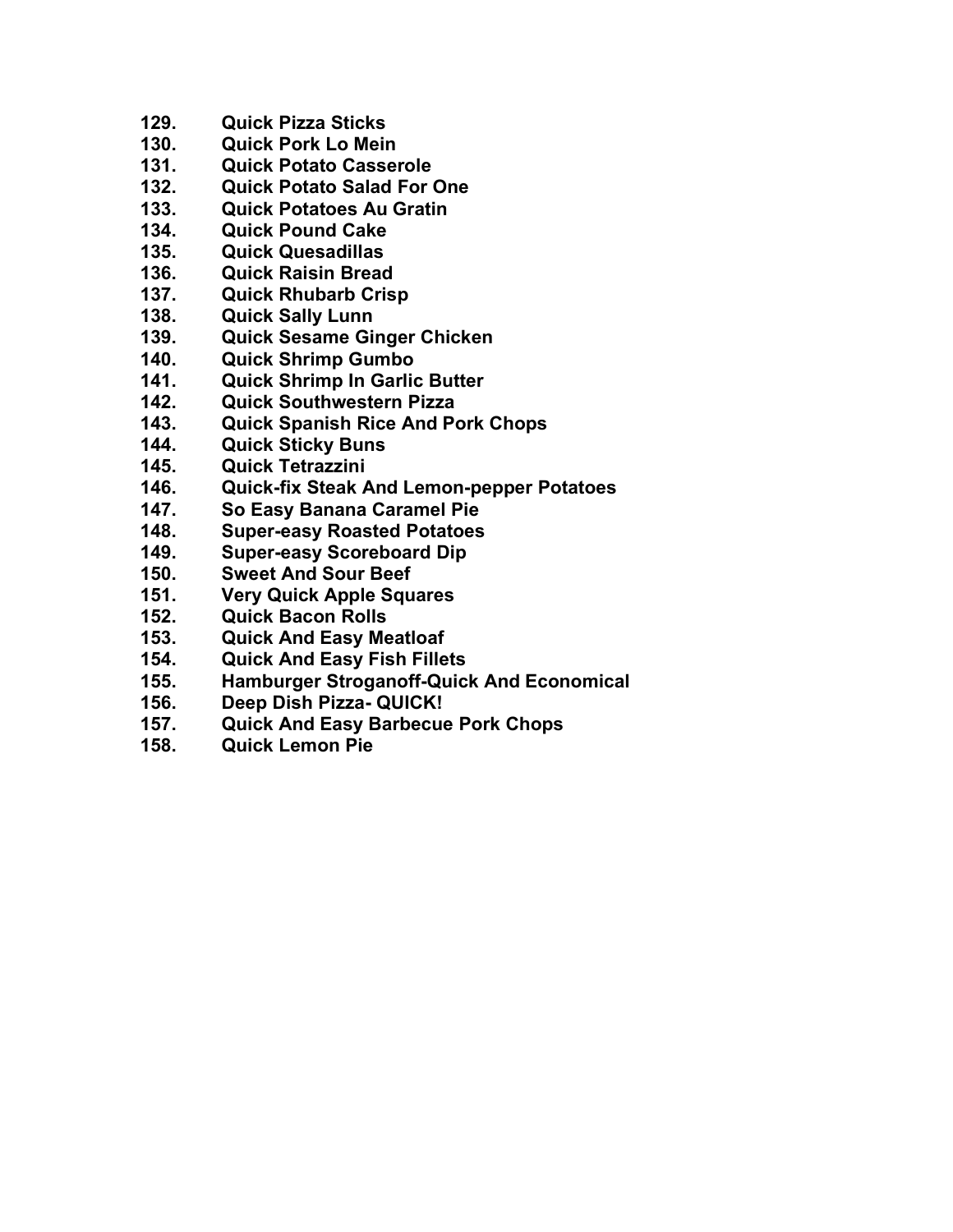## **A Quick Dessert**

4 Pieces toast 4 sl Cheese Nutmeg 1 1/2 c Applesauce 1/4 c Sugar

Add sugar and nutmeg to applesauce. Put applesauce on toast, about 3 tablespoons on each piece of toast. Lay a slice of cheese over the sauce. Bake in a moderate oven until the cheese melts. Serve hot.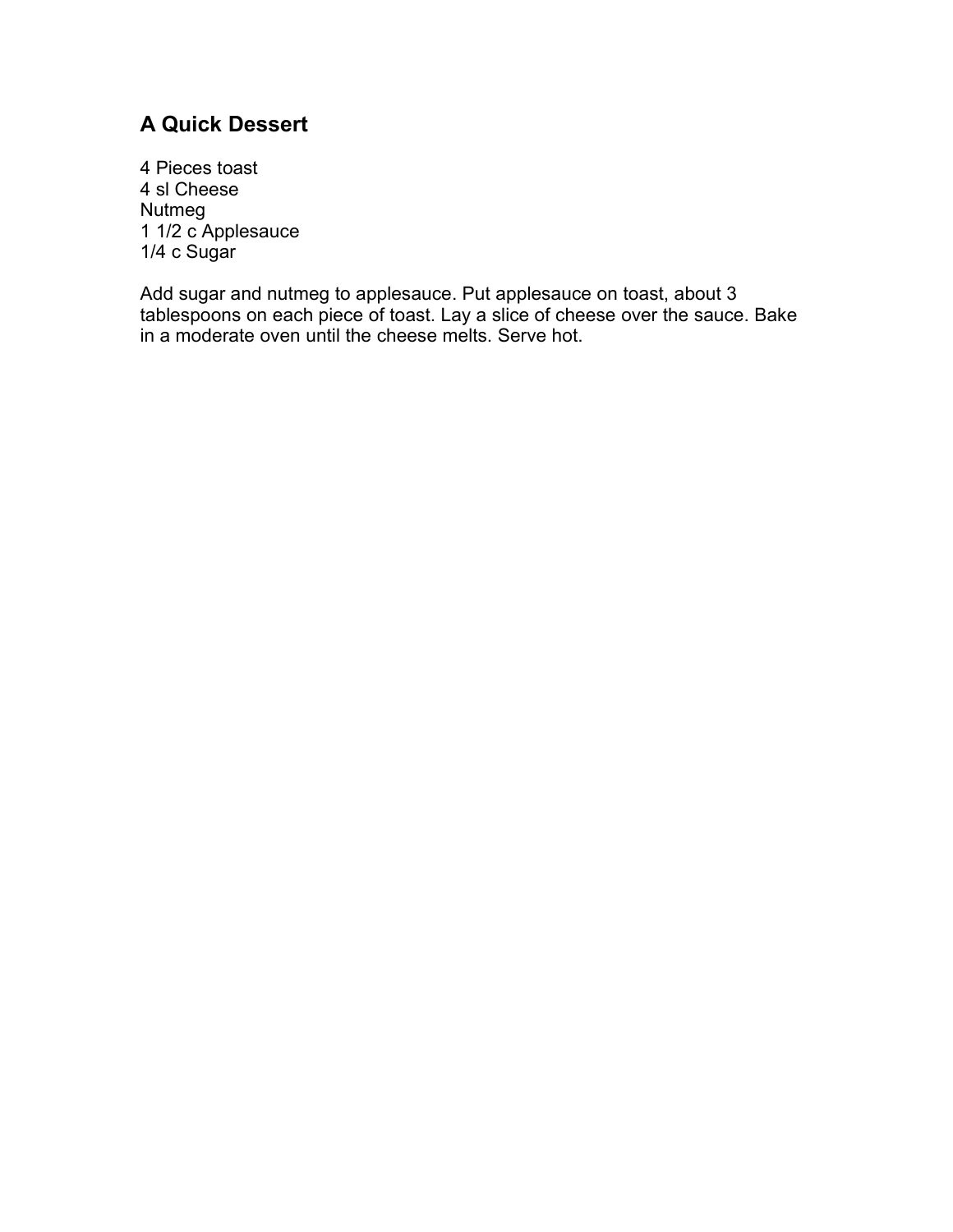## **A Quick Way To Decorate Cake**

1 pk Marshmallows Vanilla to taste Green food coloring 1 pk Red hots Box of cornflakes (4 1/2 c) White angel food cake

Melt marshmallows, add food coloring and vanilla. Add the cornflakes, stir until well coated. Spread this onto a cookie sheet, shaping into holly leaves. Place a red hot in middle. Let dry about 5 hours. Then top a white frosted angel cake with the holly leaves. Makes a very pretty cake.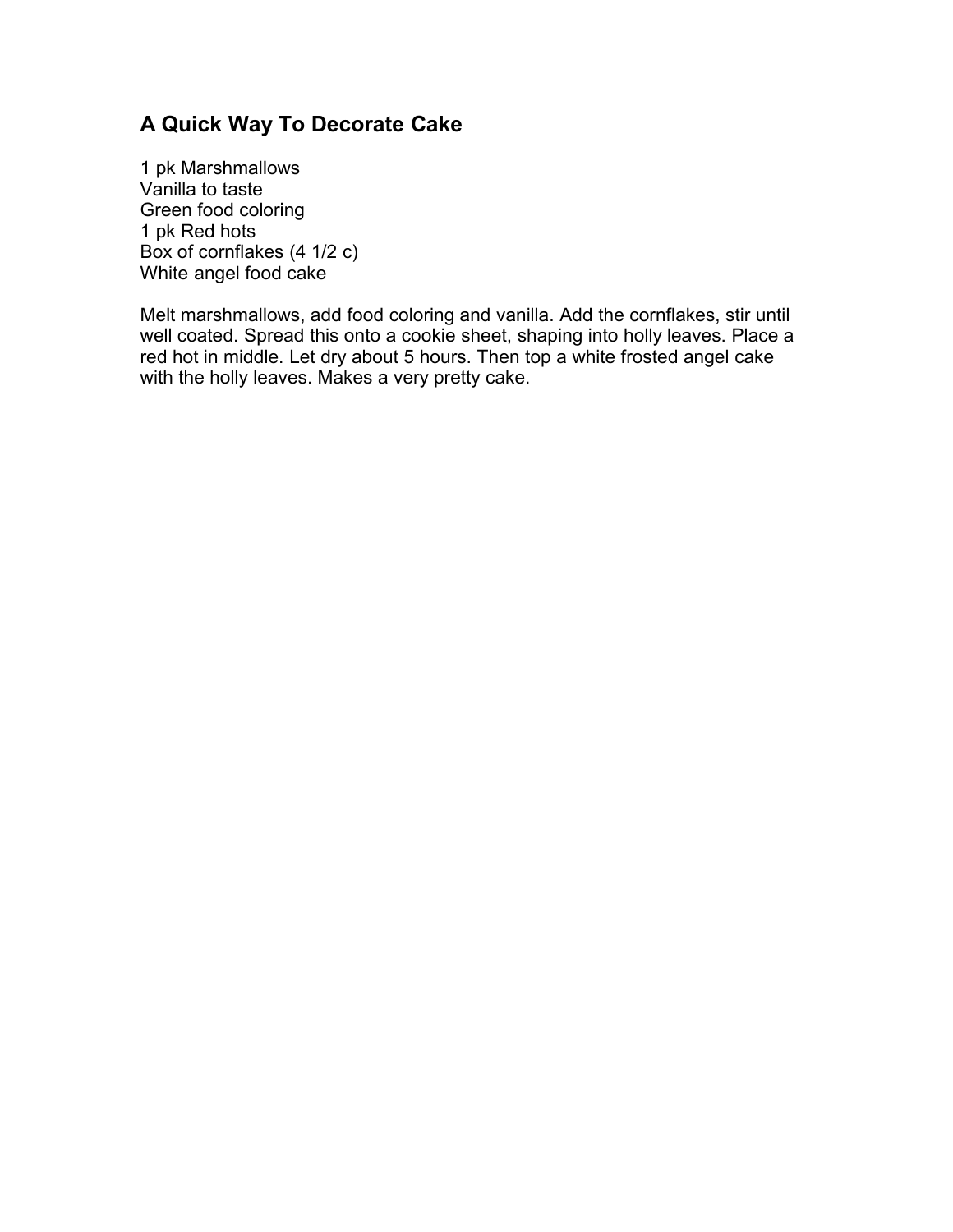# **A Real Easy Cookie**

Graham crackers Pecan halves 1/2 c Sugar 2 Sticks cutter

Melt butter and sugar. Bring to a boil. Boil for two minutes ONLY. Place graham crackers on foil lined sheet. Place nuts on cracker center. Spoon butter and sugar mix over graham crackers. Bake at 325 degrees for 15 minutes on top rack. Cool completely before breaking apart.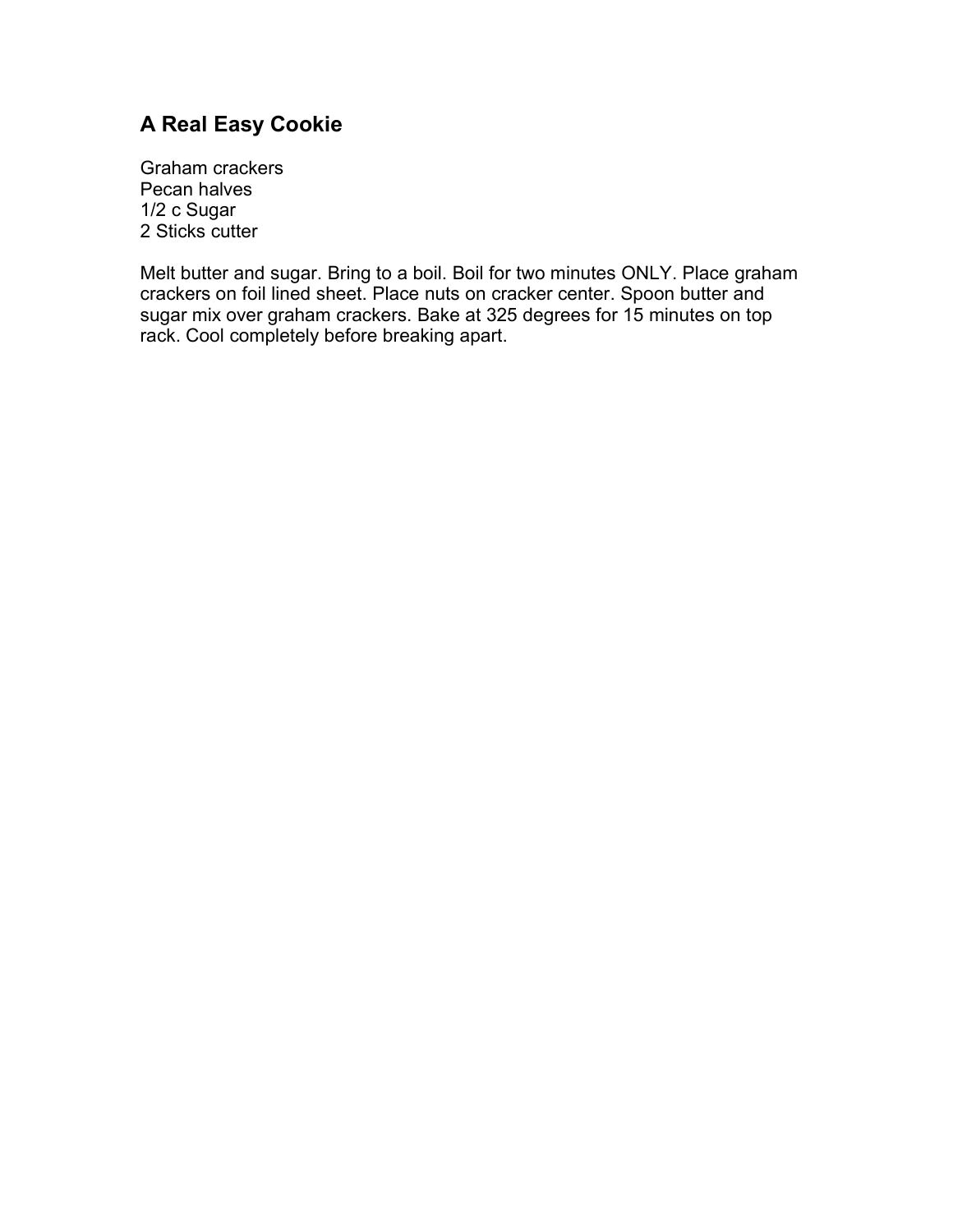## **Baked Mac And Cheese**

 cn (10 3/4 ounces) Condensed Cheddar Cheese Soup 1/2 cn Milk ts Prepared Mustard 1/8 ts Pepper c Hot cooked Elbow or medium shell Macaroni (1 1/2 c dry) ts Margarine or Butter, melted tb Dry Bread Crumbs

In 1-quart casserole, combine soup, milk, mustard and pepper. Stir in macaroni. In a cup, combine margarine and bread crumbs. Sprinkle over casserole. Bake at 400 degrees F. 20 minutes or until hot and bubbling. Makes 2 1/2 Cups = 2 main dish servings or 4 side dish servings.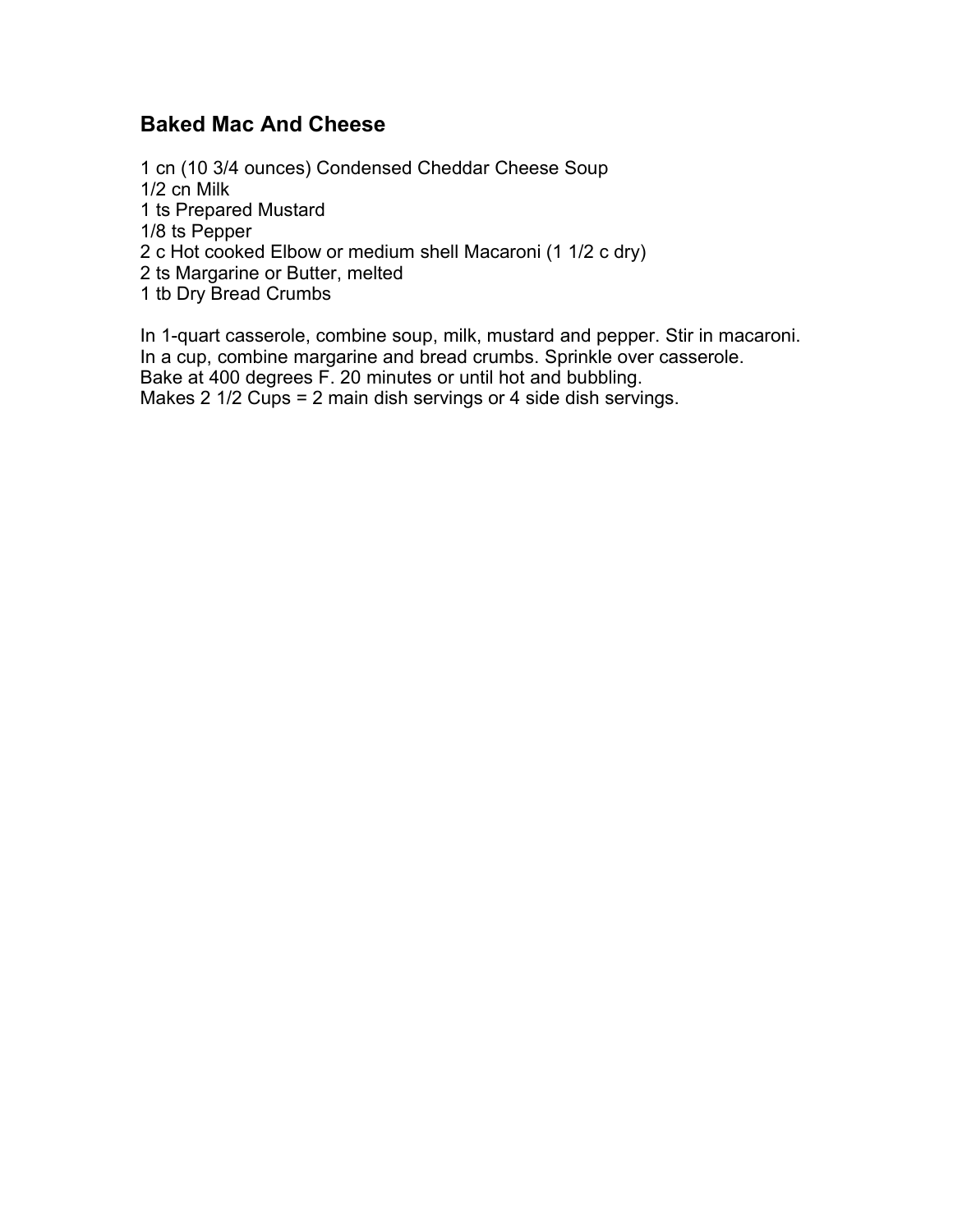#### **Beef and Rice Crisp**

 lb Lean ground beef c Coarsely-chopped onion 1/2 c Coarsely-chopped green pepper tb Ketchup 1/4 ts Salt 1/2 ts Dry mustard 1/2 c Cooked rice 1 c Milk (10 oz) can cream of Mushroom soup 1/2 c Shredded Cheddar cheese ts Worcestershire sauce c Corn flakes, coarsely crushed tb Butter, melted

Saute beef, onion and green pepper in a large frypan until meat is browned; drain off any fat. Blend in ketchup, salt and dry mustard. Turn meat mixture into a 2 quart round casserole; spread rice on top. Gradually stir milk into mushroom soup. Stir in cheese and Worcestershire sauce. Pour over meat and rice layers. Combine crushed corn flakes and butter; sprinkle evenly over casserole. Bake in preheated 375 degree F oven 35 to 40 minutes or until hot and bubbly. Makes 6 servings.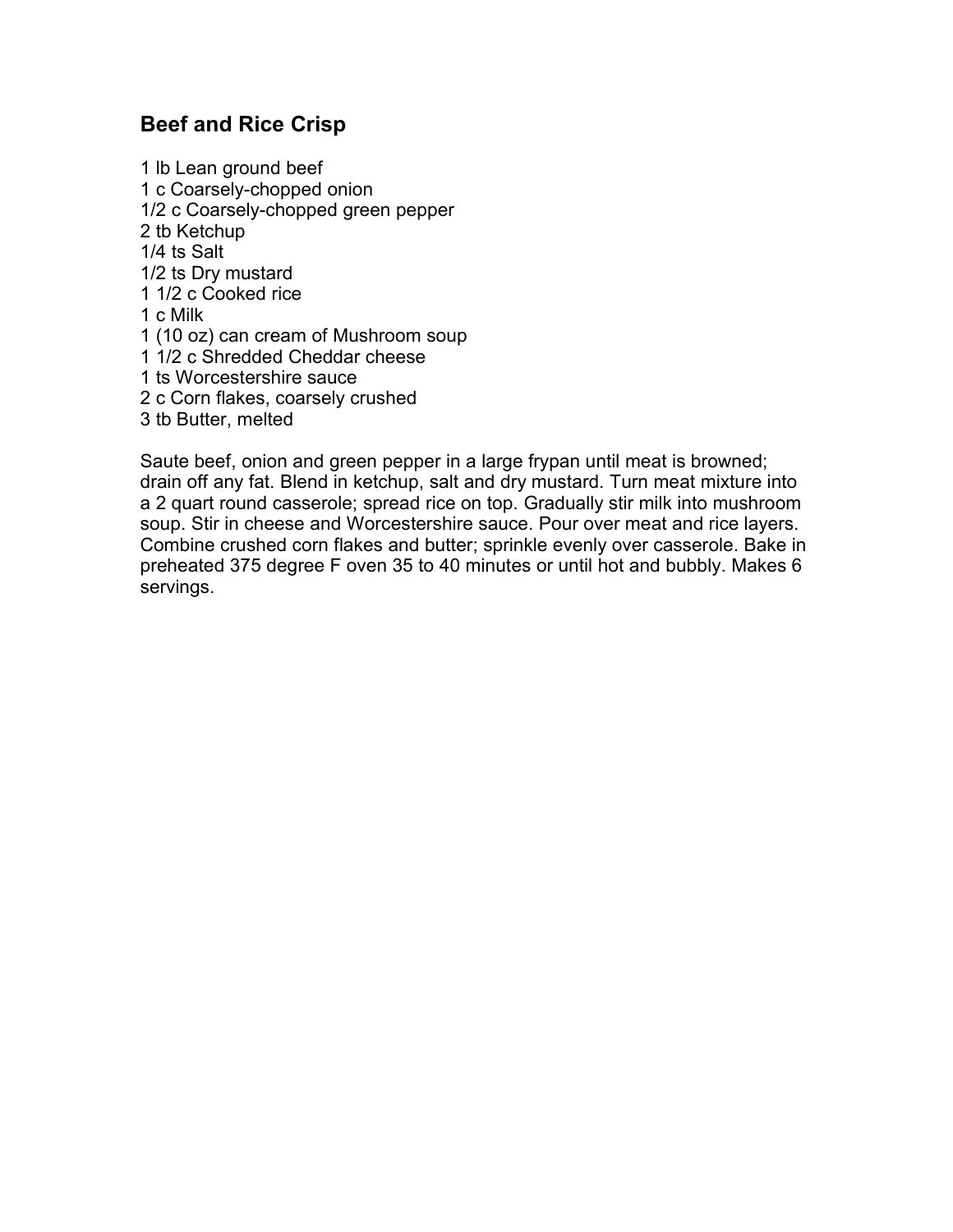## **Beef And Scallop Saute**

 tb Peanut oil ts Minced garlic lb Beef cut for stir fry pn Red pepper flakes 3/4 lb Sea scallops pn Red pepper flakes 1/4 c Sliced green onion tb Water pn Fresh ginger pn White pepper ts Salt

Heat oil in wok or large skillet until almost smoking. Add garlic and beef, then scallops, and stir-fry about 30 seconds. Add remaining ingredients and stir-fry beef and scallops another 20 to 30 seconds.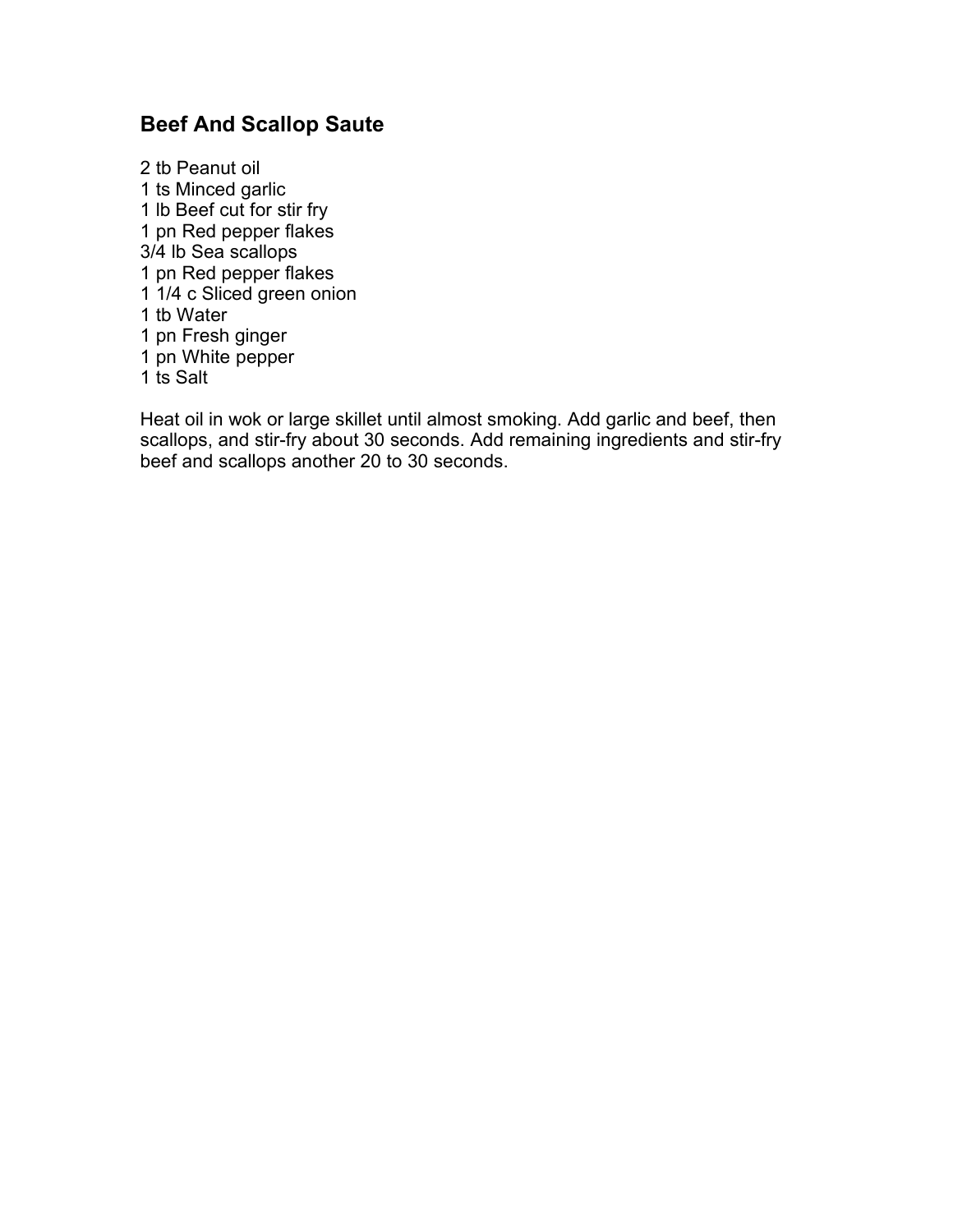## **Berry Easy Barbecue Sauce**

18 oz Barbecue sauce 16 oz Cranberry sauce, jellied 1/4 c Water 2 tb Brown sugar, packed 2 tb Chili powder 1/4 ts Garlic powder 1/4 ts Cloves, ground

Combine all the ingredients in a 2 quart saucepan. Bring to boiling; reduce heat and simmer for 10 minutes.

Brush on meat or chicken at end of grilling time.

Makes 3 1/2 cups of sauce - enough for 18 - 21 pounds of ribs.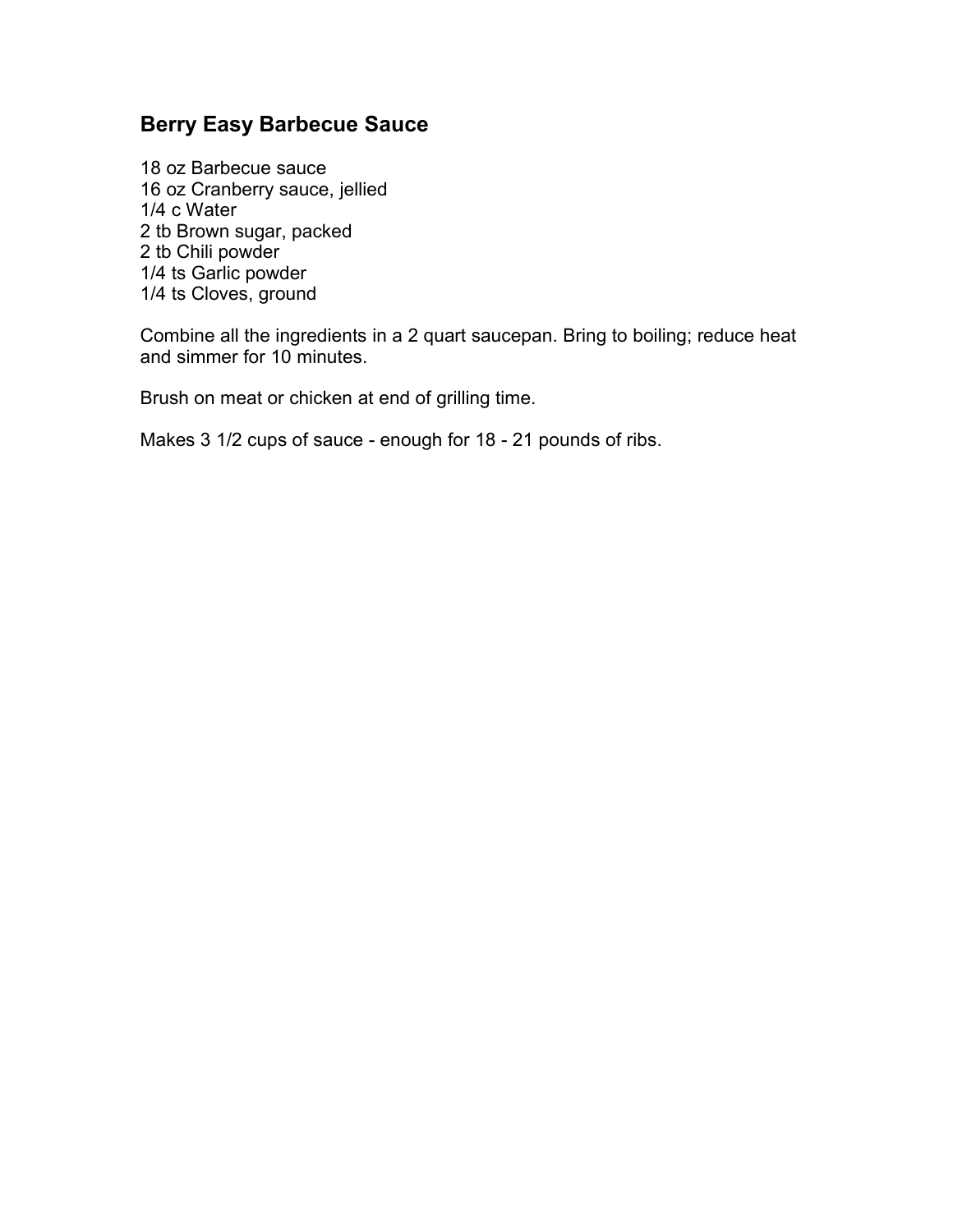# **Cheap And Easy Bean And Hominy Stew**

 cn Hominy, canned cn Pinto beans cn Garbanzo beans cn Kidney beans oz Tomato sauce pk Chili/taco/mexican seasoning

Mix and heat.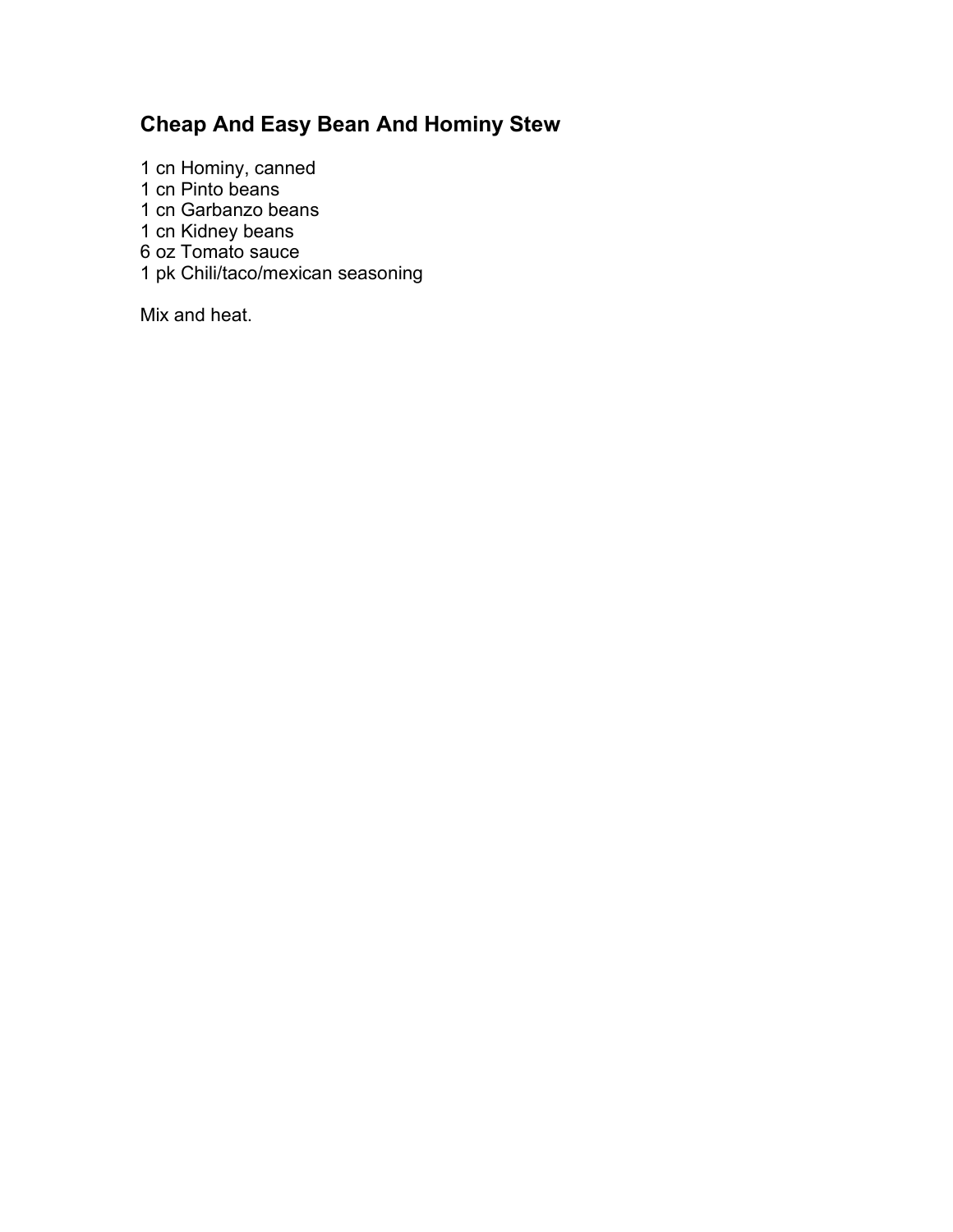# **Easy Apple Relish**

2 c Fresh cranberries 2 x Apples Orange, peeled and seeded 2 c Sugar

Finely chop (or grind) cranberries, apples and orange. Mix with sugar and refrigerate for a day or two before serving. Great with chicken or turkey.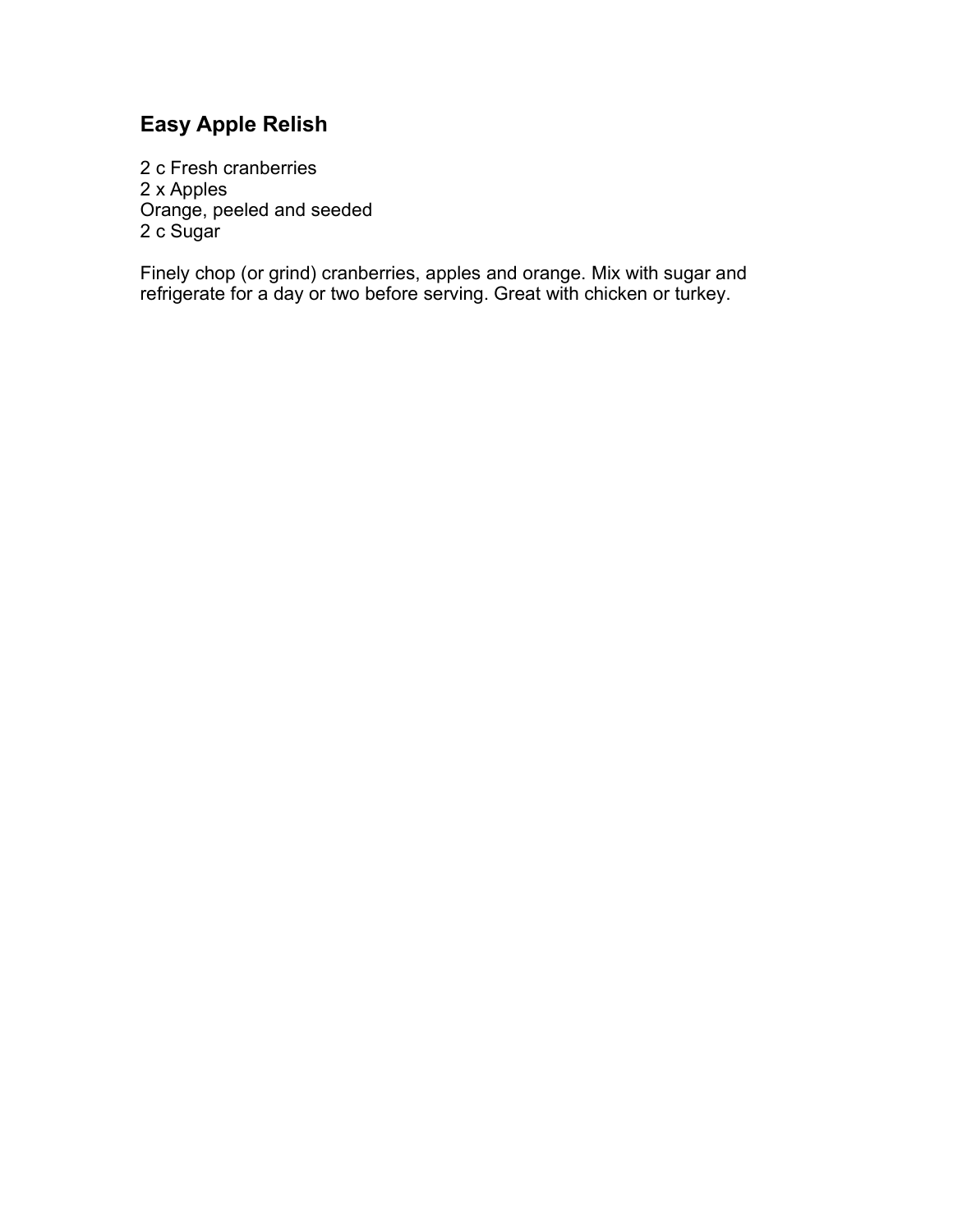# **Easy Banana Nut Bread**

1/2 c Butter 1 c Sugar 2 Eggs 4 sm Bananas, mashed 3/4 ts Baking soda 1/2 ts Salt 1 1/2 c Flour 3/4 c Chopped walnuts

Cream butter and sugar until fluffy; add eggs one at a time beating well after each addition. Stir in bananas.

Add dry ingredients and mix well. Pour into bread pan, bake at 350F for 30-35 minutes.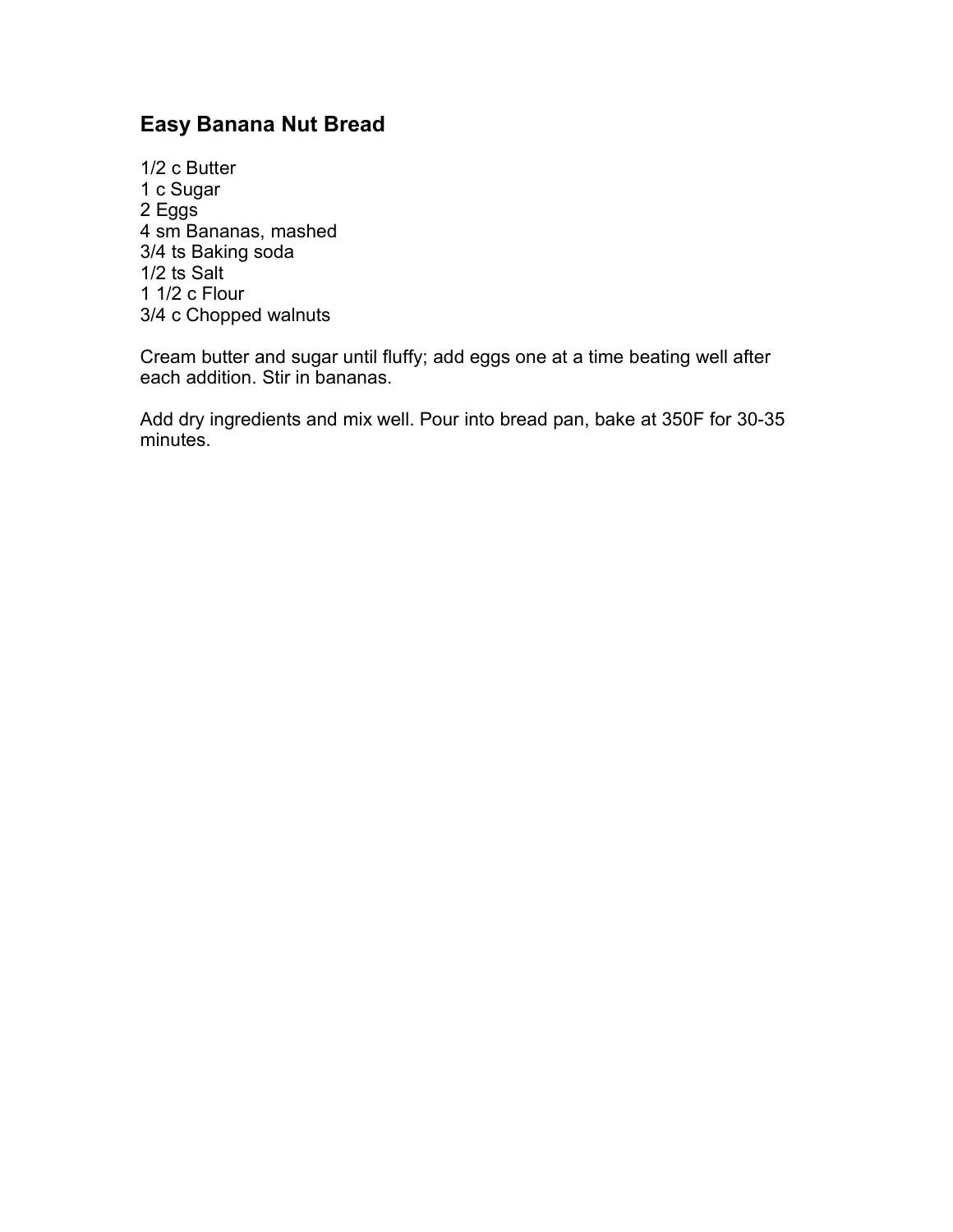# **Easy Banana S'mores For Kids**

 Bananas; sliced Flat chocolate bars Small jars marshmallow fluff Nabisco Honey Maid Grahams

Put 2 bananas slices on a graham cracker, add a square of chocolate and a large spoonful of marshmallow fluff. Put another graham cracker on top and squish together.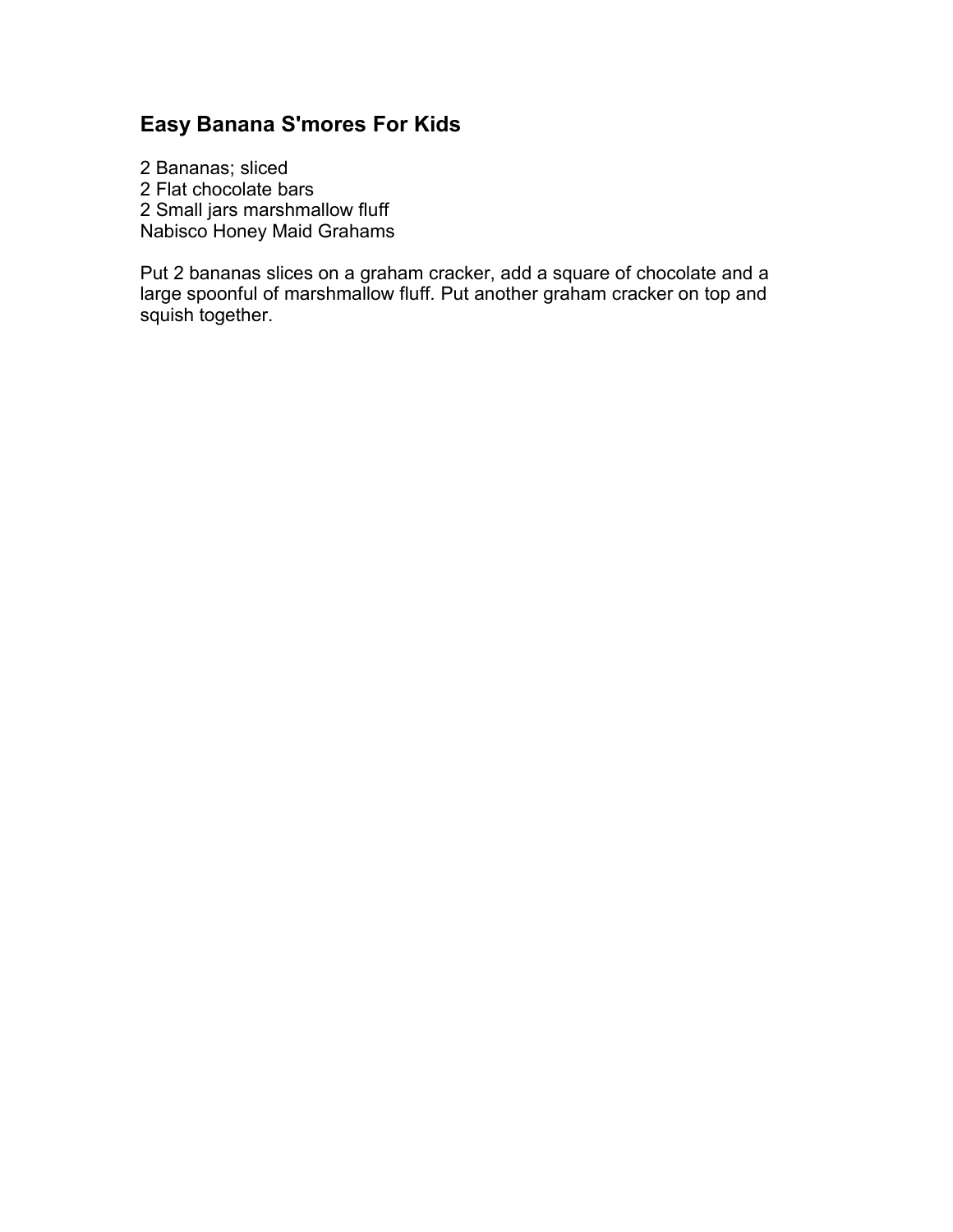# **Easy Barbecued Chicken Casserole**

1 cn Pork and beans (16oz) 4 Chicken pieces 1/4 c Catsup 2 tb Peach preserves 2 ts Onion,instant minced 1/4 ts Soy sauce 1/4 c Brown sugar

Place beans in a 2-quart casserole; top with casserole. Mix together remaining ingredients; pour over chicken and beans.

Cover and bake in preheated 325 deg.F. oven for 1 3/4 hours.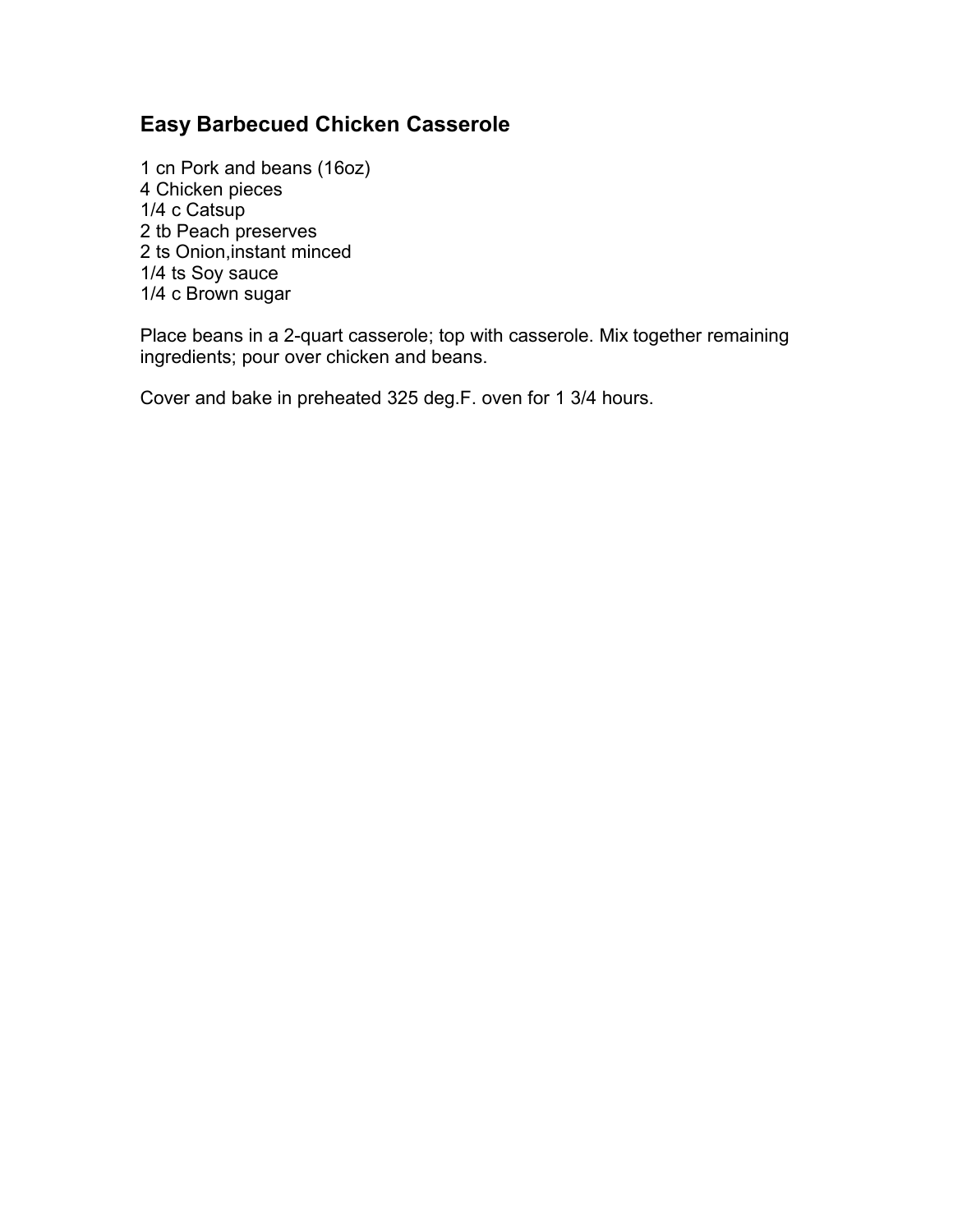## **Easy Cheesy Lemon Bars**

 pk Lemon cake mix Stick of butter, melted 1 Egg pk Lemon frosting mix 2 Eggs oz Cream cheese, softened

Mix all ingredients for the cake together; do NOT add any ingred- ients to the cake mix as per the box instructions. Pat into the bottom of a 13 x 9 pan. Mix together the frosting mix, eggs, and cream cheese. Pour evenly over cake batter and bake at 350F for 40 minutes.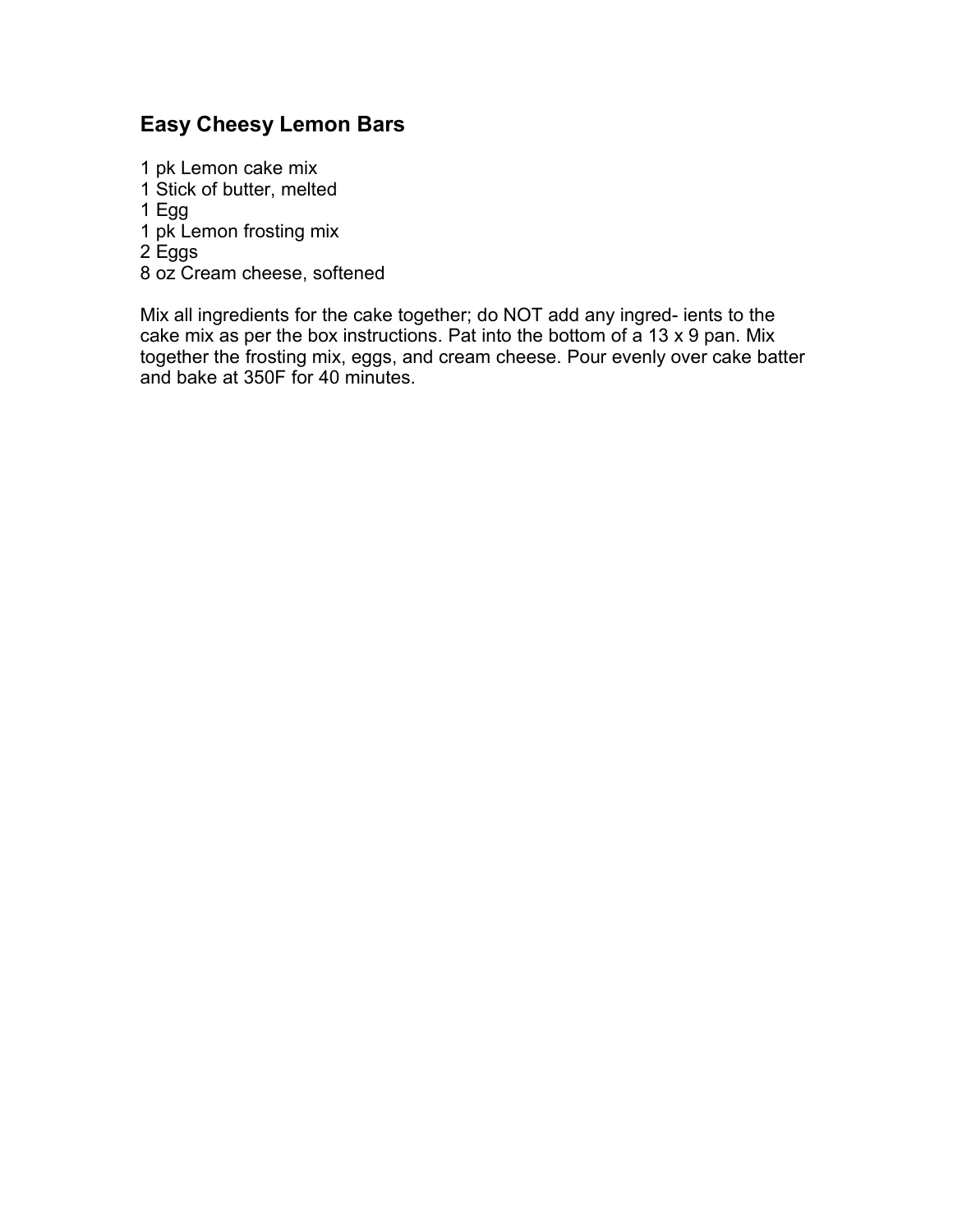## **Easy Cherry Cobbler**

1 cn 21-oz. cherry pie filling 1/2 ts Almond extract 1/2 pk 18-oz. cake mix (about 2 C) Pecans; chopped, optional 1/4 c To 1/2 cup butter; melted

Mix cherry pie filling w/almond extract and pour into buttered 9"x9" pan. Sprinkle cake mix and nuts over pie filling. Drizzle melted butter over all. Bake in a 350 degrees F oven for 55 mins. Serve warm w/ice cream.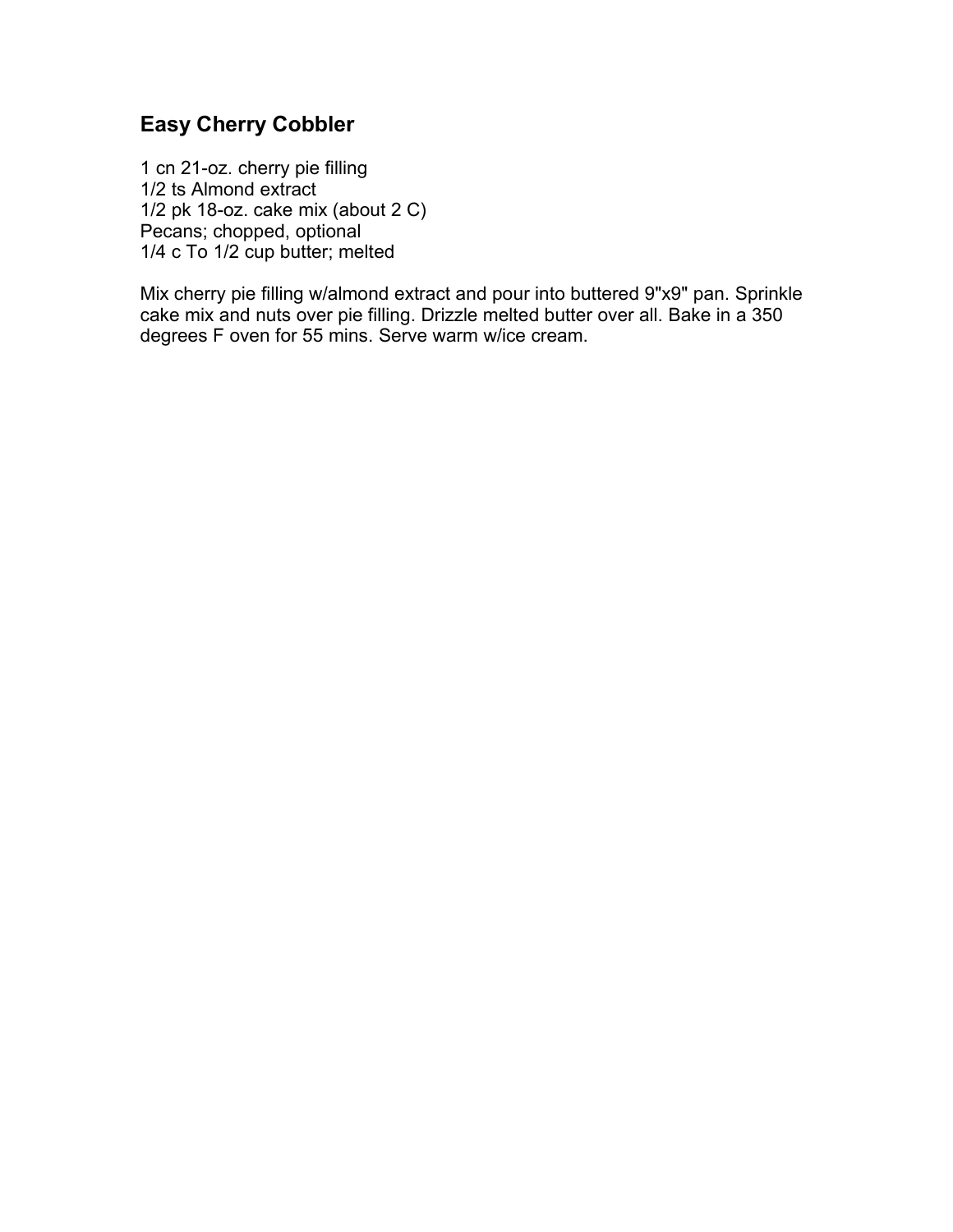# **Easy Chicken Pastry Bites**

1 cn Crescent Rolls (8 rolls) 1/2 pk Perdue Italian Style Short-Cuts 1 tb Pizza Quick Sauce

Separate the 8 crescent roll triangles. Mix the sauce and the chicken, and divide the mixture equally among the triangles. Pinch closed the triangles so that chicken is completely surrounded. Bake for 20 minutes at 375.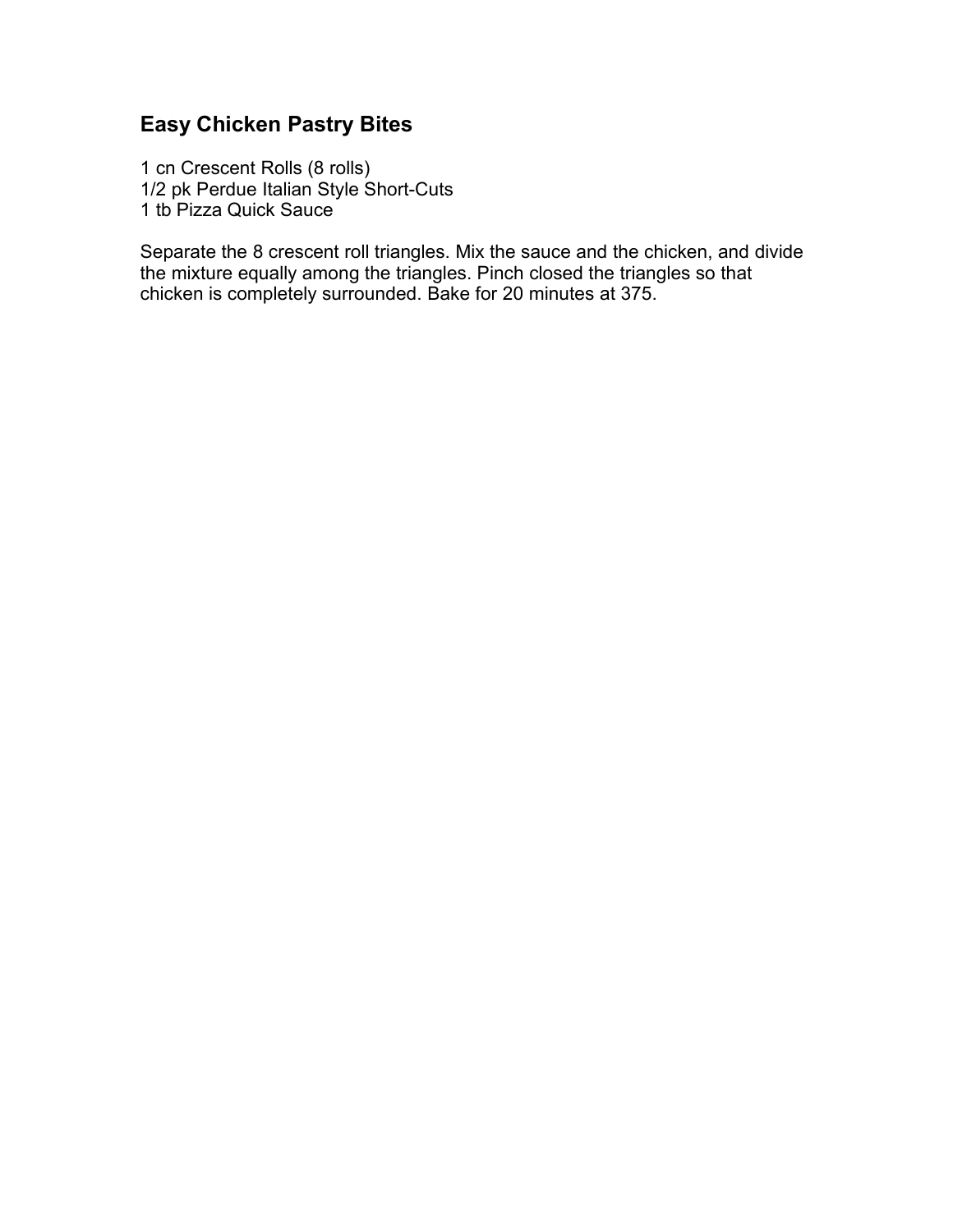# **Easy Chili**

 cn Kidney beans 1/2 lb Hamburger cn Tomato soup tb Chili powder sm Onion, chopped

Dump all into a pot. Bring to a boil. Turn down and simmer about 30 minutes.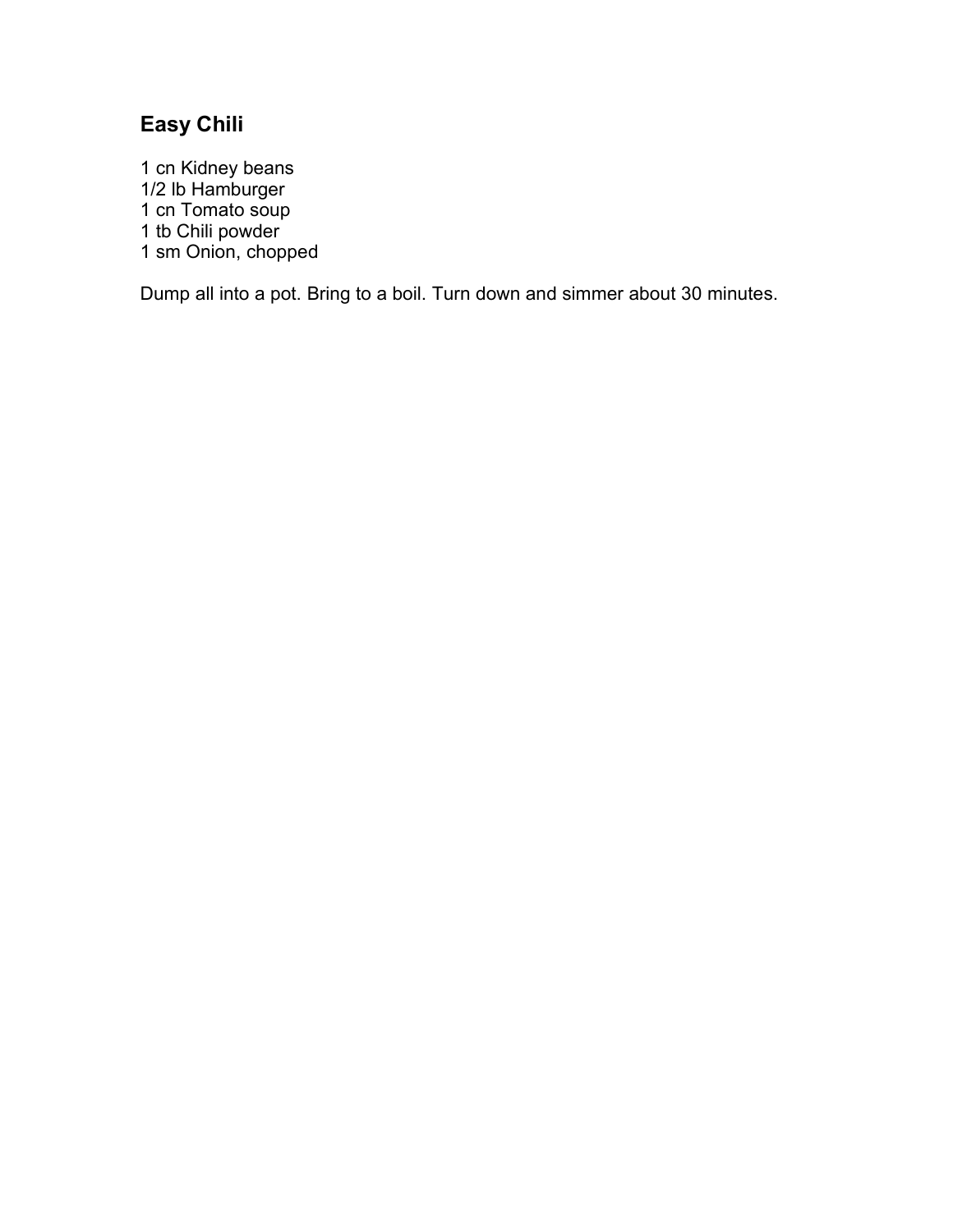#### **Easy Crockpot Barbecue**

3 lb Pork roast; (up to 4) 1 lg Onion 8 Whole cloves; sliced, (up to 10) Your favorite barbecue sauce

Before you go to bed, brown pork roast in skillet with a small amount of oil. Peel and slice 1 large onion. Place 1/2 onion in bottom of crockpot. Put roast in crockpot and add 1/2 to 3/4 cup water. Add rest of onion and cloves. Set on low. In morning, turn off crockpot, remove meat, and let cool. Discard onion and juices in crockpot. Tear roast into small pieces. Put back in crockpot and add barbecue sauce (enough until juicy). Cook on low 2 to 3 hours or until flavors are blended. Serve on buns.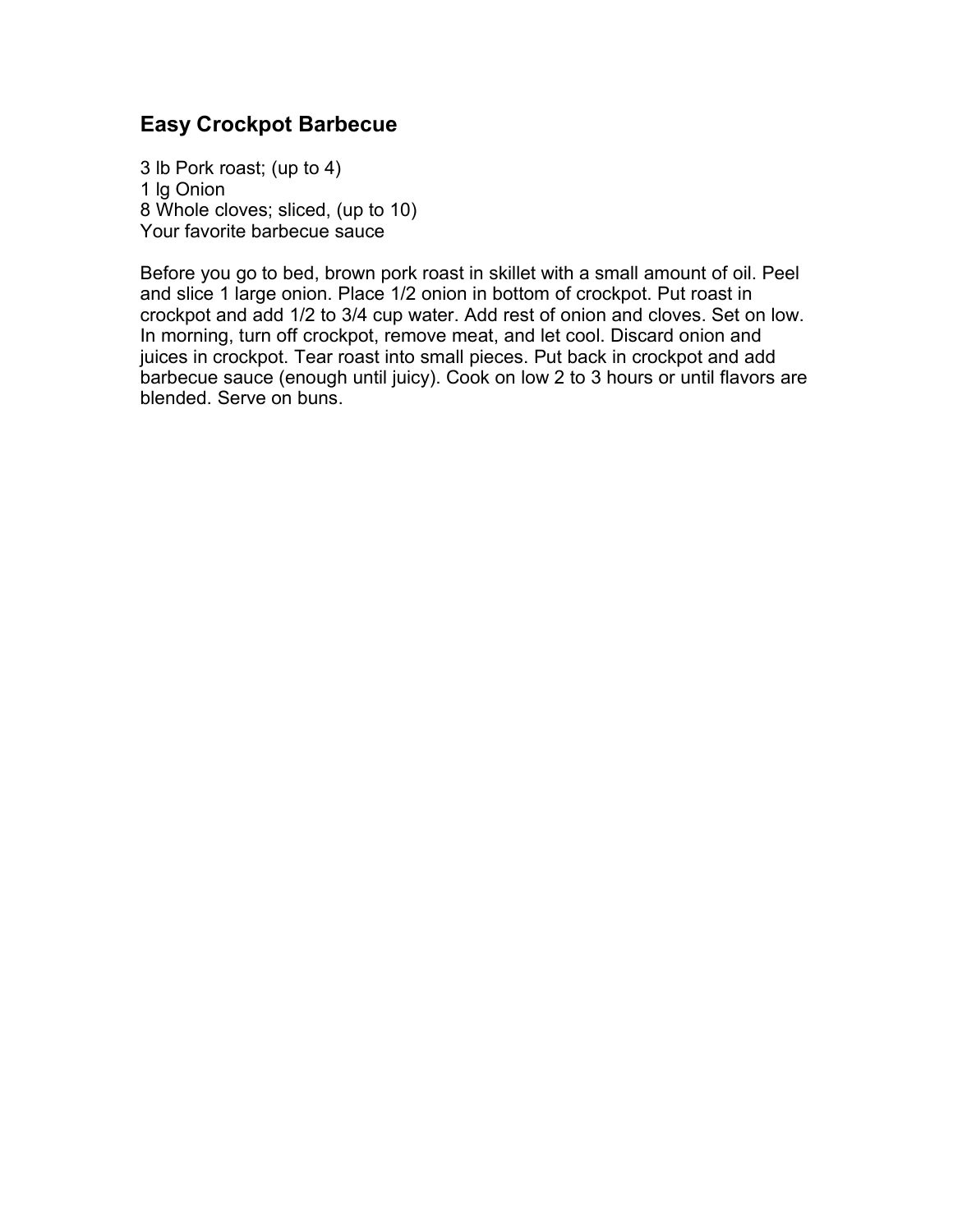# **Easy Donuts**

1 1/2 c Flour 1/4 ts Salt 2 ts Baking powder 2/3 c Milk 2 tb Powdered sugar

Sift dry ingredients together and add egg and milk, batter will be thick. If too thin add a little more flour. Drop by spoonfuls into deep fat and cook till browned. The powdered sugar is sprinkled on the donuts after they are cooked.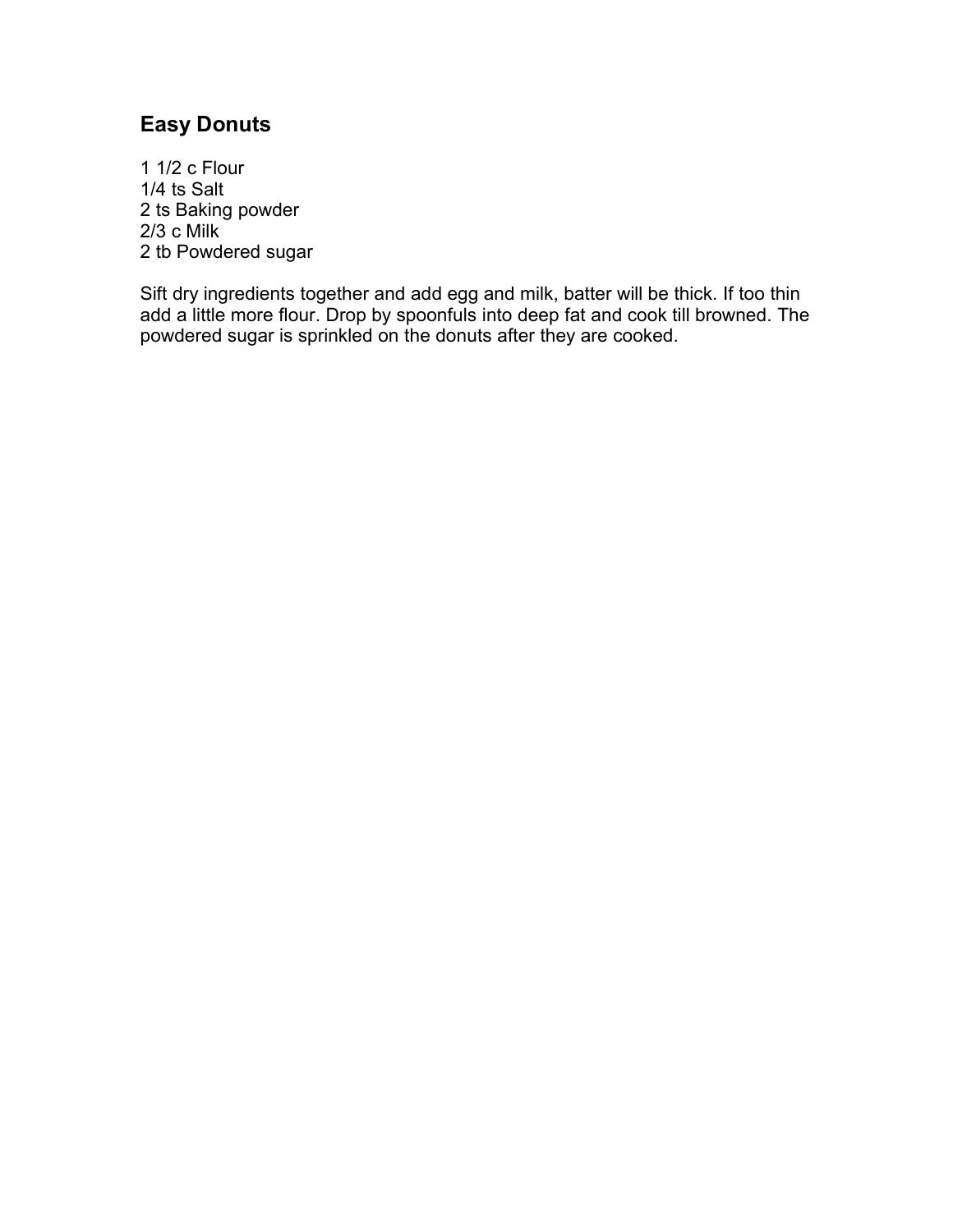#### **Easy Florentine Rice**

1/2 lb Fresh spinach 1 tb Butter or margarine 1 md Red bell pepper, chopped 1/2 c Sliced green onions 3 cl Garlic, minced 1/4 ts Ground white pepper 1/4 ts Dried whole rosemary, crushed 3 c Cooked rice 1/2 c Freshly grated Parmesan cheese 1/3 c Pine nuts, toasted

Remove stems from spinach. Wash leaves thoroughly and tear into large pieces. Melt butter in large skillet over medium-high heat. Add spinach, red bell pepper, onions, garlic, pepper and rosemary. cook for 2 to 3 minutes or until spinach is softened. Stir in rice, cheese and nuts. Stir until thoroughly heated and cheese is melted.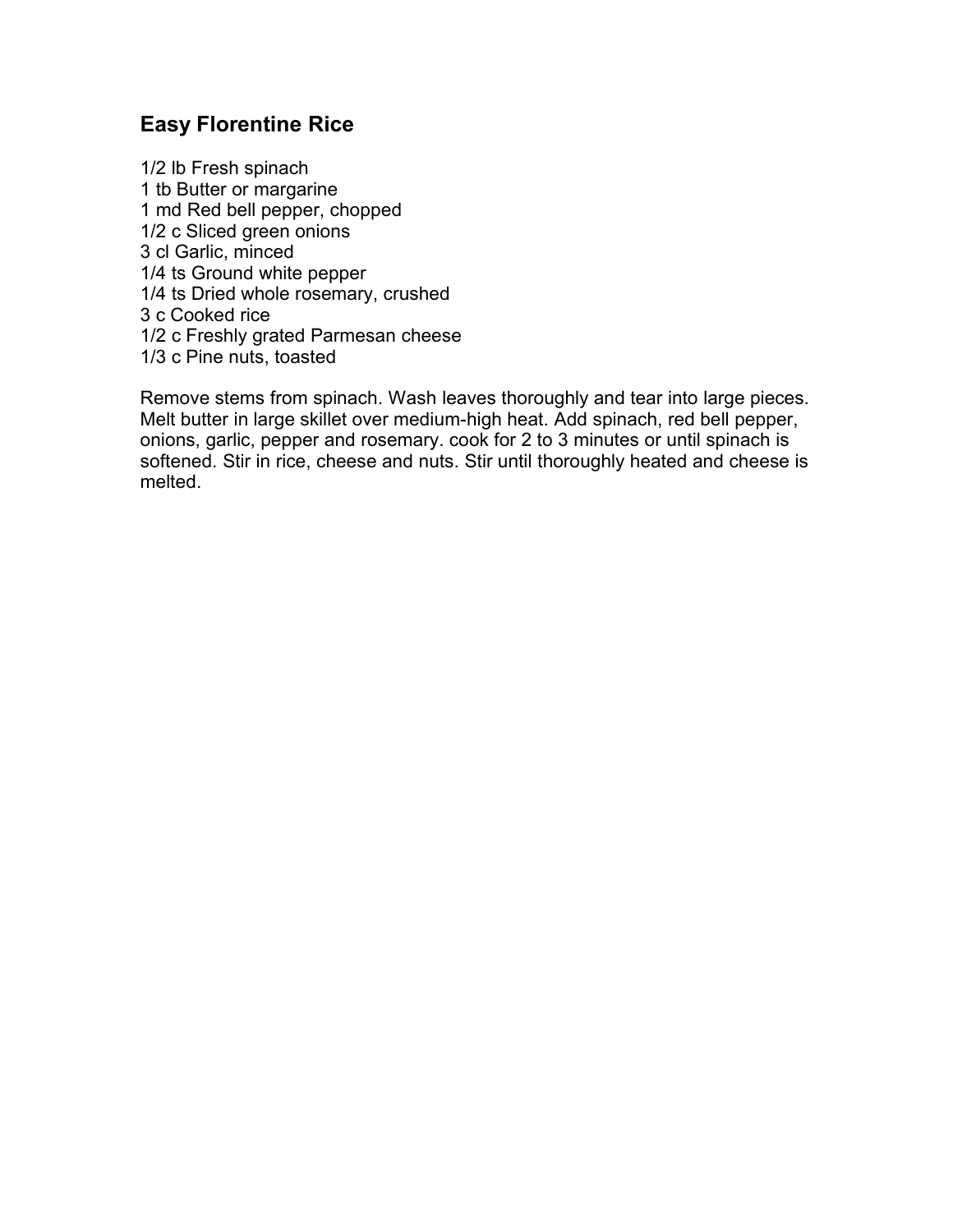#### **Easy Freezer Strawberry Sorbet**

2 pk Unflavored gelatin

- 1 c Sugar
- 3 c Water
- 1 qt Pureed strawberries about 3 pints fresh
- 1 c Cranberry juice cocktail
- 1/4 c Fresh squeezed lemon juice

Combine gelatin and sugar in a medium saucepan; stir in water. Let stand 2 minutes. Cook over low heat, stirring constantly until gelatin dissolves. Remove from heat; cool. Stir in strawberry puree and remaining ingredients. Pour into a 13x9 pan. Cover and freeze 8 hours or overnight. Spoon about 1/4 of frozen mixture into the container of a blender or food processor. Top with lid and process until smooth. Return to pan. Repeat until all the mixture has been processed. Return pan to freezer and freeze for 4 hours or until firm. Let stand at room temperature 15-20 minutes before serving.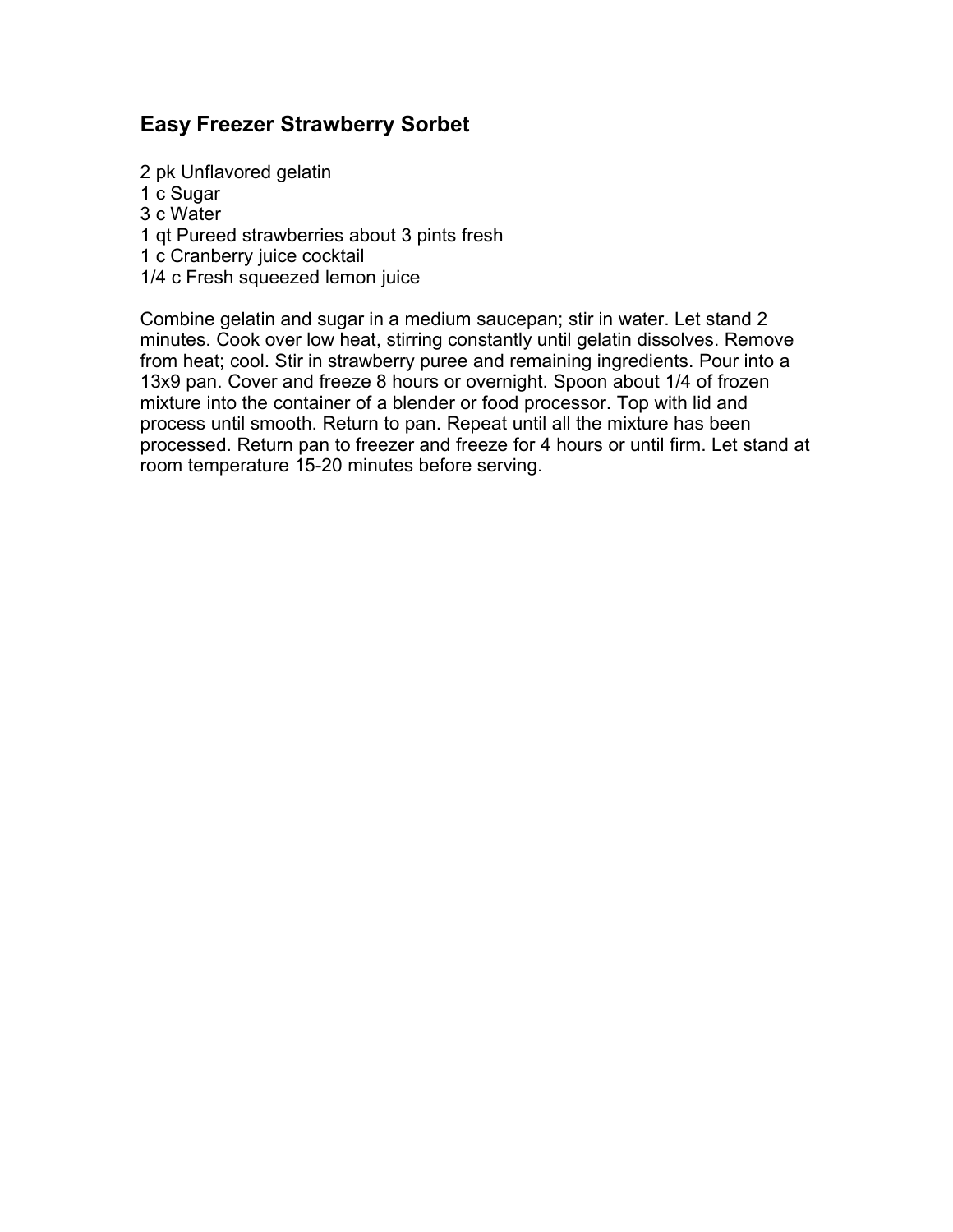# **Easy French Bread**

 1/2 c Water 1/4 c White bread flour 1/2 tb Sugar 1/2 ts Salt ts Active dry yeast

Put all ingredients in bread machine pan. Set for a large loaf. Use regular or rapid bake cycle. To develop the crisp crust that French bread is known for, turn the machine off and reset it after the first knead cycle is completed. This gives the bread extra kneading time and results in a crisp crust.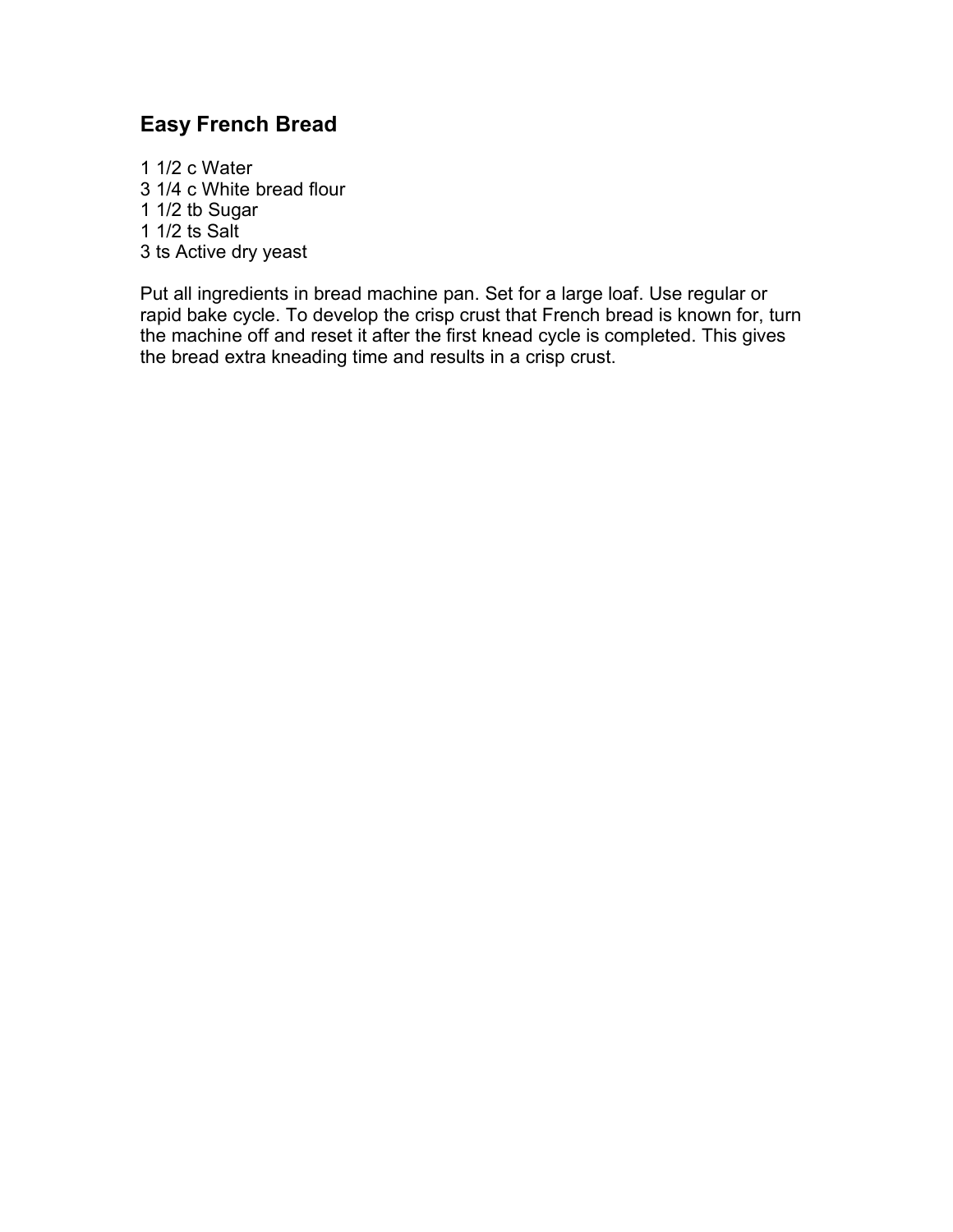## **Easy Fruit Cobbler**

1 cn 21 oz fruit pie filling, any flavor 1 1/4 c Bisquick 1 tb Sugar 1/4 c Milk 1/4 c Sour cream

Heat oven to 425 degrees F. Grease 1 1/2 qt casserole. Heat pie filling to boiling. Pour into casserole.

Mix remaining ingredients until dough forms. Drop by 6 spoonsfull onto hot pie filling. Sprinkle with sugar if desired.

Bake about 20 minutes or until biscuits are golden brown.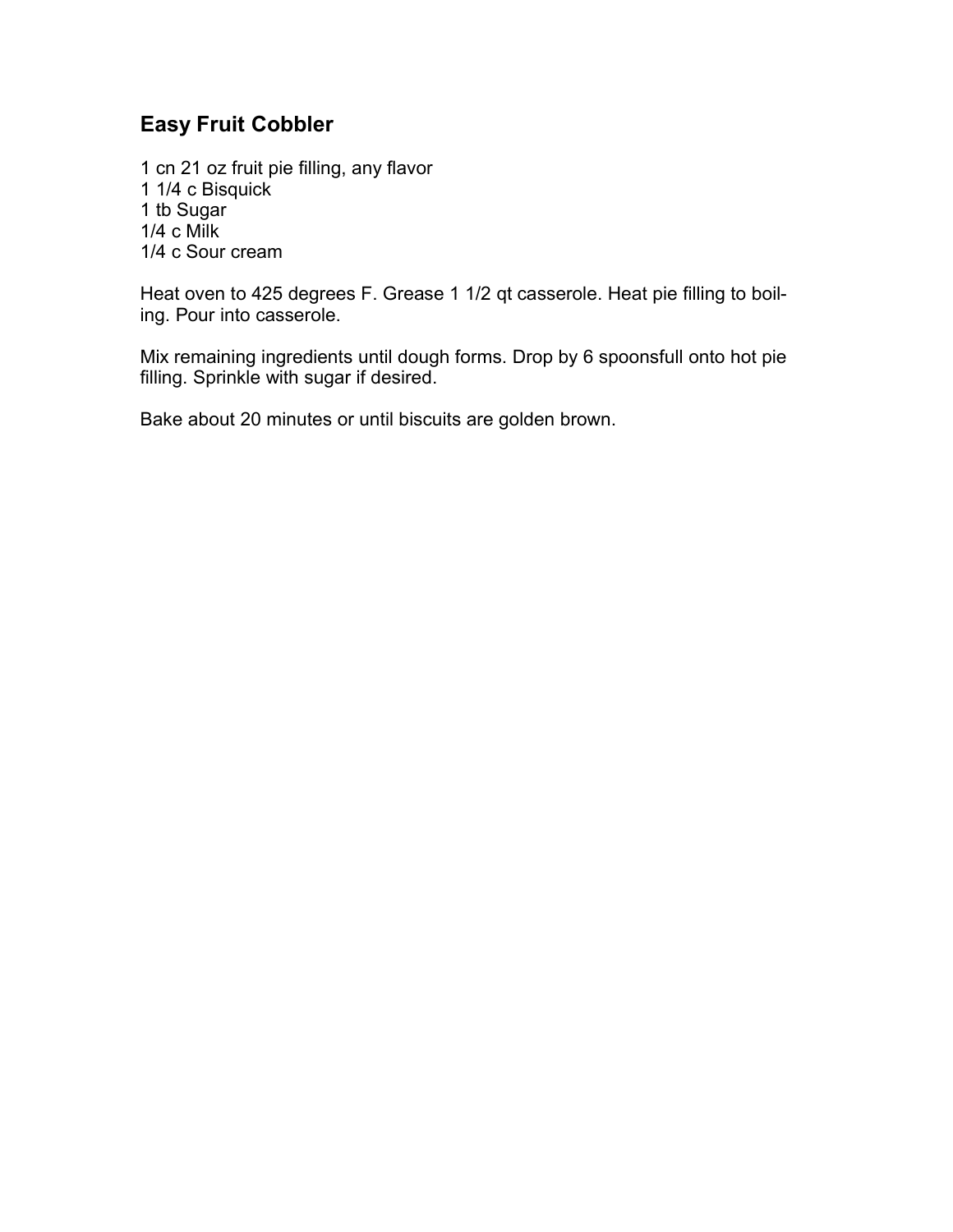# **Easy Fruit Dessert Cups**

 oz Can pineapple chunks,drained 1/4 c Red seedless grapes Kiwifruit, peeled, sliced lg Scoops Vanilla Ice Cream 1/4 c Orange flavored liqueur (optional)

Combine all the fruits; cover and refrigerate.

When ready to serve, spoon fruit mixture into individual dessert dishes. Top with a scoop of ice cream and drizzle a little of the liqueur over ice cream.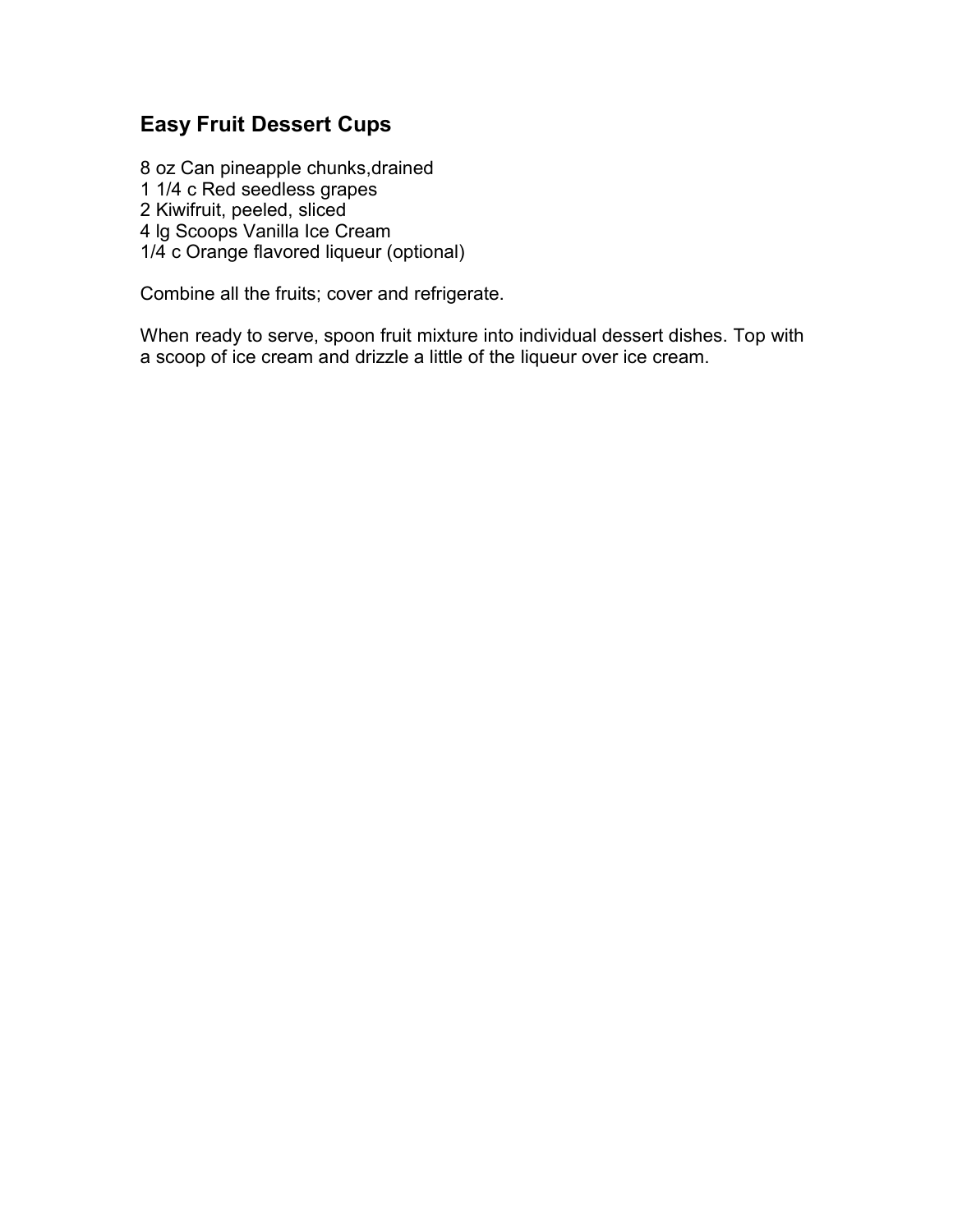## **Easy Fudge**

3 c Chopped chocolate or chocolate wafers (sweet, semisweet, or a combination) 1 cn Sweetened condensed milk Pinch of salt 1 ts Vanilla 1/2 c Chopped nuts

A very good fudge with no cooking or thermometer watching. Melt chocolate in the top of a double boiler over hot, not boiling water. Remove from heat and stir in remaining ingredients. Spread in a generously buttered 8-inch square pan. Chill 2 hours or until firm. Turn fudge out onto a cutting board, cut into squares. Store in tightly covered containers. Makes 49 pieces.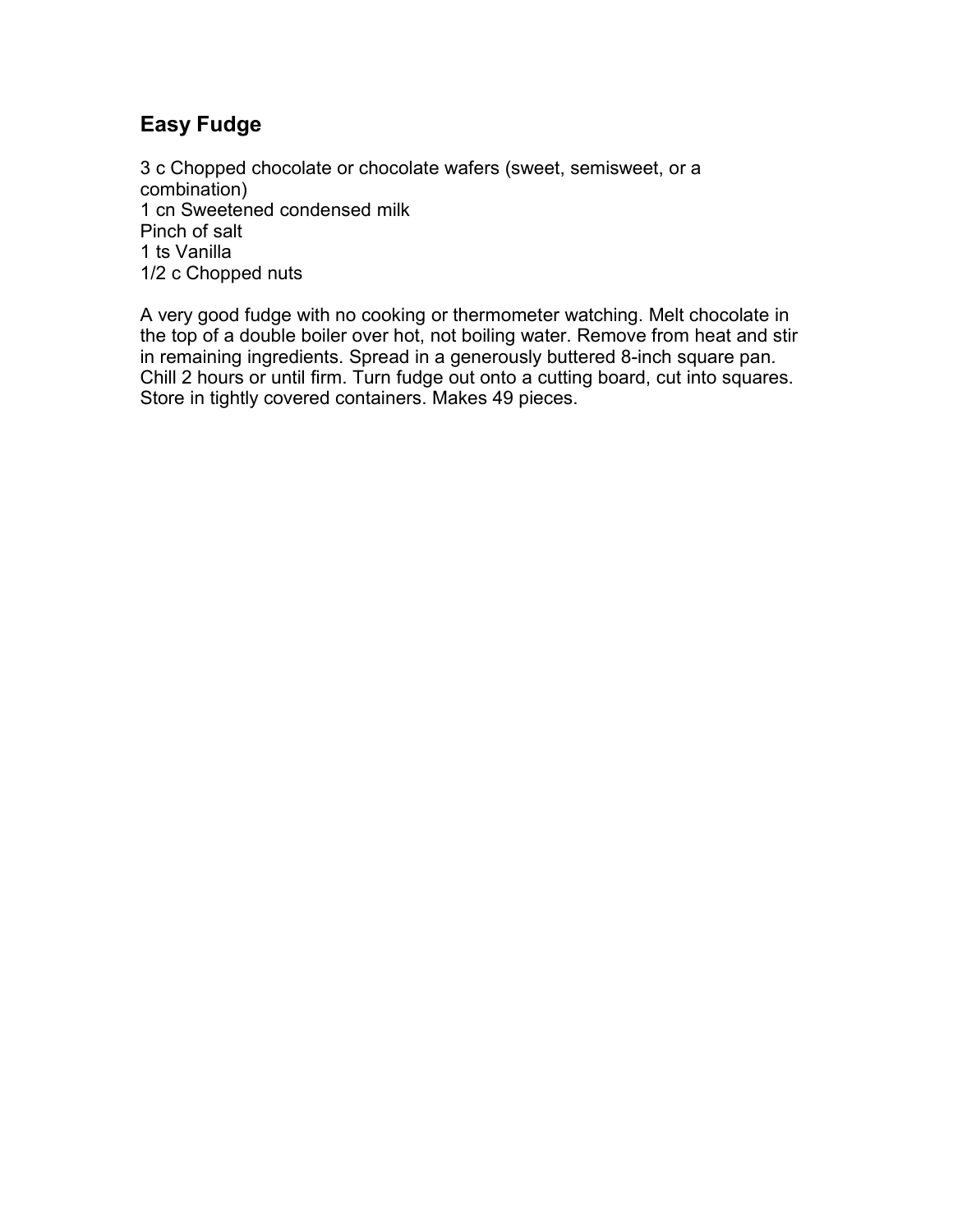#### **Easy Fudge 2**

6 tb Margarine 3 1/2 c Confectioners' sugar 1/2 c Sifted cocoa powder 1 ts Vanilla extract 1/4 c Soy milk 1 c Chopped nuts (optional) Lightly grease a  $5 \times 9$ -inch loaf pan using a little of the margarine.

Place the remaining margarine, sugar, cocoa, vanilla and soy milk in a heatproof mixing bowl or the upper part of a double boiler.

Place the bowl or boiler over simmering water and stir until smooth. Add the nuts if desired.

Pour the mixture quickly into the prepared pan. Chill thoroughly and cut into squares.

Makes 2 to 3 dozen squares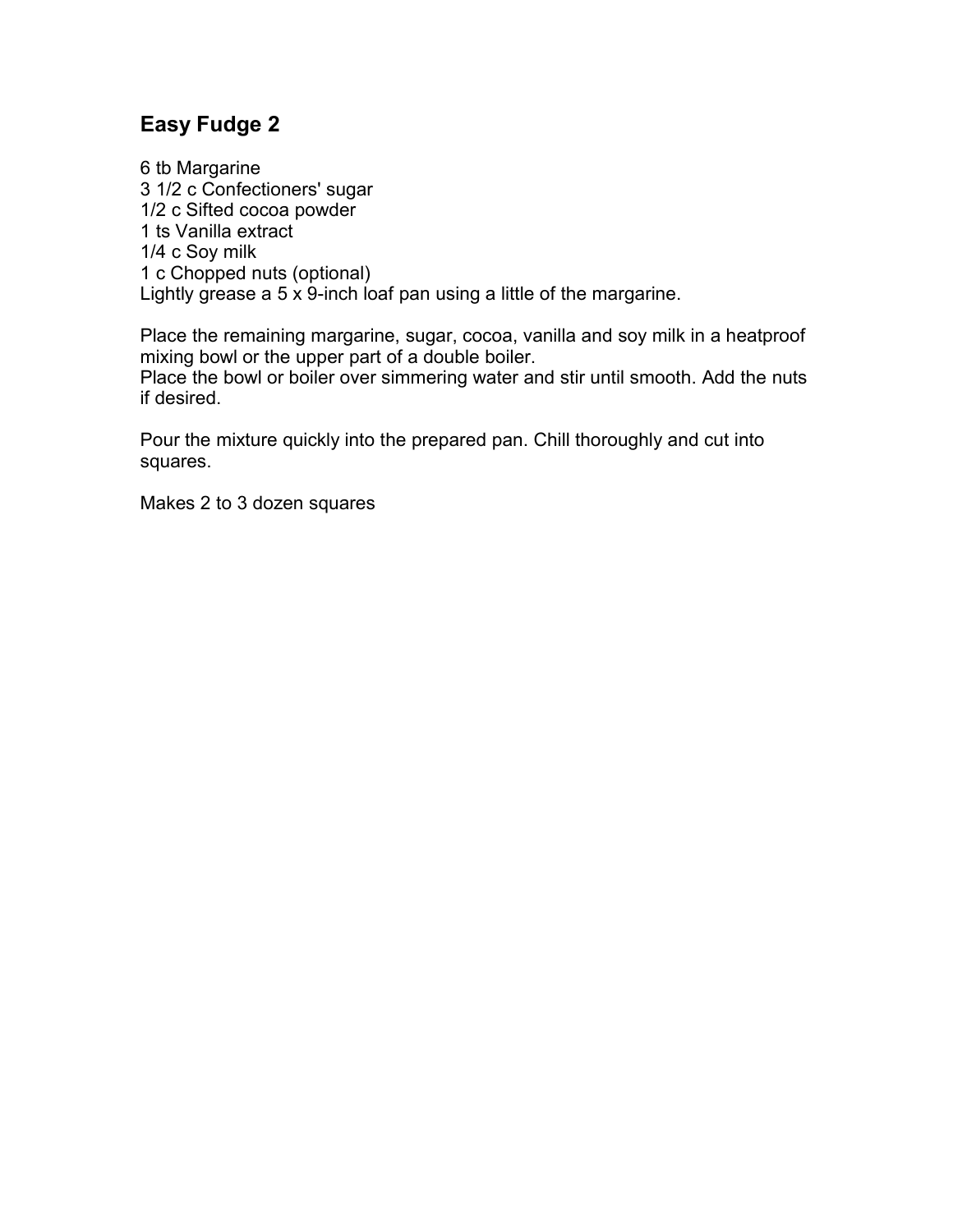# **Easy Graham Cracker Cookies**

24 Graham crackers, separated in half

1 c Butter

1 c Brown sugar

1 c Chopped walnuts

Preheat oven to 350 degrees F. Use a cookie sheet with sides. Place crackers on cookie sheet. In a small sauce pan, heat butter and sugar until boiling. Add nuts to mixture. Pour over crackers. bake 10 minutes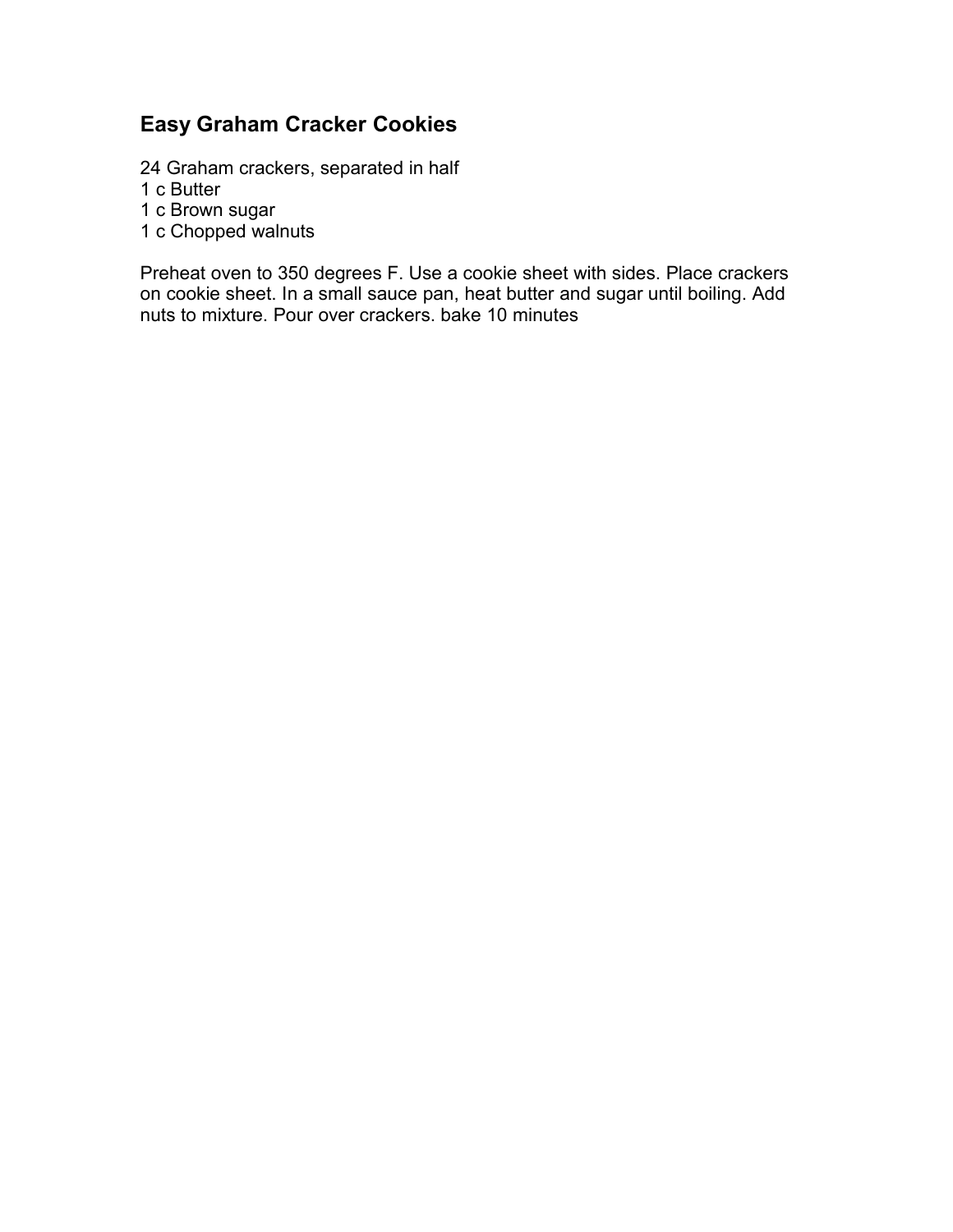## **Easy Hodge Podge Soup**

 lb Hamburger Chopped onion Salt and pepper cn (10.75-oz) tomato soup cn (16-oz) mixed vegetables cn (16-oz) kidney beans Box (14.75-oz) spaghetti

Brown hamburger and onions. Drain excess grease. Add tomato soup and half a can of water. Stir in vegetables. Run knife through spaghetti to cut strands. Add to soup mixture. Bring to boil, simmer 15 minutes.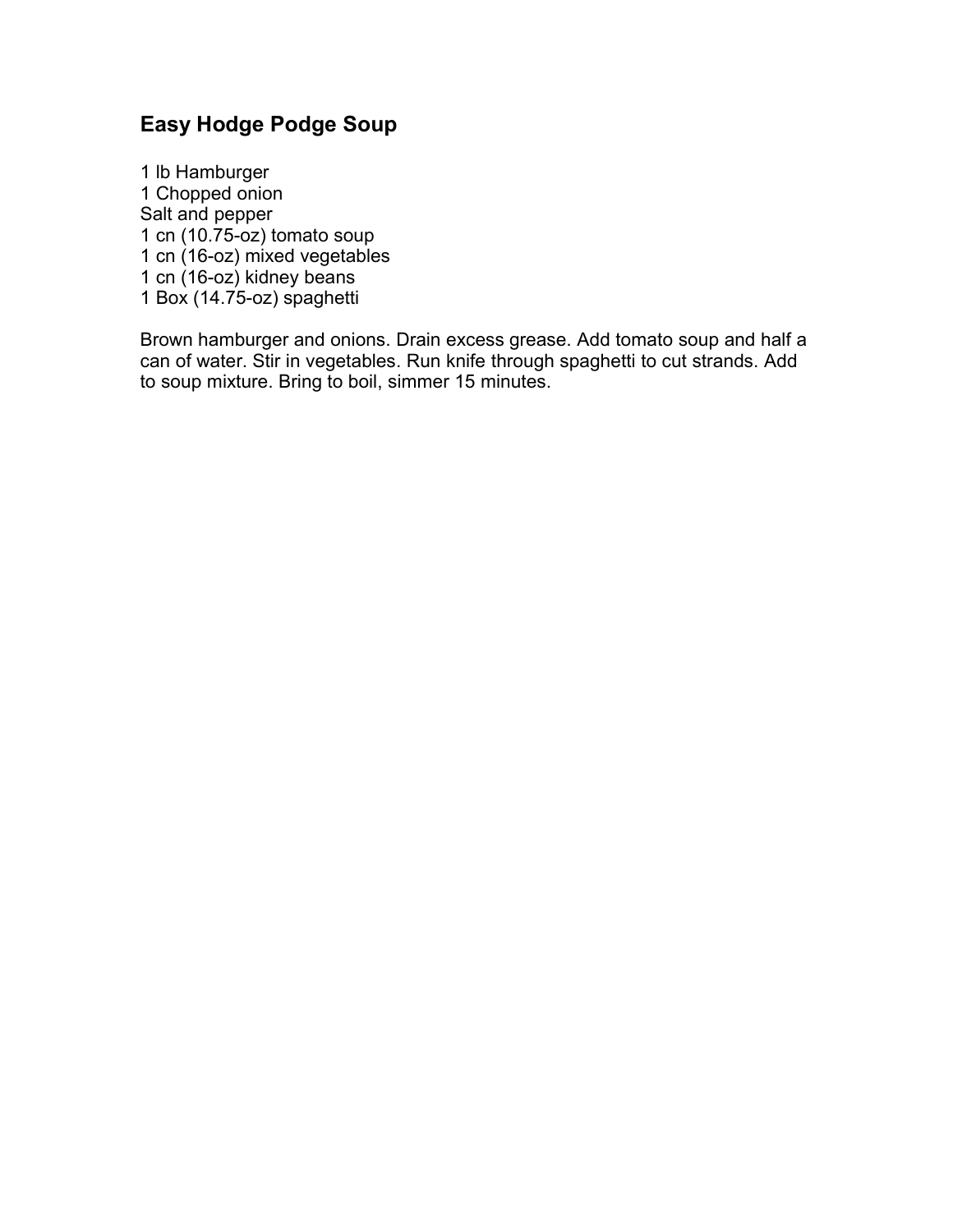## **Easy Hot Dog Cheese Roll Ups**

30 Cocktail franks 10 Cheese slices 2 pk Crecent rolls

Take the roll dough and unroll them carefully. Cut each triangle in half. (will need part of the second box; but not all) ; keeping the triangular shape. Then wrap 1/3 or a piece of cheese around the frank and holding it with your fingers start rolling it in the roll. Start at the large end of the triangle and roll towards the tip. Bake in a hot oven until brown...should only take about 10 minutes at 400 degrees. Watch carefully. Take out when they are browned. Serve immediately.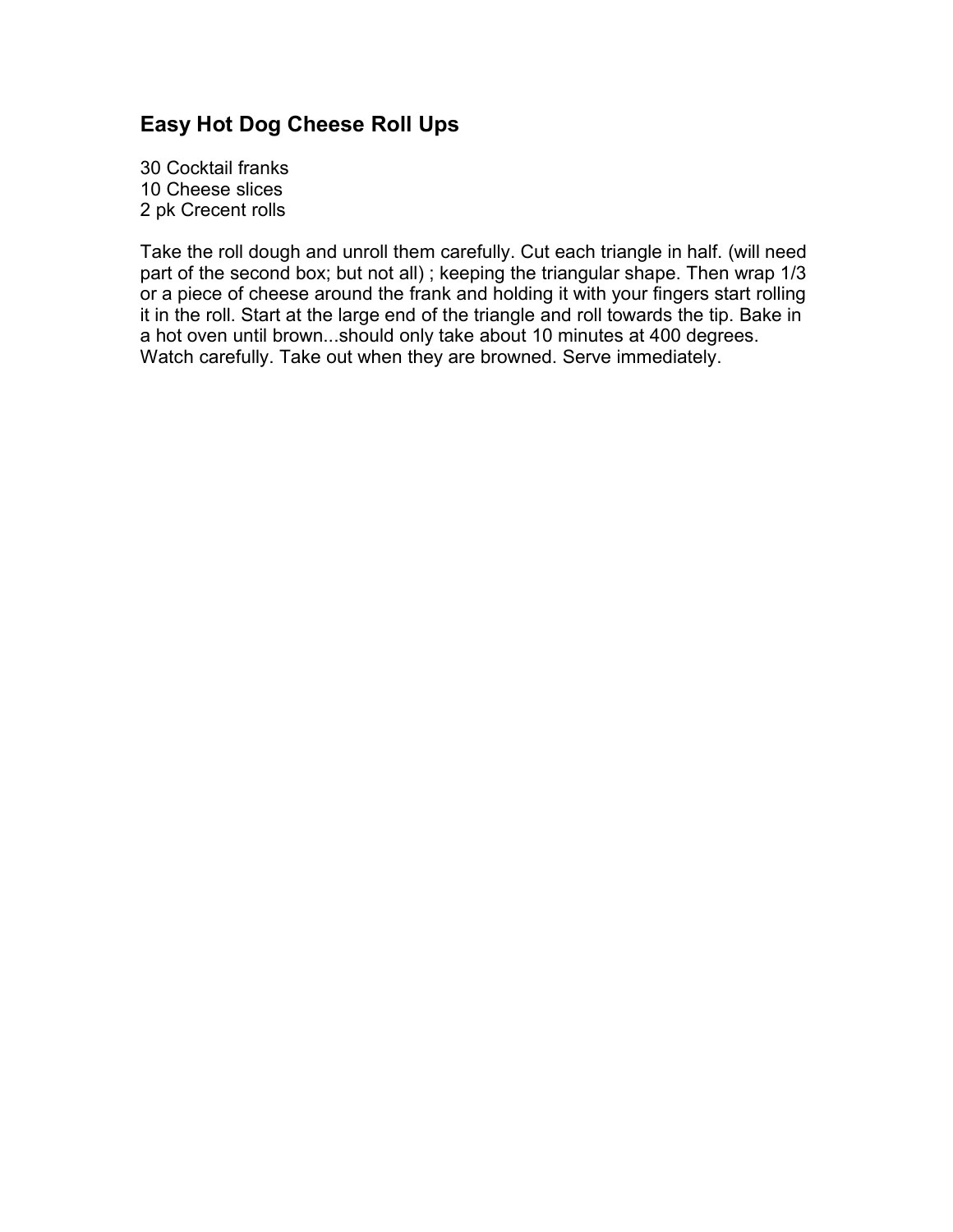#### **Easy Hungarian Soup**

 lb Stewing beef tb Butter Onion, chopped Clove garlic, minced tb Paprika cn (10 3/4 oz) tomato soup 9 c Water 1/4 ts Caraway seeds md Carrots, sliced oz Wide noodles 10 oz Frozen cut green beans c Sour cream

Using large soup kettle, brown beef on all sides in butter; remove beef and set aside. Brown onion and garlic in butter until soft, stirring occasionally. Stir in paprika. Return beef to kettle; add soup, water, caraway, and carrots. Bring to a boil; reduce heat, cover and let simmer 45 minutes. Stir in noodles and green beans with soup over high heat. Once soup boils, reduce to simmer, cover and continue cooking about 20 minutes. Stir occasionally. Stir in sour cream until blended. Heat, but do not allow to boil.

Serves 8.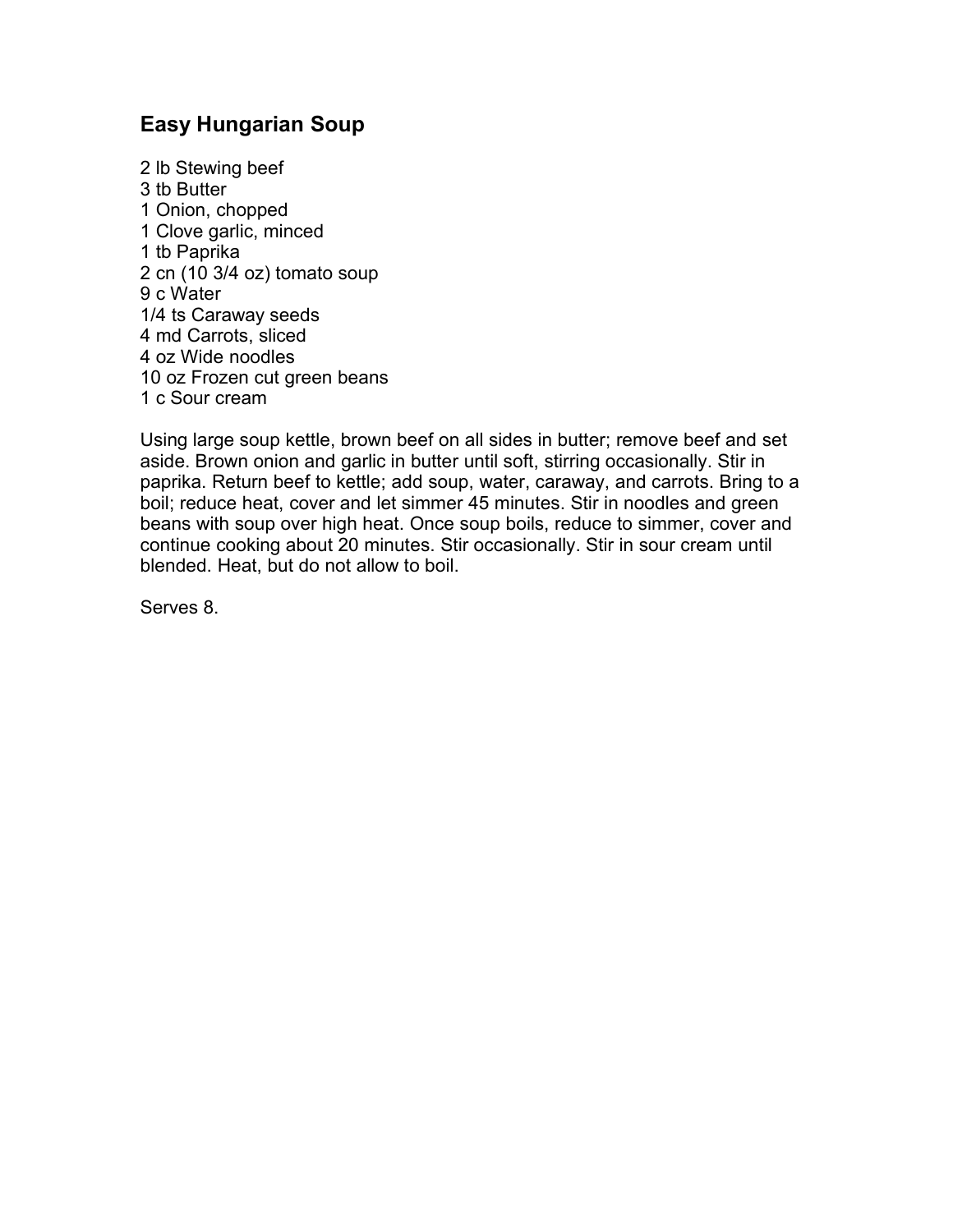# **Easy Ice Cream Recipe**

5 Eggs Pinch of Salt 2 c Sugar 2 pk Instant pudding mix 1 cn Evaporated milk 2 Qt. milk

Beat eggs well. add salt. blend in sugar and pudding mix. add milks. stir well. Pour in container, (plastic works best), store in freezer at least over night.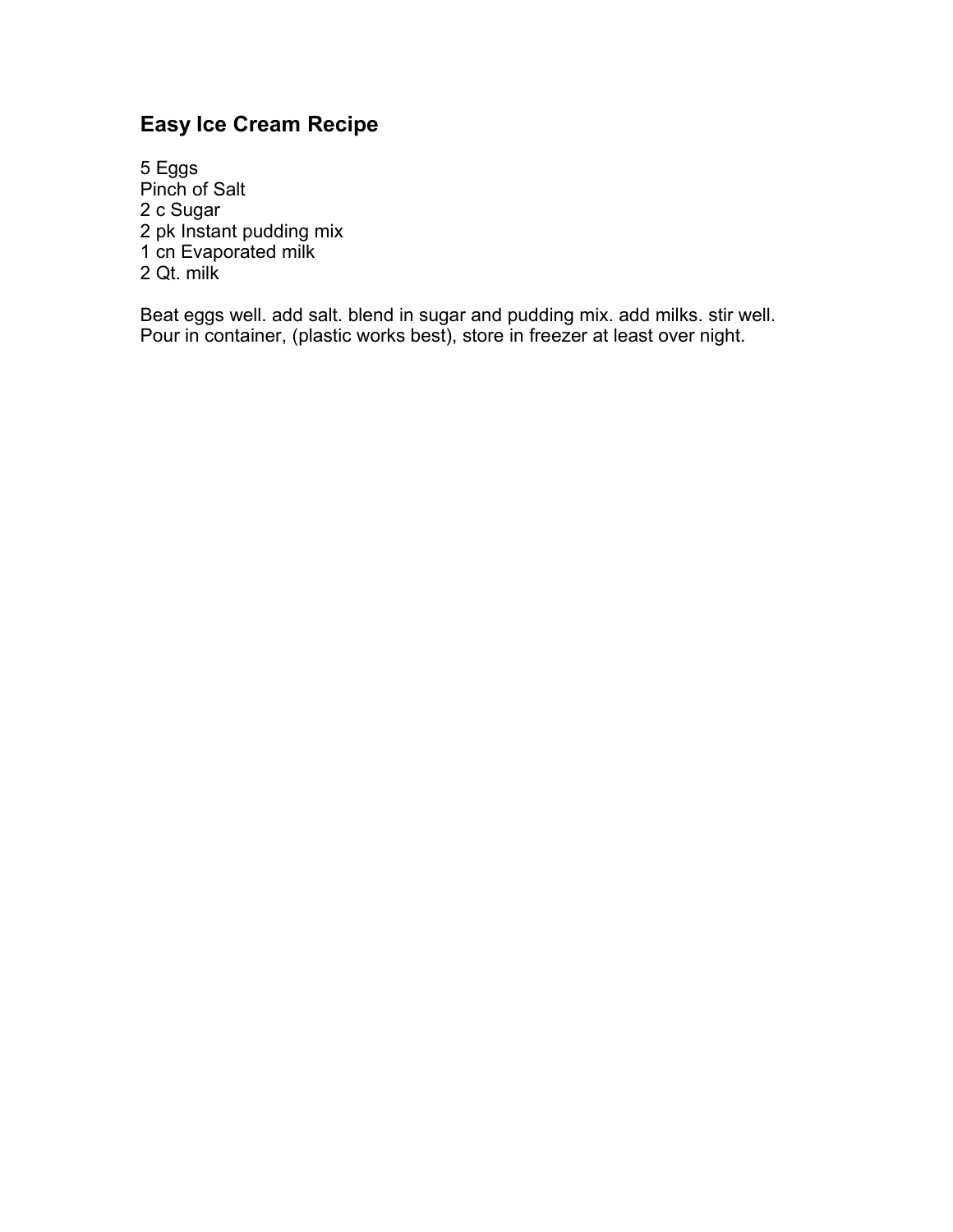#### **Easy Meatball Paprikash**

- 1 lb lean ground pork or veal
- 1 large egg
- 1/4 cup fine dry bread crumbs
- 1 tsp salt
- 1/2 tsp caraway seeds
- 2 Tbsp vegetable oil
- 1 large onion, chopped, about 1 cup
- 1 large green bell pepper, cored, seeded and cut into 1" chunks
- 2 Tbsp paprika
- 1 16 oz can stewed tomatoes
- 1 8 oz pkg wide egg noodles
- 1/4 cup sour cream
- 2 Tbsp chopped fresh parsley

In large bowl, combine pork, egg, bread crumbs, 1/2 tsp salt and caraway seeds; using hands or wooden spoon, blend well. Shape into 1 1/2" balls. In 12" skillet over medium-high heat, heat oil; add meatballs; cook about 12 minutes, turning frequently until well browned on all sides. Using a slotted spoon, remove meatballs to plate. To drippings in skillet, add onion, green pepper and paprika; cook, still over medium-high heat, 5 minutes, stirring frequently until vegetables are crisp-tender and well coated with paprika. Return meatballs to skillet, along with tomatoes with their liquid and remaining 1/2 tsp salt. Increase heat to high; bring to boil. Reduce heat to low; simmer, covered, 10 minutes, stirring occasionally until meatballs are cooked through. Meanwhile, prepare noodles according to package directions.

To serve: Stir sour cream into meatball mixture; remove from heat. Spoon meatballs into serving platter. Drain noodles; toss with chopped parsley; arrange on platter with meatballs.

Makes 4 servings.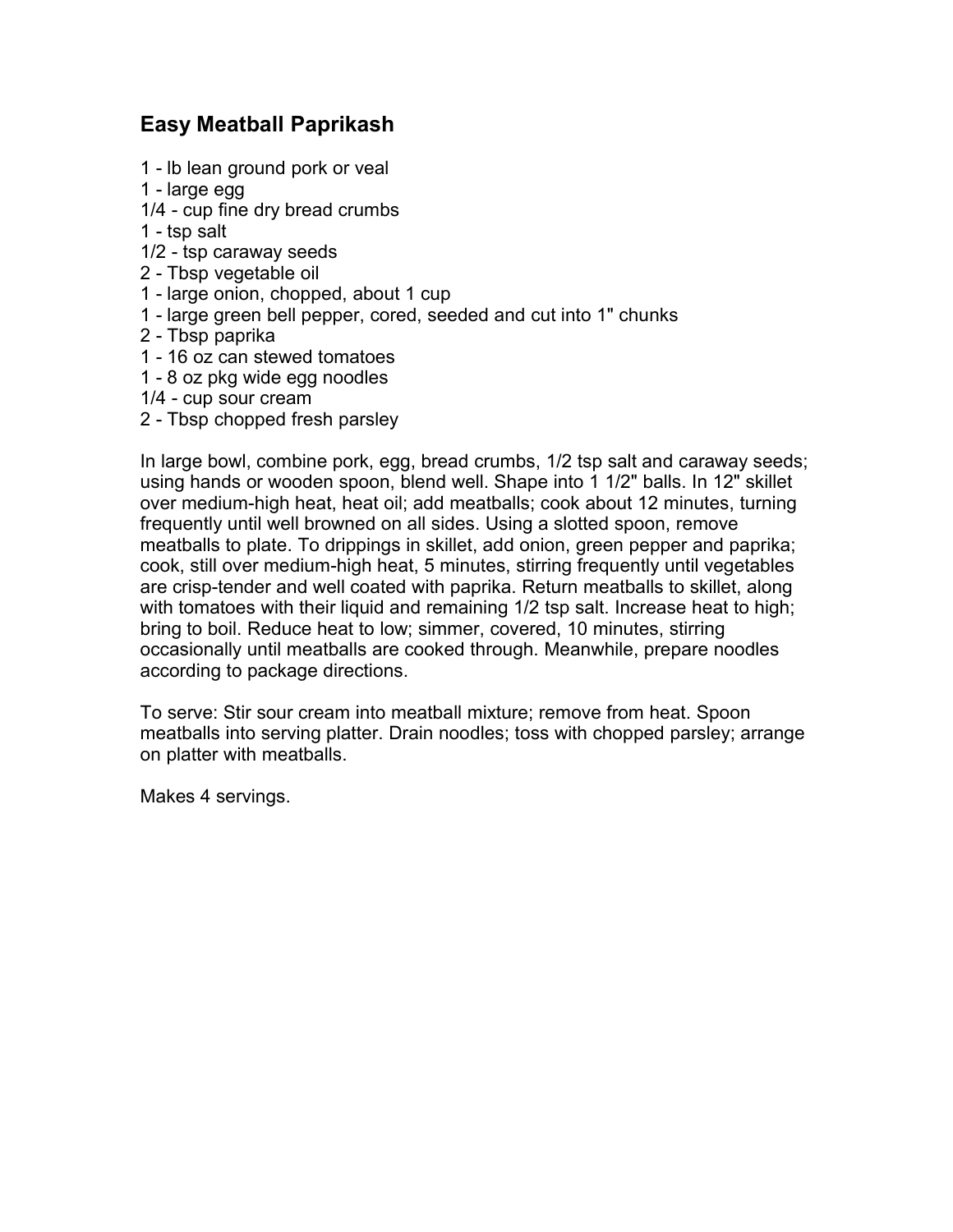## **Easy Microwave Peanut Butter Fudge**

1 Bag semi-sweet chocolate chips (12 oz)

1 Jar smooth or crunchy peanut butter (12 oz)

1 cn Sweetened condensed milk (14 oz)

Makes approximately 42 pieces. In a 1-1/2 quart microwave-proof bowl, melt chocolate and peanut butter on HIGH for 3 minutes. Remove from microwave; stir will. Add milk, stirring until well blended. Pour mixture into 8 x 8 inch pan, lined with waxed paper. Refrigerate to chill.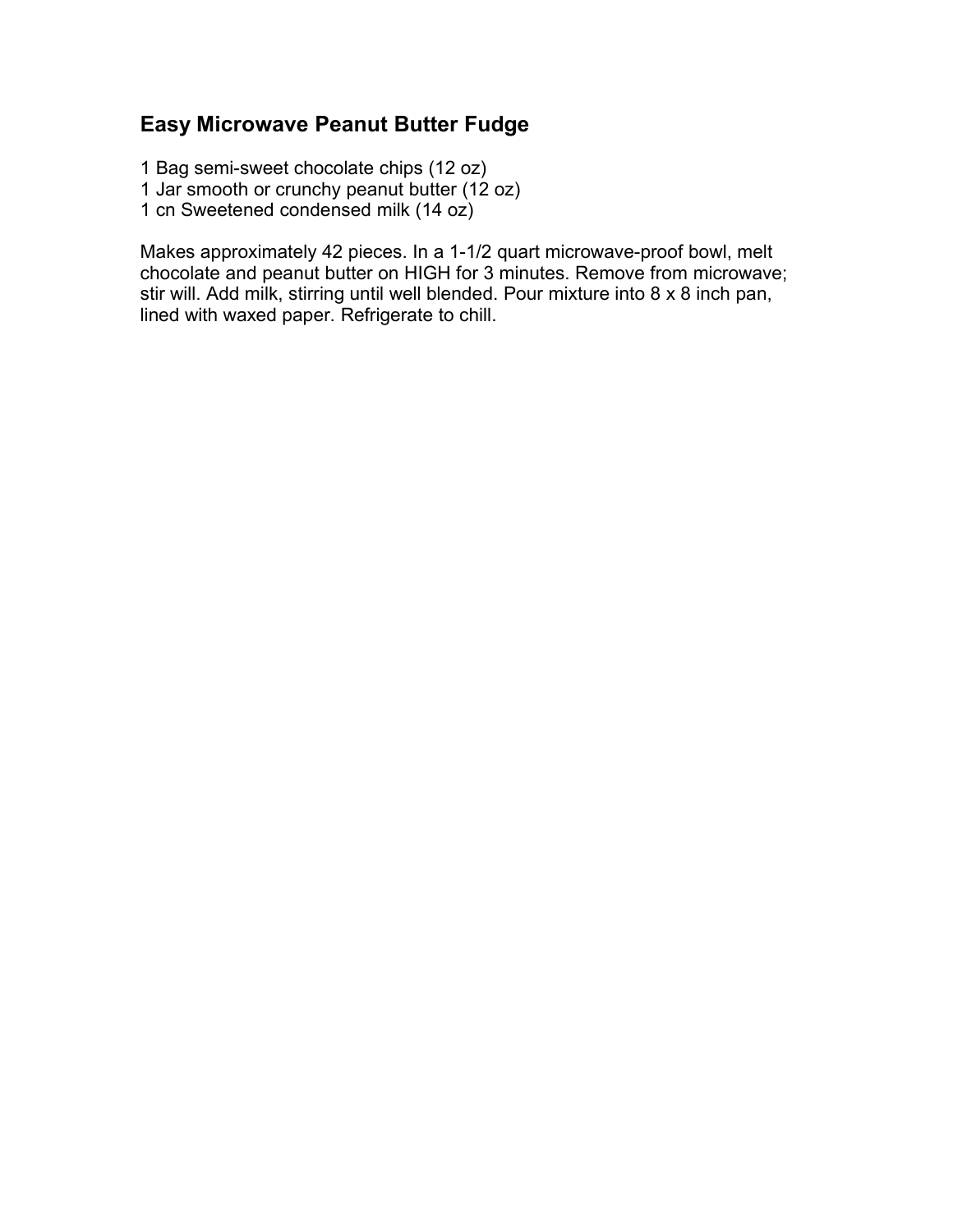# **Easy Microwave Pizza Bagels**

1 Lender's plain bagel Squeeze pizza sauce Mozzarella cheese

Heat bagel in microwave on high for 15 seconds. Split bagel, add sauce and some cheese. Heat in microwave on high for 30 to 45 seconds or until cheese melts.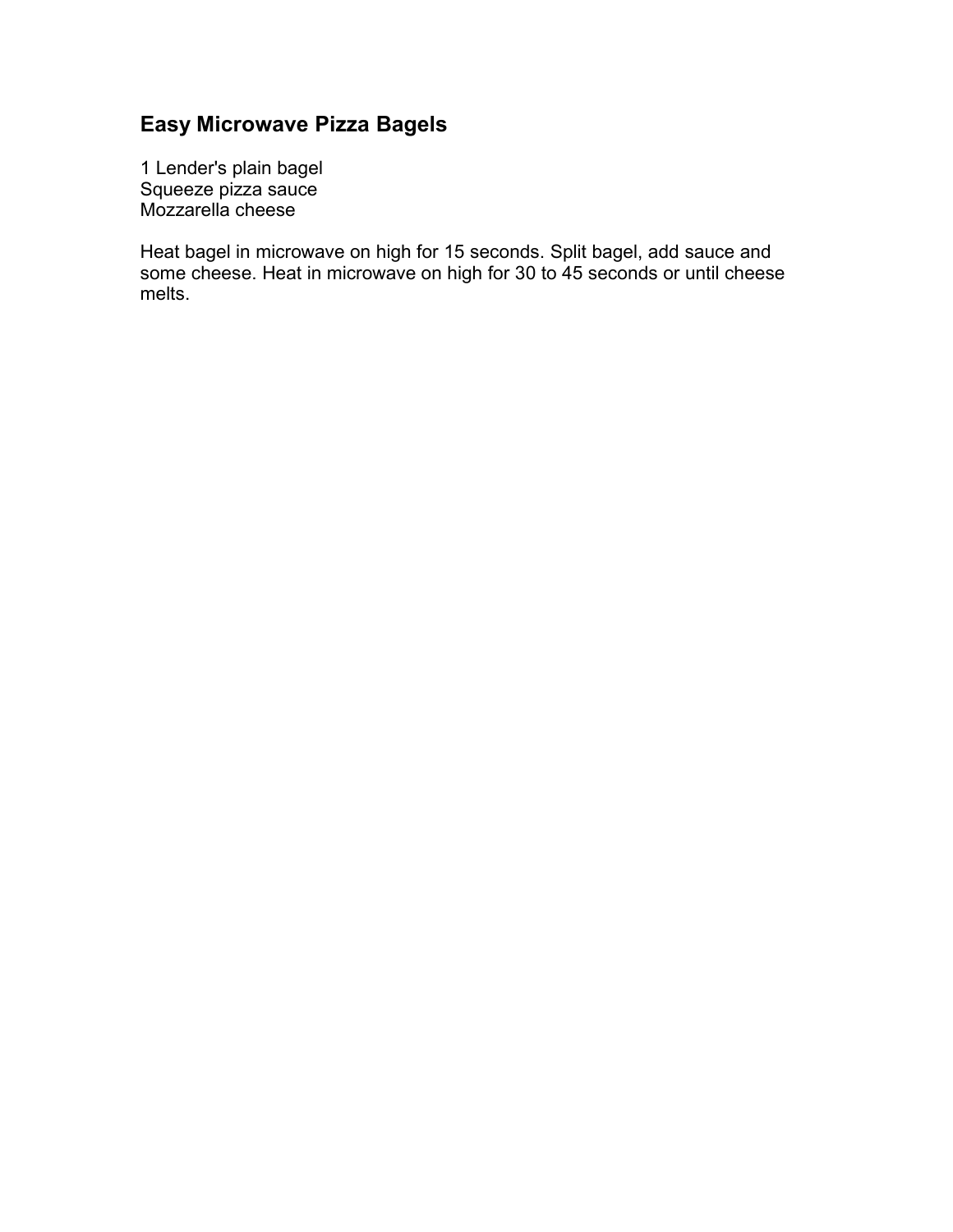## **Easy Nonfat Garlic Bread**

 c Oil-free italian dressing ts Paprika Cl Garlic; or more to taste Whole-wheat french bread Parsley flakes; optional

Preheat the broiler. Place the dressing, paprika, and garlic in a blender and process until well blended. Brush this mixture on the bread and sprinkle with parsley, if desired.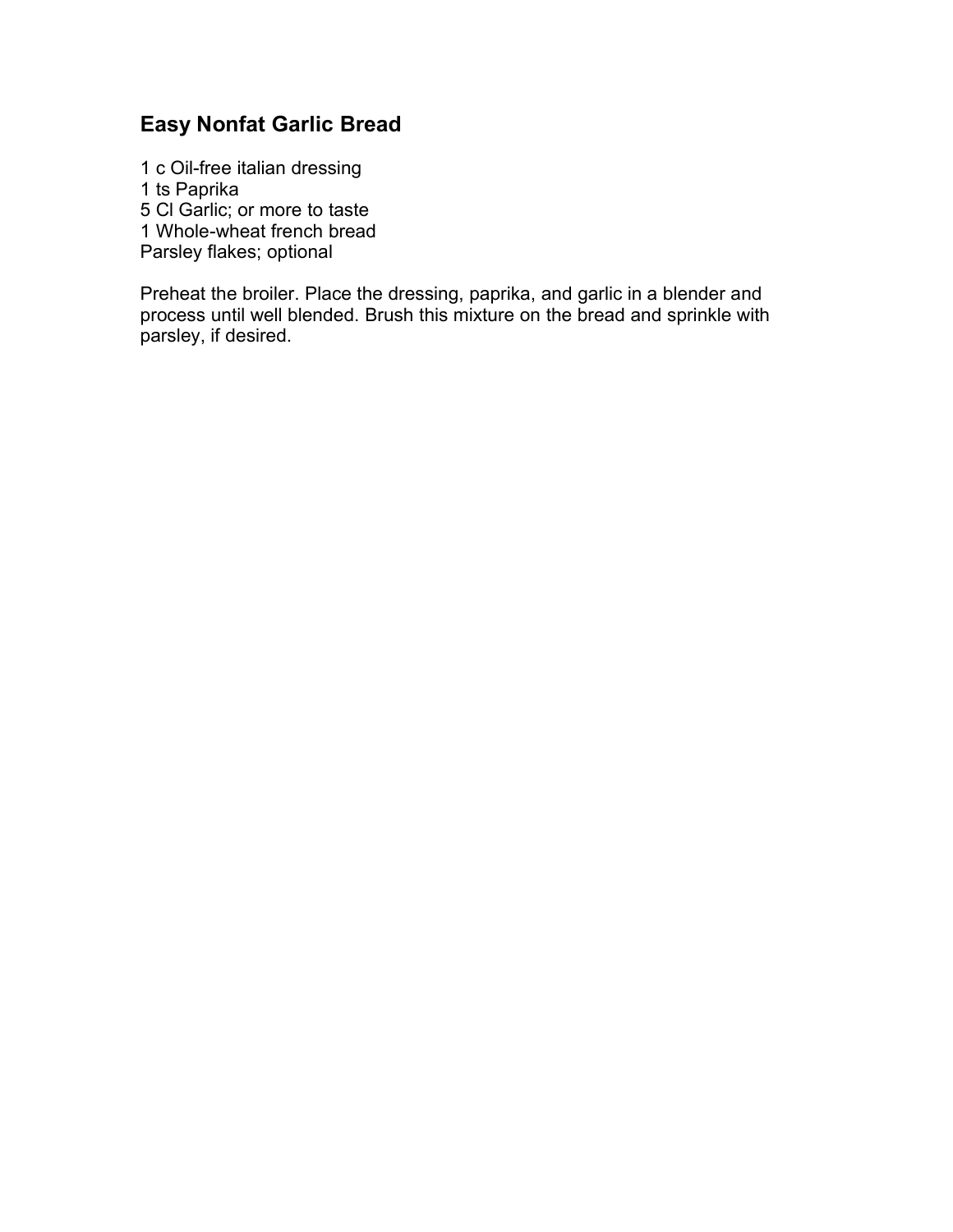#### **Easy Oven Stew**

3/4 lb Boneless beef round steak, trimmed and cubed tb Cooking oil md Potatoes, cut into 1 inch cubes md Carrots, cut into 1 1/2 inch chunks Rib celery, cut into 1 inch chunks lg Onion, cut into 1 inch chunks 14 1/4 oz Can of chunky stewed tomatoes tb Quick cooking tapioca ts Browning sauce 1/4 ts Pepper c Frozen peas

In dutch oven, brown the steak in oil. Add the next eight ingredients; cover and bake at 300 for 4 to 5 hours. Add the peas during the last 30 minutes of baking. Yield: 6 servings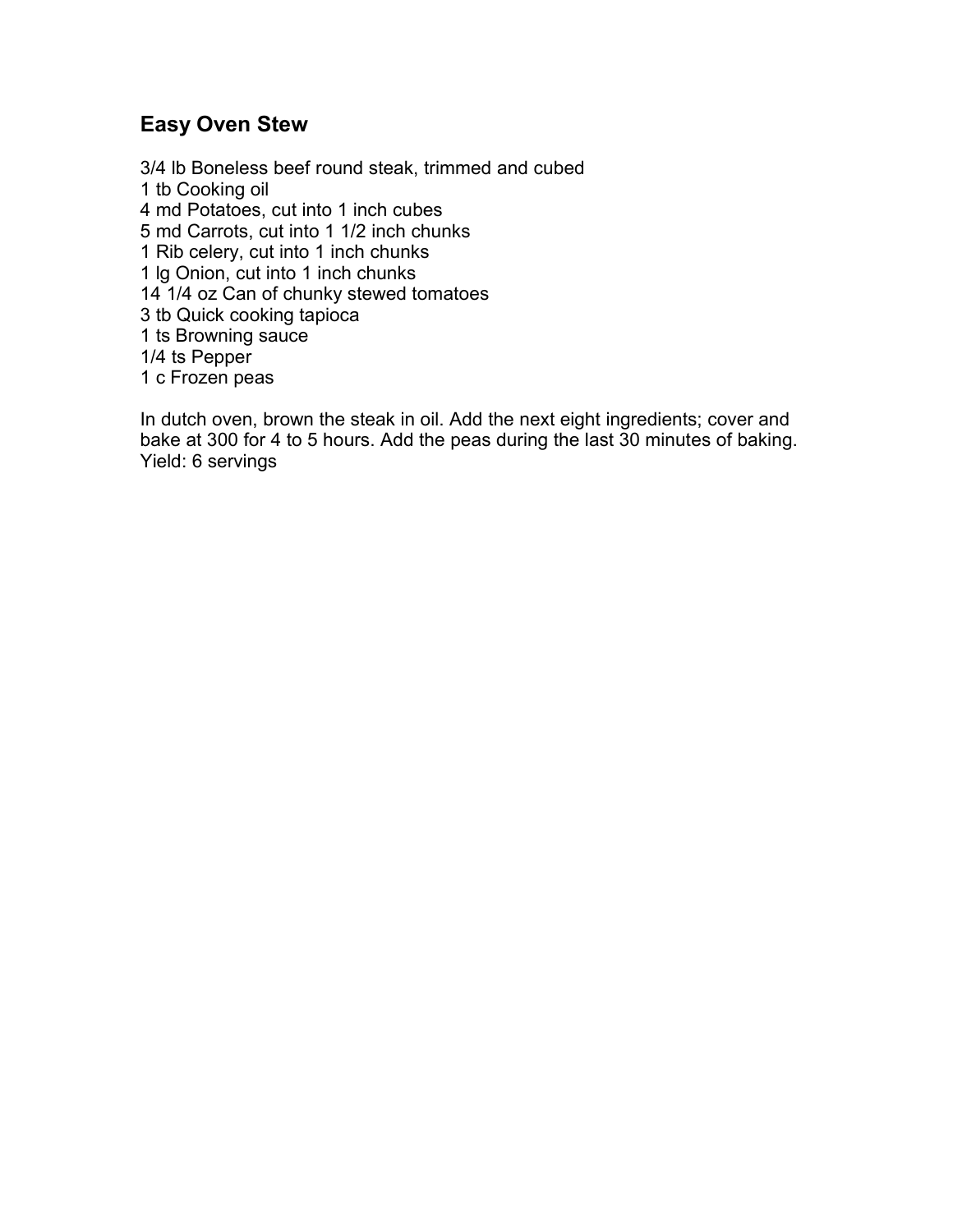## **Easy Pasta Speciala**

 15 oz can stewed tomatoes sm Can Rotel diced Pepper/tomatoes 15 oz can French-cut green beans 15 oz can mushrooms stems and pieces tb Italian seasoning 1/2 ts Garlic powder

Mix it all together in a big saucepan, bring to a boil and simmer for half hour or so. Serve it over spiral pasta (fusilli) and top with FF parmesan.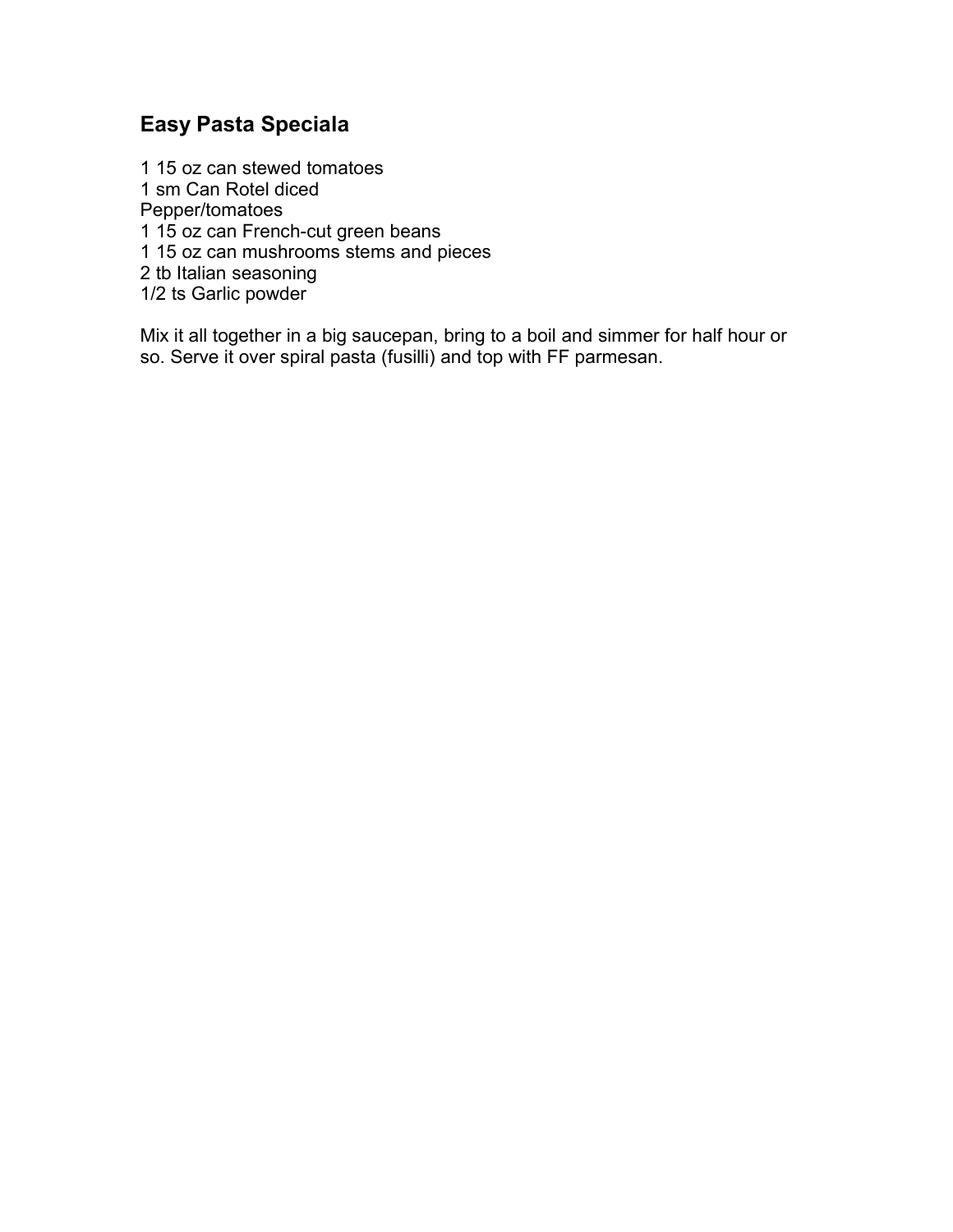# **Easy Pear Dessert**

1 tb Butter 3 Ripe pears 1/2 c Butterscotch or caramel ice cream topping Scoops of vanilla ice cream or Ice Milk

Peel, core and thinly slice pears.

Heat butter in a medium skillet over medium heat. Add the sliced pears. Cook until pears are softened, stirring occasionally. Add the topping and heat until the mixture is bubbly, stirring occasionally.

Serve over ice cream.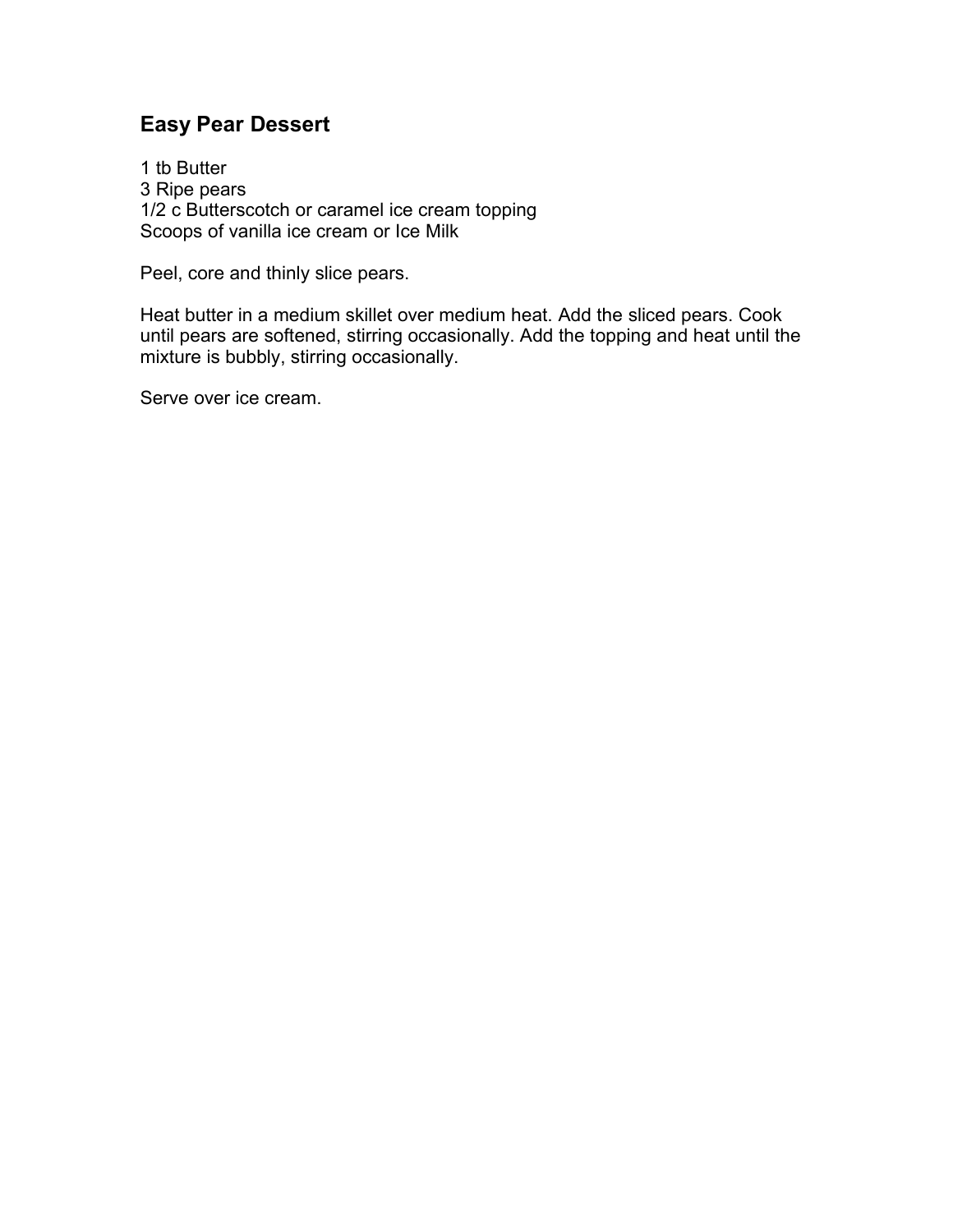## **Easy Pork Chop Dinner**

 Pork chops Can of chicken broth Onion chopped Cloves of garlic - chopped ts Of olive oil

Put oil in frying pan and heat until hot. Brown the pork chops on both sides. Now add the chicken broth, onions, garlic and any other spices that you might like into the frying pan. Simmer on low heat for about an hour. The pork chops are tender and not dried out.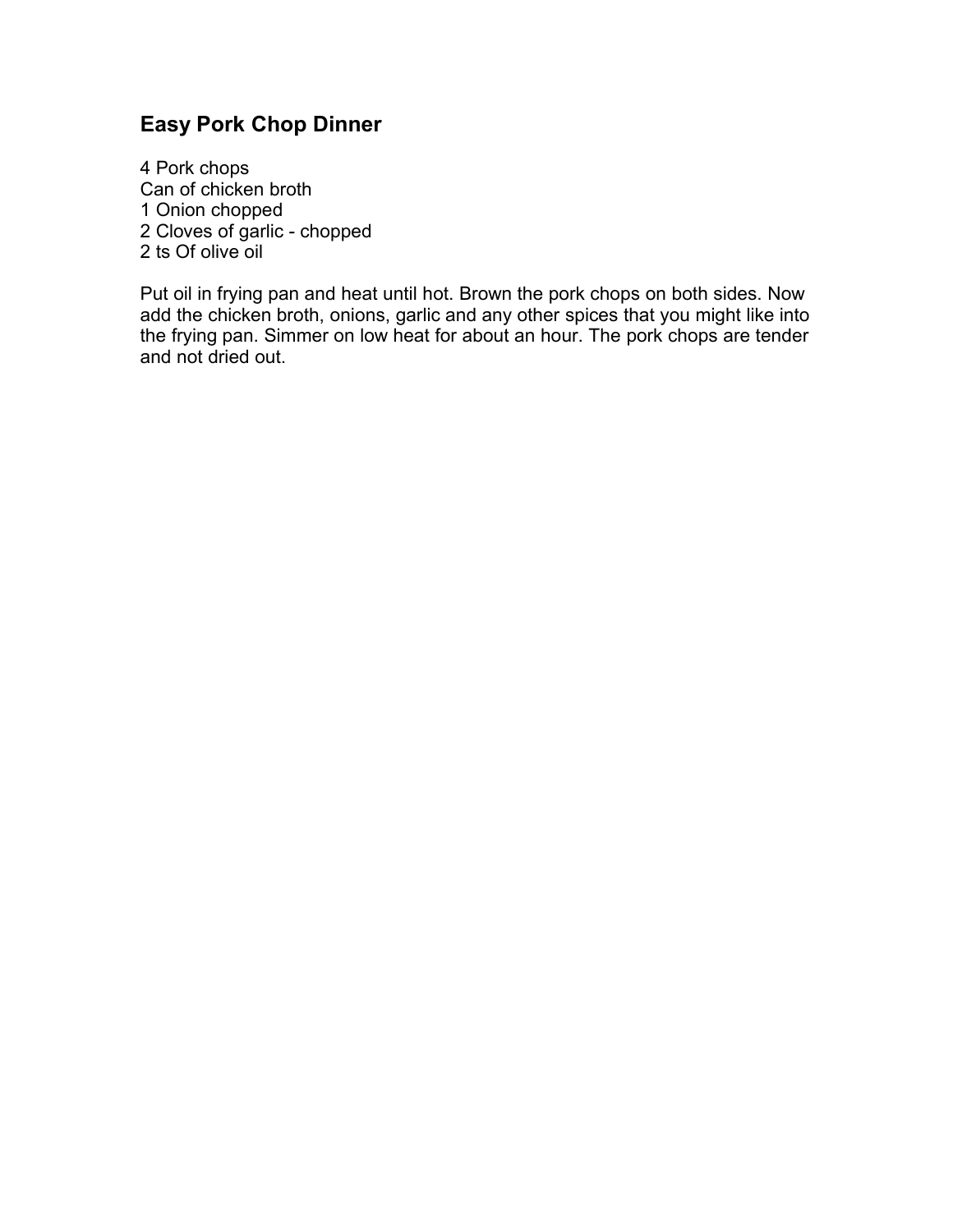# **Easy Potato Bread**

2 t Yeast 3 c Bread flour 1/4 c Instant potato flakes 1/2 T Salt 1 1/2 T Butter 1 1/2 T Sugar 3/4 c Milk 3/8 c Water

.

Place all ingredients in bread pan and start. Allow to cool 1 hour before slicing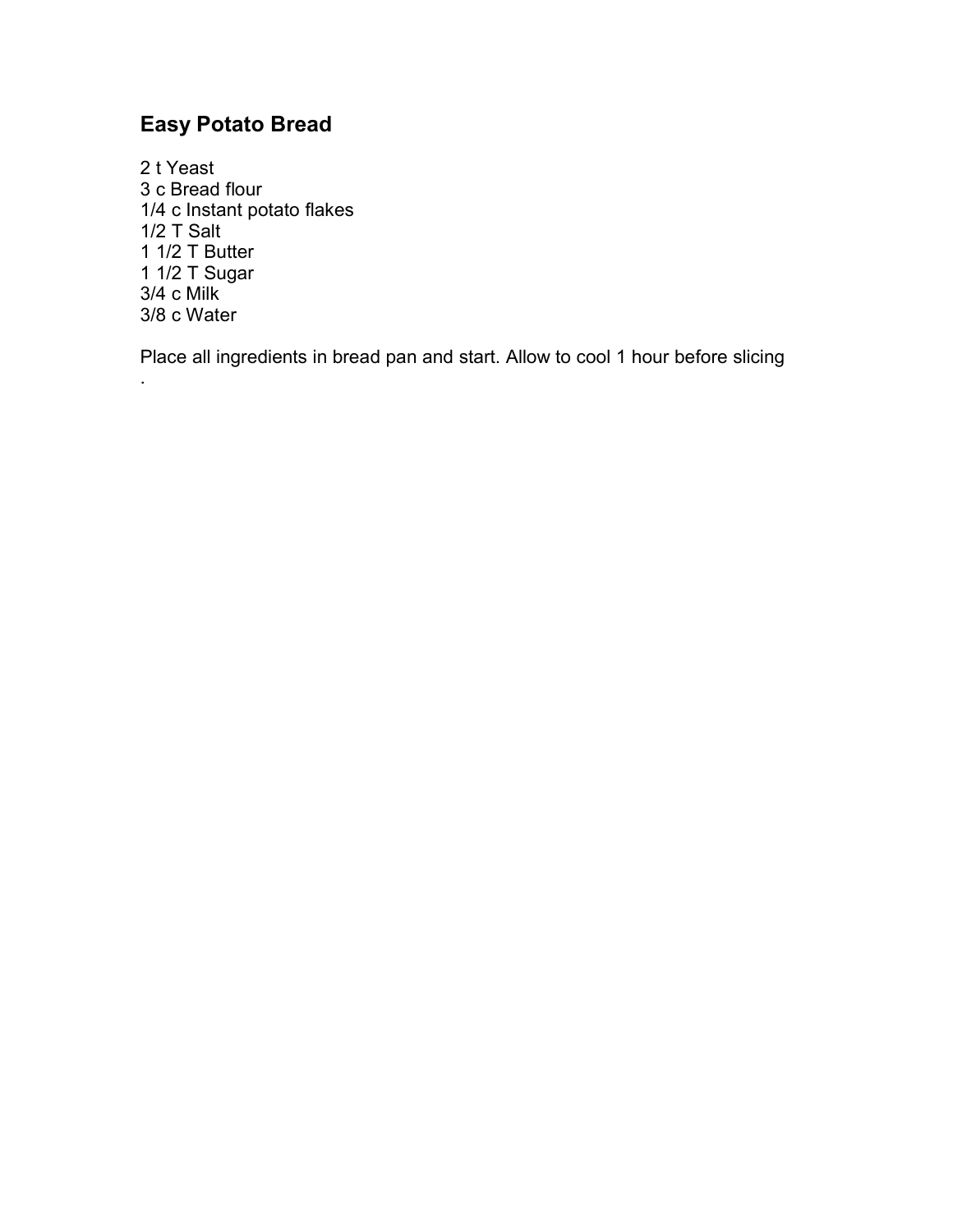# **Easy Sourdough Biscuits**

4 1/2 c Self-rising flour 2 c Buttermilk 2/3 c Cooking oil 2 pk Yeast 2 tb Sugar 1 ts Soda

Mix all ingredients. Keep tightly covered in refrigerator. Take out as needed and knead with a little extra flour and bake.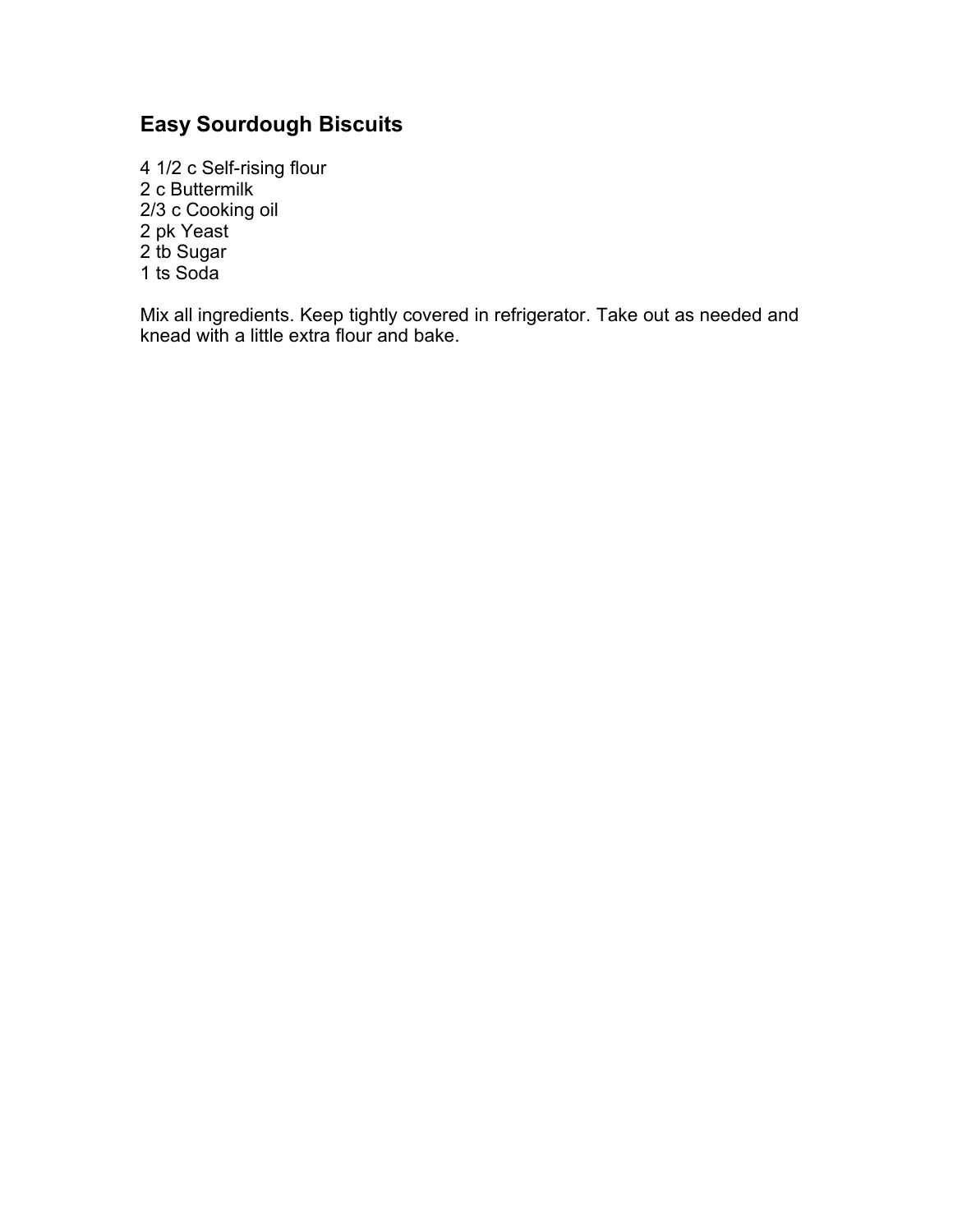#### **Easy Spaghetti**

 pk Angel Hair Pasta cn Pasta Ready Tomatoes c Diced Ham or Pepperoni ts Margarine c Shredded Mozarella Cheese ds Salt and Pepper Cook pasta, drain and add the remainder of the ingredients. 59. Easy Spambled Egg Muffins cn Spam (12 oz.) 4 6 Eggs 6 Slices American cheese

Slice Spam into 4-6 square slices. Broil or heat in skillet. Scramble 4-6 eggs. Layer eggs, Spam and one slice of cheese between toasted English muffin halves. Heat 10 seconds in microwave or until cheese melts. Serves 4-6.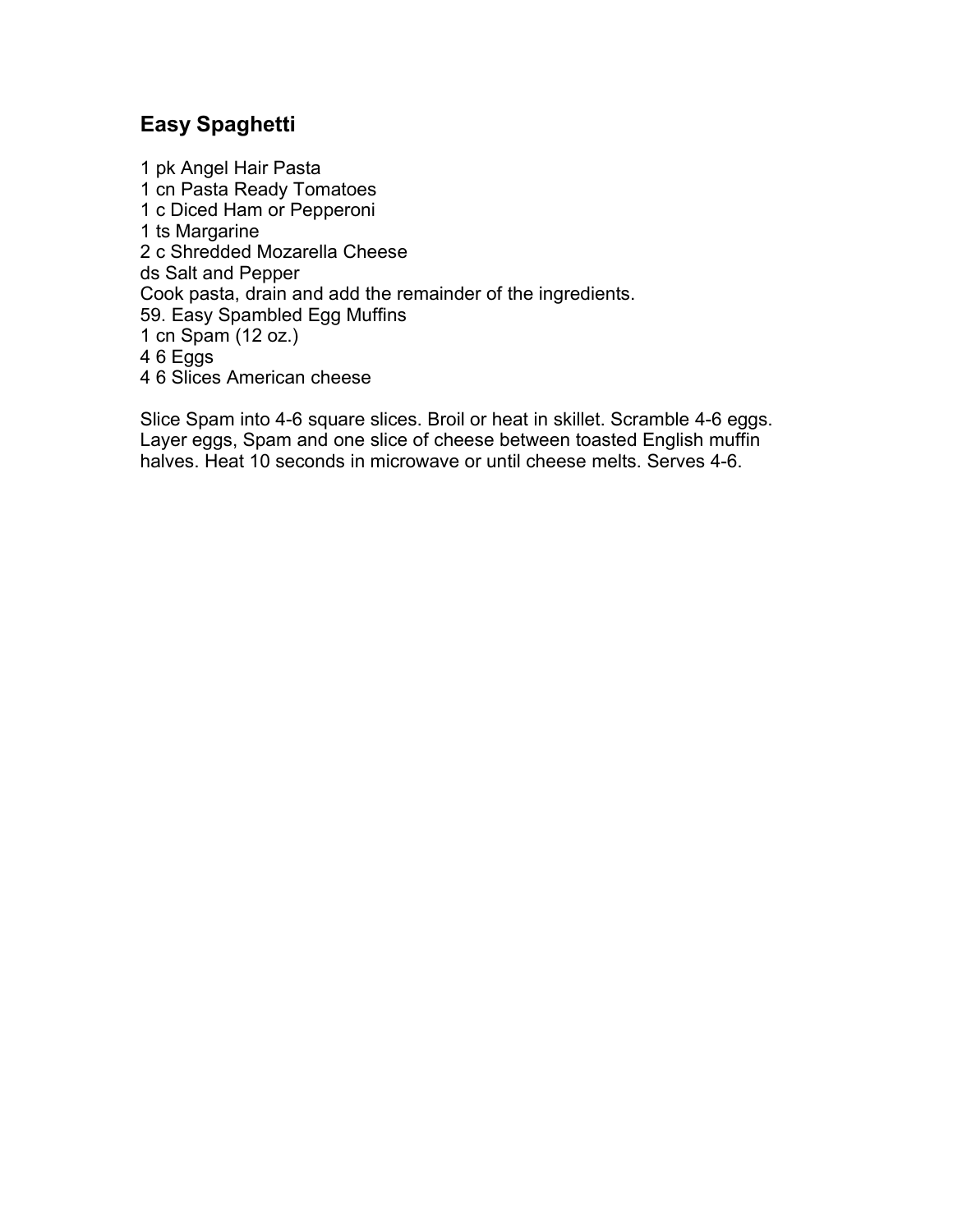# **Easy Taco Dip**

 1/2 c Mayonnaise 1/2 c Sour cream pk (1.25 oz) taco seasoning mix Assorted chips \*OR\* Fresh vegetable dippers

Mix mayonnaise, sour cream and taco mix till blended, chill. Serve with chips or vegetables. Makes 3 cups.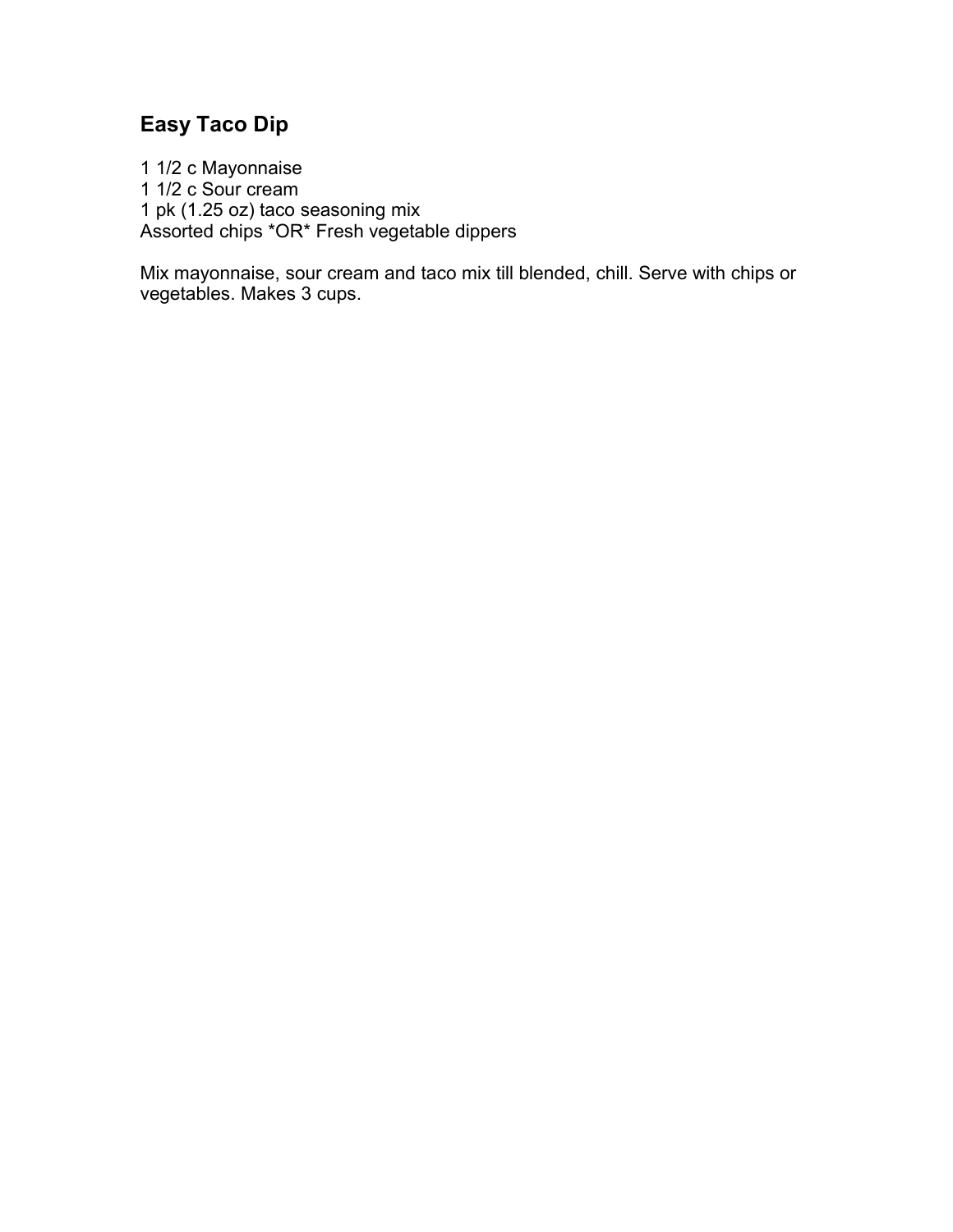## **Easy Taco Salad**

 lb Ground beef pk (1 1/4 oz) taco seasoning md Head lettuce, shredded md Tomatoes, seeded and chopped c Bottled Catalina dressing c To 5 corn chips, crushed c (8 oz) shredded cheddar cheese

Brown ground beef; drain well. Put in taco seasoning. Combine beef, lettuce, tomatoes, dressing, corn chips and cheese in a large serving bowl; toss well. Serve immediately.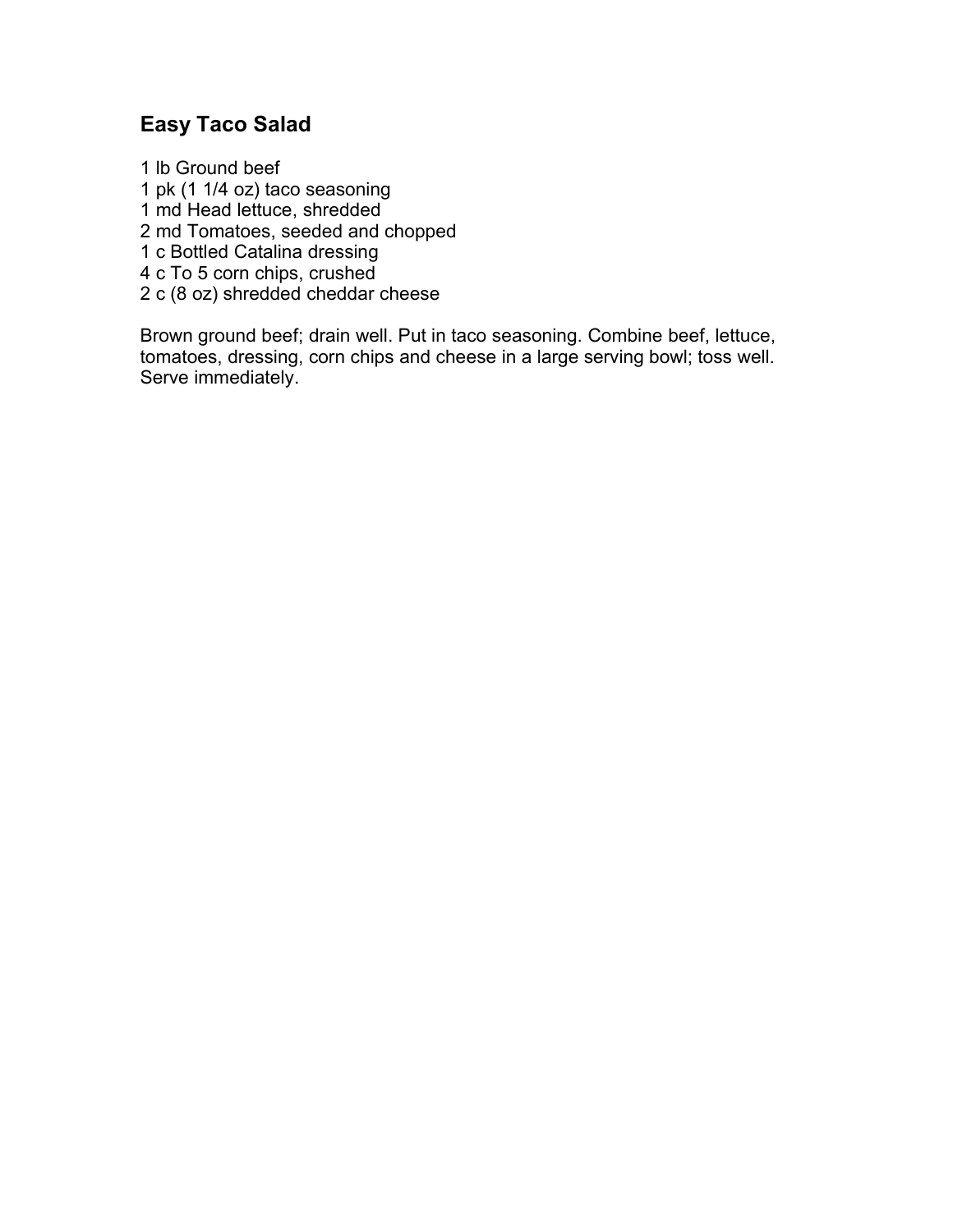# **Easy Tacos**

 lb Lean ground beef (8-oz) can tomato sauce ts Mexican flavor instant bouillon tb Water Taco shells

In large skillet, brown meat; pour off fat. Add sauce, bouillon and water; cook 10 minutes. Serve in taco shells; garnish as desired.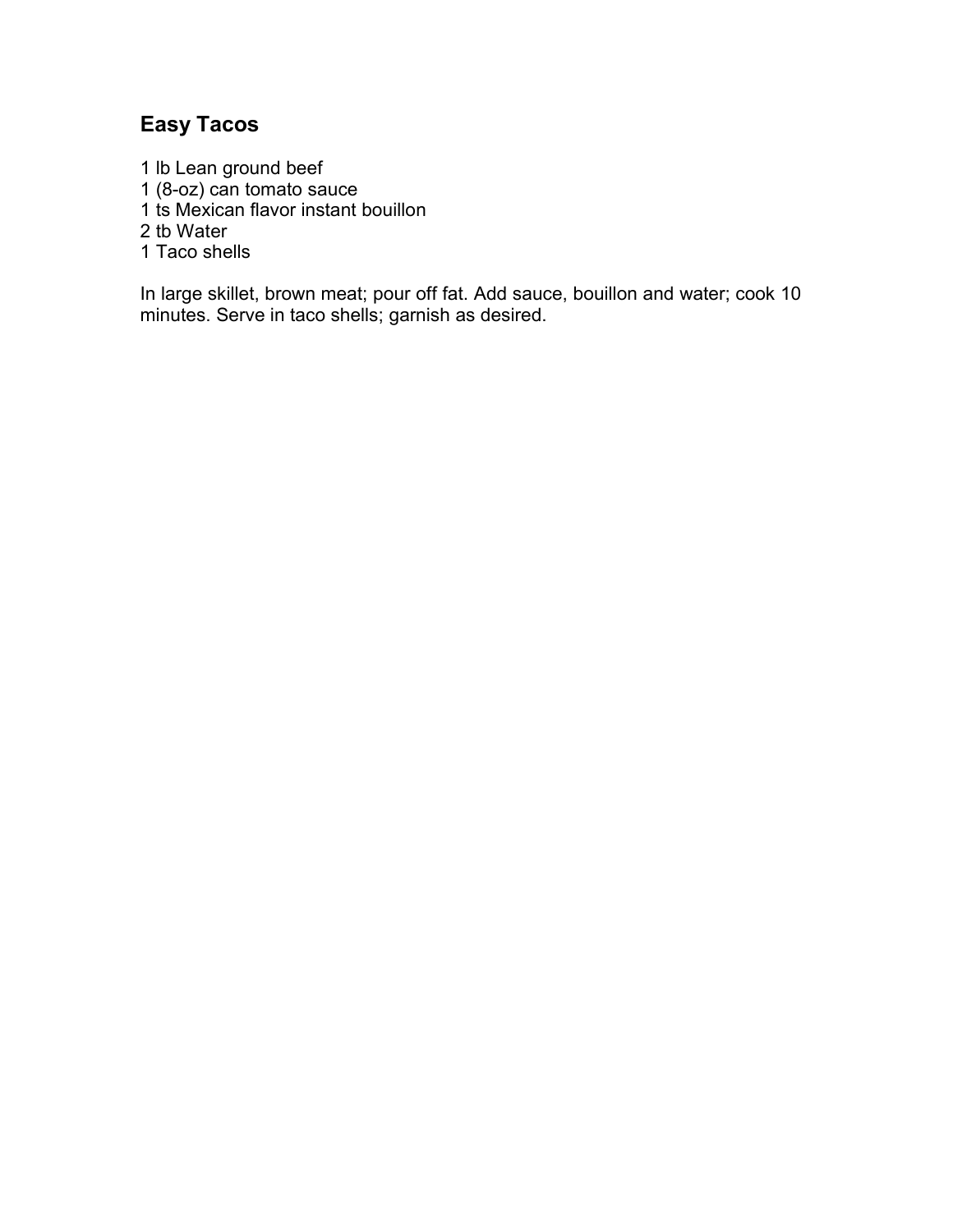## **Easy Turkey Sloppy Joes**

1 1/2 lb Ground turkey 1/2 c Catsup 1 md Onion, diced 2 tb Dijon mustard 1/2 ts Seasoning salt 1/4 ts Garlic powder Non stick spray 4 Large hamburger rolls or rolls of your choice, split

Either use a non-stick skillet or spray a skillet with non-stick spray. Add ground turkey and onion, and cook until meat is no longer pink. Add other ingredients, and simmer until thickened to your choosing. Serve as you would sloppy joes, on split rolls.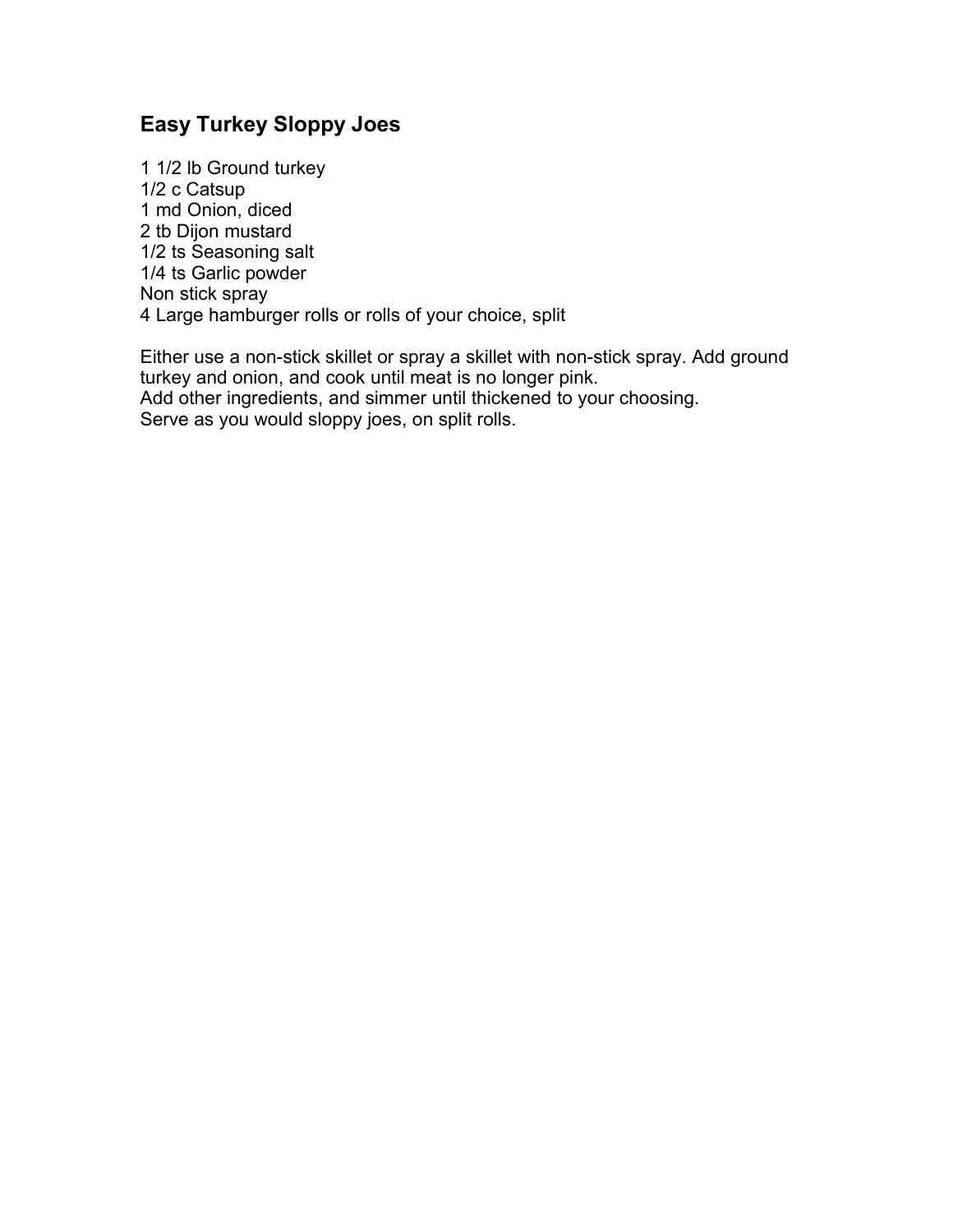#### **Extra Easy Coffee Cake**

1/4 c Sugar 1/2 ts Cinnamon 1 cn 10oz. Hungry Jack Refrig. Flaky biscuits 1/4 c Semi-sweet choc. chips 1/4 c Peanut butter chips 2 tb Margarine, melted

Heat oven to 400 degrees. Grease 8 or 9 inch round cake pan. In 1 gallon plastic bag or large bowl, combine sugar and cinnamon; mix well. Separate dough into 10 biscuits; cut each biscuit into 4 pieces. Drop 5 pieces at a time into cinnamon mixture; toss to coat. Remove biscuits with slotted spoon; place in greased pan. Repeat with remaining pieces. Sprinkle with chips; drizzle with melted margarine. Bake fo 18 to 23 minutes or until biscuits are deep golden brown. Let stand 5 minutes; remove from pan. Serve warm.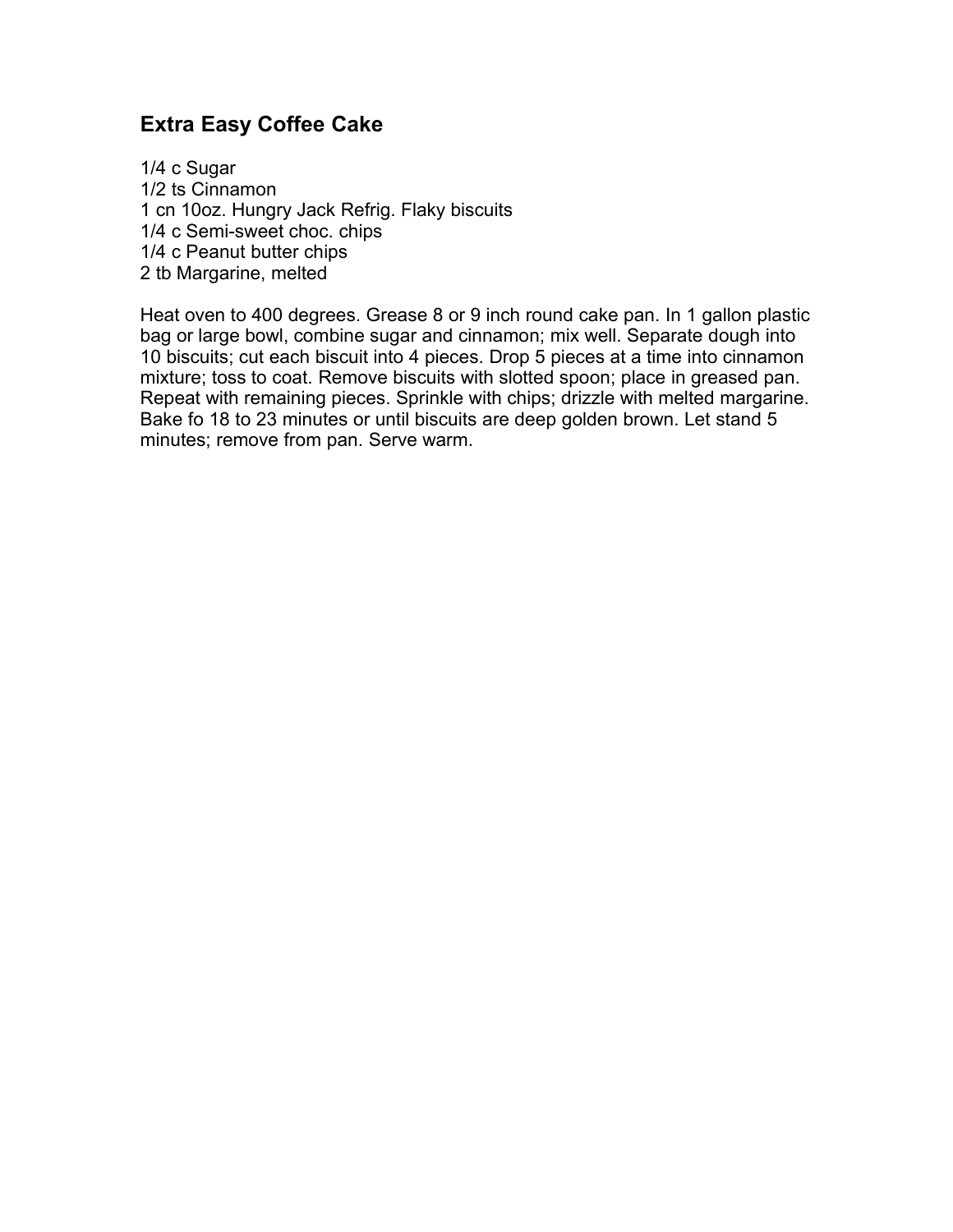#### **Extra Easy Lasagna**

3/4 lb Ground beef 3 c Prego Traditional Spaghetti Sauce 15 oz Ricotta cheese 8 oz Shredded mozzarella cheese 6 Uncooked lasagna noodles 1/4 c Water

In 10 inch skillet over medium high heat, cook beef until browned, stirring to separate meat. Spoon off fat. Add spaghetti sauce, heat through, stirring occasionally.

In 2 quart oblong baking dish, spread 1-1/2 cups meat mixture. Top with 3 uncooked lasagna noodles, half of the ricotta cheese and half of the mozzarella cheese. Repeat layers. Top with remaining meat mixture.

Slowly pour water around inside edges of baking dish. Cover tightly with foil. Bake at 375 degrees (f) for 45 minutes. Uncover; bake 10 minutes more. Let stand 10 minutes before serving.

Makes 8 main dish servings.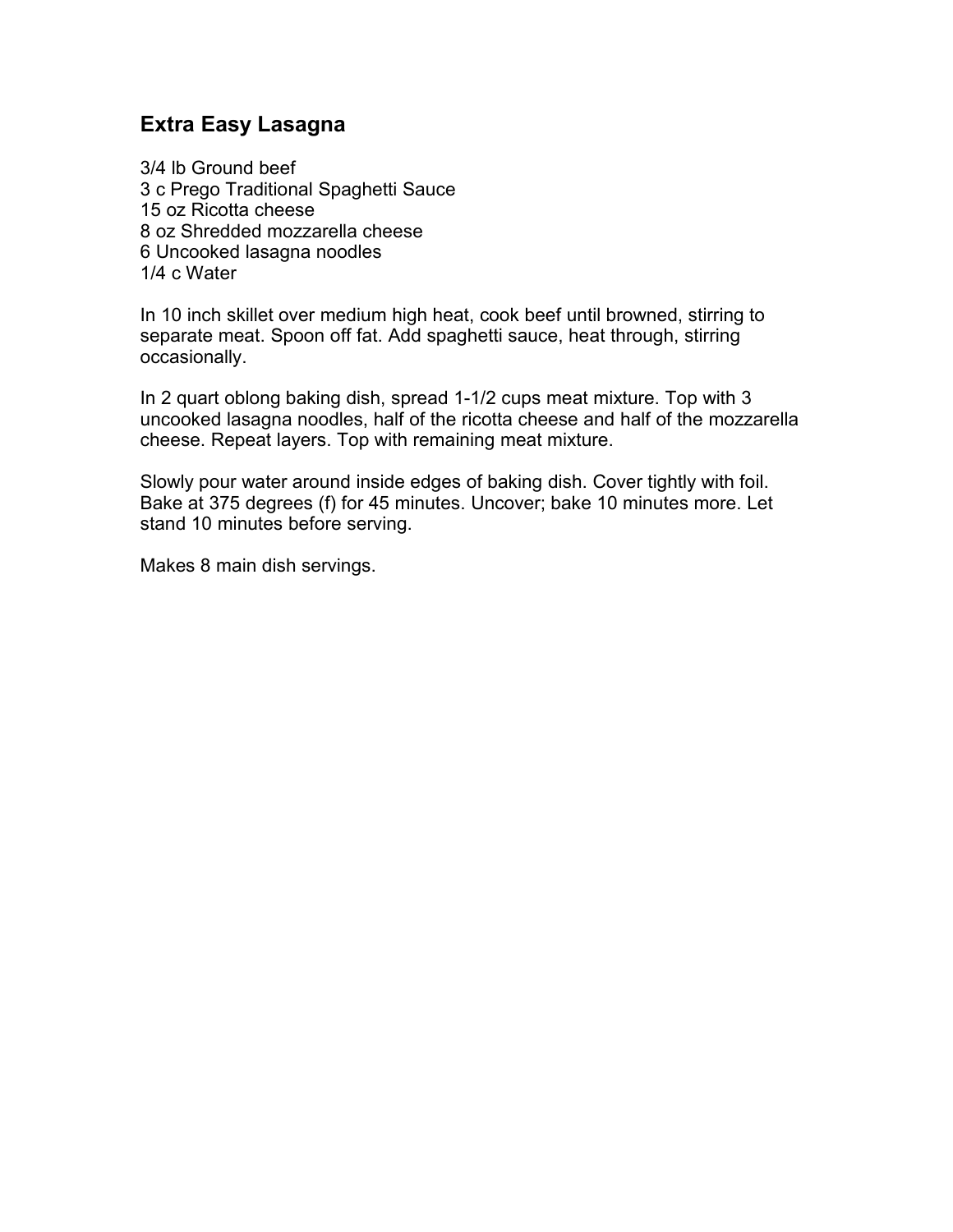# **Fast And Easy Pizza**

 pk English muffins Pizza sauce oz Mozzarella cheese lb Hamburger

Spread sauce on muffins. Top with meat and cheese. Microwave for about 1 minute.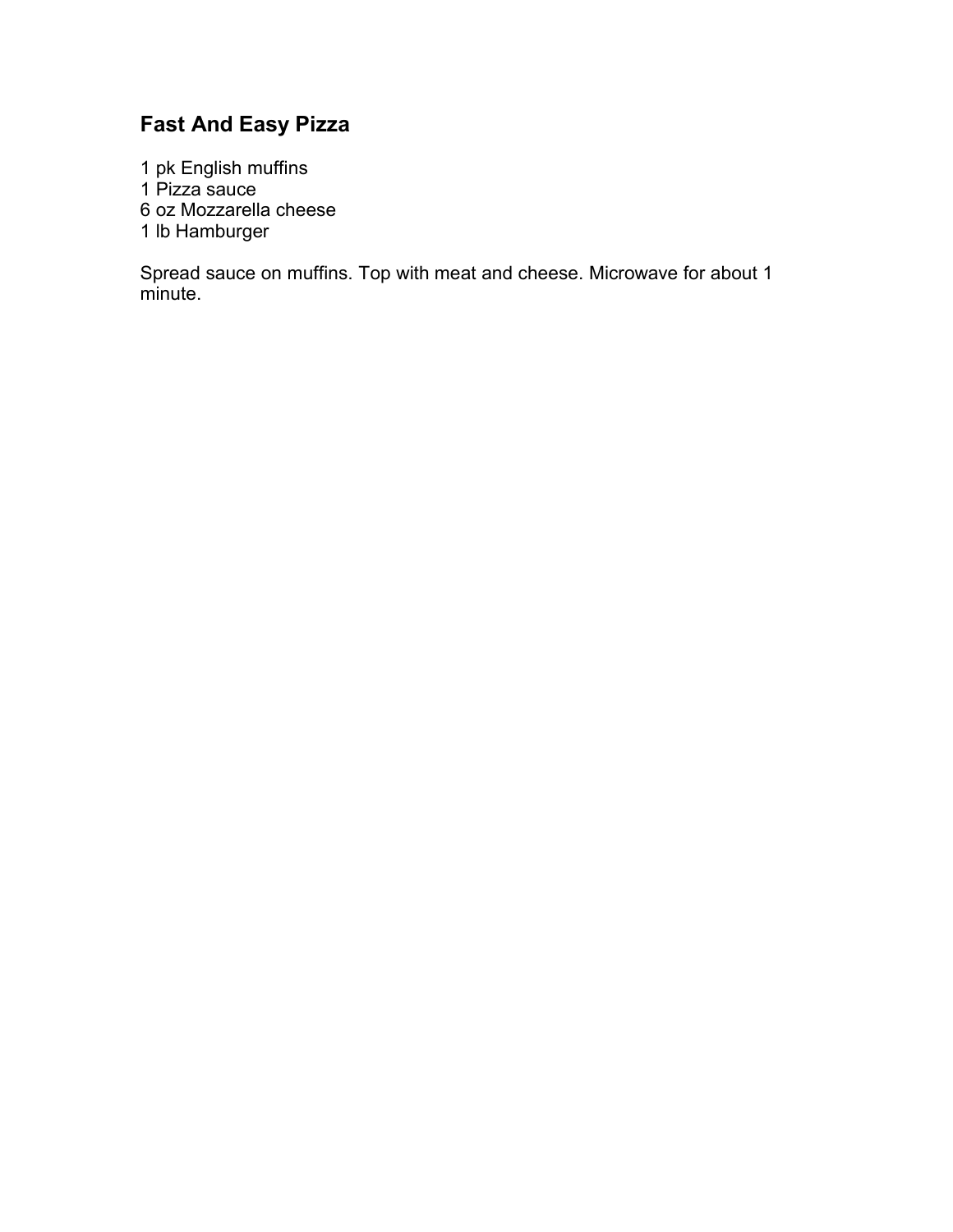## **Graham Cracker Quickie**

3 Eggs 1 c Sugar 1 c Chopped walnuts 1 c Graham cracker crumbs ds Salt

Beat eggs thoroughly and add sugar. Fold in walnuts and crumbs, also salt. Spread in a 9 inch greased pie pan. Bake fo 25 minutes at 325 degrees. Serve warm with whipped cream on top. Chewy and delicious.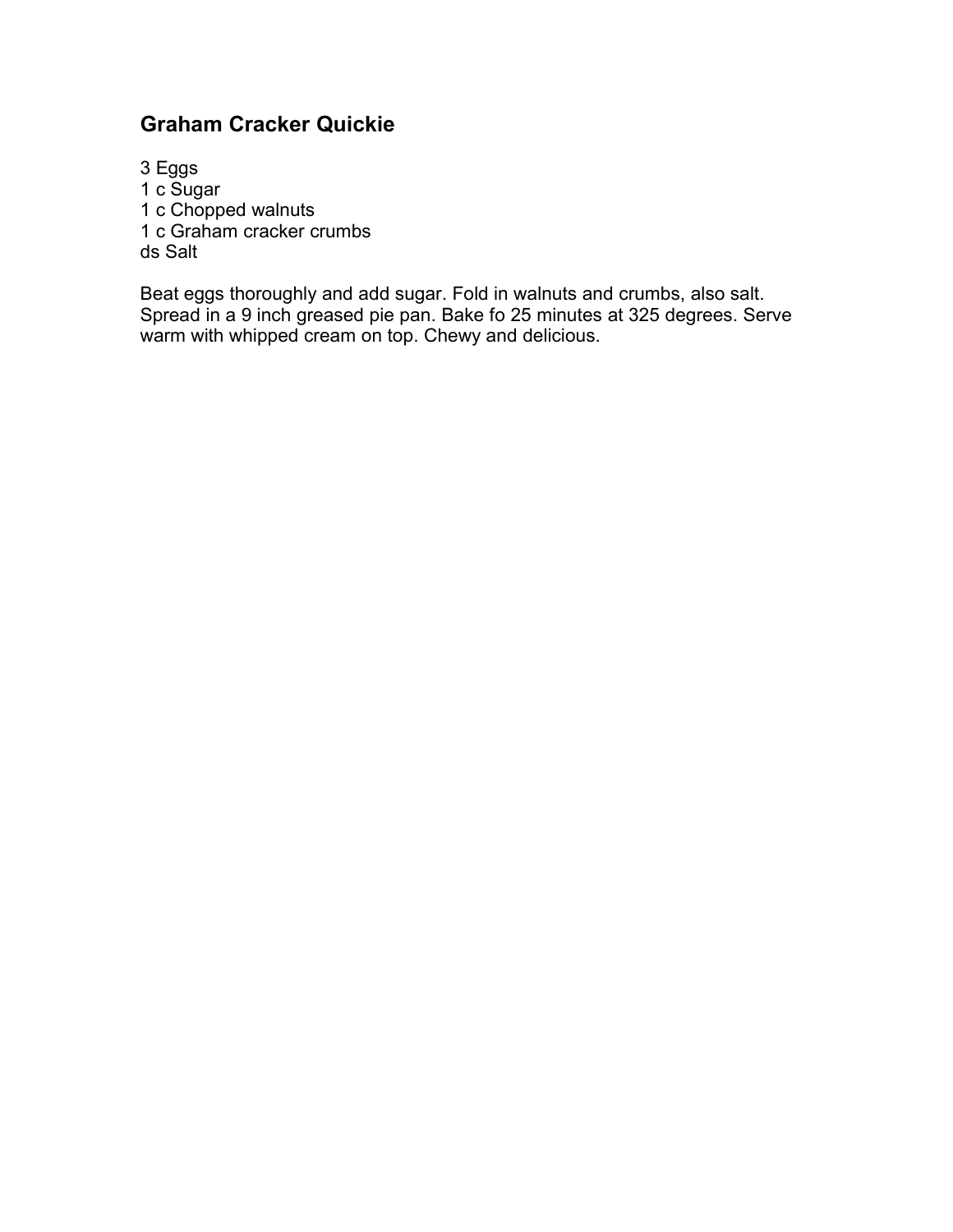#### **Greek style potato salad**

1 1/2 -2 lbs. potatoes washed 1/2 c Crumbled feta cheese thoroughly rinsed and drained 1 Medium onion peeled, cut in Half,then thinly sliced 1/2 c Fresh parsely, coarsley chopped 1/2 ts Salt free xtra spicy season 3 ts Salt free garlic&herb season 1 ts Oregano 1/3 c Lemon juice 2 tb Olive oil 2 tb Vinegar Boil potatoes until firm but tender. Do not overcook (15-20 minutes). Cool by placing pot of potatoes in sink and gently running cold water over potatoes. Drain thoroughly. Cut potatoes into 1/2 inch cubes. Place in a large bowl with the rest of the ingredients and toss lightly, mixing well. 77. Gulab Jamuns

1 c Bisquick 2 c Carnation Powder milk 2 c Water 1 1/2 c Sugar 4 Cardamom pods Few drops rose water 4 tb Butter 1/8 c Yogurt Oil for frying

Heat butter and pour in a bowl. Add Bisquick, carnation powder and yogurt and blend together. Knead well adding milk if necessary. Make a smooth ball, cover and let rest (30 minutes?). Make 12-14 small balls. Heat the water, add sugar, bring to boil, add cardamom seeds and simmer. Boil, then simmer to reduce the water by half. Heat the oil till hot, fry the balls to golden brown or till they are dark brown--almost black. Soak in sugar syrup till they double in size (1 hour or overnight). Serve hot or cold.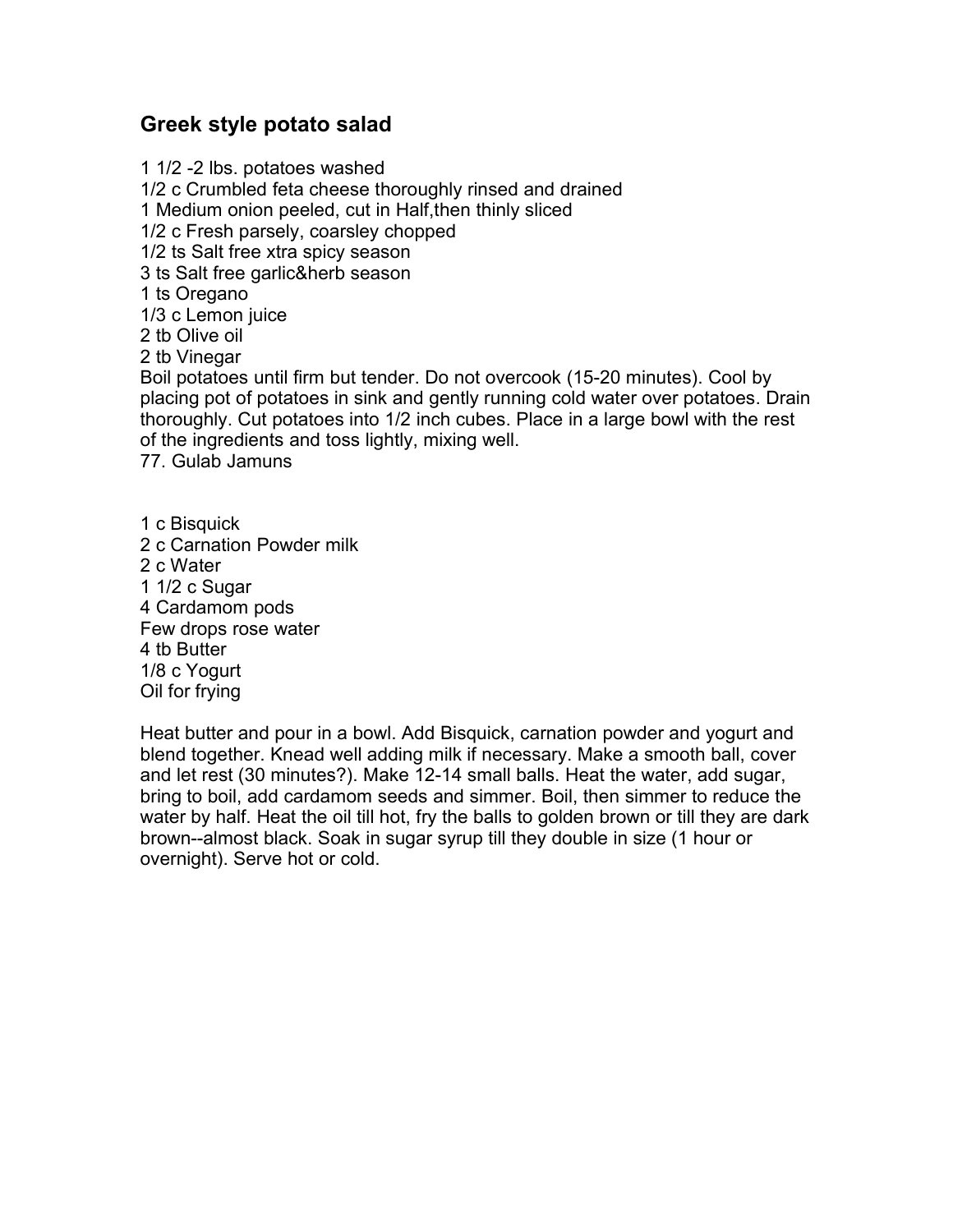# **Honey Butter**

1 c Butter 1/3 c Honey

Whip butter in a food processor or blender and add honey slowly while continuing to mix.

Serve on rolls, muffins or bread.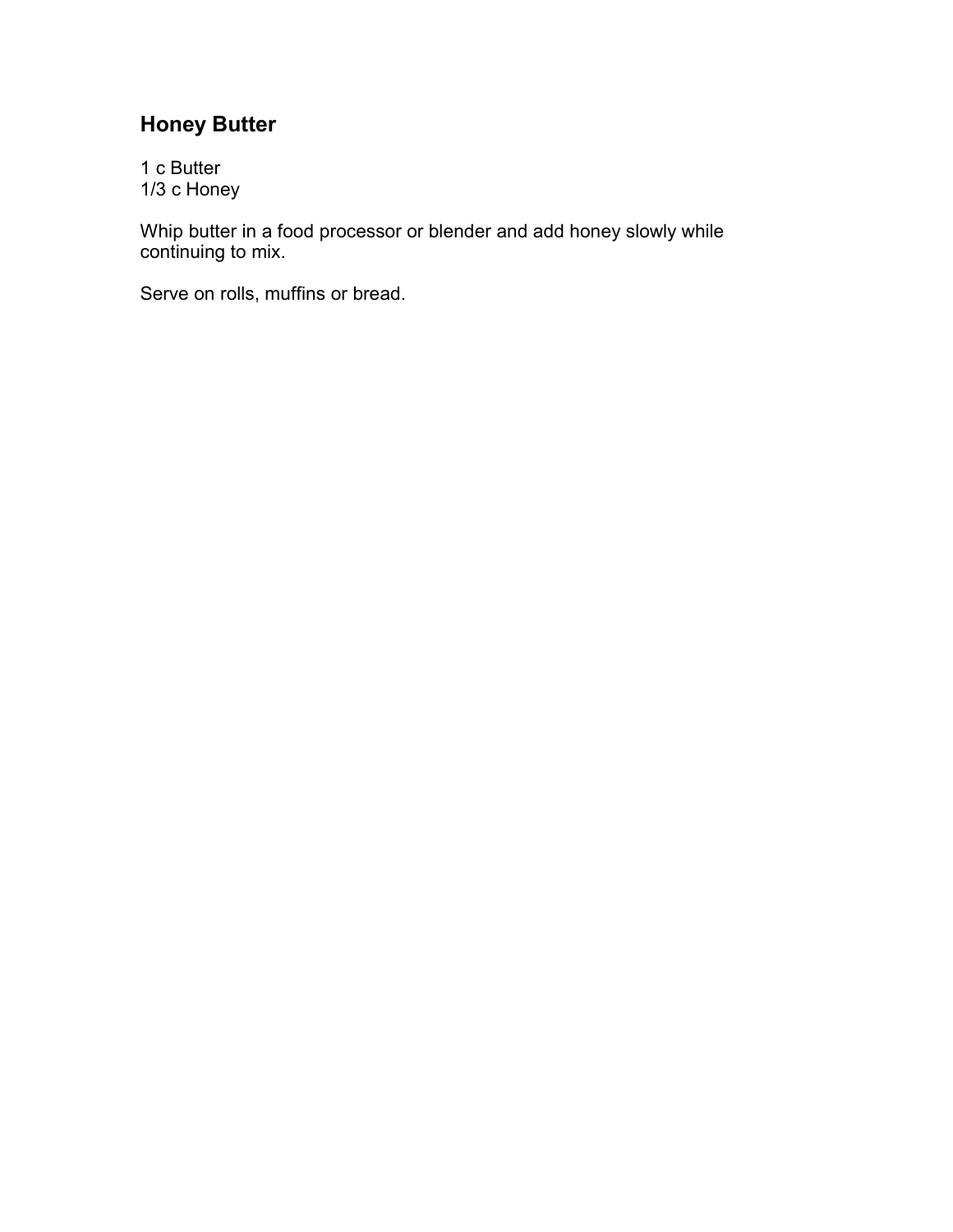#### **Light And Easy Lasagna**

3 md Onions, chopped 3 Garlic cloves, finely chopped 56 oz Italian-style plum tomatoes, undrained 24 oz Italian tomato paste 1 c Chopped fresh parsley 2 ts Dried leaf oregano, crushed 1/2 ts Dried leaf thyme, crushed 1/2 ts Dried marjoram, crushed 1/2 ts Freshly ground pepper 1/2 lb Lasagna noodles 1 lb Part-skim ricotta cheese 1/2 lb Part-skim mozzarella cheese 2 oz Imported Parmesan cheese, grated

Put onions and garlic in large saucepan. Cook, covered, over low heat until tender, adding a little water if necessary to prevent scorching. Add tomatoes, tomato paste, parsley, oregano, thyme, marjoram and pepper. Simmer, covered, stirring occasionally, about 2 hours.

Cook lasagna noodles in boiling water until al dente, about 12 minutes. Drain in colander; rinse with cold water. Drain well.

Heat oven to 350 degrees. Cover bottom of lightly oiled 13 by 9-inch baking dish with 1/4 of the sauce. Add layer of lasagna noodles. Top with 1/3 of the ricotta cheese, then 1/3 of the mozzarella. Sprinkle with 1/4 of the Parmesan cheese. Cover with 1/4 of the sauce. Repeat procedure 2 more times. Sprinkle remaining Parmesan cheese on top.

Bake until sauce is bubbly and cheese is melted, about 45 minutes. Let stand 10 minutes before serving.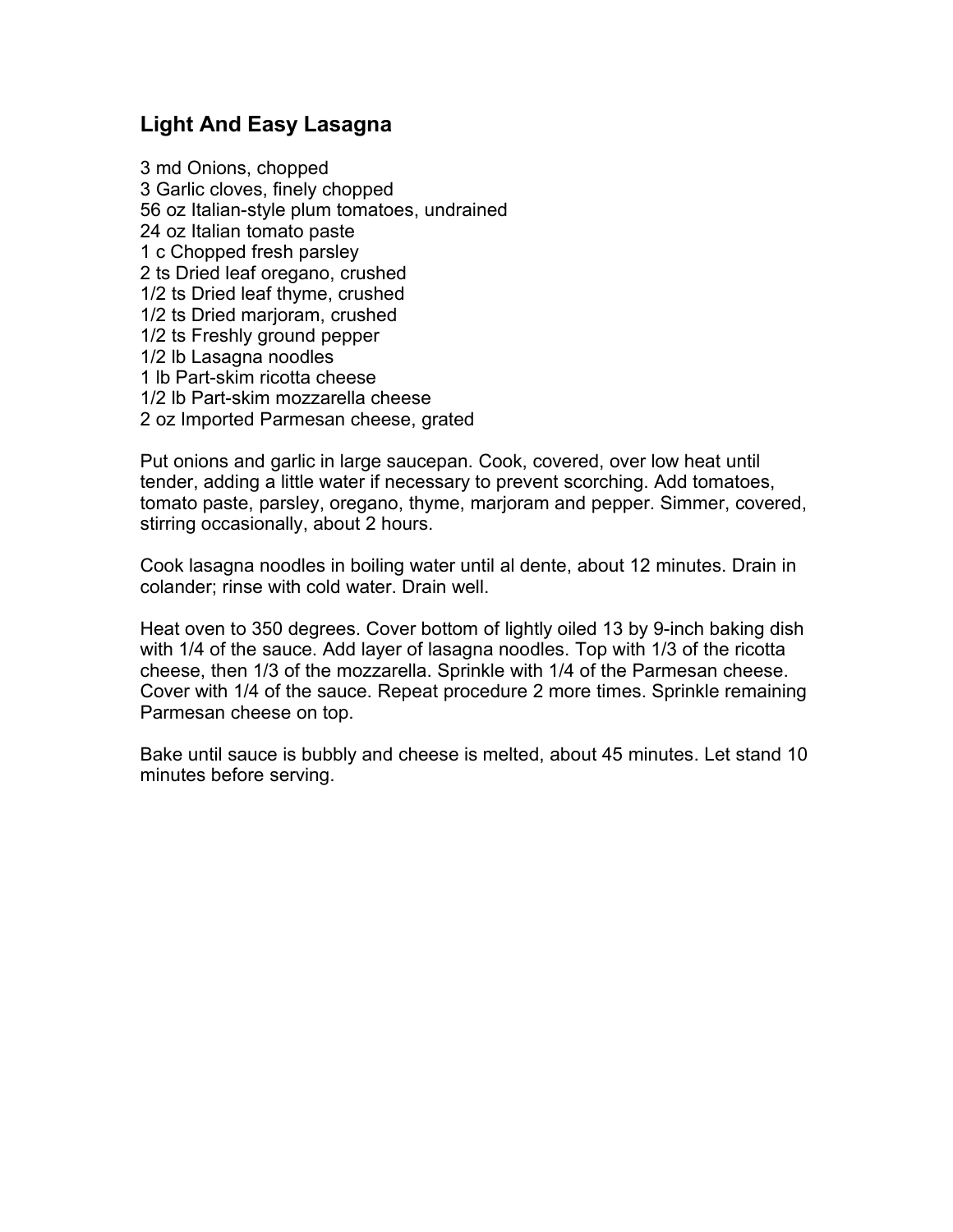## **Light And Easy Picante Fish (microwave)**

 1/2 Cup fresh mushrooms md Green and/or red bell pepper seeded and cut into 1 inch pieces (3/4 cup) sm Onion halved and sliced tb Chicken broth or water Fish fillets (4-ounce each) 3/4" thick c Picante sauce or salsa tb Grated parmesan cheese

In a 1 1/2 quart microwave-safe casserole combine mushrooms, pepper, onion and broth. Cook, covered, on 100% power (high) 5-6 minutes or until tender, stirring once. In an 8 x 8 x 2 inch microwave- safe baking dish place fish fillets in an even layer, tucking under thin parts. Cook, covered, on high 4-5 minutes or until fish just flakes with a fork. Drain juices. With a slotted spoon, place vegetables on top of fish; sprinkle with oregano. Spoon salsa over vegetables. Cook, uncovered, 1-2 minutes or until heated through. Sprinkle with parmesan.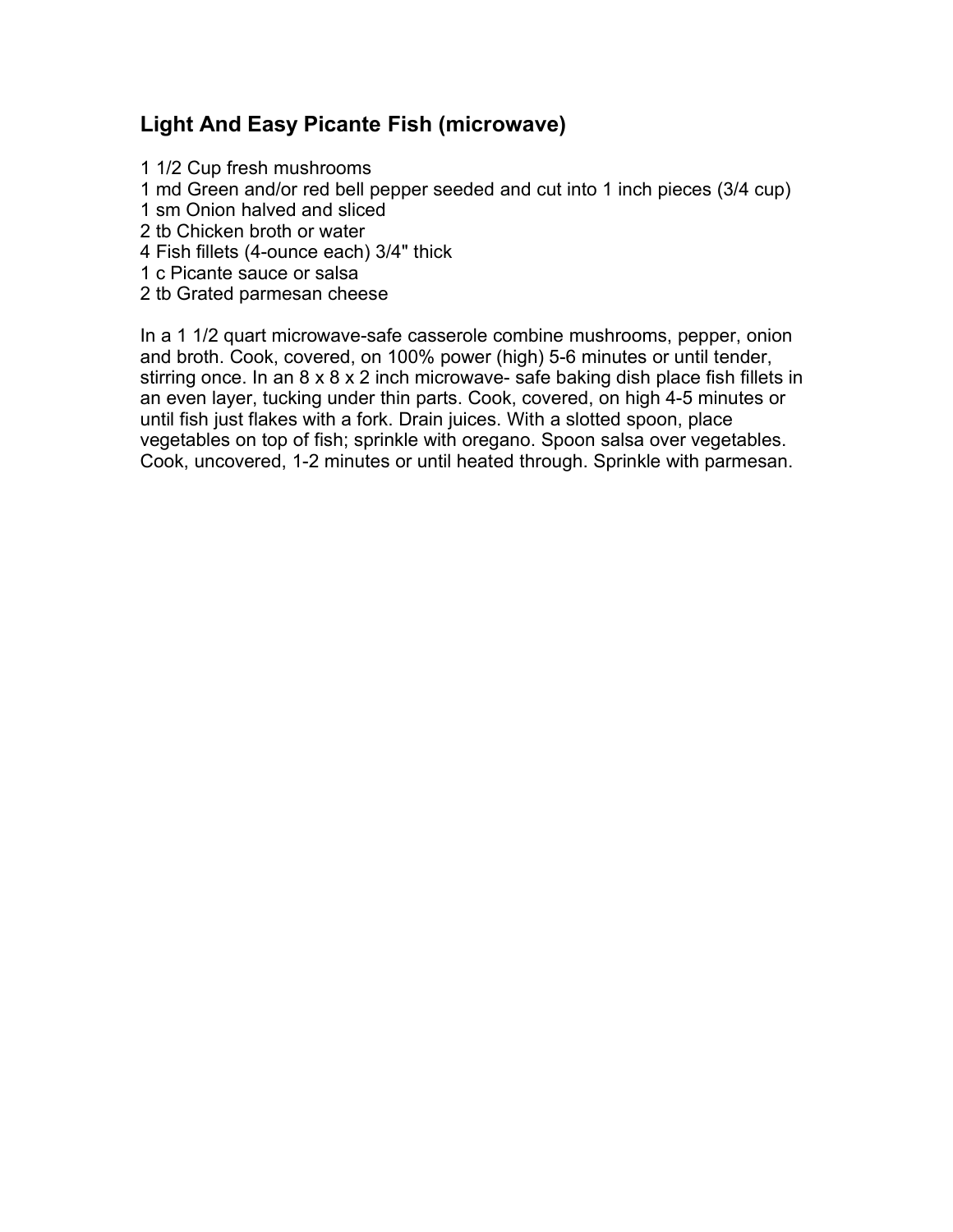## **Longhorn Quick Chili Dip**

 c Cottage Cheese 15 oz Chili With Beans; 1 can tb Hot Sauce tb Lemon Juice 1/2 ts Cumin; Ground 3/4 c Cheddar; Sharp, Shredded

Cream the cottage cheese in a blender or food processor or with an electric mixer. Blend the chili in, mixing well. Add the hot sauce, lemon juice and cumin. Pour into a bowl and blend in the cheddar cheese, reserving a little for a garnish. Cover and chill. Makes about 3 3/4 cups of dip.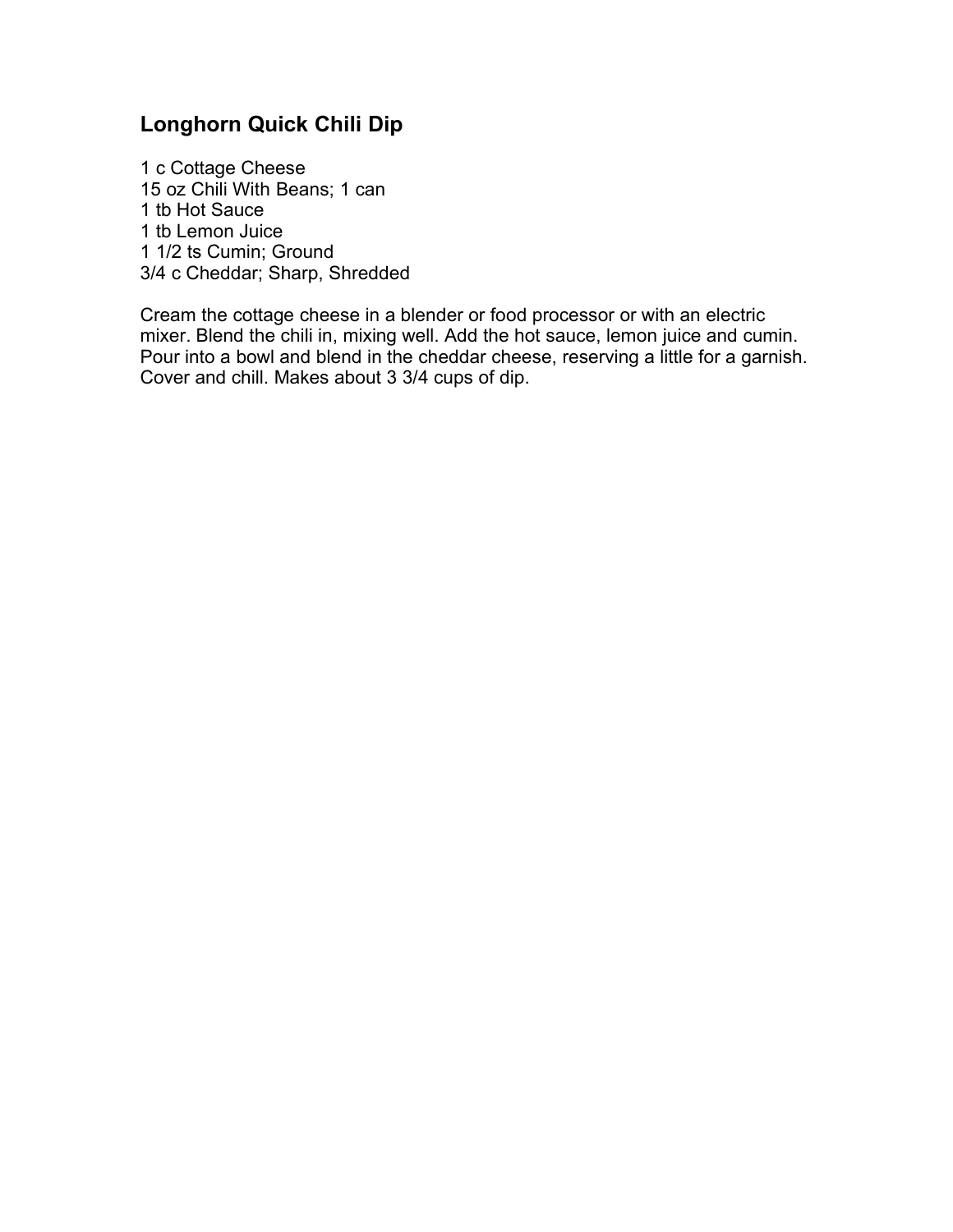#### **Make-it-easy Beef Potpie**

 lb Boneless beef top sirloin steak, cut 3/4 inch thick tb Vegetable oil oz Small mushrooms, quartered md Onion, sliced Garlic clove, crushed Jar beef gravy 10 oz package frozen peas and carrots 1/4 ts Dried thyme Can (8oz) refrigerated Crescent dinner rolls

Preheat oven to 375 degrees. Trim fat from steak. Halve steak lengthwise, then crosswise into 1/4 inch thick strips. In large ovenproof skillet, heat oil over medium-high heat until hot. Add beef in 2 batches and stir-fry 1 to 2 minutes, until outside surface is no longer pink. Do not overcook. Remove from skillet with slotted spoon; set aside. In same skillet, cook mushrooms, onion, garlic and 1/4 cup water, stirring frequently, 3 minutes, until onion is tender. Stir in gravy, vegetables and thyme. Bring to a boil; remove from heat. Stir in reserved beef. Separate crescent rolls into 8 triangles. Starting from wide ends, roll up halfway; arrange over beef mixture so pointed ends are directed toward center. Bake 17 to 19 minutes, until crescent rolls are deep golden brown. Can substitute a 9 inch square baking pan for ovenproof skillet.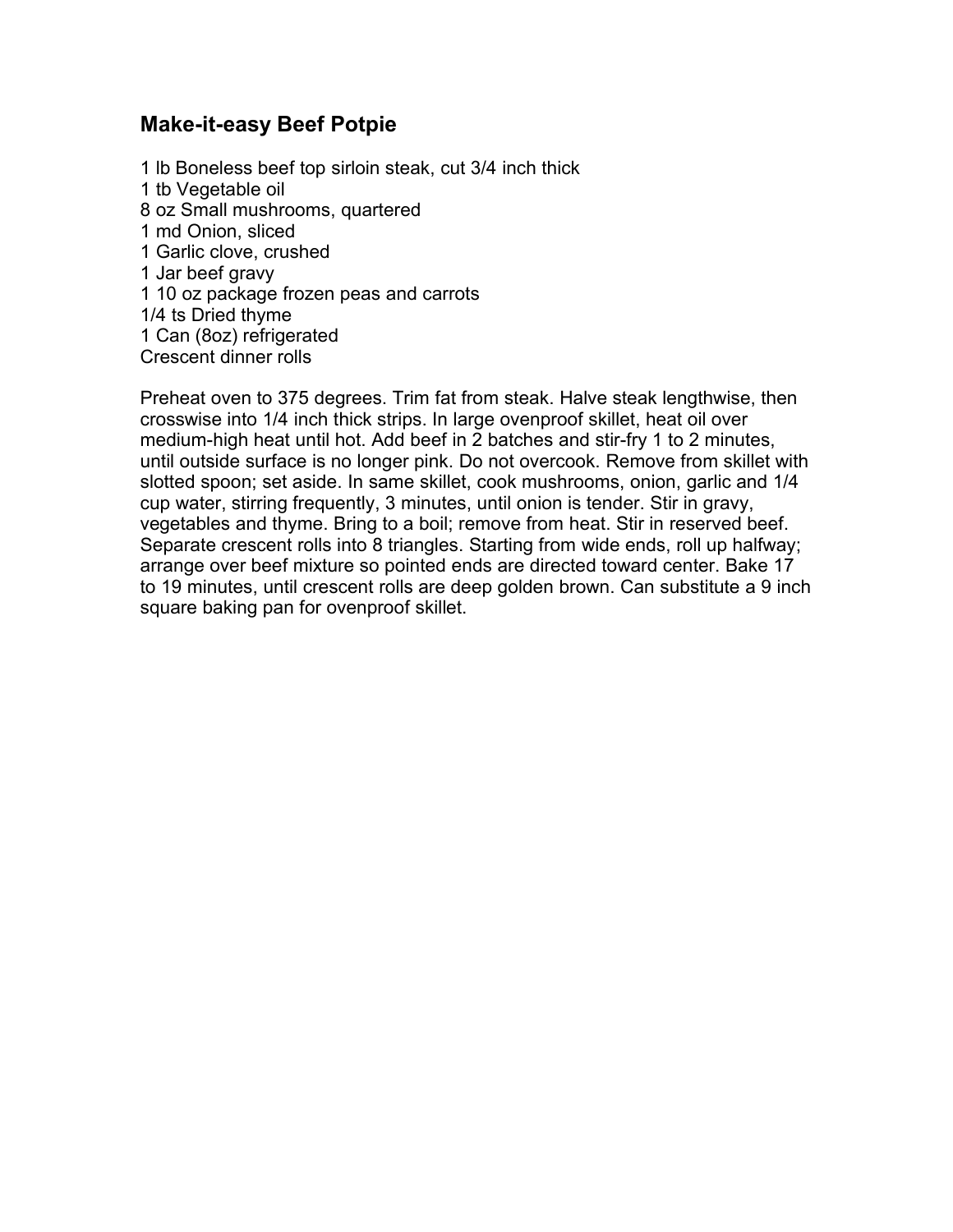#### **Pasta Susanna**

Cooked pasta Chopped vegetables (i.e. Mushrooms, Bell Peppers, Broccoli, Zucchini/Summer Squash) Spinach **Onions Garlic** Veggie broth 1 cn Diced tomatoes and broth

In large non-stick skillet, saute onions & mushrooms & garlic. After a while, add spinach if frozen. Wait until spinach thaws, then add your other veggies. You may want to add some veggie broth. Before they're quite done, add 1 can (more if you like tomatoes, or if you're feeding lots (3 or more) people) of diced tomatoes with their sauce. Stir until tomatoes start to warm up, then add the cooked pasta. Stir all together. Spice as desired. (Basil, oregano, and dill is good.) Don't forget freshly ground pepper.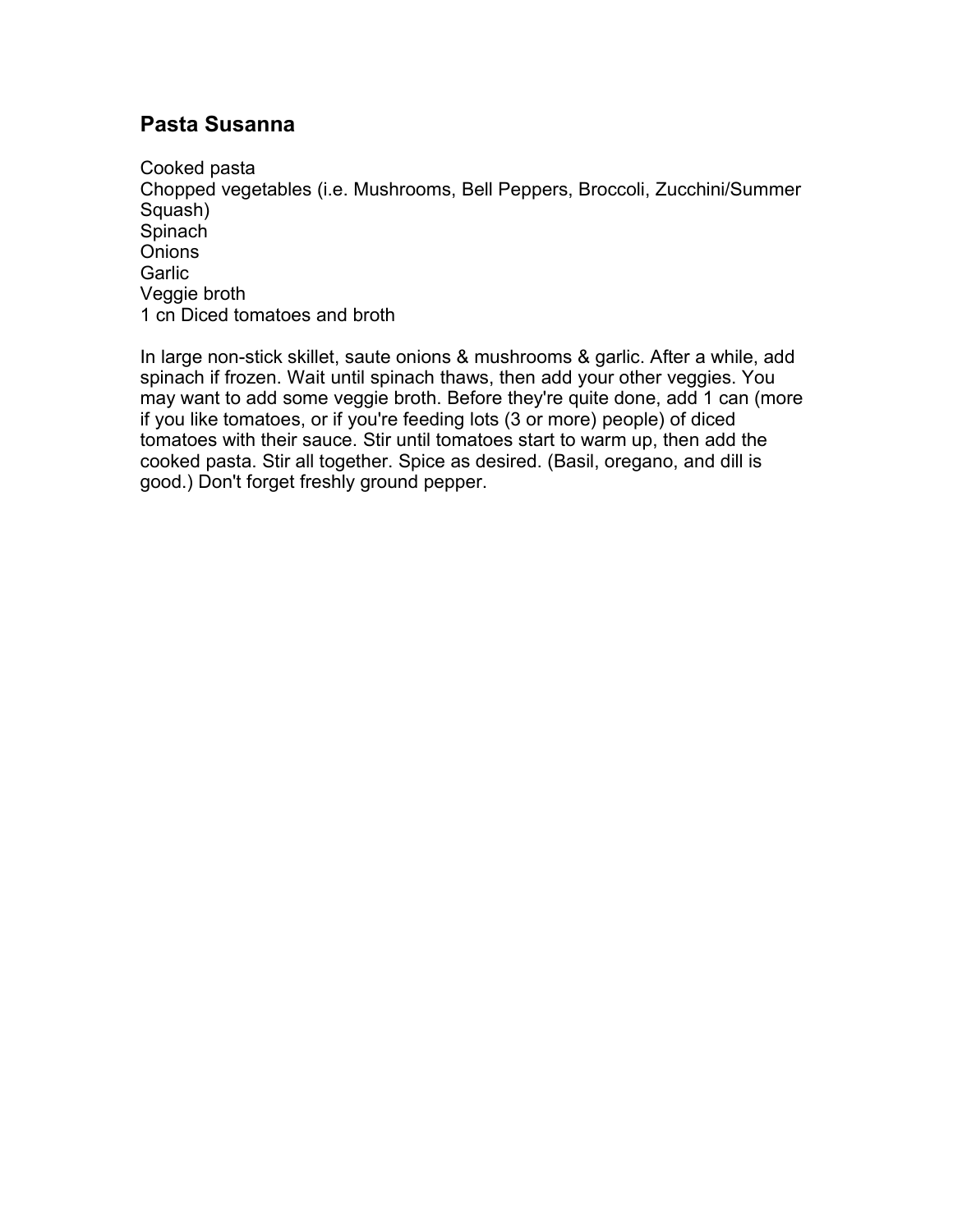## **Quick And Chewy Chocolate Drops**

8 oz Hershey's semi-sweet baking chocolate, broken into pieces 1/4 c Butter or margarine; softened (1/2 stick) 1/2 c Sugar 1 Egg 1 1/2 ts Vanilla extract 1/2 c All purpose flour 1/4 ts Baking powder 1/2 c Chopped nuts; (optional)

Heat oven to 350 deg F. In small microwave-safe bowl, place chocolate. Microwave at high (100%) 1 1/2 to 2 minutes or until chocolate is melted when stirred; cool slightly. In large mixer bowl, beat butter and sugar until well blended. Add egg and vanilla; beat well. Blend in melted chocolate, flour and baking powder. Stir in nuts, if desired. Drop by rounded teaspoonfuls onto ungreased cookie sheet. Bake 8 to 10 minutes or until almost set. Cool slightly. Remove from cookie sheet to wire rack. Cool completely. About 2 dozen cookies.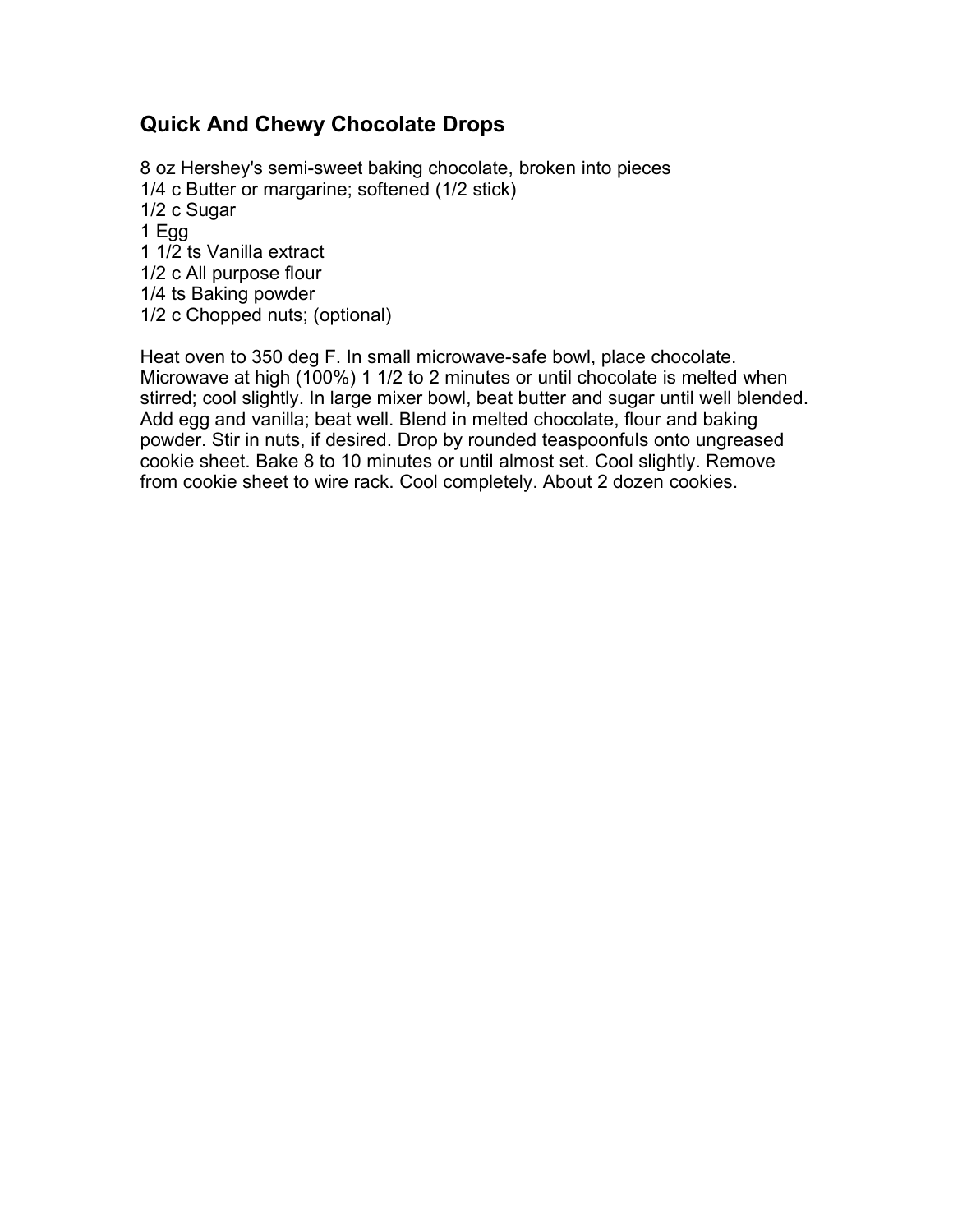## **Quick And Comfy Macaroni And Cheese**

 c Macaroni;uncooked c Mozzarella or Cheddar cheese shredded 1/2 c Plain yogurt or Sour cream 1/3 c Ham; cooked, diced, opt. c Cottage cheese or ricotta Egg; lightly beaten 1/4 ts -each salt & pepper

In large pot of boiling, salted water, cook macaroni until tender but firm; drain. In large bowl, combine 1 1/2 c of the mozzarella, plain yogurt or sour cream, ham, cottage cheese, egg, salt and pepper. Add macaroni and mix well. Pour mixture into greased 8" square baking pan, sprinkle with remaining mozzarella. Bake, uncovered in 350F oven for 30 minutes or until bubbly. Broil for 2 minutes or till lightly golden.

SERVES:4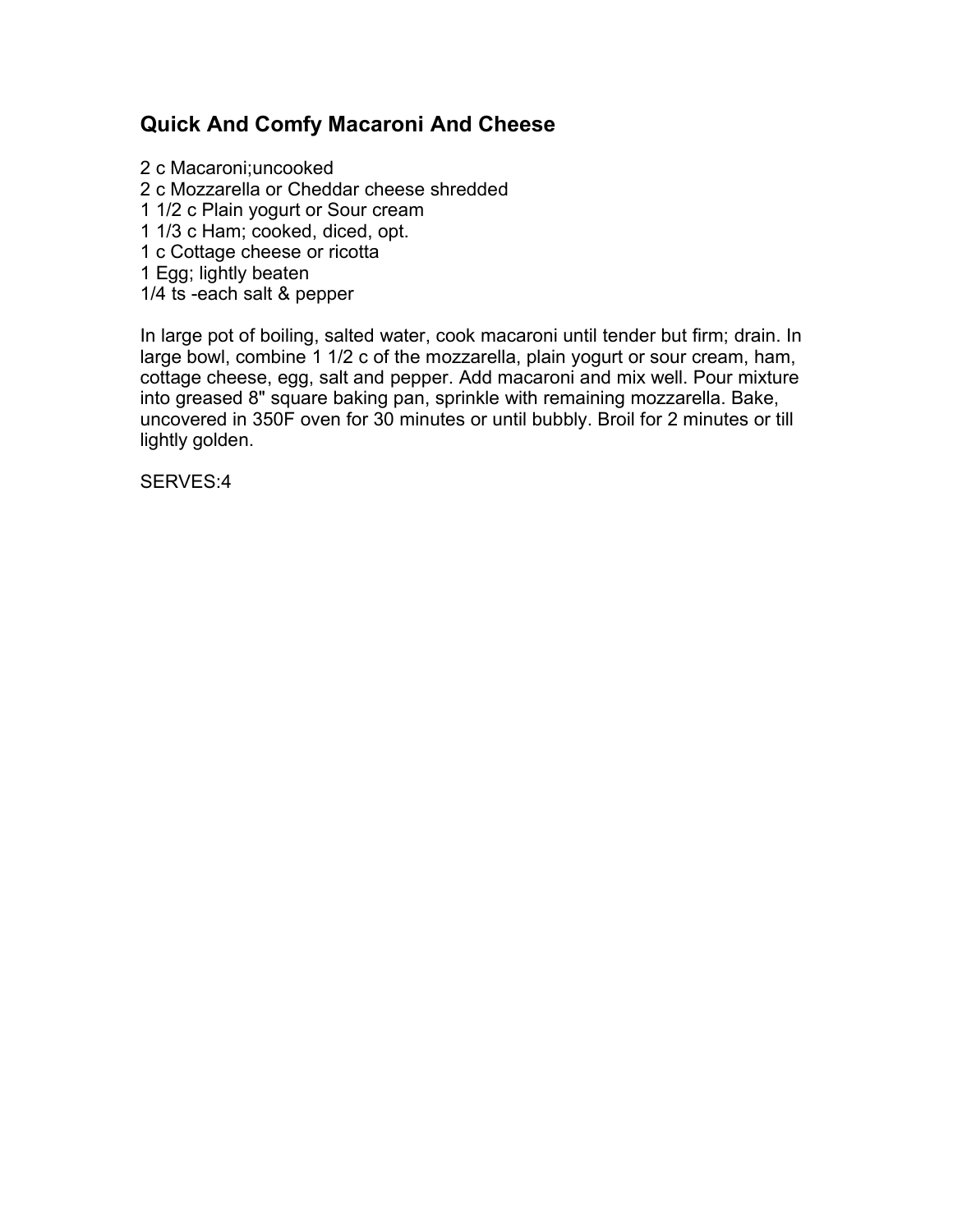## **Quick And Creamy Applesauce Dessert**

1/2 c Applesauce; unsweetened 1/2 c Nonfat yogurt 1/2 ts Vanilla extract 1/2 ts Apple pie spice 2 ts Sugar

Combine all ingredients in a bowl. Mix thoroughly. Serve right away or chill for later serving. This was altered to lofat from the original recipe. Also to reduce the calories you can use a sugar substitute to equal the sugar.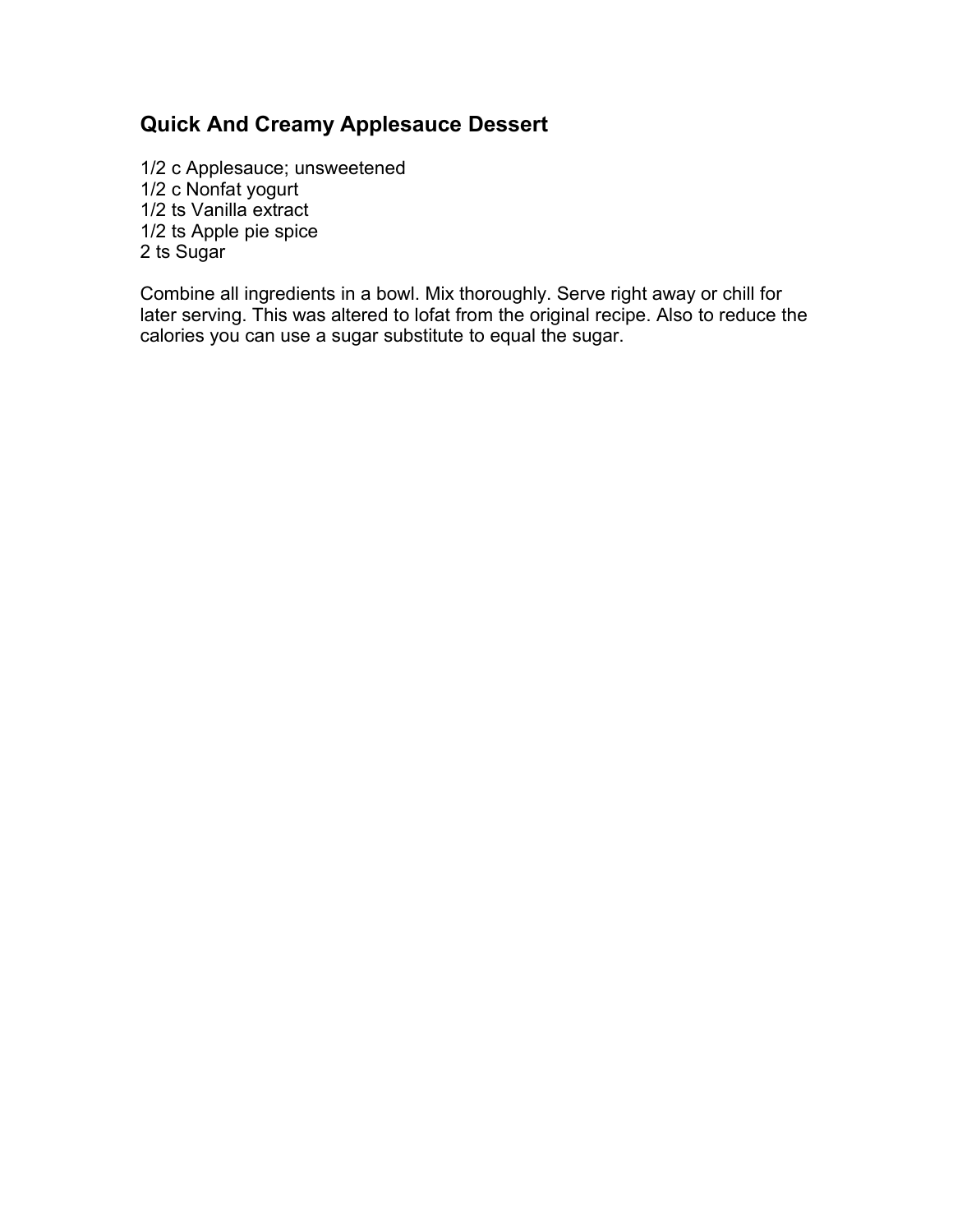## **Quick And Dirty Yucatan Tacos**

1/4 lb Lean ground beef 1 Habanero, minced Garlic powder- approx 1/8 Teaspoon Lime juice 2 Tablespoons 1 oz Hot sauce

Put the meat in a skillet and add the garlic powder and cook constantly stirring the meat so it breaks up into chunks. After the outside of the meat is browned but not cooked through add the minced Hab, lime juice and hot sauce. Cook until done. Put into a taco & enjoy.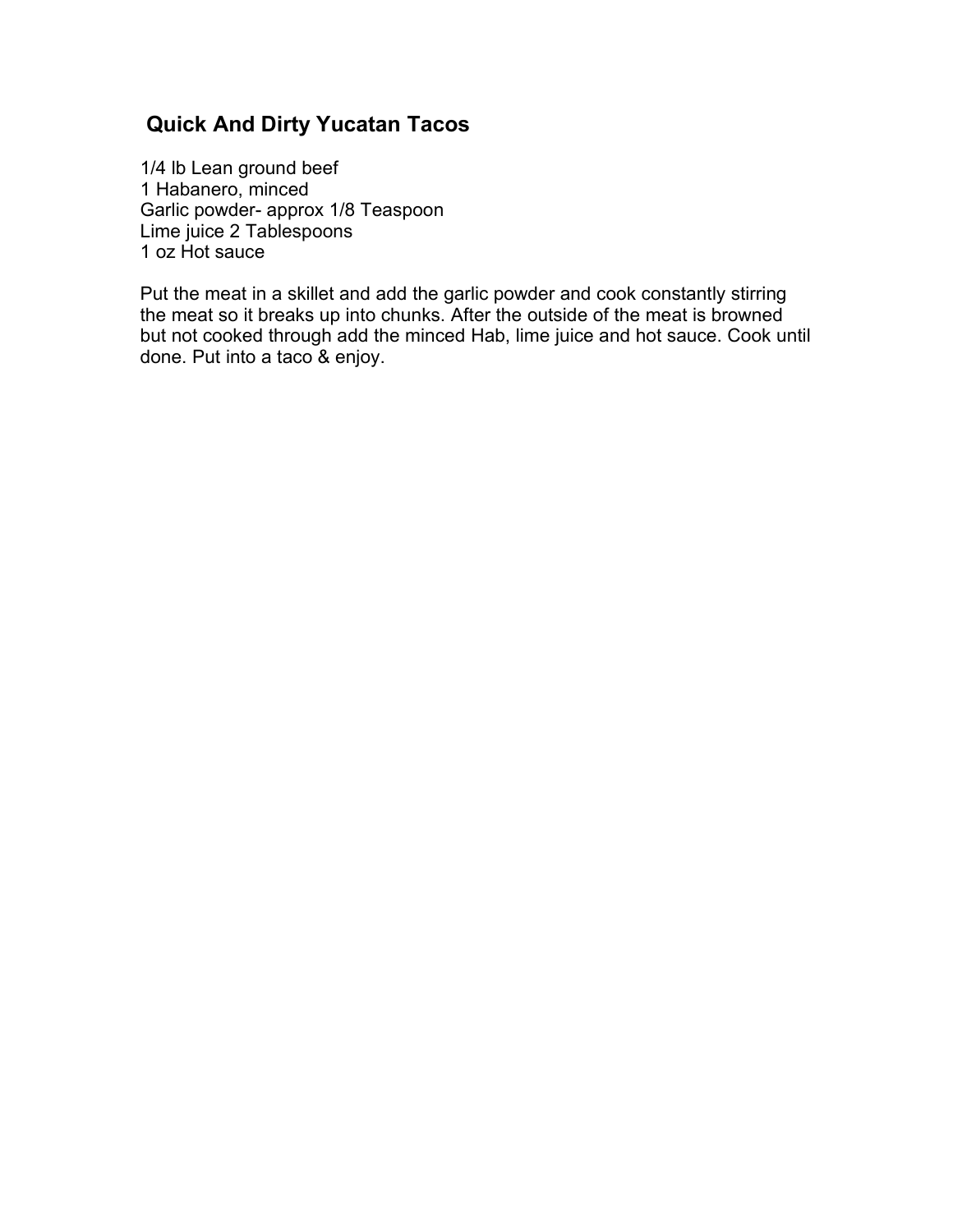#### **Quick And Easy Chocolate Brownies**

1/2 c Sugar 1/4 c Evaporated milk 1/4 c Butter or margarine; (1/2 stick) 8 oz Hershey's semi-sweet baking chocolate, broken into pieces 2 Eggs 1 ts Vanilla extract 3/4 c All-purpose flour 1/4 ts Baking soda 1/4 ts Salt 3/4 c Chopped nuts; (optional)

Heat oven to 350 deg F. Grease 9 inch square baking pan. In medium saucepan, combine sugar, evaporated milk and butter. Cook over medium heat, stirring constantly, until mixture boils; remove from heat. Add chocolate, stirring until melted; beat in eggs and vanilla. Stir in flour, baking soda, salt and nuts, if desired, until well blended. Pour into prepared pan. Bake 30 to 35 minutes or until brownies just begin to pull away from sides of pan. Cool completely in pan on wire rack. Cut into squares. About 16 brownies.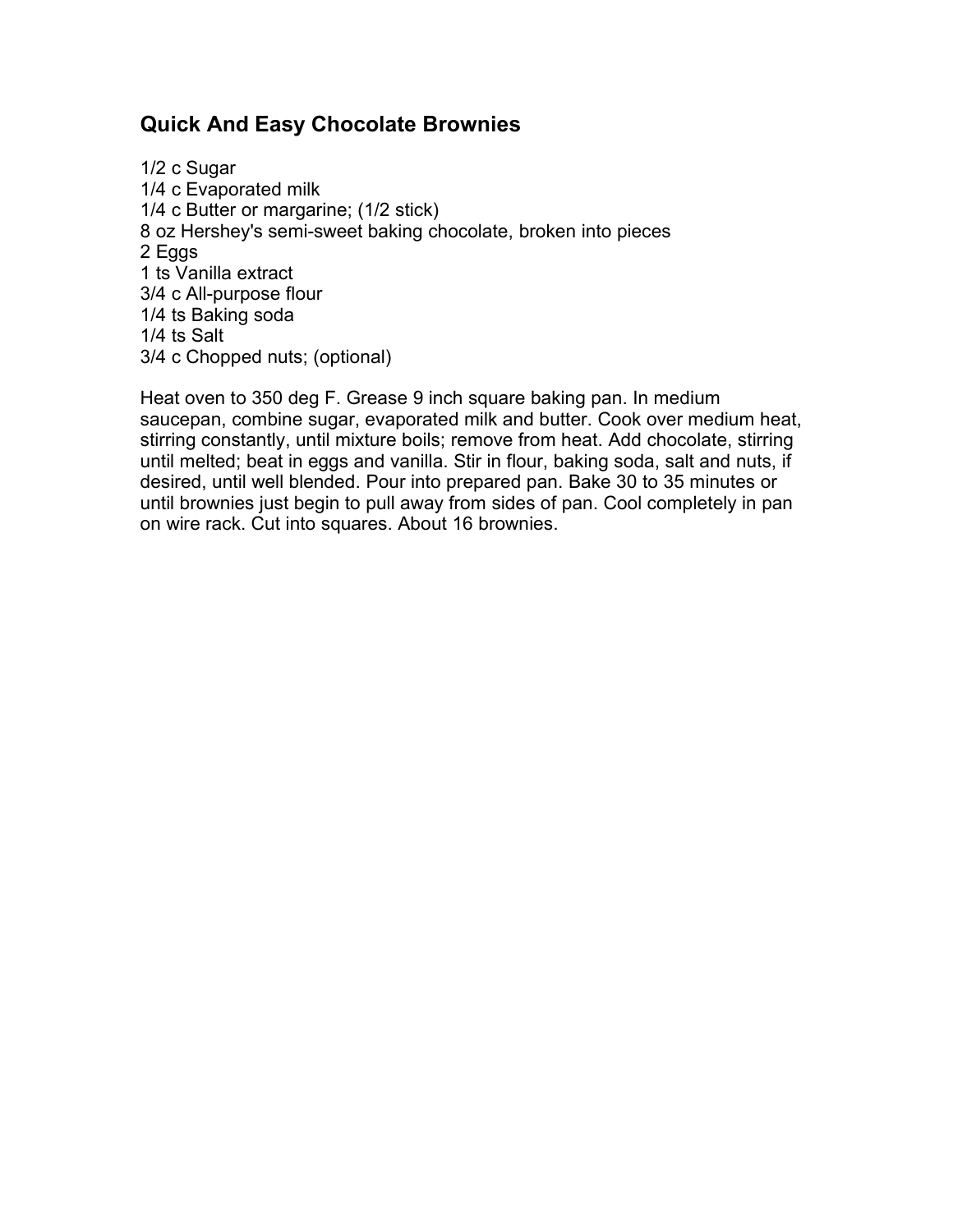## **Quick And Easy Fudgey Brownies**

4 oz Hershey's Unsweetened Baking Chocolate Broken Into pieces 3/4 c Butter or Margarine 2 c Sugar 3 Eggs 1 1/2 ts Vanilla extract 1 c All-purpose flour 1 c Chopped nuts; (optional) Heat oven to 350 degrees Fahrenheit. Grease 13x9x2-inch baking pan. In large

microwave-safe bowl, place chocolate and butter. Microwave at HIGH (100%) 1- 1/2 to 2 minutes or until chocolate is melted and mixture is smooth when stirred. Add sugar; stir with spoon until well blended. Add eggs and vanilla; mix well. Add flour and nuts, if desired; stir until well blended. Spread into prepared pan. Bake 30 to 35 minutes or until wooden pick inserted in center comes out almost clean. Cool completely in pan on wire rack. Frost, if desired. Cut into squares. About 24 brownies.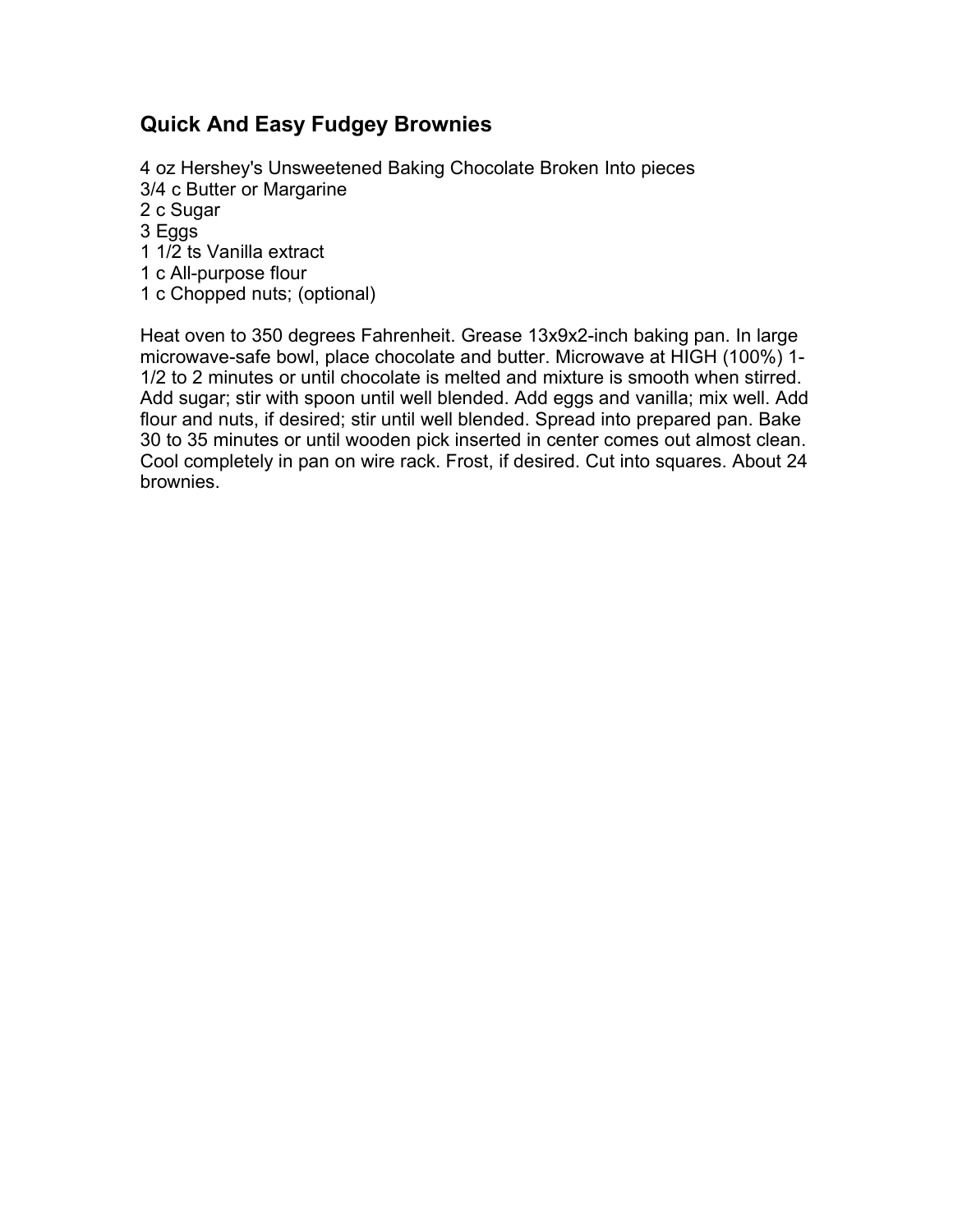## **Quick And Easy Lemon Cheesecake**

1 Graham cracker crust, baked 8 oz Pkg cream cheese 2 c Milk 1 pk Lemon instant pudding Whipped cream, optional

In a small mixer bowl, beat the cream cheese until creamy. Gradually add the milk; beat until well blended. Add the pudding; beat 1 minute. Pour into cooled crust. Chill well. Top with a sprinkling of graham cracker crumbs and serve with whipped cream, if desired.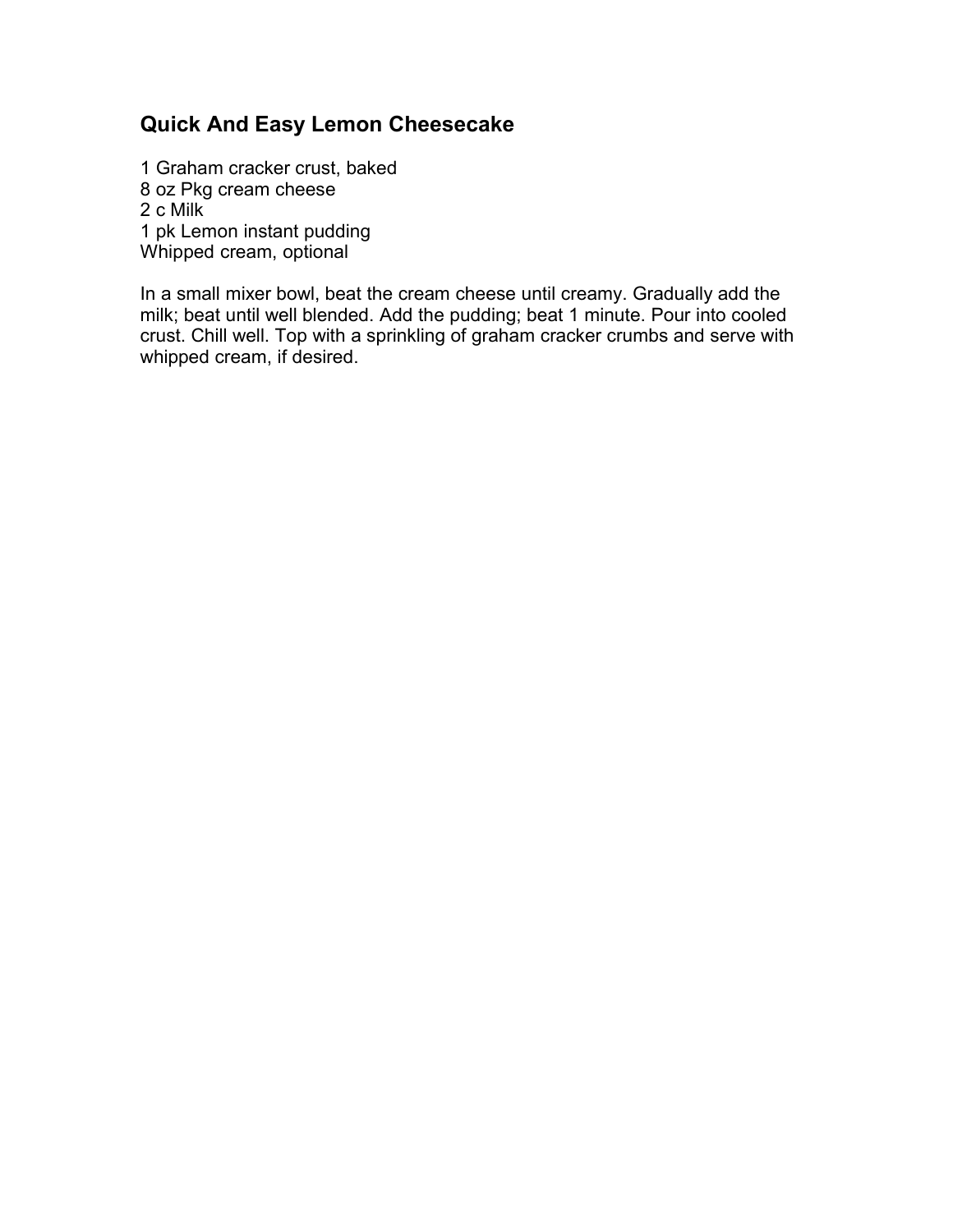#### **Quick and Easy Mexican Bean Soup**

4 sl Bacon; diced 1 md Onion; chopped 30 oz Pinto beans (2 15 oz. cans); undrained 1 cn Chicken broth 1/2 c Water 1/4 c Loosely packed cilantro; (up to 1/3) 1/3 c Picante sauce

In a 3-quart saucepan, cook bacon until crisp. Remove with slotted spoon. Cook onion in drippings until tender but not brown. Return bacon to saucepan. Add remaining ingredients and bring to a boil, stirring occasionally. Reduce heat. Cover and simmer 15 minutes.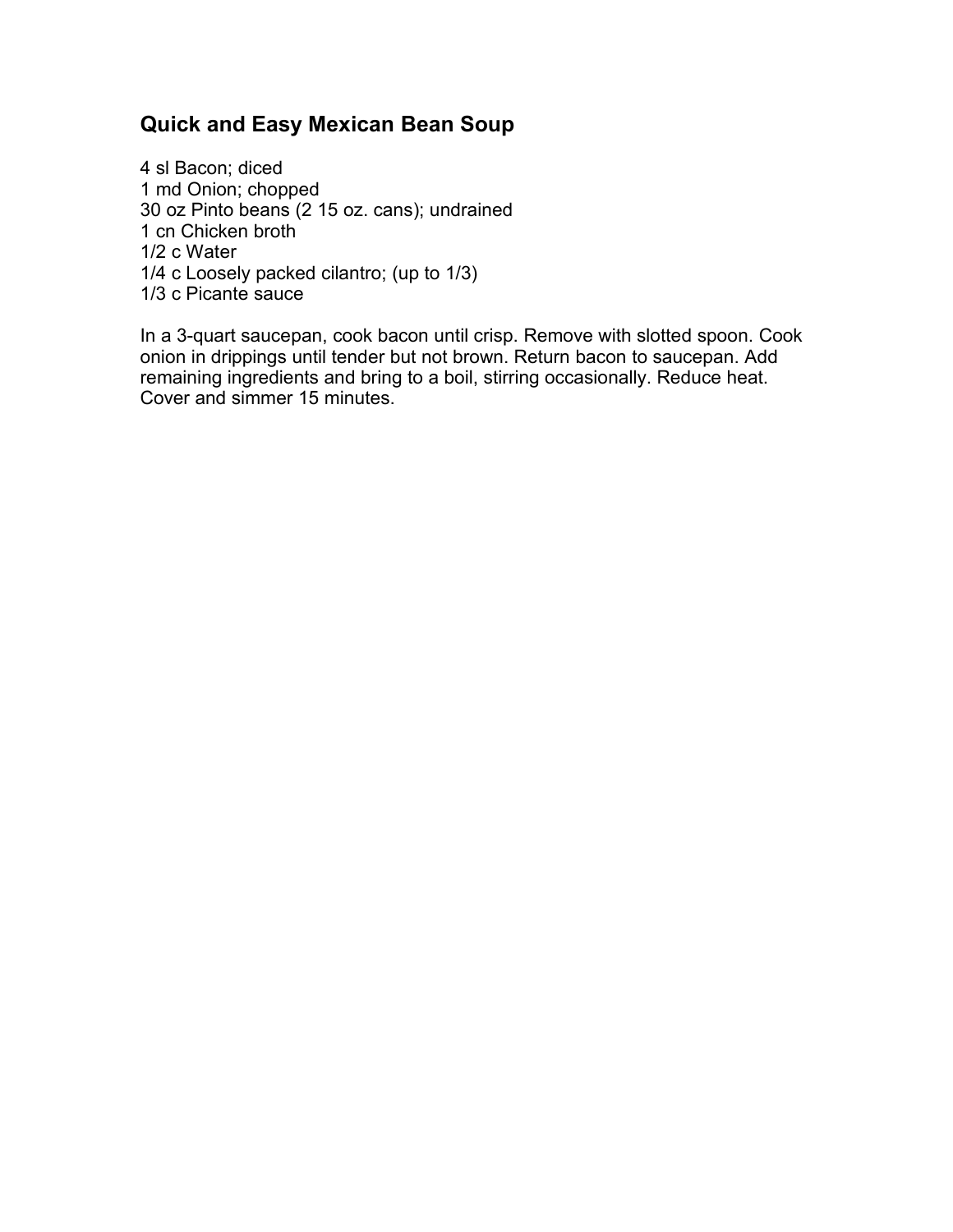## **Quick And Easy Pumpkin Bread**

1 1/2 c Sugar 1 2/3 c Flour 1/4 ts Baking powder 1 ts Baking soda 3/4 ts Salt 1/2 ts Ground cloves 1/2 ts Nutmeg 1/2 ts Cinnamon 1/2 c Vegetable oil 1/2 c Water 1 c Mashed pumpkin 2 Eggs 1/2 c Nuts, optional

Sift dry ingredients together. Stir in remaining ingredients. Pour batter into buttered and floured loaf pan. Bake 1 hour at 350.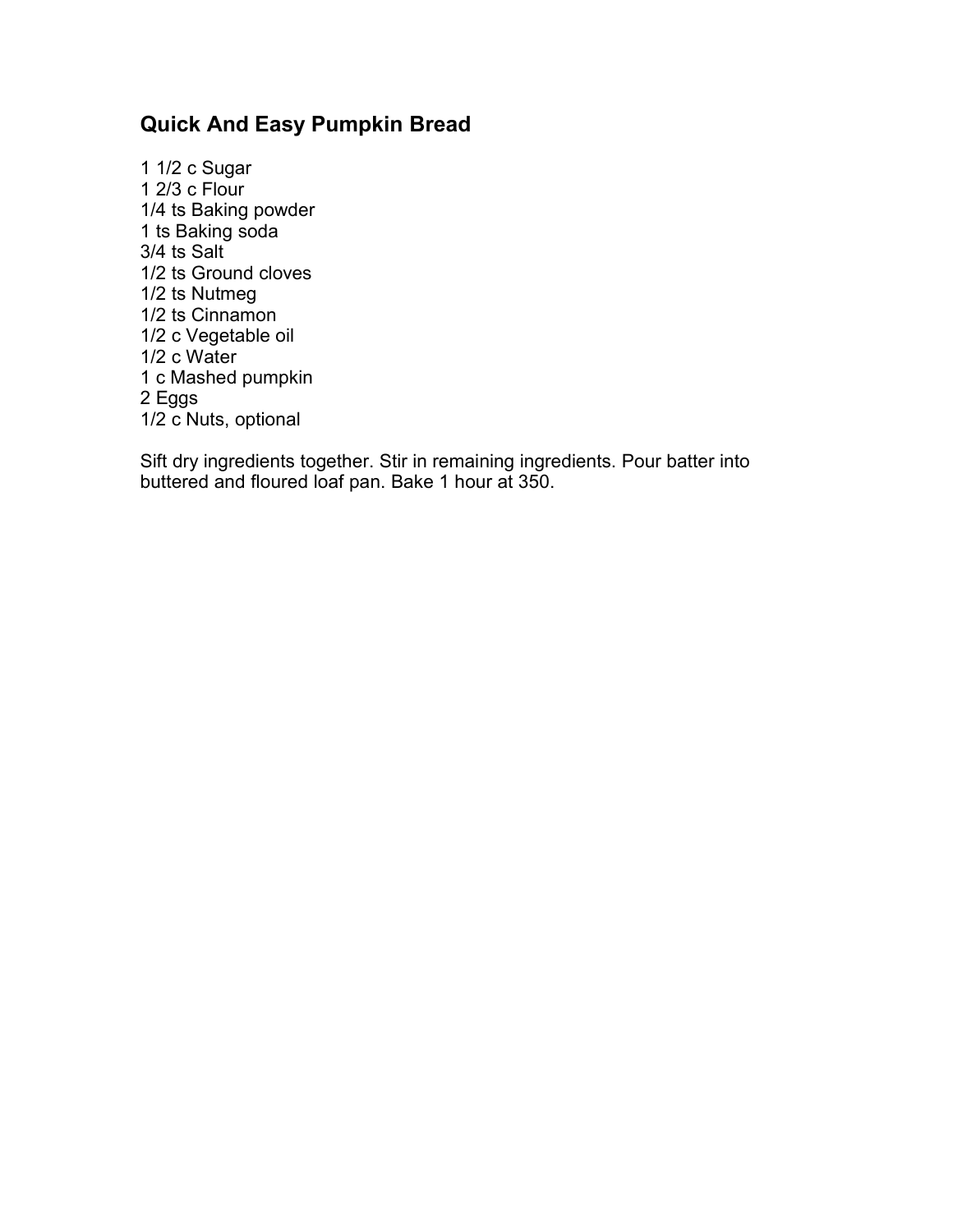## **Quick And Easy Pumpkin Pie**

2 Eggs, slightly beaten 1 Can sweetened cond. milk 1 Can pumpkin 1/4 ts Cloves 1/2 ts Salt 1/2 ts Ginger 1 ts Cinnamon 1/2 ts Vanilla 1 Unbaked pie shell

Mix all ingredients in order given. Pour into unbaked shell. Bake in hot oven 425 degrees for 15 min. then reduce to 350 degrees and bake until knife inserted in middle comes out clean.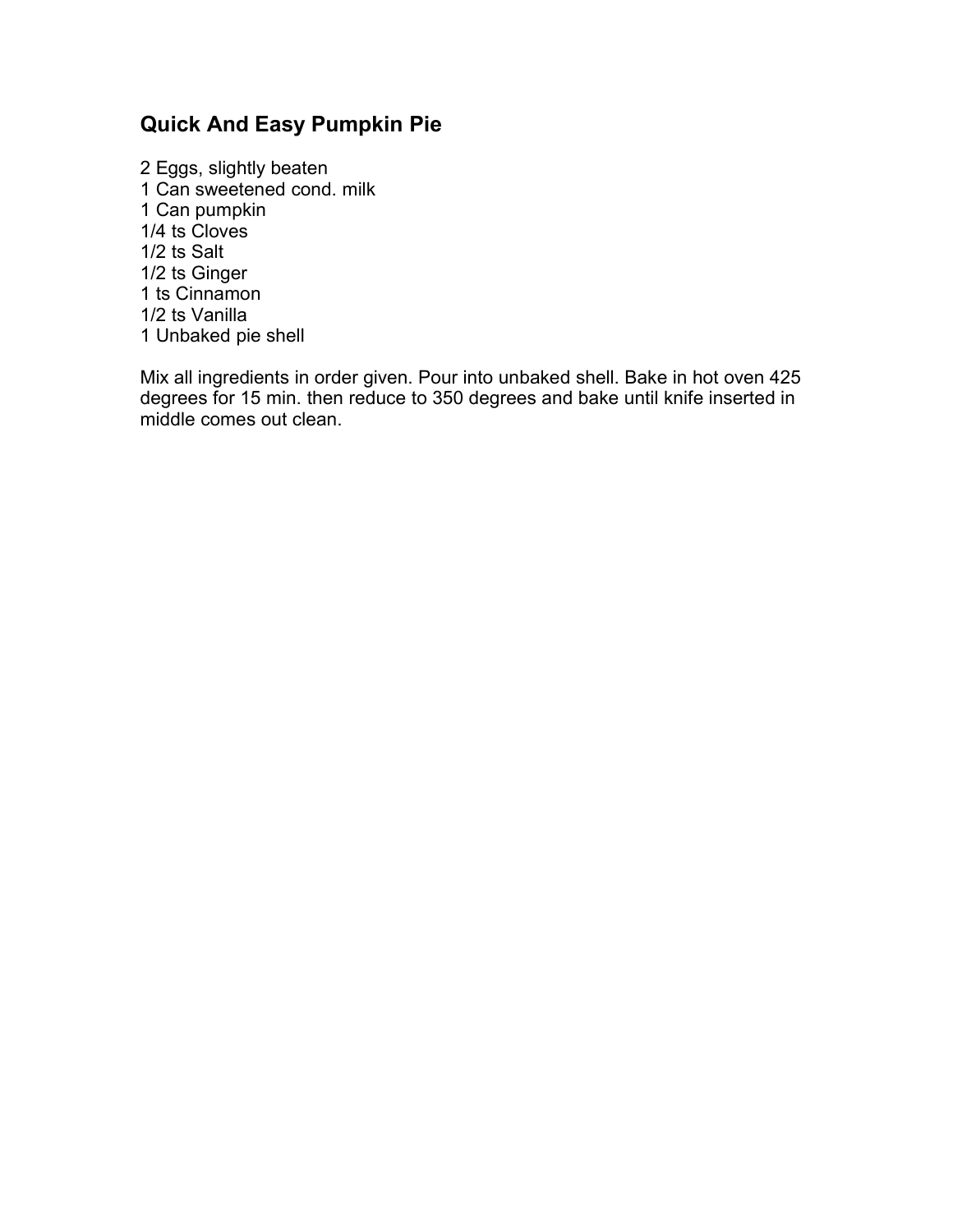# **Quick And Easy Shortbread**

12 oz Plain flour 8 oz Butter or margarine 4 oz Caster sugar

Mix together all the ingredients in a machine using a pastry blade. Roll out to about 1/4-inch thick and cut large round biscuits with pastry cutters. Bake for 30 to 40 minutes at 325 degrees F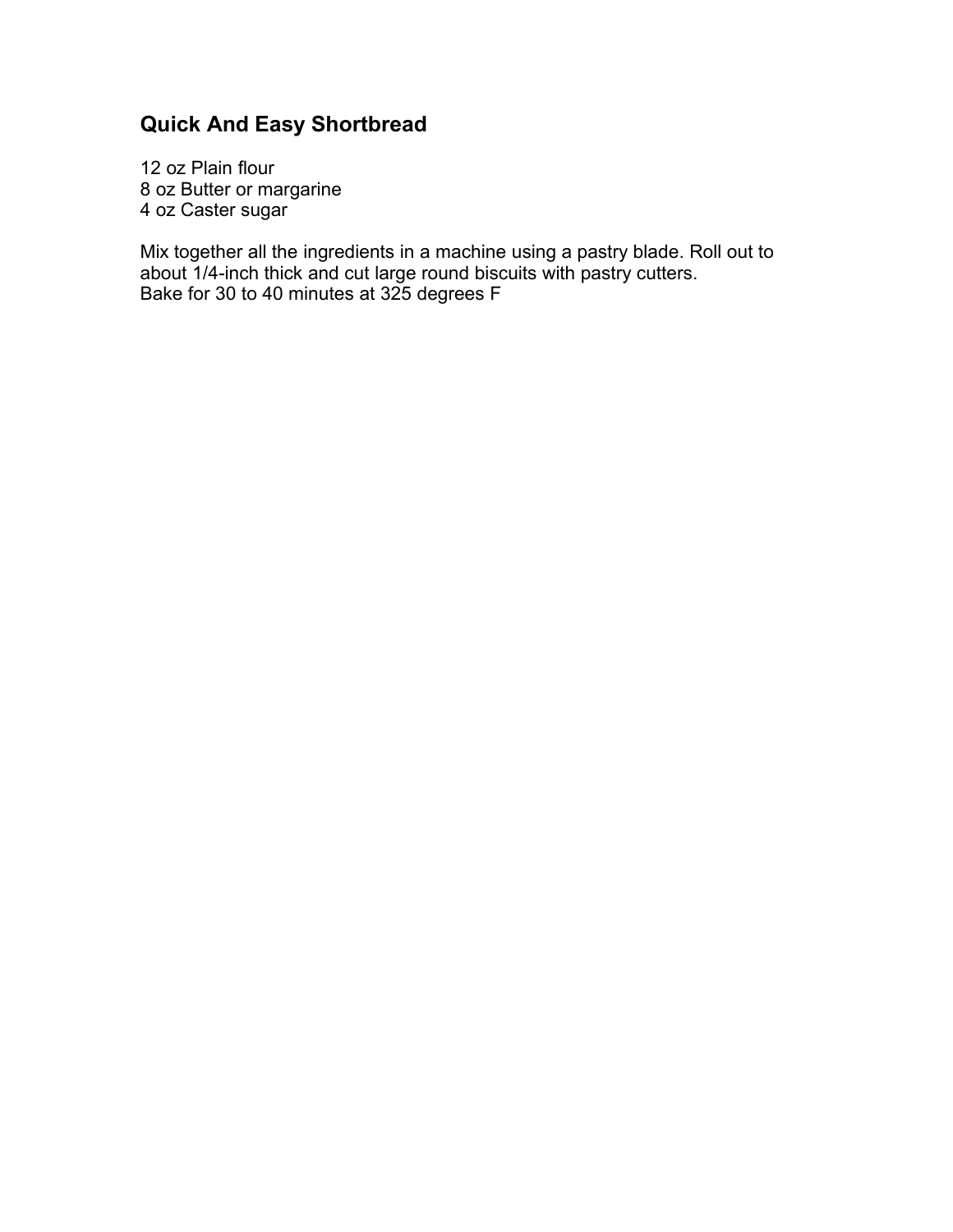## **Quick And Easy Tarragon Chicken**

2 tb Butter or margarine 1 tb Vegetable oil 4 Chicken breasts halves skinned and boned 3/4 c Dry white wine or vermouth 2 ts Dijon mustard 1 tb Chopped fresh tarragon or 1 tsp dried 1/2 ts Salt Freshly ground pepper 3/4 c Heavy cream

In a large frying pan, melt butter in oil over medium-high heat. Add chicken breasts and cook, turning once, until lightly browned, about 4 minutes a side. Remove and set aside.

Add wine to the pan. Bring to a boil, scraping up brown bits from bottom of pan with a wooden spoon. Stir in mustard, tarragon, salt and pepper to taste. whisk in cream and boil until mixture thickens slightly, about 3 minutes.

Return chicken to pan; turn in sauces to coat and simmer 7-1/2 minutes until chicken is tender. remove chicken to a serving platter, spoon sauce over it.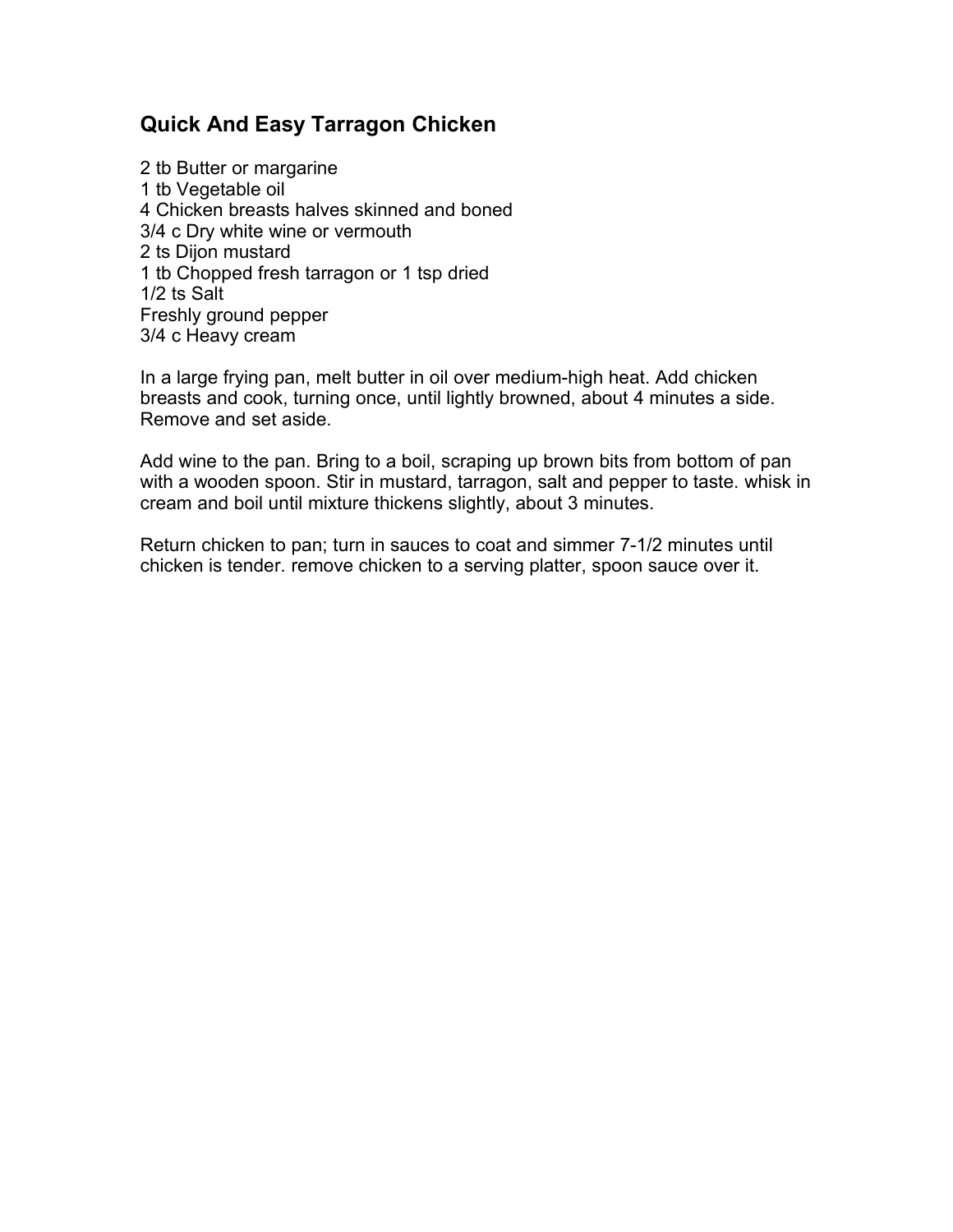### **Quick And Easy Vanilla Ice Cream**

3 c Milk Inch piece vanilla bean or 2 teaspoons vanilla extract Egg yolks 1/4 c Superfine sugar pn Salt

Slowly heat the milk and vanilla pod (bean), halved lengthwise. When almost boiling, remove the pan from the heat and set aside to infuse for about 20 minutes. Beat the egg yolks, sugar and salt together, until the mixture is very pale and the whisk leaves a trail. Slowly add the strained warm milk, whisking all the time. Return the mixture to the pan and cook over a very low heat, stirring constantly, until the custard is thick enough to coat the back of wooden spoon. Set the custard aside and stir it occasionally while it cools. Add the vanilla essence (extract), if using Pour into freezer trays and still freeze, whisking the mixture once or twice during freezing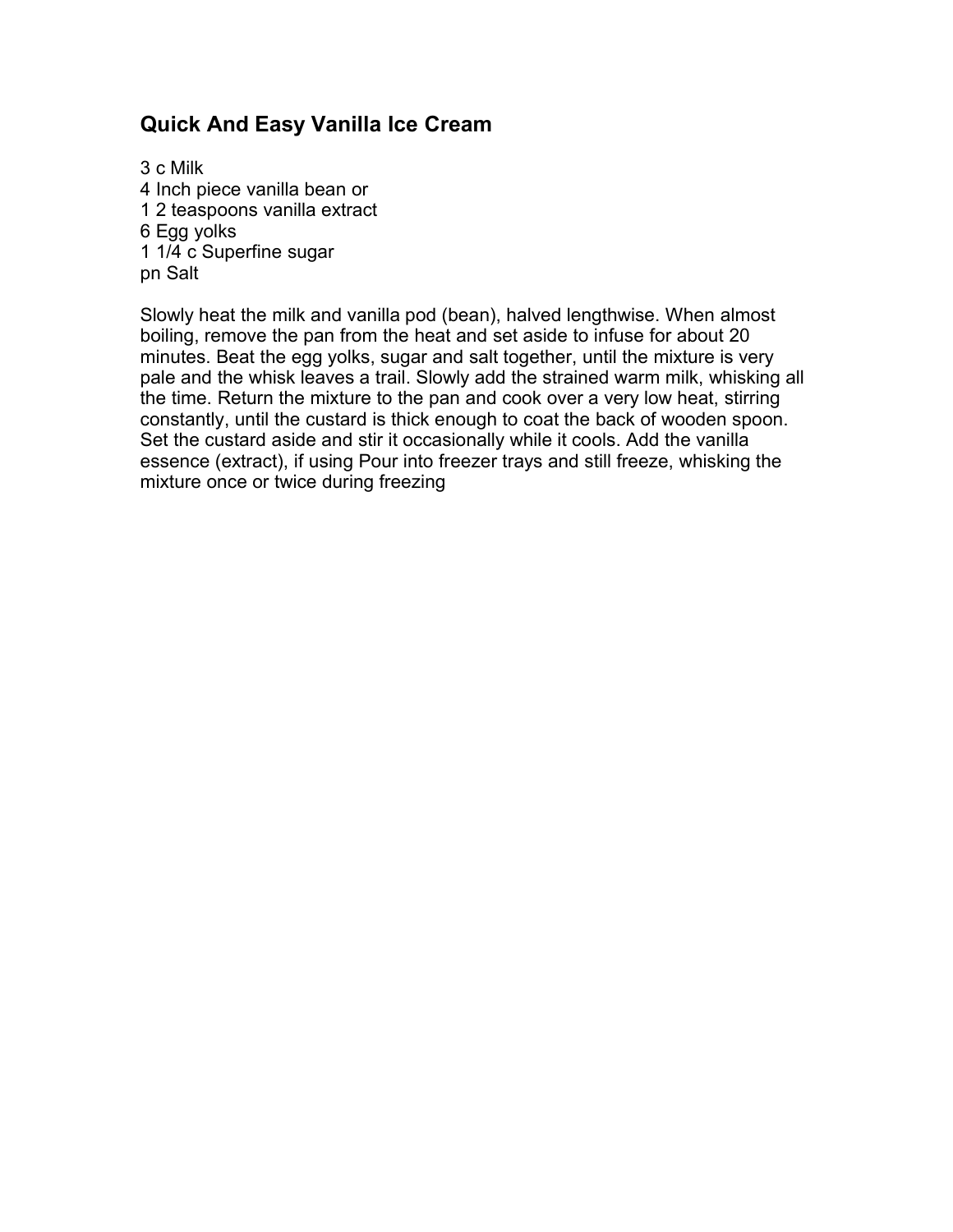# **Quick And Easy Waffles**

4 Eggs 1 c Milk 1 tb Baking powder 1/2 ts Salt (optional) 2 c Flour 1/2 c Butter; melted 1 tb Sugar 1 ts Vanilla (optional)

Beat eggs and sugar until light and foamy. Add cooled melted butter, milk and vanilla extract. Sift flour and baking powder and add to egg mixture. Add salt & beat well. Bake and serve.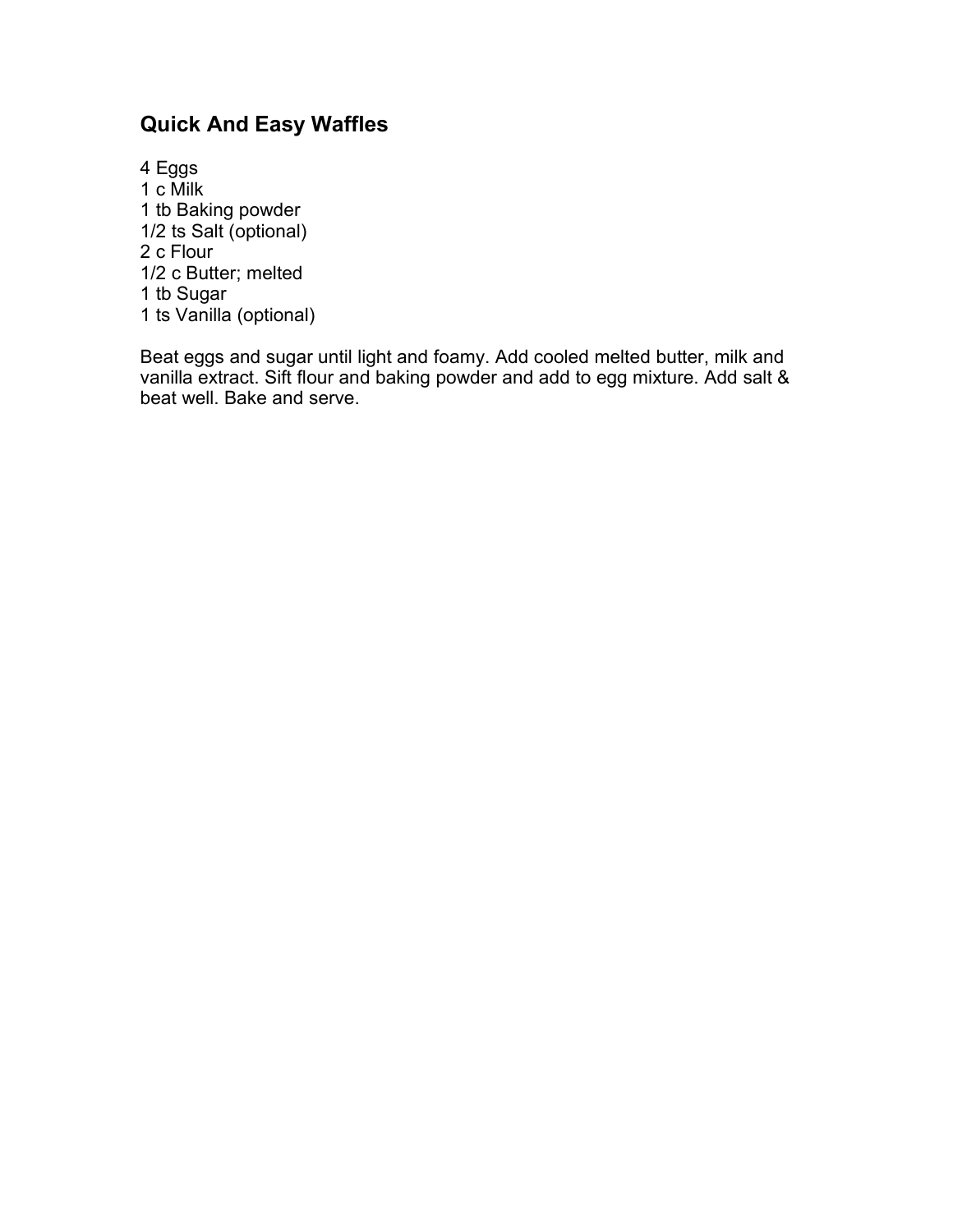### **Quick And Sassy Cocktail Bites**

 1.25 oz pkg chili seasoning 1/2 c Water 1/4 c Catsup tb Brown sugar tb Cider vinegar ts Yellow mustard lb Smoked sausage; sliced and halved

Combine the first 6 sauce ingredients in a 2-quart saucepan. Bring to a boil, t urn down heat and simmer for 15 minutes. Add the cubed smoked sausage and cook on medium for another 15 minutes, stirring a few times. Serve in a chafing dish or from a small platter with toothpicks.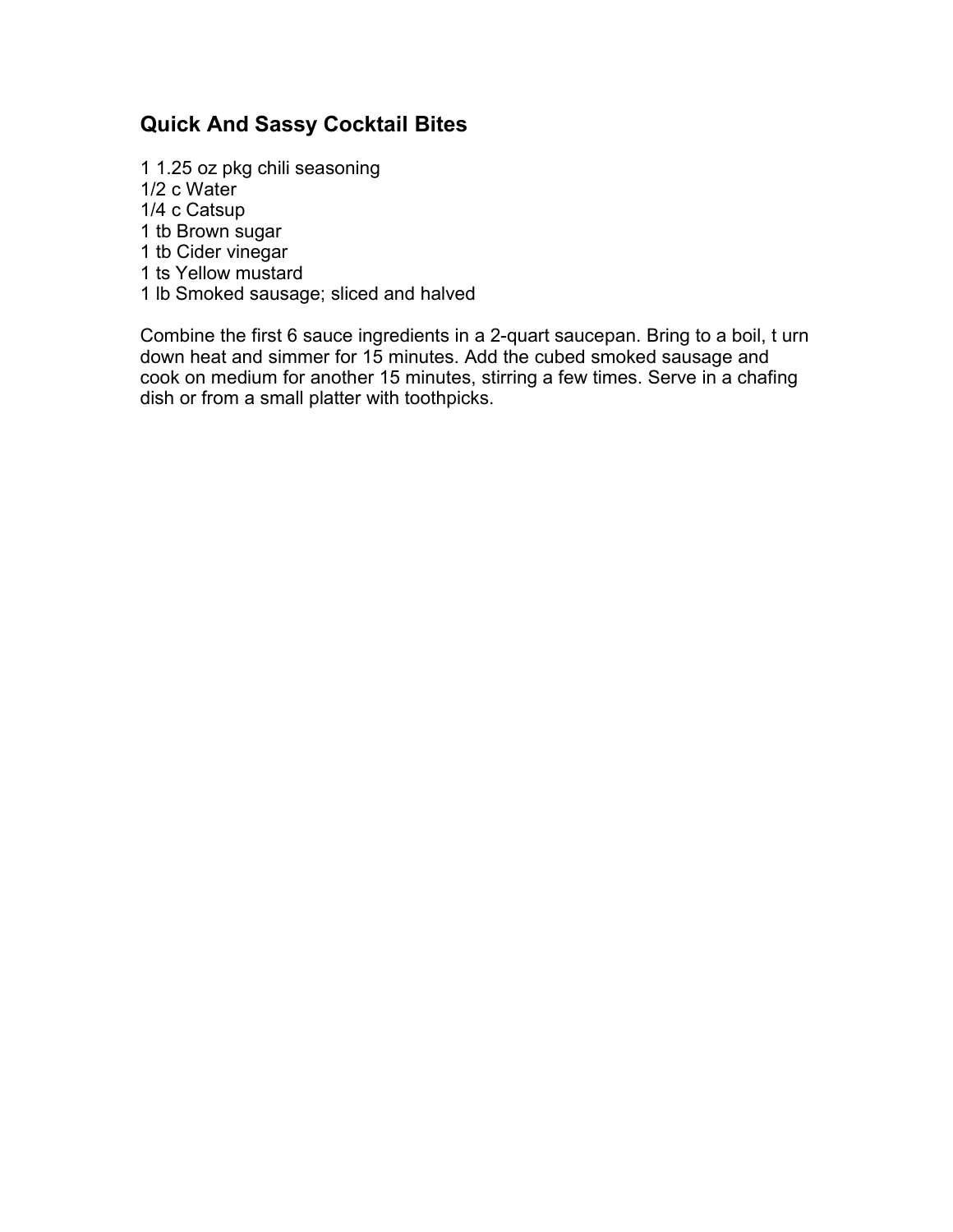#### **Quick And Simple Pasta Salad**

250 Grams uncooked pasta 1 Tin ratatouille Cook pasta, rinse under cold tap until cold. Mix with ratatouille. Easier than anyone would believe possible! 116. Quick and Simple Souffle 1 tb Oil (or non-stick spray) 3 Eggs; well beaten -OR- egg replacer 1/2 c Milk or milk substitute 1 tb Honey 1/2 ts Vanilla extract 1/2 c multi Blend Flour 2 ts Non-alum baking powder 1/4 ts Nutmeg

Preheat oven to 450 F. Oil a 9" x 9" cake pan. Mix liquid ingredients together. Mix dry ingredients together. Combine mixtures. Pour batter into pan and bake 15 minutes. Serve while hot with honey or syrup and/or fruit. Try with fruit yogurt. Makes 2 large or 4 small servings.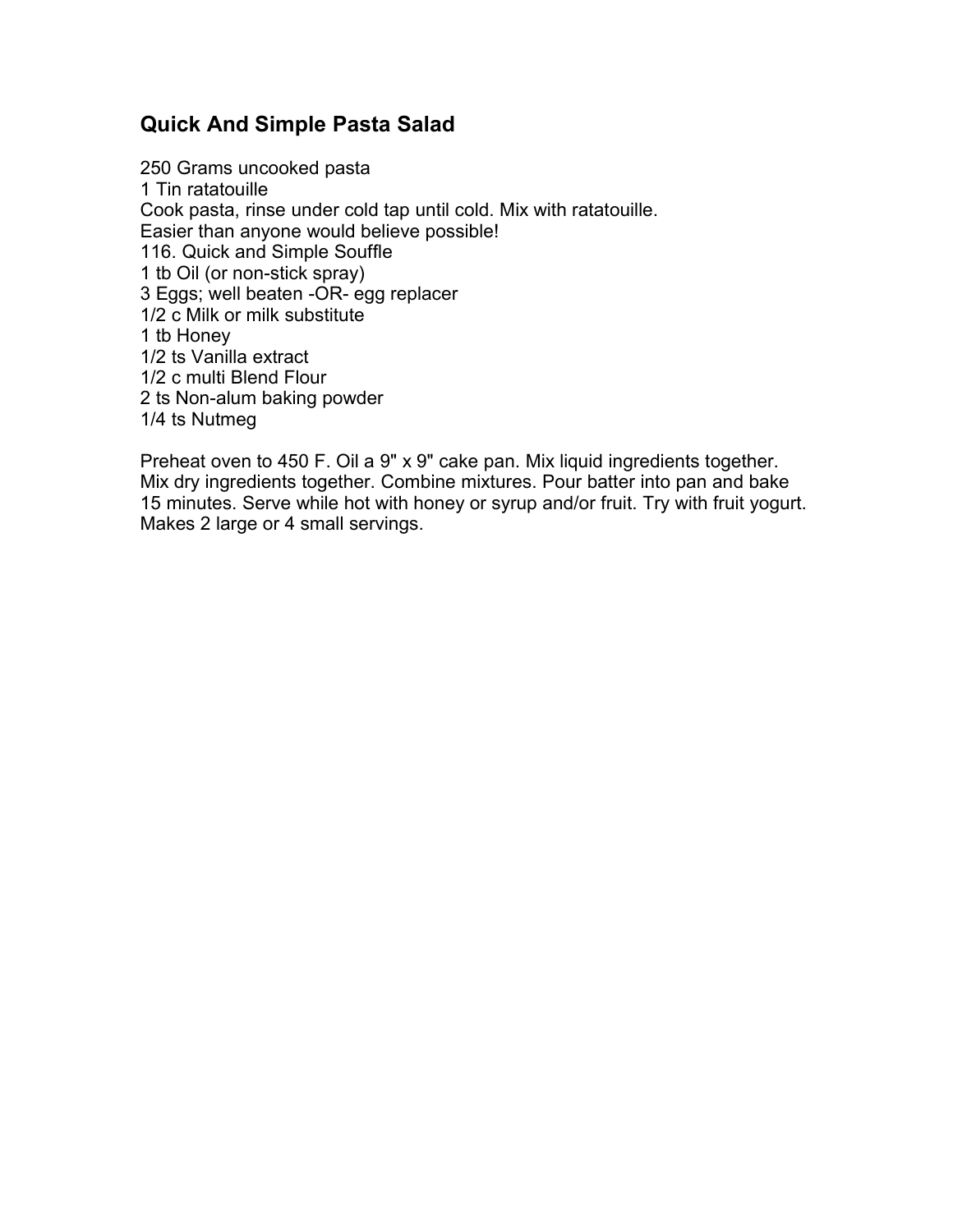# **Quick And Spicy Beans**

 cn Garbanzo beans cn Great northern whites cn Pinto beans cn Kidney beans cn Lentils pk Lipton's French Onion soup Generous tablespoons Kozlowski Farms South of the Border no fat Dressing. tb Hain's honey barbeque sauce

Heat all the ingredients. Simply great!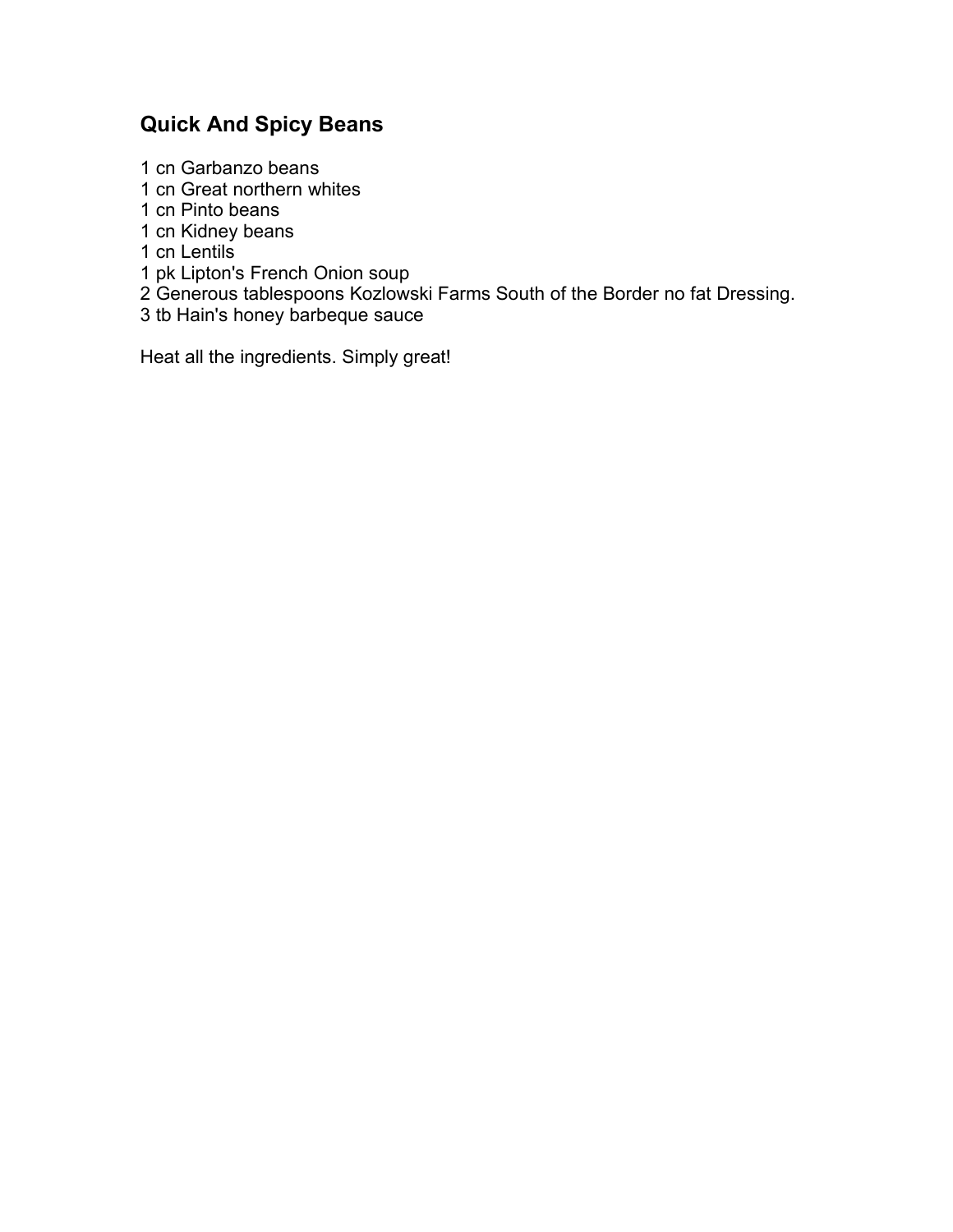## **Quick And Spicy Chicken And Rice**

2 c Water 1/4 ts Salt c Uncooked instant rice c Frozen broccoli cuts 8oz jar pasteurized process cheese sauce with Jalapeno peppers oz Cooked chicken breast; cubed

In large saucepan, bring water and salt to a boil. Add rice and broccoli; return to a boil. Boil 1 minute. Remove from heat; cover and let stand 5 minutes. Stir in cheese sauce and chicken; cook over low heat for 2-4 minutes or until thoroughly heated, stirring occasionally.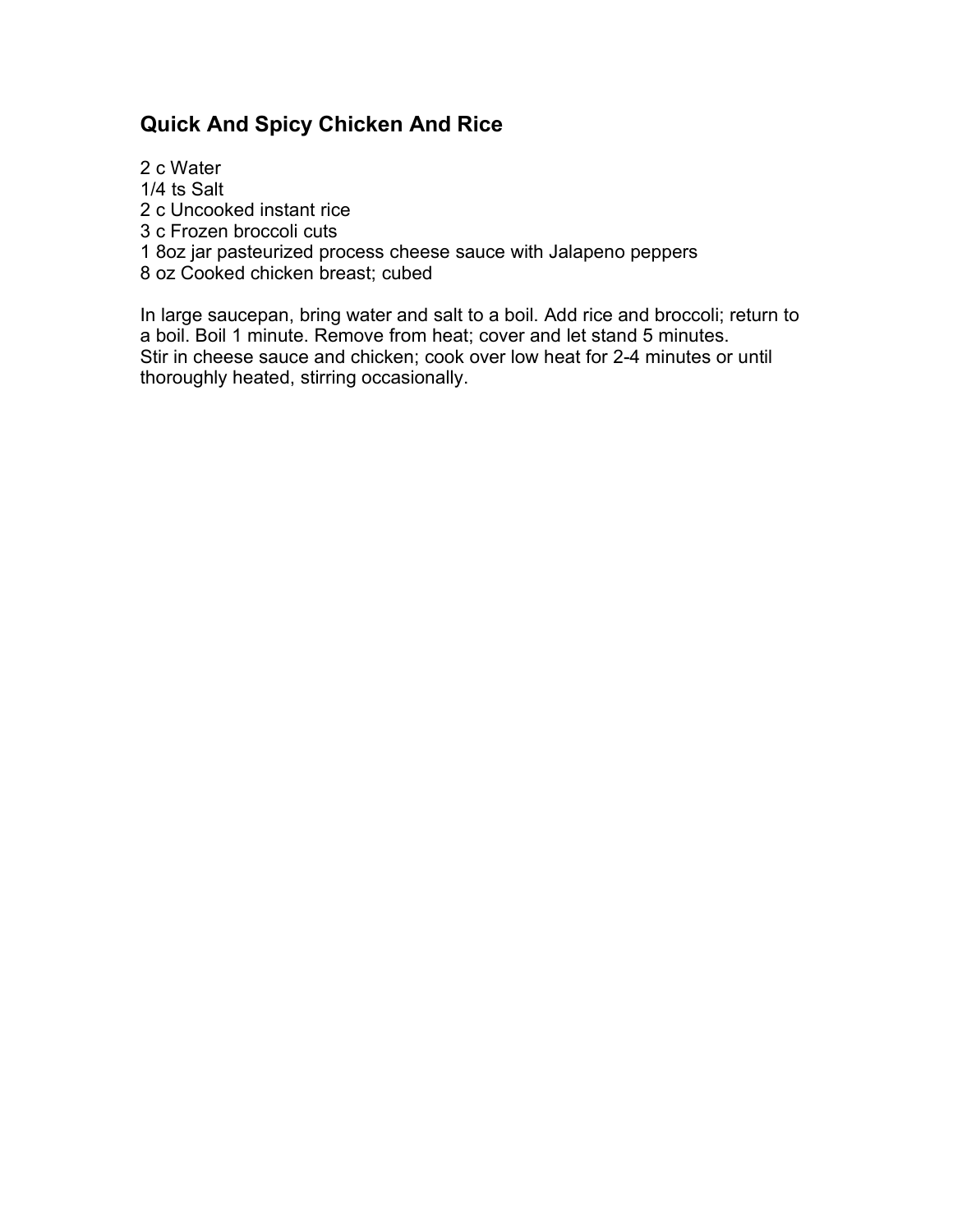# **Quick Apple Muffins**

1 Stick butter 1/2 c Light brown sugar 1 ts Cinnamon.

In a small mixing bowl cream together:

Split 6 english muffins, toast, then spread each muffin half with 1 Tbl of the butter-sugar mixture. Mix remaining butter-sugar mixture with a 20 oz can drained, sliced pie apples and distribute over muffins. Broil 4 min to heat apples and melt butter mixture.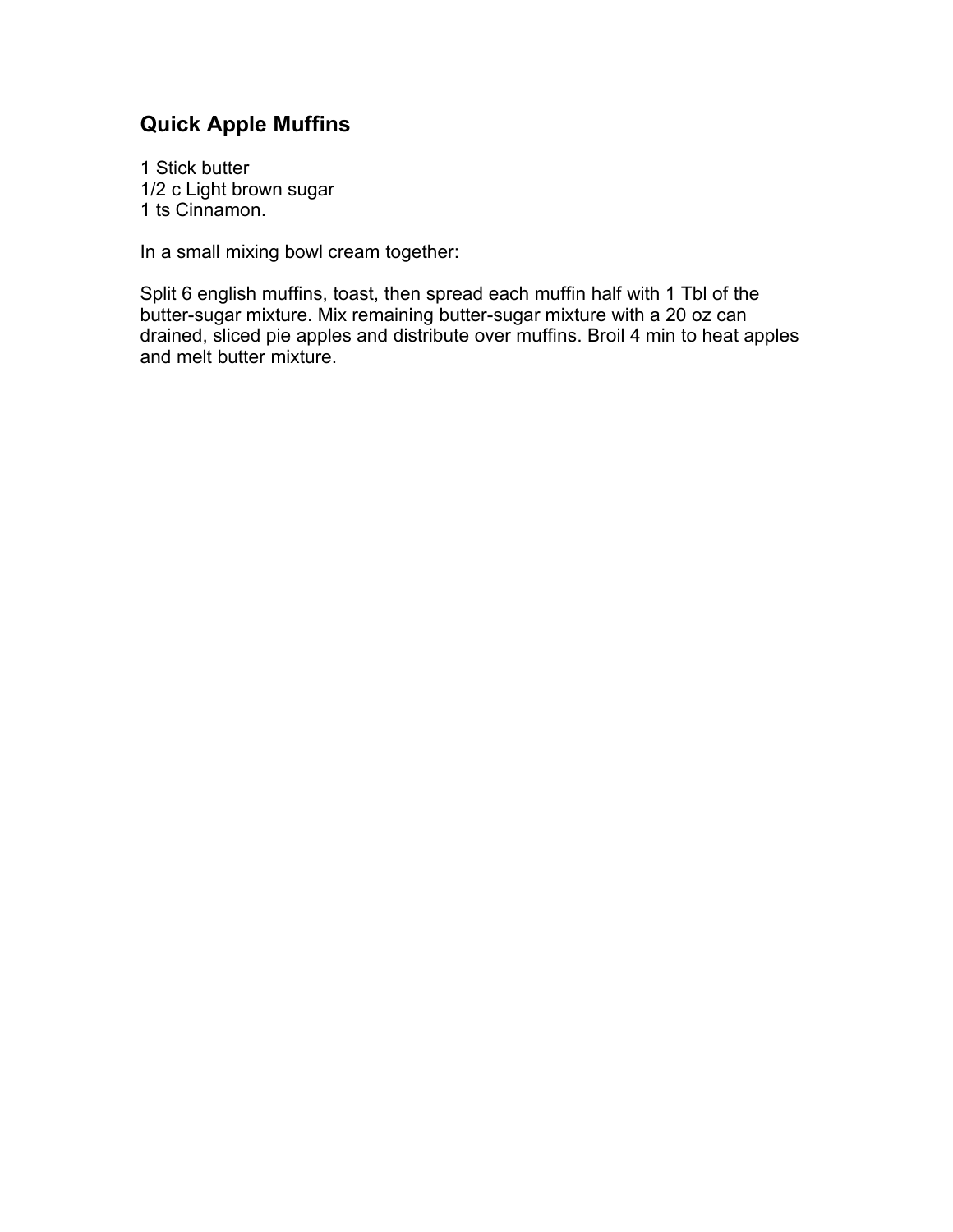# **Quick Apple Sauce**

4 sm Apples peeled 1/3 c Water Cinnamon or nutmet to taste

Wash and slice applies into a 2 quart glass casserole dish. Add water and cover. Cook 5-7 minutes until fruit is soft cooked but not mush. Stir in seasonings. Let rest 5 minutes before eating. Delicious warm or cold.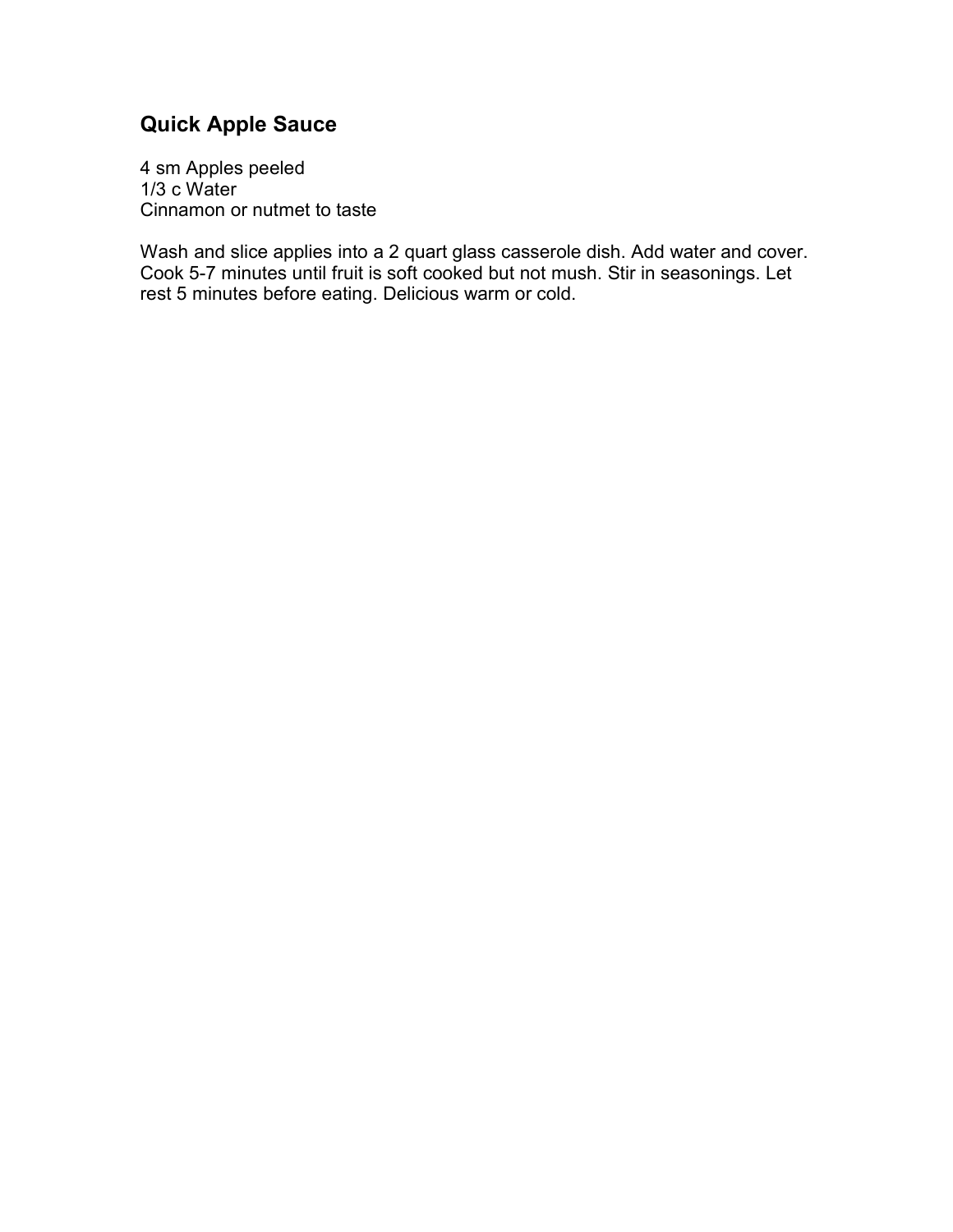#### **Quick Baked Pasta Family Style**

2 tb Olive oil 1 lb Ground beef, lean 2 cl Garlic; crushed 1/2 c Half and half 3/4 c Marinara sauce 3/4 lb Penne pasta 1/4 c Parmesan cheese; grated 1 ts Dried oregano 1/2 ts Dried rosemary Salt and pepper; to taste 1 c Mozzarella cheese; grated Or swiss cheese; for topping

Bring 4 quarts of water to a boil. Heat a large frying pan and add oil, beef and garlic. Saute until the meat is tender and then drain excess fat. Add all remaining ingredients except the Mozzarella cheese and pasta. Simmer the mixture while pasta cooks until al dente. Drain pasta and mix it with the sauce. Pour all into a 3 quart baking dish and top with the remaining cheese. Bake uncovered at 350F for 25 minutes or until bubbly hot.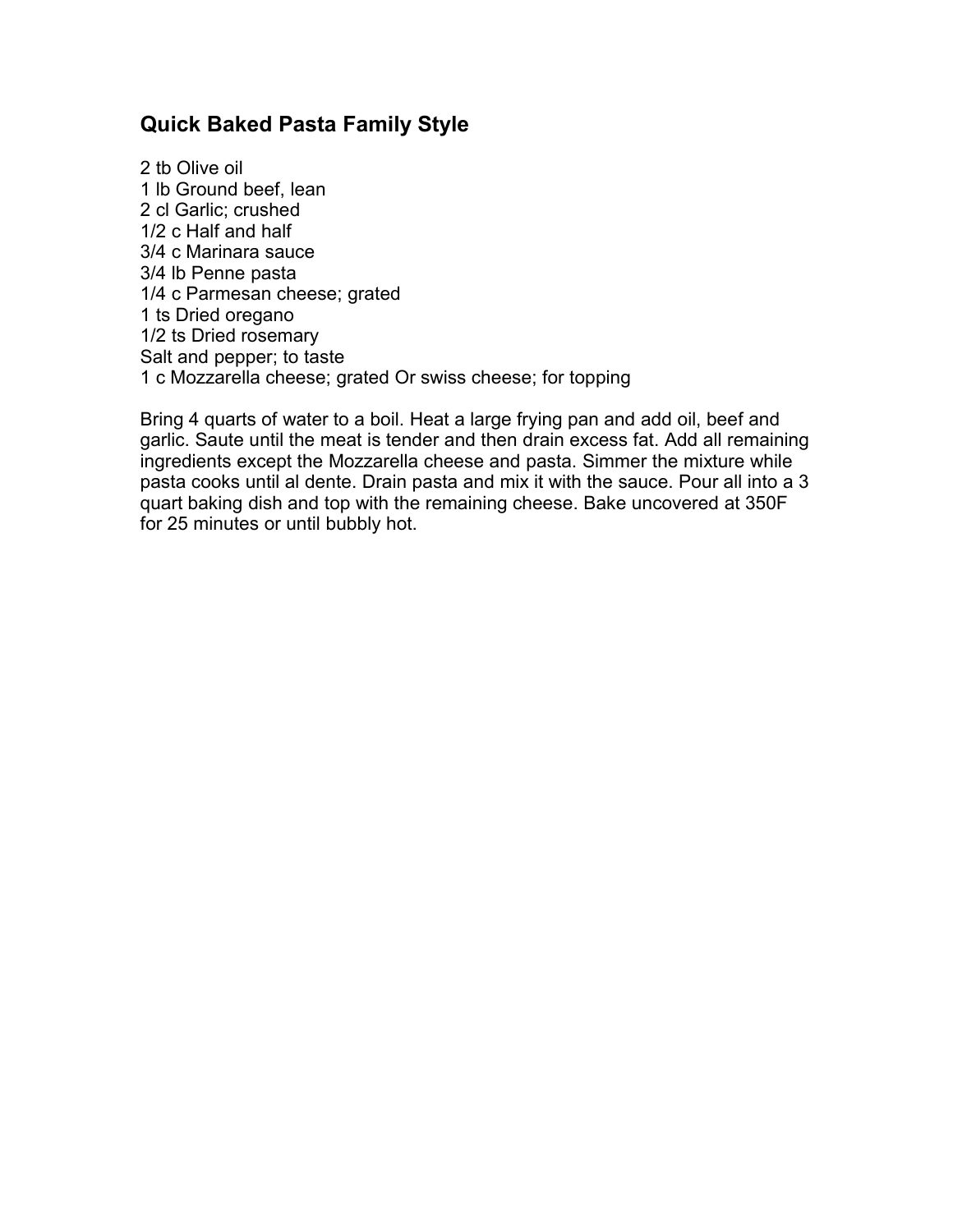### **Quick Barbecue Beef Bake**

1 lb Ground beef 3/4 c Chopped onion 18 oz Barbecue sauce 2 c Shredded cheddar cheese 2 c Bisquick Original or Reduced Fat baking mix 1 c Milk 2 Eggs

Heat oven to 400 degrees F. Cook ground beef and 1/2 cup of the onion in 10" skillet until beef is brown; drain. Stir in barbecue sauce. Spoon into ungreased 13x9x2" baking dish; sprinkle with cheese.

Stir baking mix, milk and eggs until blended. Pour over beef mixture. Sprinkle with remaining onion.

Bake 25-27 minutes or until crust is light golden brown.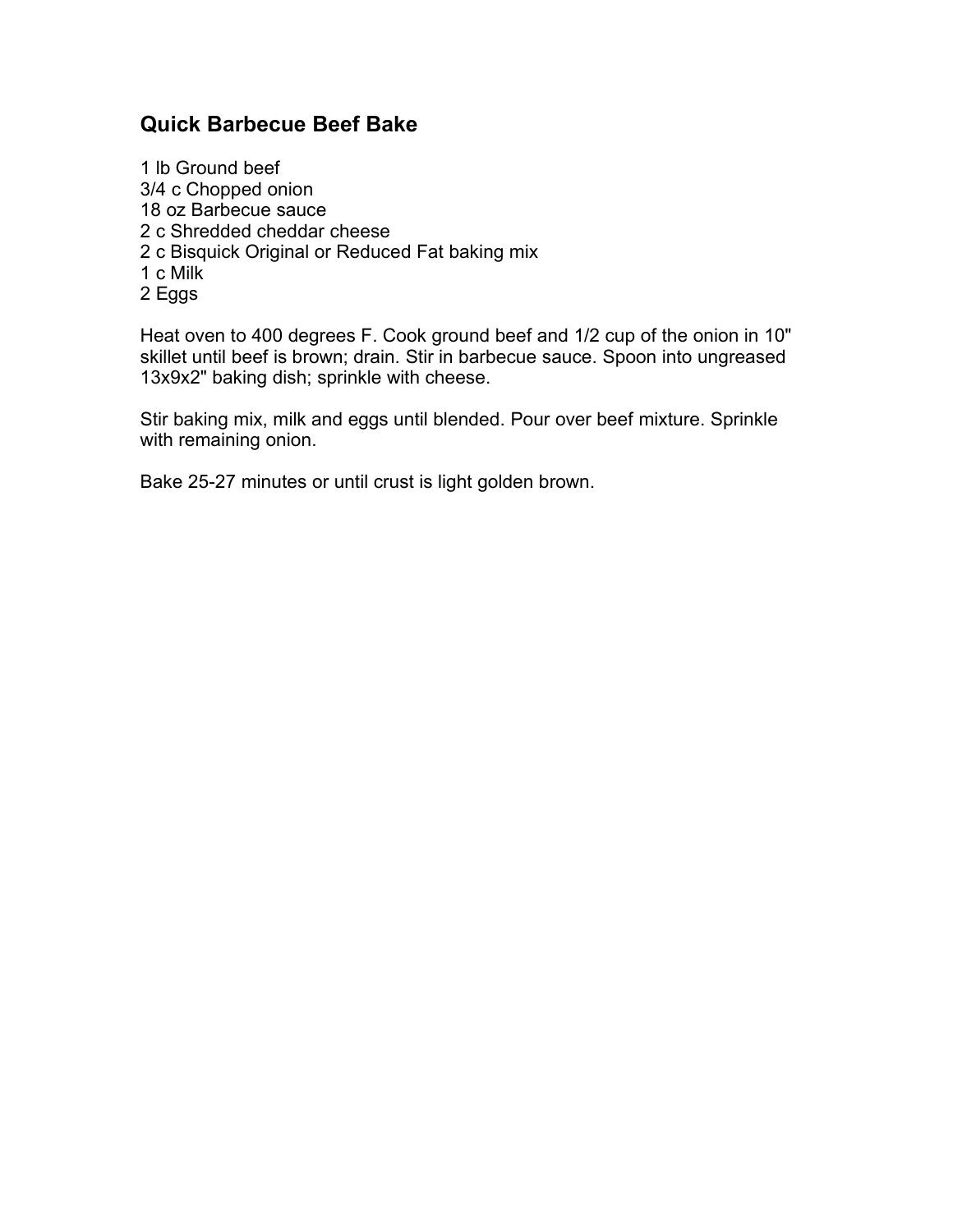#### **Quick Barbecue Sauce**

1/4 c Finely Chopped Onion 1 Clove Garlic, Finely Chopped 2 tb Butter Or Margarine 1 c Catsup 1/4 c Brown Sugar, Firmly Packed 1/4 c Lemon Juice 1 tb Worcestershire Sauce 1 ts Prepared Mustard 1/8 ts Hot Pepper Sauce

In small saucepan, cook onion and garlic in margarine until tender. Add remaining ingredients; bring to a boil. Reduce heat; simmer uncovered 15 to 20 minutes. Use as basting sauce for pork, chicken or beef. Refrigerate leftovers. MICROWAVE: In 1-qt glass measure, microwave margarine on full power (high) 30 to 45 seconds or until melted. Add Onion and Garlic. Microwave on full power (high) 1 1/2 to 2 minutes, or until tender. Add remaining ingredients; cover with waxed paper. Microwave on full power (high) 3 to 5 minutes or until mixture boils. Microwave on 2/3rds power (medium-high) 4 to 5 mins. to blend flavors. Proceed as above.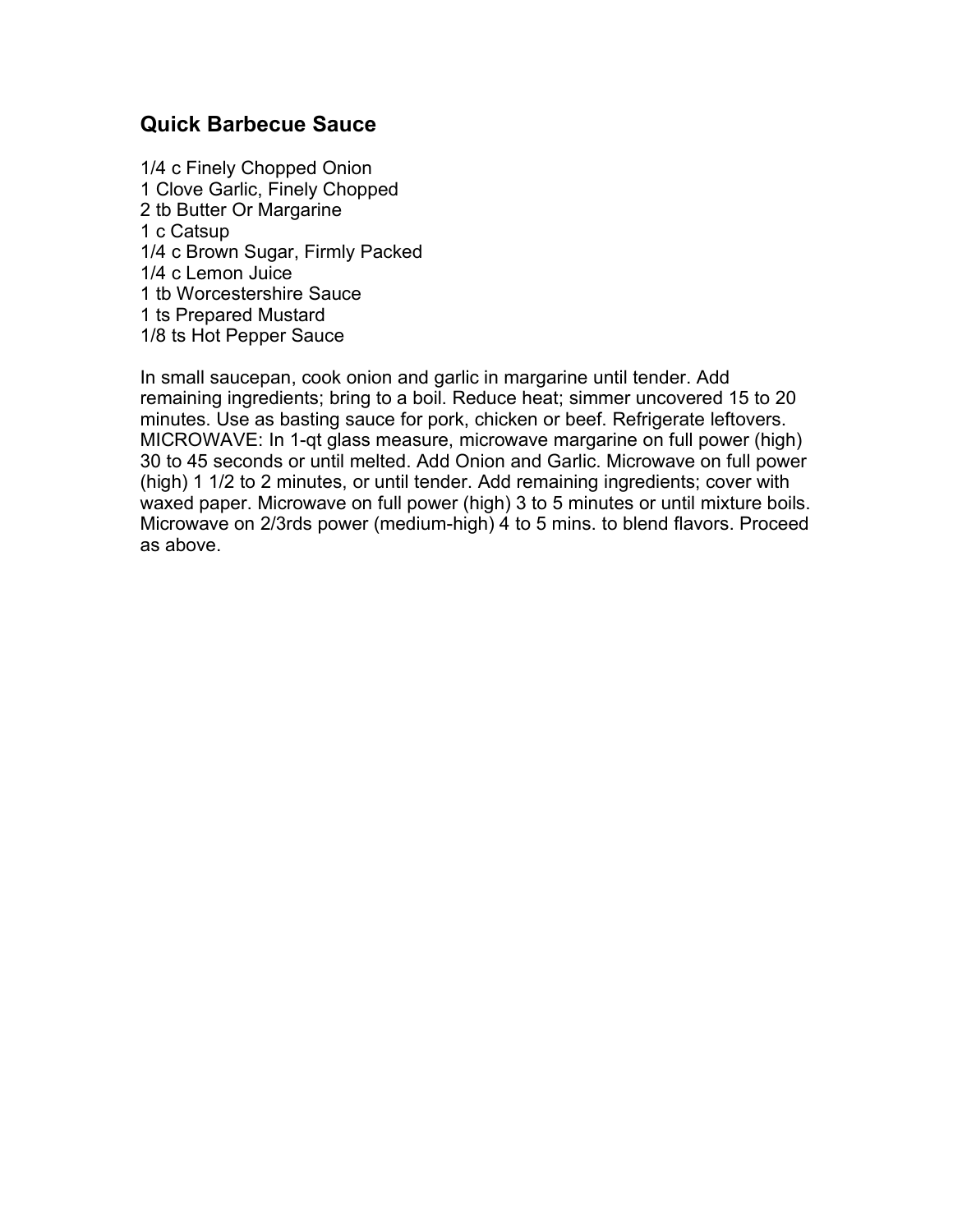# **Quick Barbecued Chicken Wings**

2 Lbs chicken drummettes 1/2 c Chili sauce 1 tb Honey 1 tb Soy sauce 1/2 ts Dry mustard 1/4 ts Ground red pepper (cayenne)

Place drummettes in 10-inch nonstick skillet. Mix remaining ingredients; spoon over drummettes. Heat to boiling; reduce heat. Cover and cook over medium-low heat 20-25 minutes, stirring occasionally, until Chicken is done.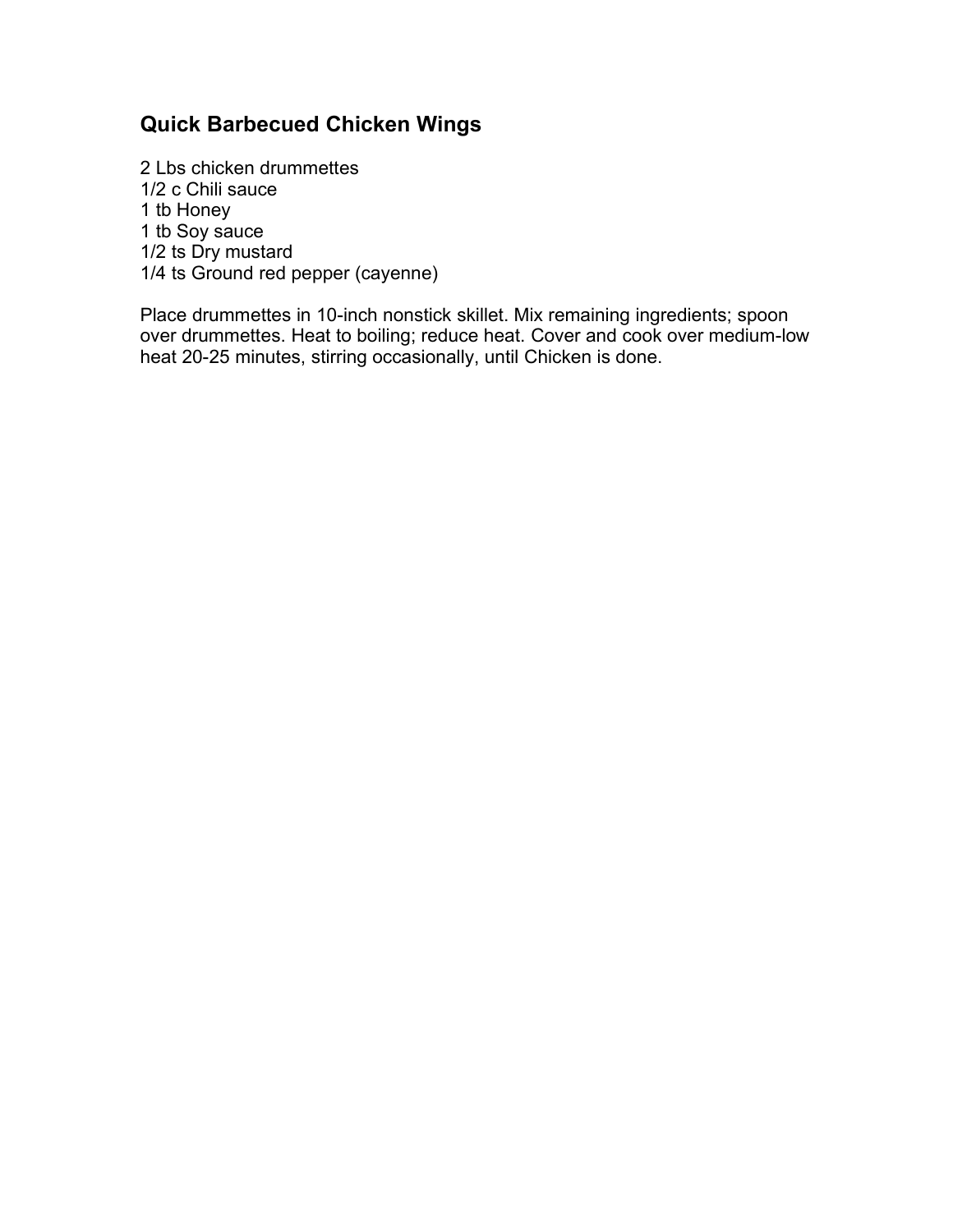#### **Quick Bean and Cheese Enchiladas**

2 c Cooked Idaho Pinto beans OR Pink or Small Red Beans 1/2 c Bottled salsa -OR- picante sauce 8 Corn tortillas 1/2 lb Cheddar cheese, divided 20 oz Enchilada sauce Shredded lettuce Sour cream

Mash beans with salsa. Spoon beans down center of each tortilla, dividing evenly Cut half of cheese into 8 sticks. Place 1 stick over beans on each tortilla. Roll tortilla to enclose cheese and beans. Place, seam-side down, in greased shallow baking dish. Pour enchilada sauce over all. Grate remaining cheese and sprinkle over sauce. Bake in preheated 350-degree F oven for 15 to 18 minutes. Garnish with lettuce and sour cream. Makes 8 enchiladas.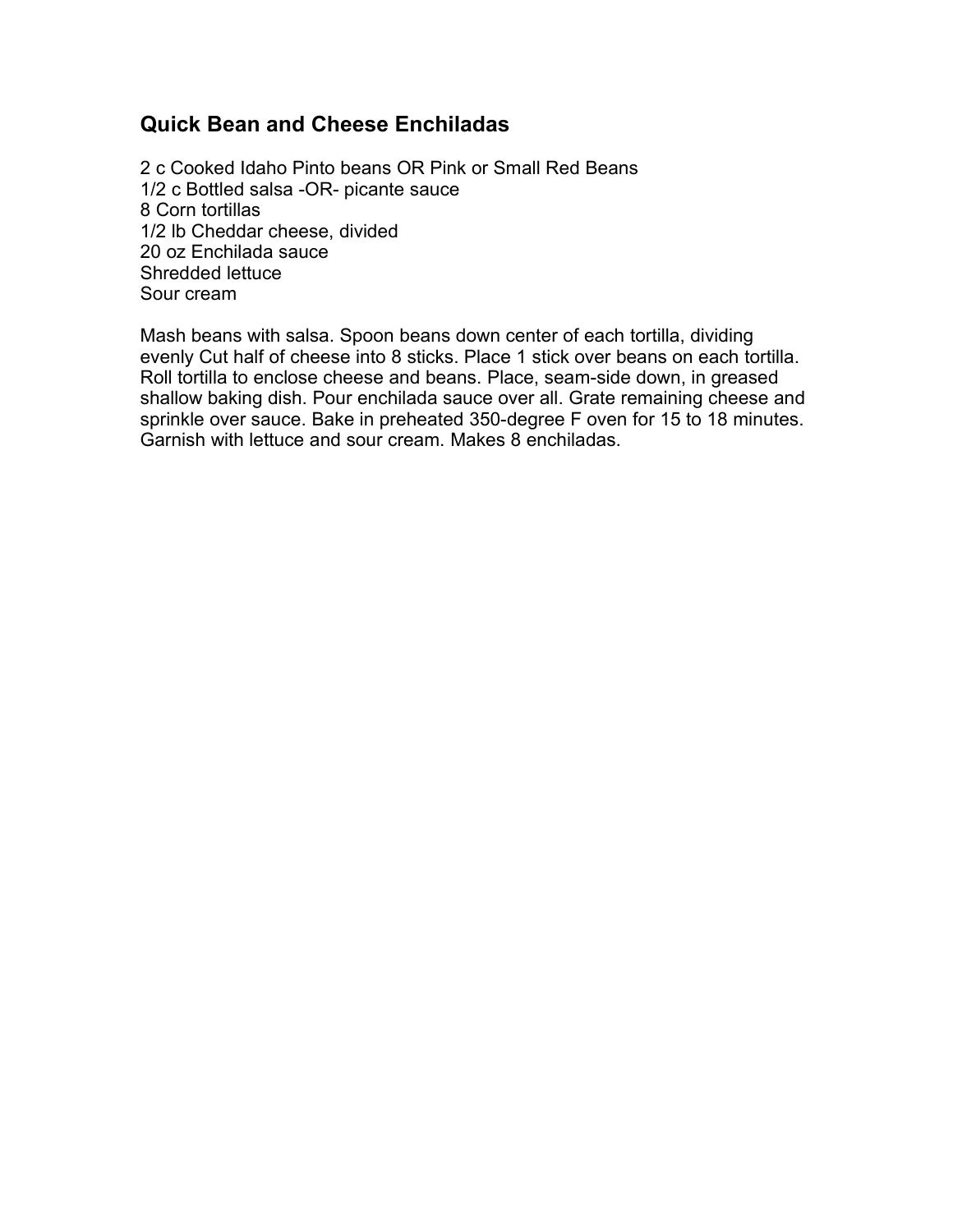### **Quick Beef And Cheese Burritos**

1 lb Lean ground beef 1 1/4 c Chunky salsa 8 oz Monterey jack cheese, cubed 8 Flour tortillas, warmed Sliced lettuce Chopped tomato Sliced black olives

Brown the beef in a skillet over medium-high heat until no longer pink. Pour off drippings. Stir in salsa and cheese; heat until cheese melts. To serve, divide filling among tortillas. Fold bottom edge of each tortilla up over filling; fold sides to center, overlapping edges. Top with lettuce, tomato and olives.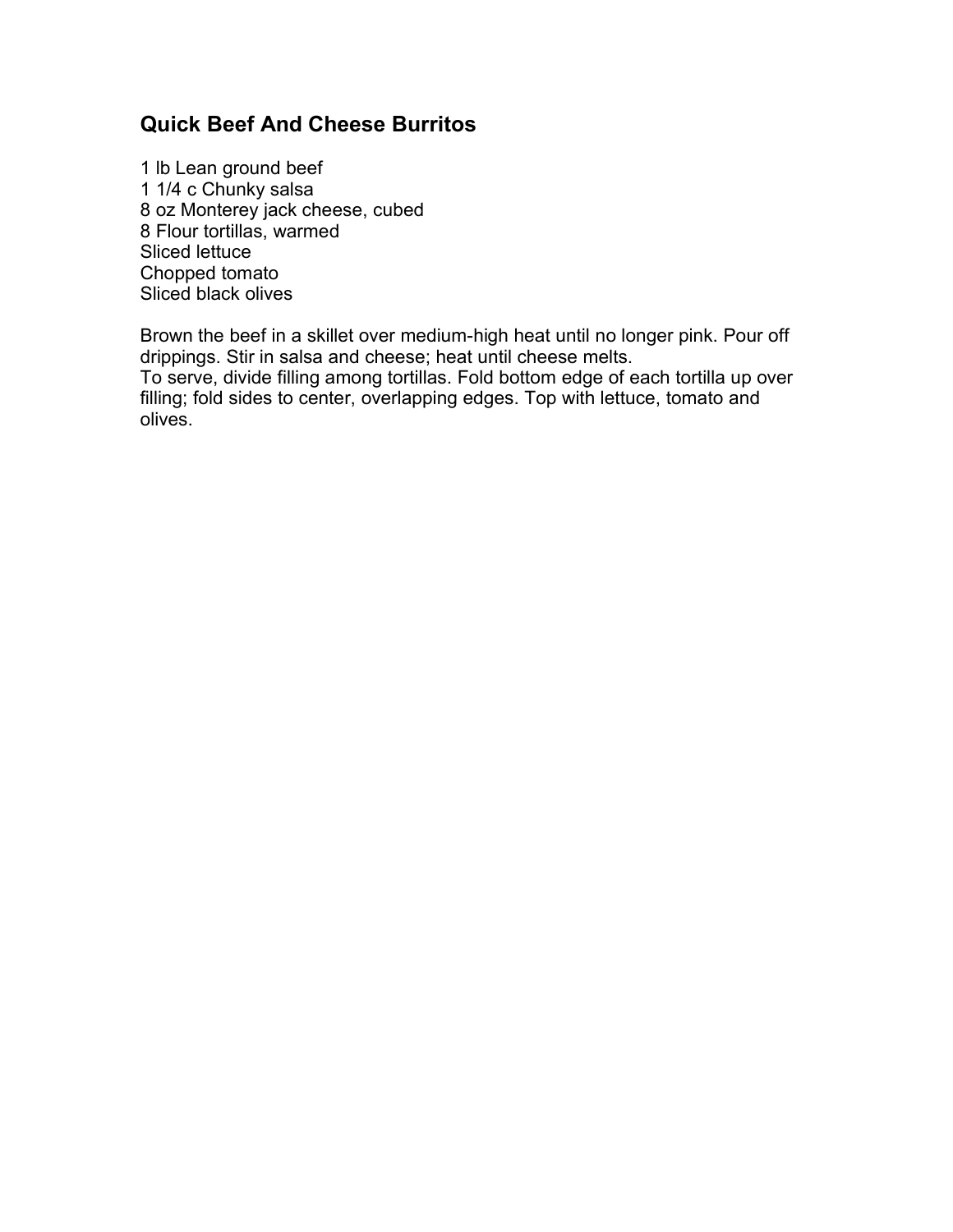### **Quick Beef Casserole**

1 lb Ground beef 1 md Onion, finely chopped 1 cn Spanish rice (15-oz) 1 cn Stewed tomatoes (16-oz) 1/2 c Cheddar cheese - 1/4" cubes Fry beef and onions until browned. Drain. Add rice, tomatoes, and cheese. Simmer until mixture is heat through and cheese is melted. Serve with salad and toasted garlic bread.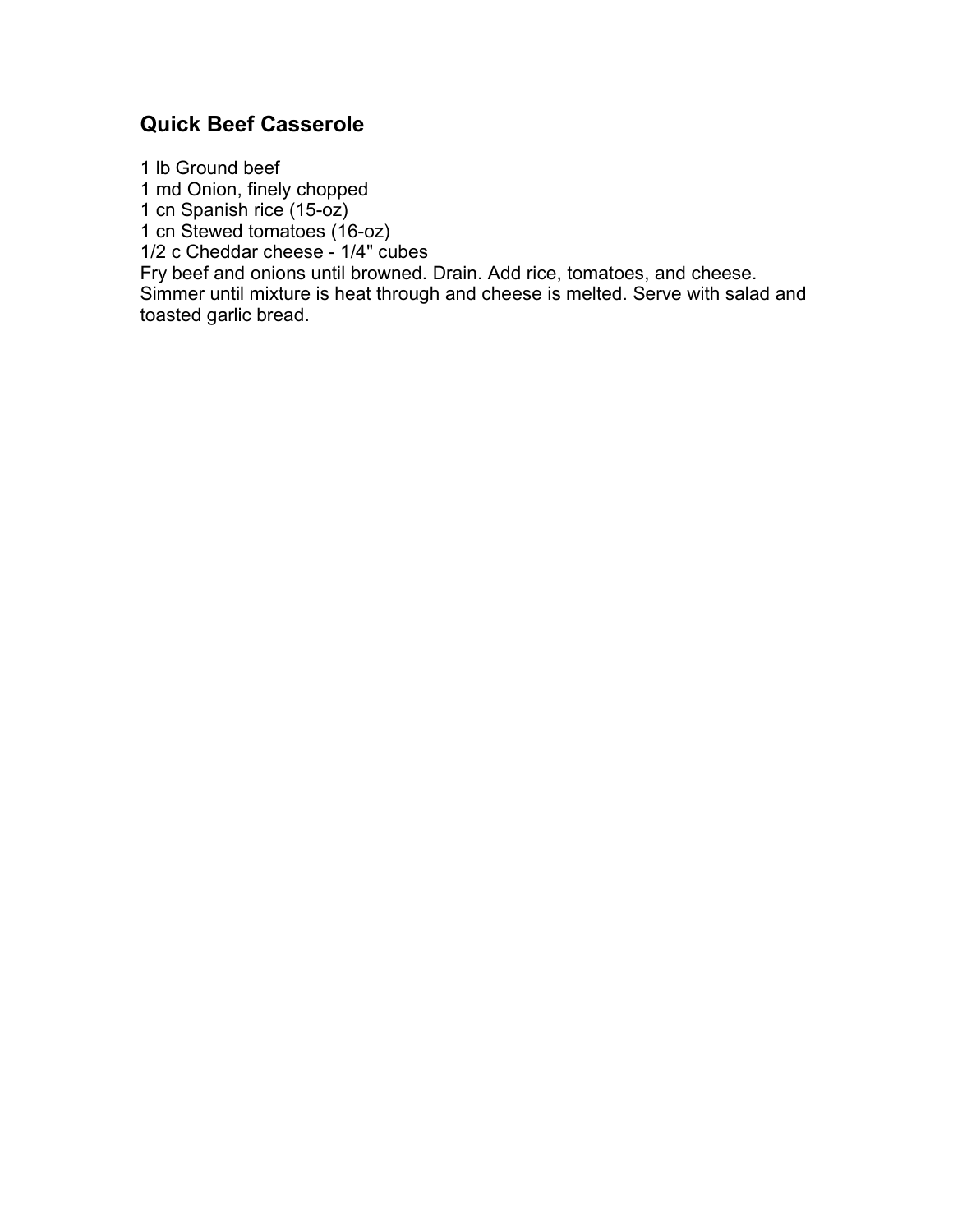### **Quick Beef Minestrone**

1/2 lb Ground beef 16 oz Frozen Italian mixed vegetables 2 cn Water 2 c Shredded cabbage Grated Parmesan cheese 1 cn Condenced tomato soup 1 ts Dried basil 1/2 c Uncooked elbow macaroni

In a soup pot, cook beef until well browned. Drain off fat. Stir in frozen vegetables, undiluted soup, water and basil. Heat to boiling, stirring occasionally. Simmer 15 minutes. Stir in cabbage and elbow macaroni. Cook until tender. Sprinkle with grated cheese. SERVES 6.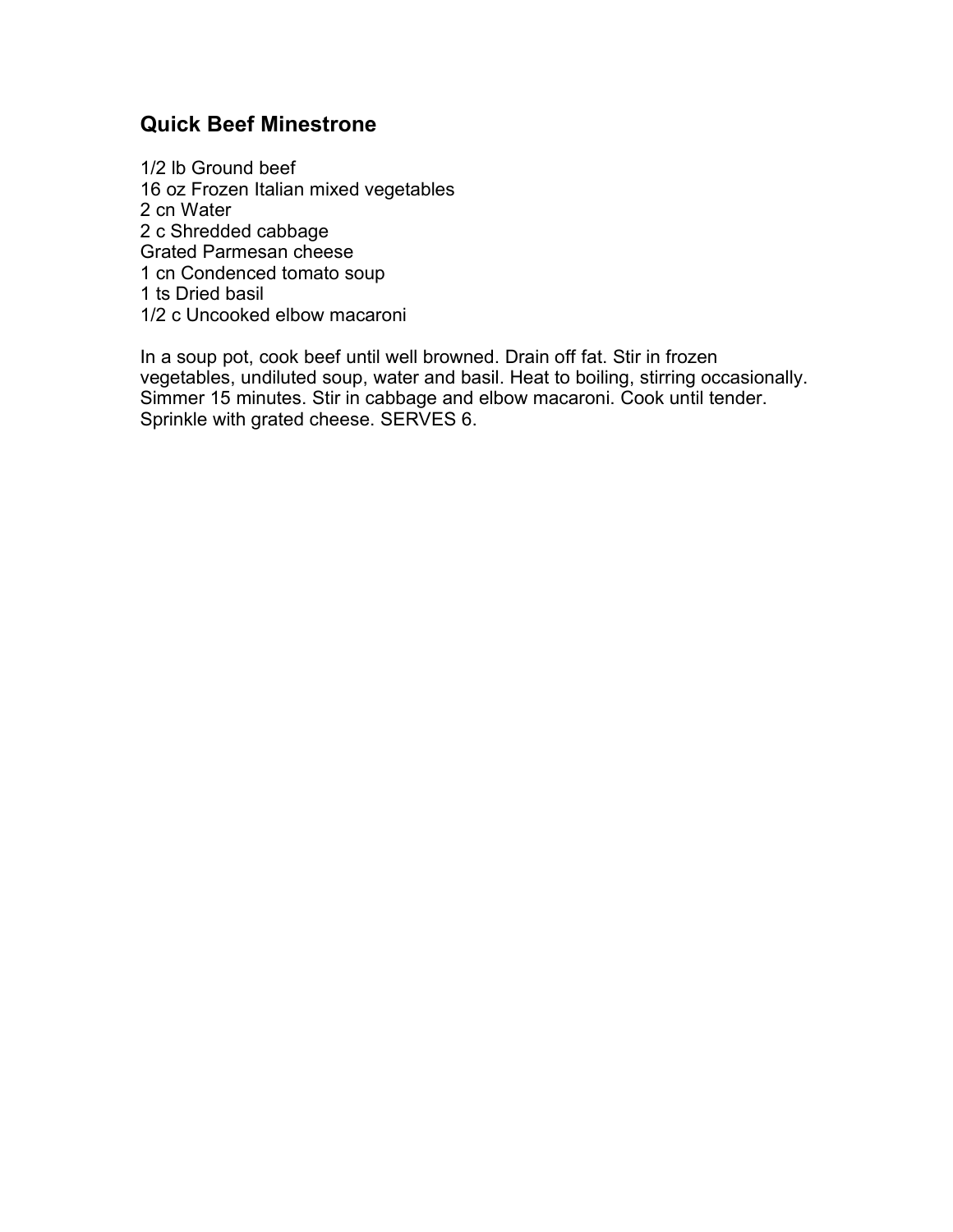### **Quick Beef Pie**

 1/2 lb Ground beef md Onion, chopped 1/2 ts Salt cn Condensed tomato soup 10 1/2 oz. size cn Cut green beans, drained 16 oz. 1/4 ts Pepper c Potatoes, seasoned & mashed 1/2 c Chedder cheese, shredded

Crumble beef into large fry pan. Add onion and salt, and cook until browned. Drain off excess fat. Add soup, green beans and pepper. Simmer for 5 minutes. Pour into a greased 2 quart casserole. Spread mashed potatoes over the top. Sprinkle with cheese. Bake at 350 degrees for 20 minutes.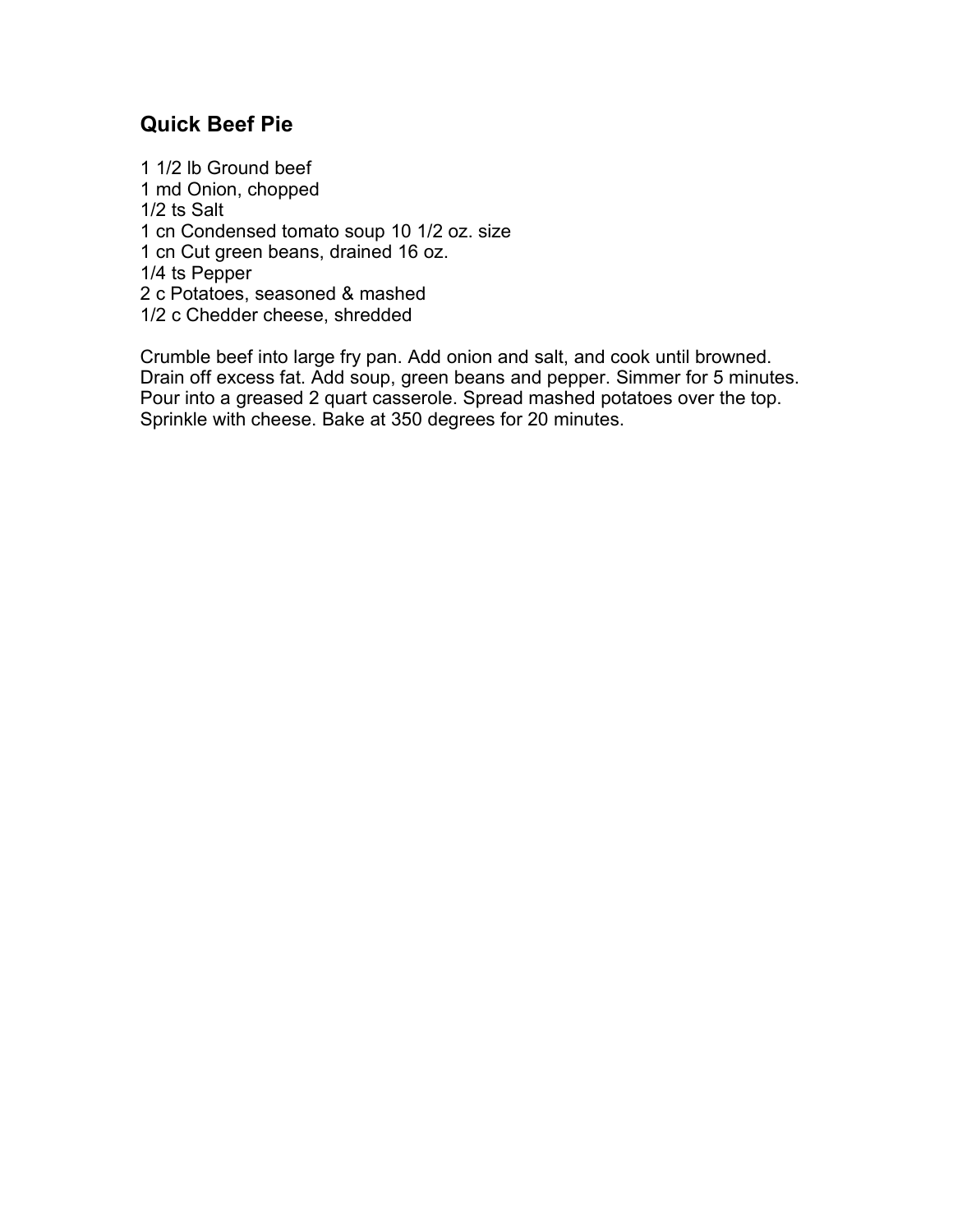### **Quick Beef Sausage**

 lb Lean Ground Beef 1/4 c Morton Tender Quick Salt ts Pepper ts Liquid Smoke ts Garlic Powder

In a large bowl combine ground beef and quick salt. Mix and leave overnight in the refrigerator. Next day add pepper, liquid smoke and garlic powder. Mix well, divide into 3 rolls. Bake at 225 degrees F for 4 hours on broiler pan on lower rack in oven. Wrap in paper towels to absorb grease. Refrigerate or freeze.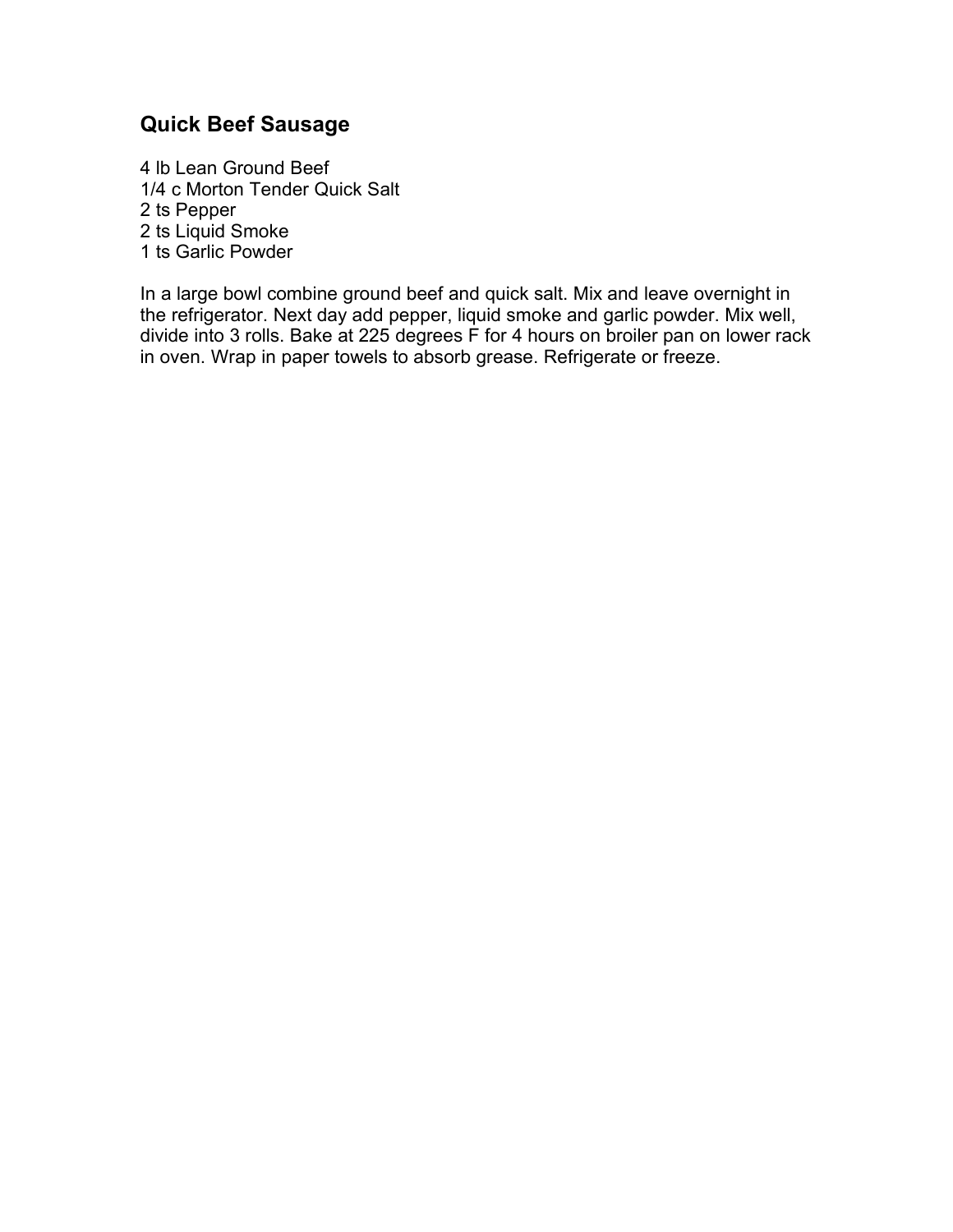#### **Quick Beef Stew**

2 tb Vegetable oil 1 md Onion, finely chopped 1 Bay leaf 8 oz Can sliced carrots, drained 16 oz Can tiny white potatoes, drained 1/2 ts Salt 1/8 ts Pepper 1/4 ts Celery salt 2 c Beef gravy (recipe) 2 c To 3 c cubed cooked beef 8 oz Can green peas, drained

In a deep, 2-quart, heat-resistant, non-metallic casserole, heat oil in Microwave Oven 2 minutes. Add onion and heat, uncovered, in Microwave Oven 3 minutes or until tender. Stir occasionally. Add bay leaf, carrots, potatoes, salt, pepper, celery salt, beef gravy and beef; stir to combine. Heat, covered, in Microwave Oven 6 to 7 minutes or until almost heated. Taste and correct seasoning, if necessary, with additional salt and pepper. Remove bay leaf and discard. Add peas and heat, covered, in Microwave Oven 2 to 3 minutes or until heated through.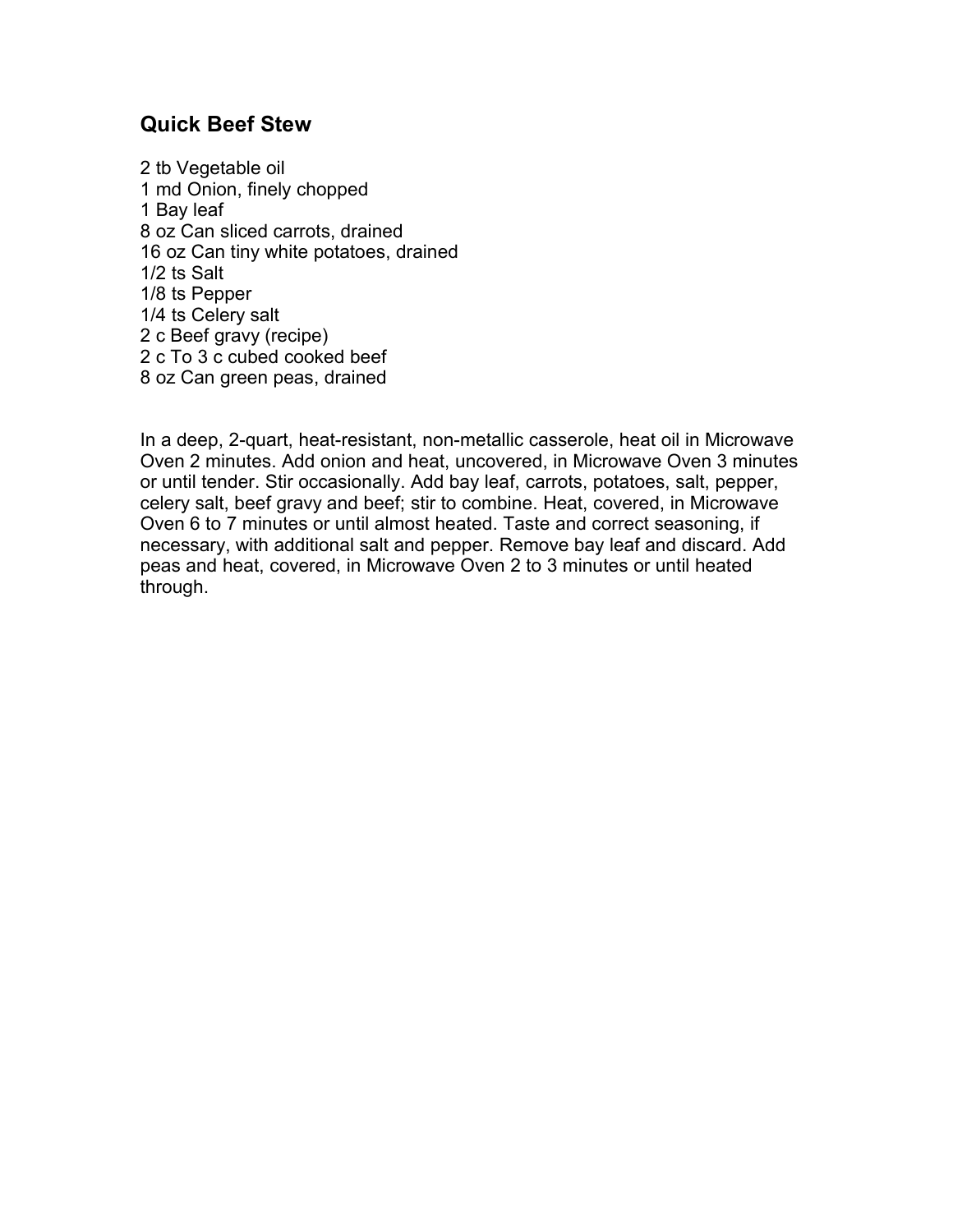## **Quick Biscuit Mix**

2 3/4 c Wheat flour 1/2 c Soy flour; 2 T 1 1/4 ts -salt 1/2 c Inst dry milk;less 1 T 2 1/2 tb Baking powder 1 c Wheat germ

Combine all ingredients store in sealed container.

Makes 5 c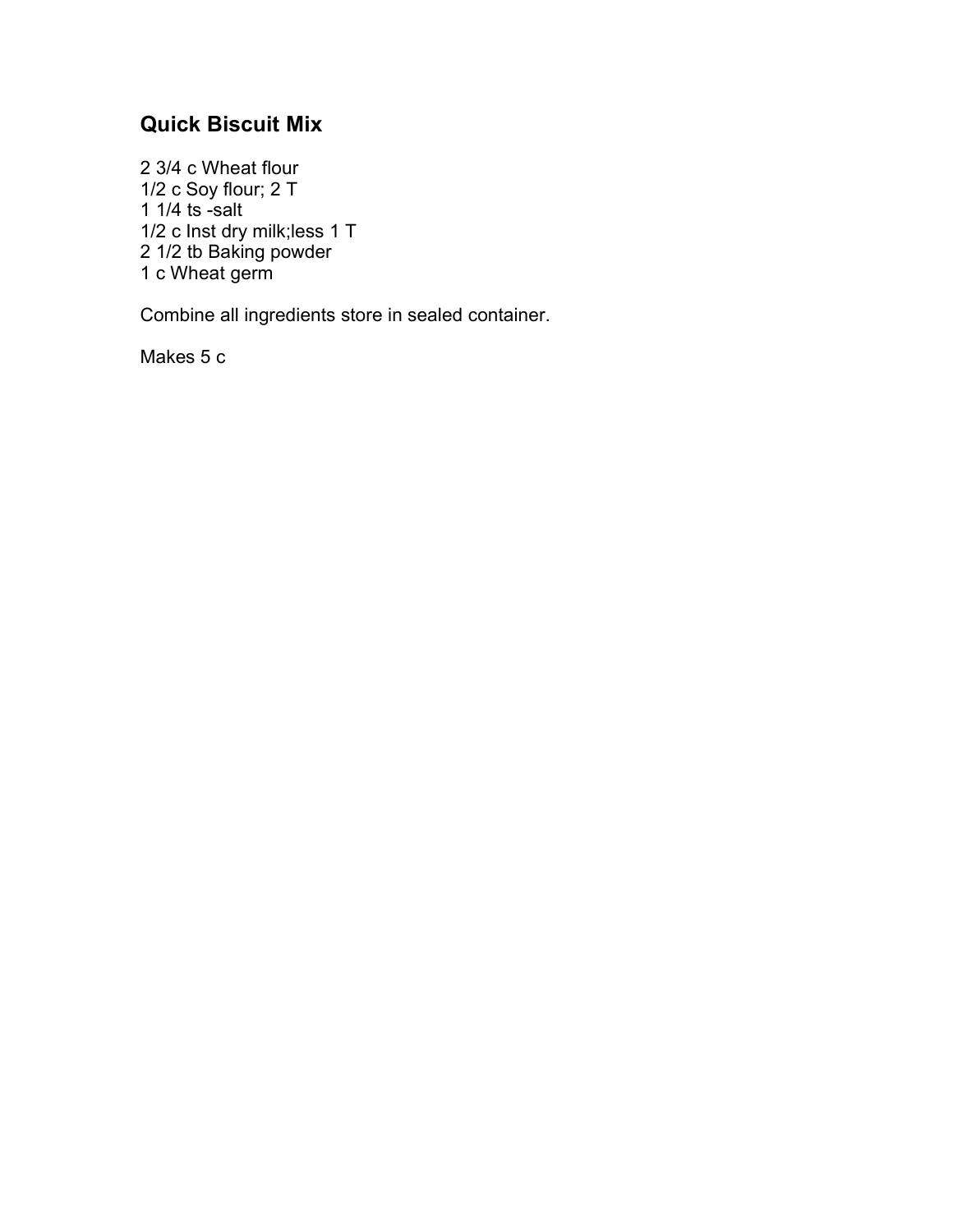## **Quick Biscuits**

2 c Flour 5 ts Baking powder 1 ts Salt 1/4 c Shortening 1 c Milk

Mix and sift the dry ingredients; rub in the shortening and mix with the milk to a soft, thick dough. Drop by spoonfuls onto a well-greased tin and bake in a quick oven (425) for about 15 minutes. These are best when made with butter and come out of the oven as thin, crusty biscuits rather than the thicker variety.

Twelve biscuits.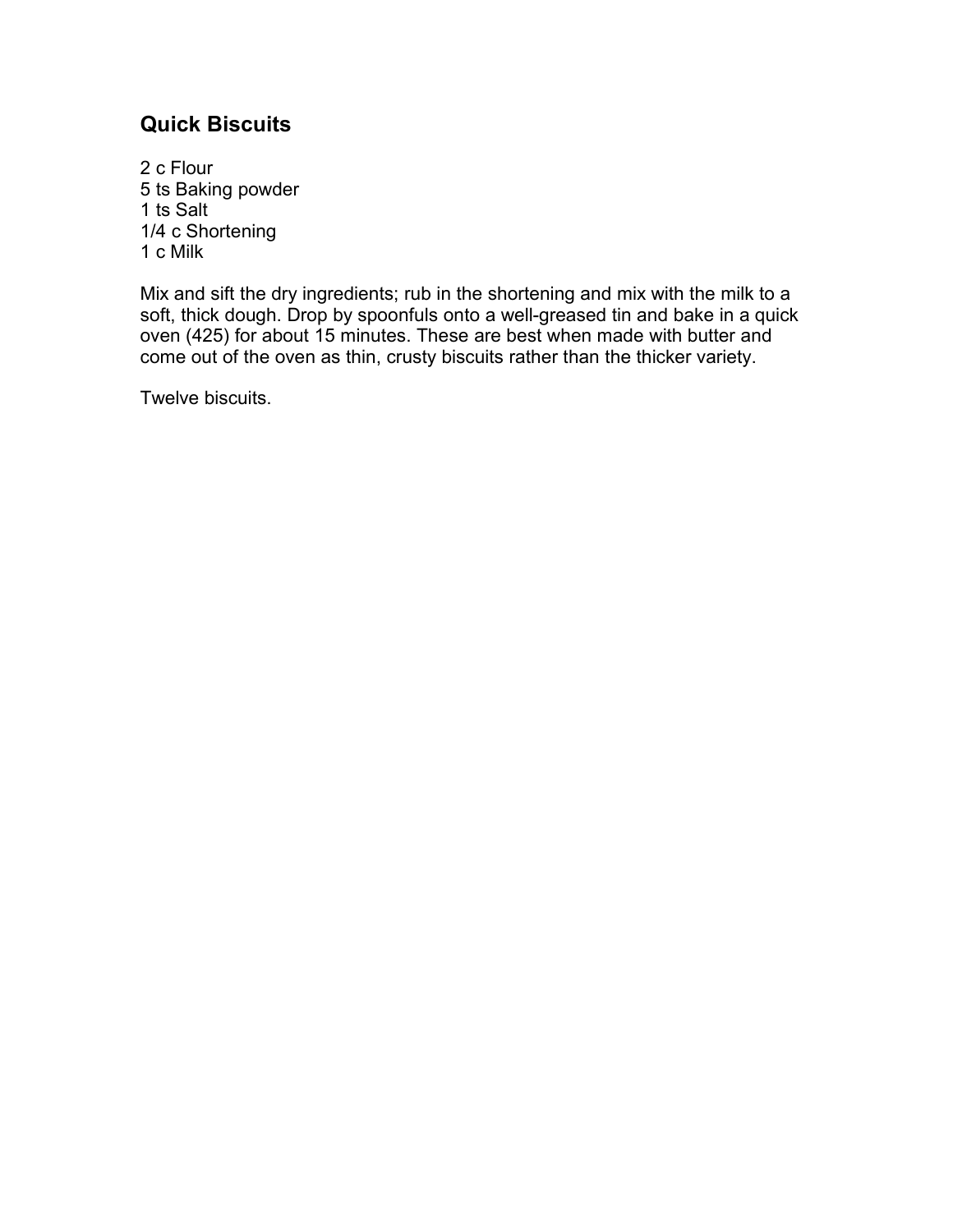### **Quick Blueberry Muffins**

 c Vanilla ice cream, softened c Self-rising flour c Fresh blueberries tb Butter or margarine, melted 2 tb Sugar

In a medium bowl, mix ice cream and flour. Fold in blueberries. Spoon into six greased muffin cups. Bake at 375 for 20-25 minutes or until muffins test done. While hot, brush muffin tops with butter and sprinkle with sugar. Serve warm.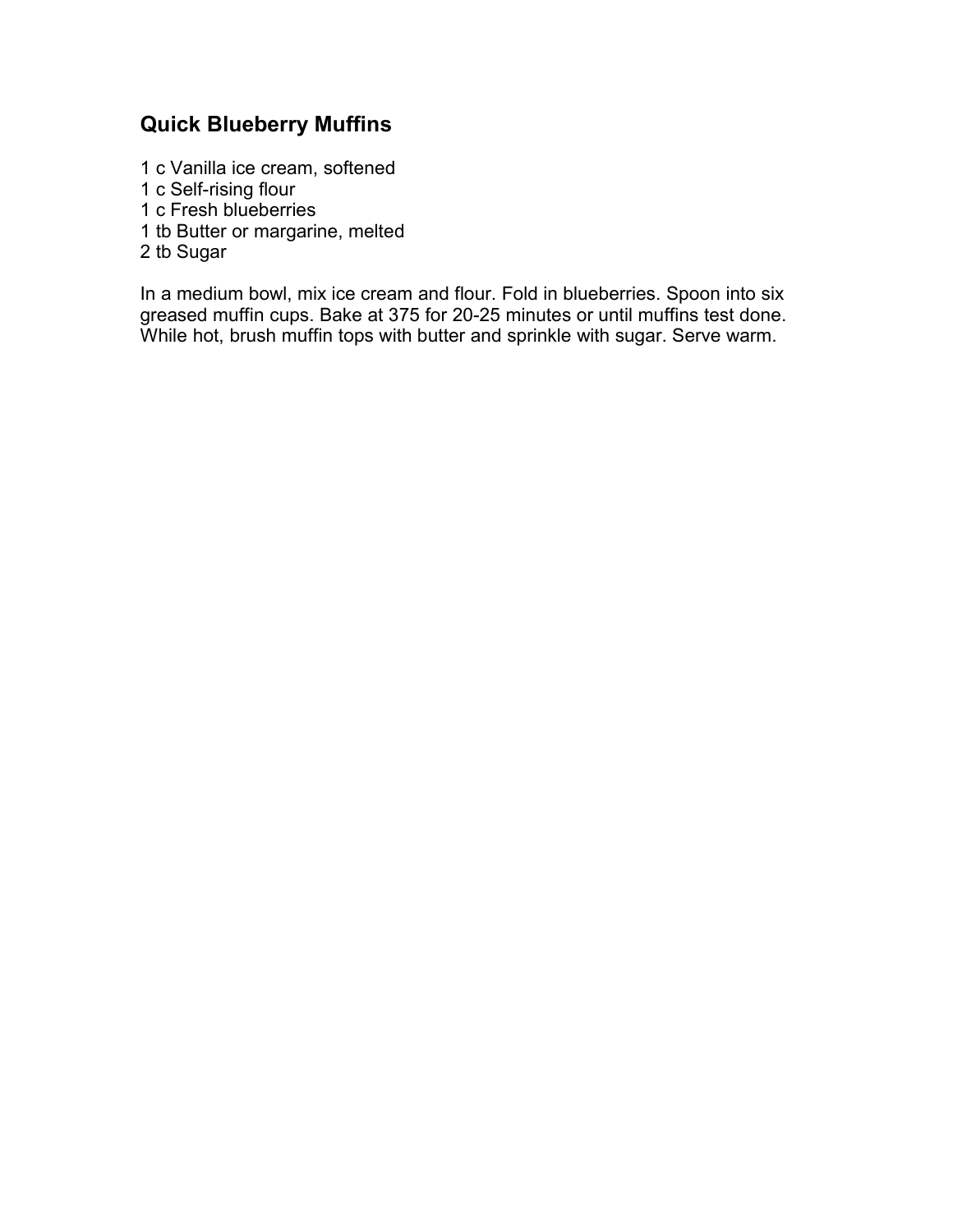## **Quick Bread Sticks**

10 Low-fat refrigerated biscuit dough 1 1/4 c Rice cereal, coarsely crushed 1/2 ts Salt 3 tb Skim milk 1 1/2 tb Grated Parmesan Cheese

Cut each biscuit into thirds. Roll each piece into a 4 inch stick. Combine cereal and salt. Roll each stick in milk and then in cereal. Place on baking sheet and sprinkle with cheese. Bake at 400 degrees for 8-10 minutes or until golden brown.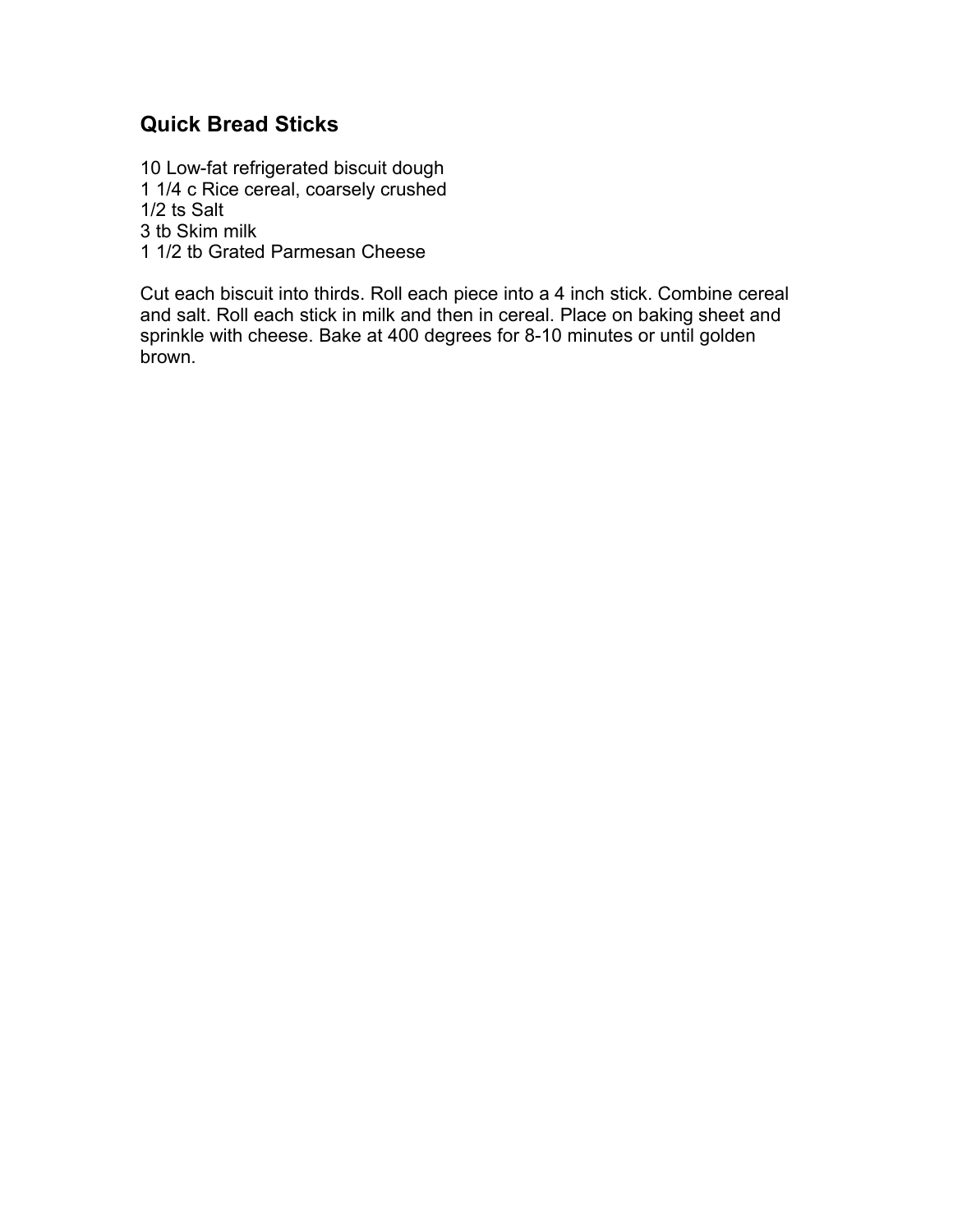### **Quick Broccoli And Rice Casserole**

10 oz Pk Frozen Broccoli With Cheese Sauce 1/2 c Quick Cooking Rice 1/2 c Whole Milk 1 c Cooked Chicken, Ham Or Turkey -- Cubed 2 tb Parmesan -- Grated

Follow package directions for frozen Broccoli w/Cheese Sauce. Turn into a (1 Qt.) casserole. Add the chicken, ham or turkey. Add the rice, milk and cheese. Blend thoroughly. Cover. Microwave on high until the rice is tender (about 6 minutes), stirring once. Serve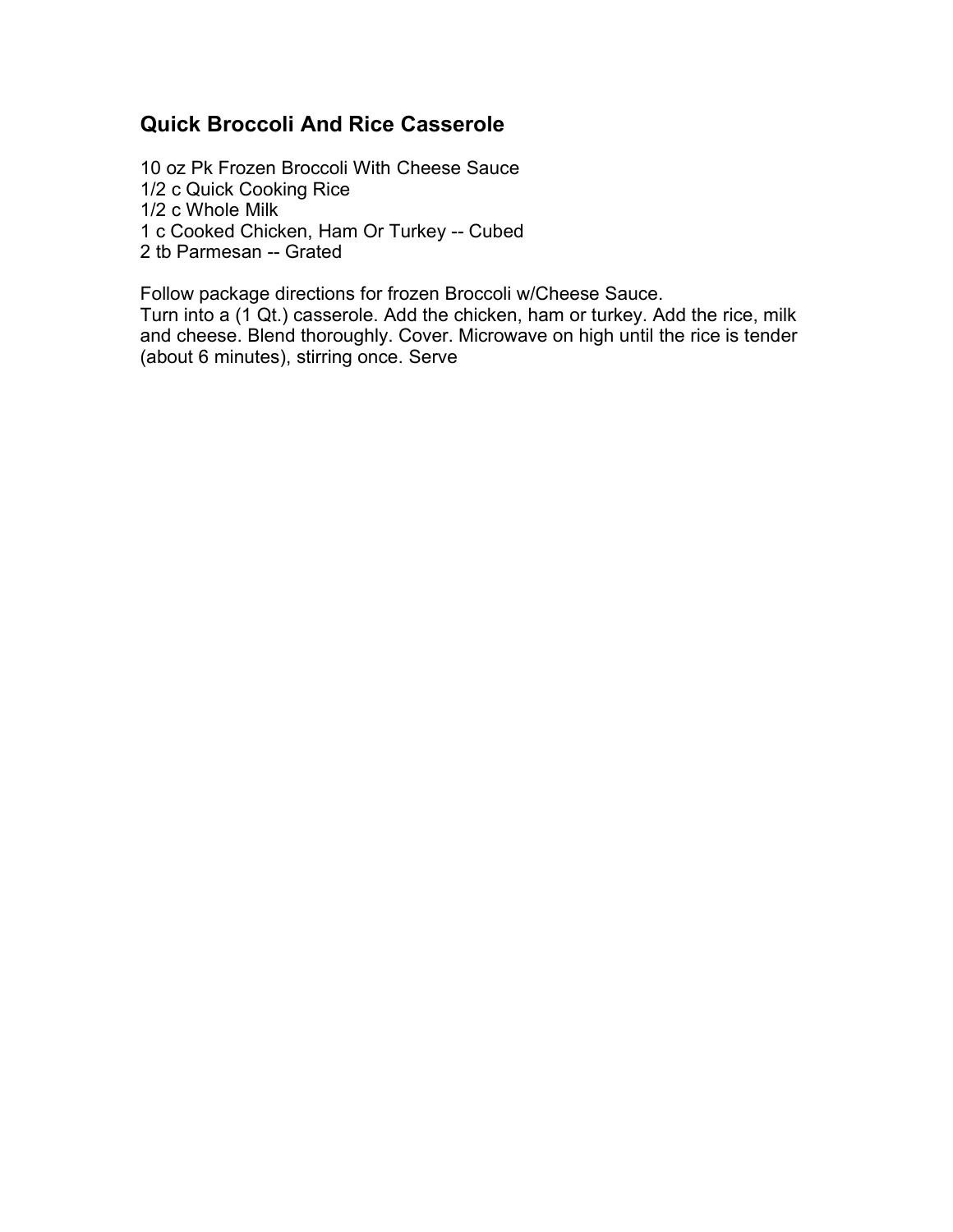# **Quick Brown Betty**

3 c Tart apples 1 1/2 c Coarse bread crumbs 1/4 c Butter, melted 1 c Brown sugar 1/2 ts Cinnamon OR nutmeg 1/2 c Water

Preheat oven to 325 degrees. Mix first four ingredients together in a 10 x 6 x 2 inch baking dish. Sprinkle with the cinnamon. Pour water over the top. Bake 45 to 50 minutes.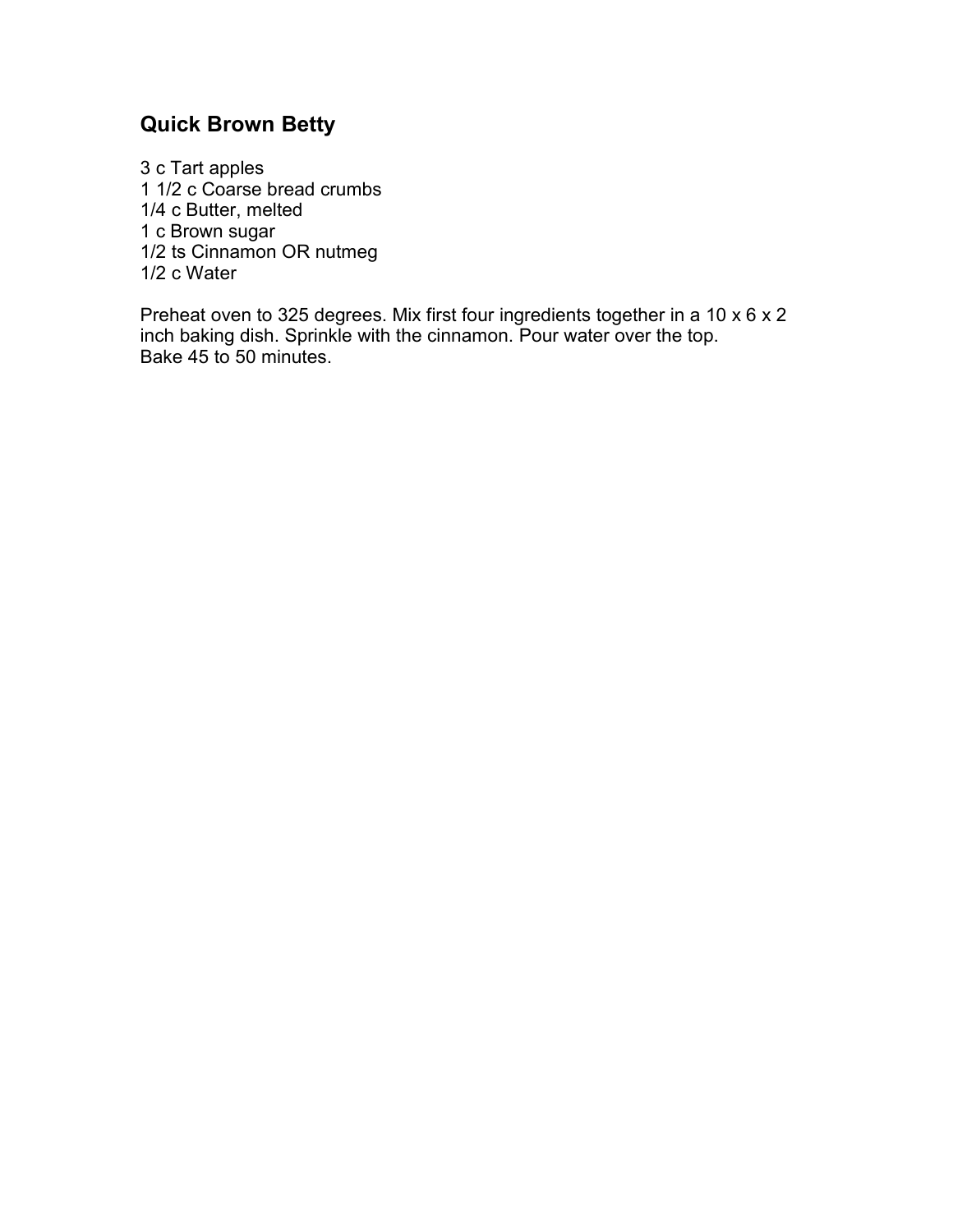Quick Cake Doughnuts

1/4 c Butter or margarine; softened 1 c Sugar 1 ea Egg 1 t Baking soda 1 c Buttermilk 4 c All-purpose flour 1 t Baking powder Vegetable oil 2 c Sifted sugar 2 tb Milk

Cream butter; gradually add sugar, beating well. Add egg; beat well. Dissolve soda in buttermilk. Combine flour and baking powder; add to creamed mixture alternately with buttermilk mixture, beginning and ending with the flour mixture. Divide the dough in half. Working with one portion at a time, place dough on a floured surface; roll out to 1/4-inch thickness. Cut dough with a floured doughnut cutter. Heat 3 to 4 inches of oil to 375 degrees F; drop in 3 or 4 doughnuts at a time. Cook about 1 minute or until golden brown on one side; turn and cook other side about 1 minute. Drain on paper towels. Combine powdered sugar and milk, beating well; drizzle over warm doughnuts.

Note: Doughnuts may be sprinkled with a cinnamon-sugar mixture or powdered sugar instead of the powdered-sugar glaze.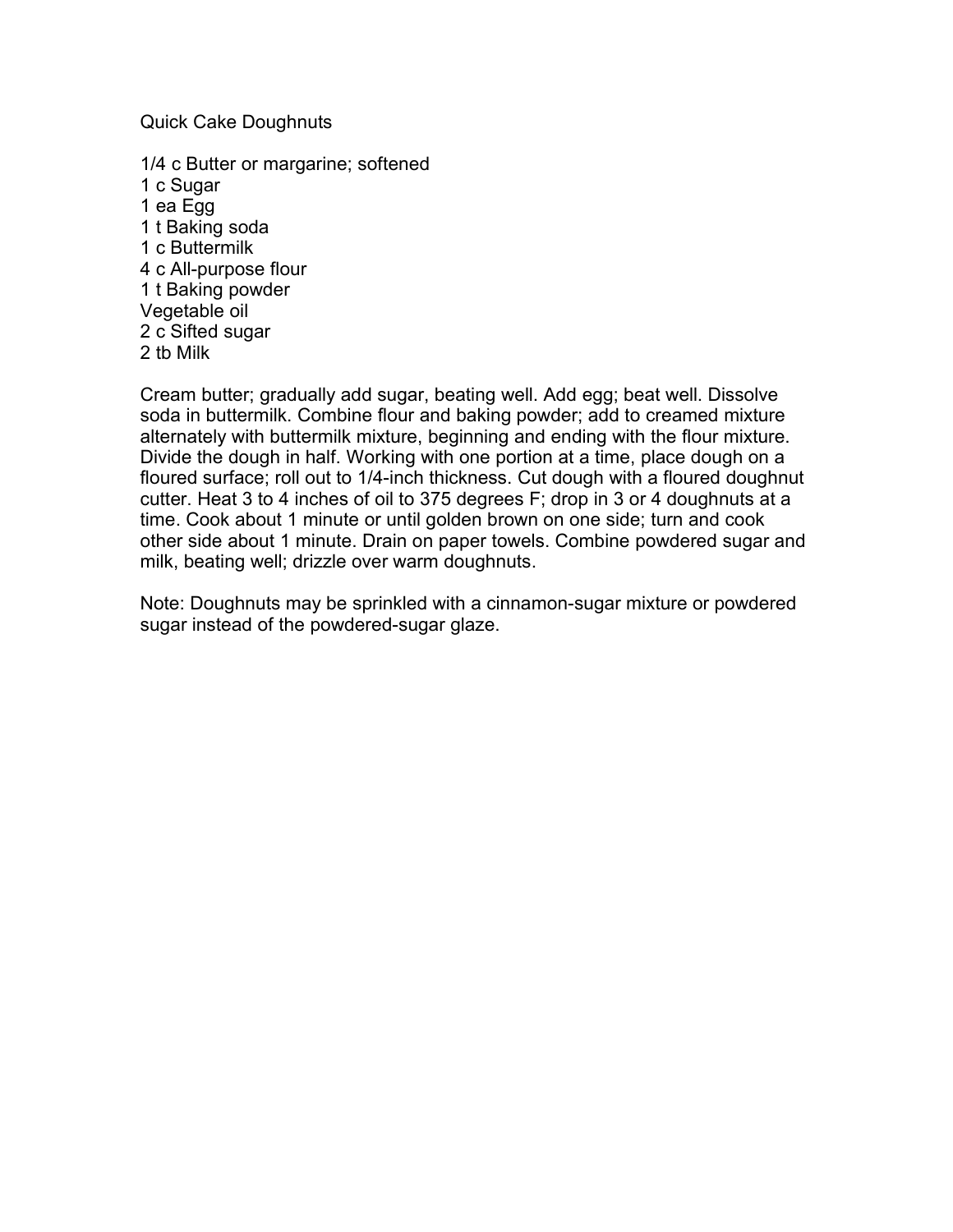### **Quick California Pizza**

 cn Stewed tomatoes (14.5 oz)\* Bread shell,large tb Olive oil cn Mushrooms,sliced (3 oz) tb Parsley 1/3 c Romano cheese,grated \* - Italian style

Drain tomatoes and save juice. Add olive oil to reserved tomato juice and brush over the top of bread shell. Arrange tomatoes and mushrooms on top. Sprinkle with parsley and Romano cheese. Bake 10 minutes at 450 degrees F.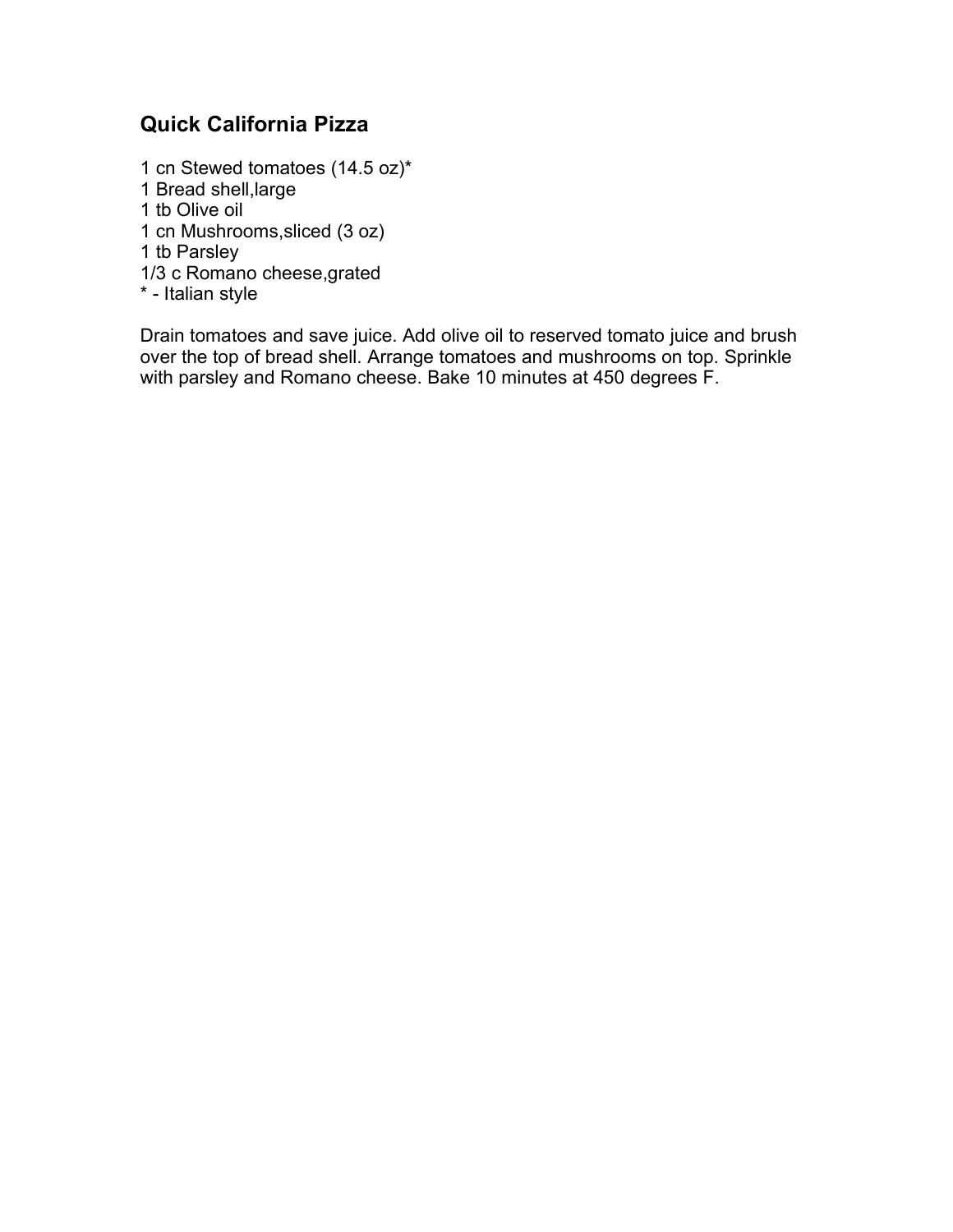# **Quick Candied Yams**

1 cn Yams (large can) 1 Caramel topping (jar) 1/4 lb Butter Marshmallows

Put drained yams into a baking dish. Pour caramel topping over the yams. Add the butter in slices over the top of the caramel topping. Bake at 350 degrees until hot and bubbly. Add marshmallows and bake until the marshmallows are brown and melted.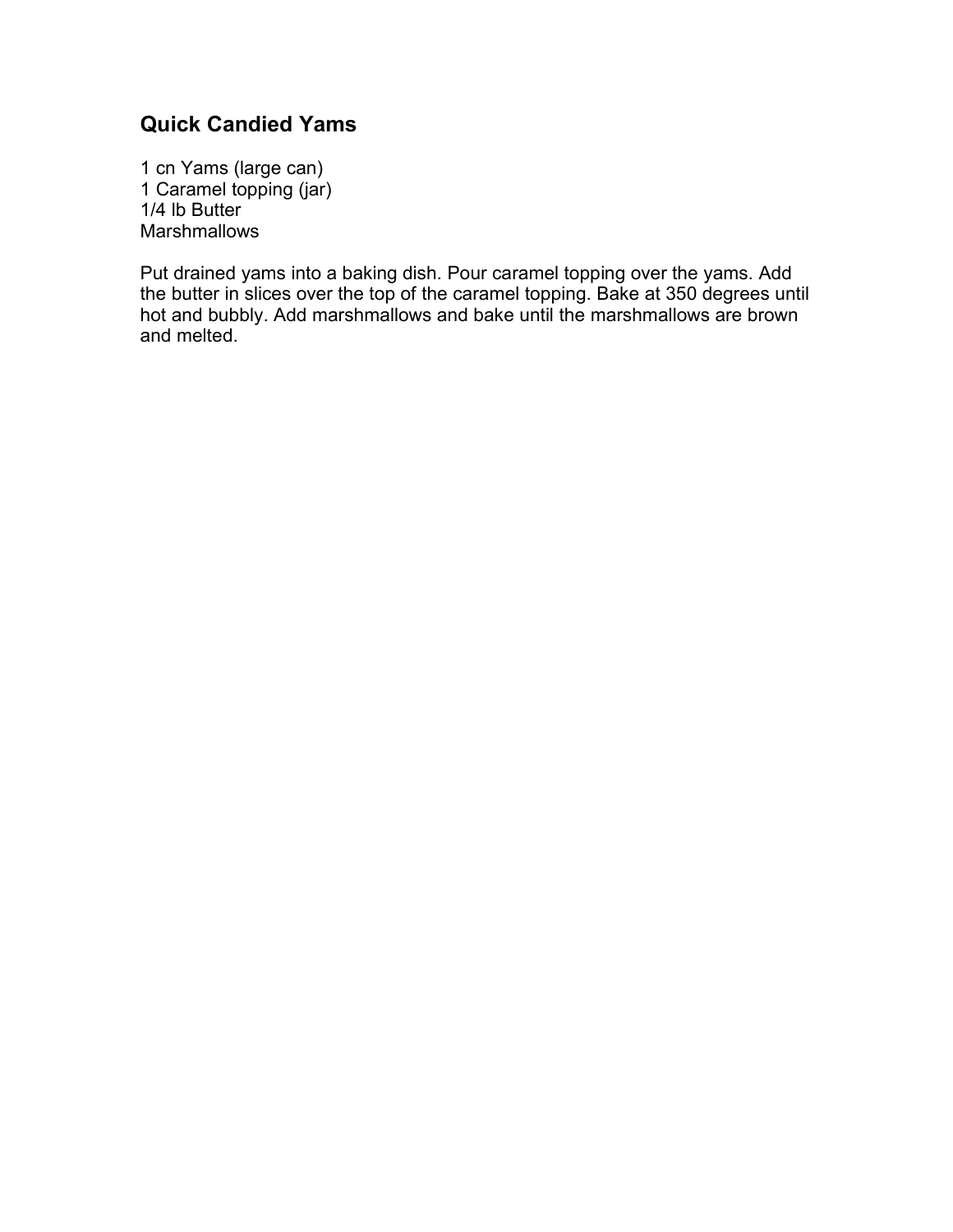### **Quick Cape Breton Chowder**

1 lb Cod fillets; frozen \* 1 tb Butter 1/2 c Onion; finely chopped 10 oz Cream of celery soup 14 oz Clam chowder 1 c Milk 1/2 c Water Parsley; chopped

Partially thaw fish. Cut in 1 inch (2 cm) pieces. Saute onion in butter until translucent. Stir in soups, milk and water. Slowly bring to a boil. Add fish and simmer 5 to 8 minutes or until flesh is opaque and flakes easily. Sprinkle with parsley.

\* or Boston bluefish, haddock, turbot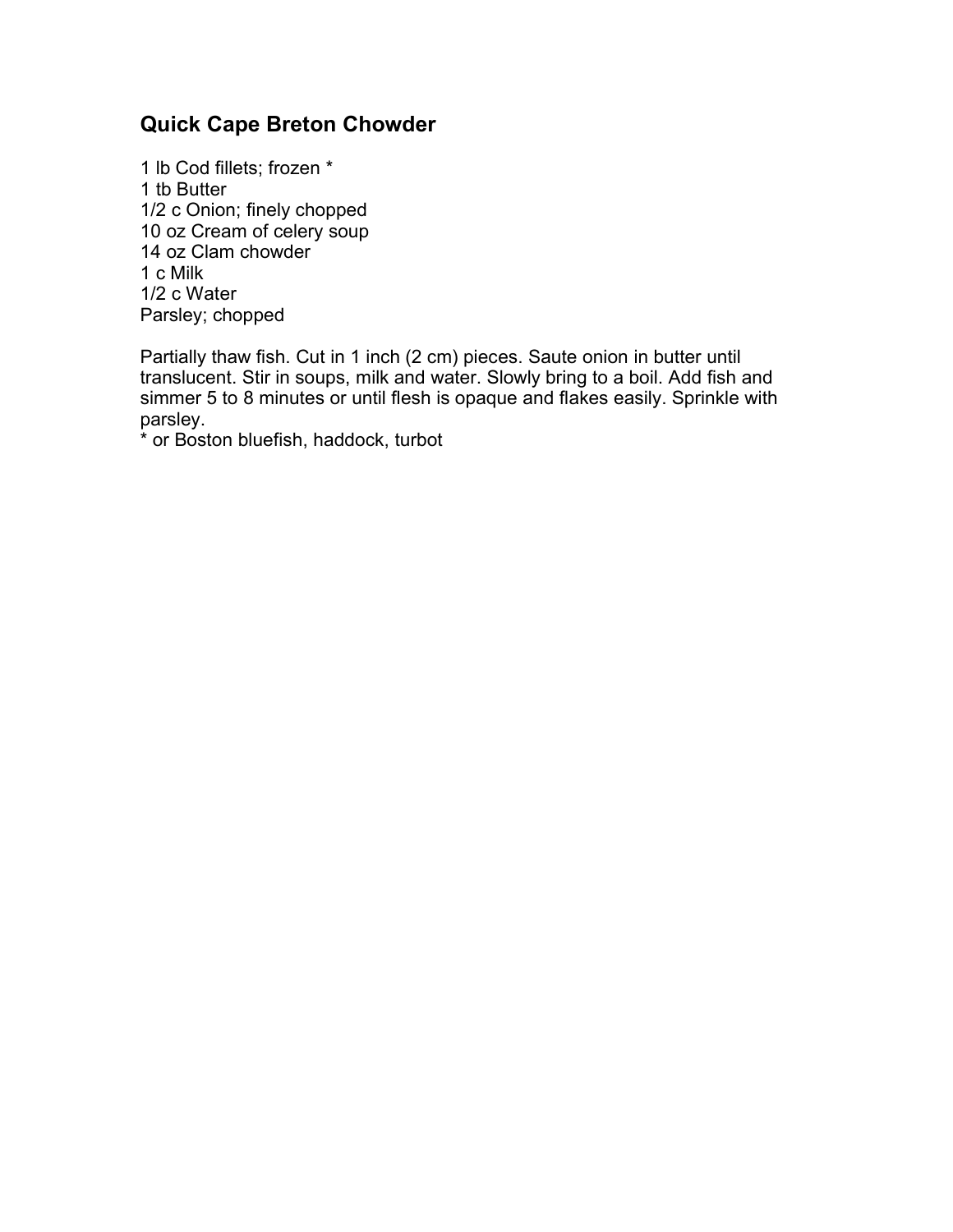### **Quick Caramel Rolls**

1 Loaf frozen bread dough 3/4 c Nuts 1/2 pk Butterscotch pudding (no instant) 1/2 c Brown sugar 1/2 c Margarine 1 ts Water

Thaw bread for 45 minutes. Grease Bundt(or other tube pan) well with butter (margarine) and sprinkle nuts all around bottom and sides. Cut bread into 12 equal pieces and put in bottom of pan. Combine last 4 ingredients in small saucepan and cook over medium heat until bubbles form(stirring constantly) and boil one minute. Spoon over bread dough to coat each piece. Cover lightly with kitchen towel and leave on counter overnight.

In the morning, bake at 350 degrees for 15-20 minutes. Let cool for 5 minutes. Then flip onto a plate and let sauce drizzle over.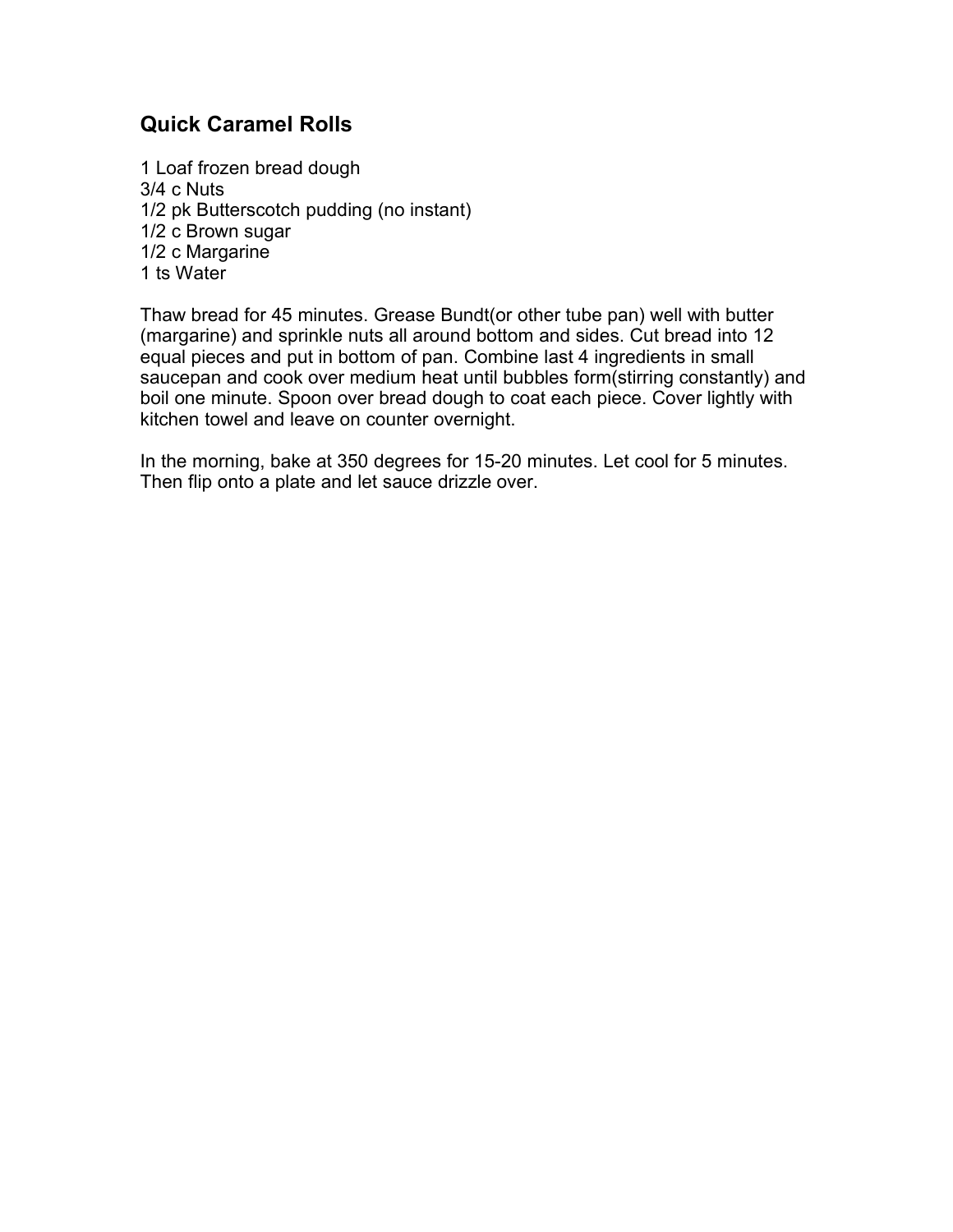## **Quick Casserole**

 tb Butter tb Chopped onion 1 c Chopped celery 3/4 c Uncle ben's rice cn Mushroom soup cn Chicken & rice soup cn Beef consomme

Saute onion & celery, add to other ingredients in casserole & bake at 350 until rice is cooked approximately 1 hour.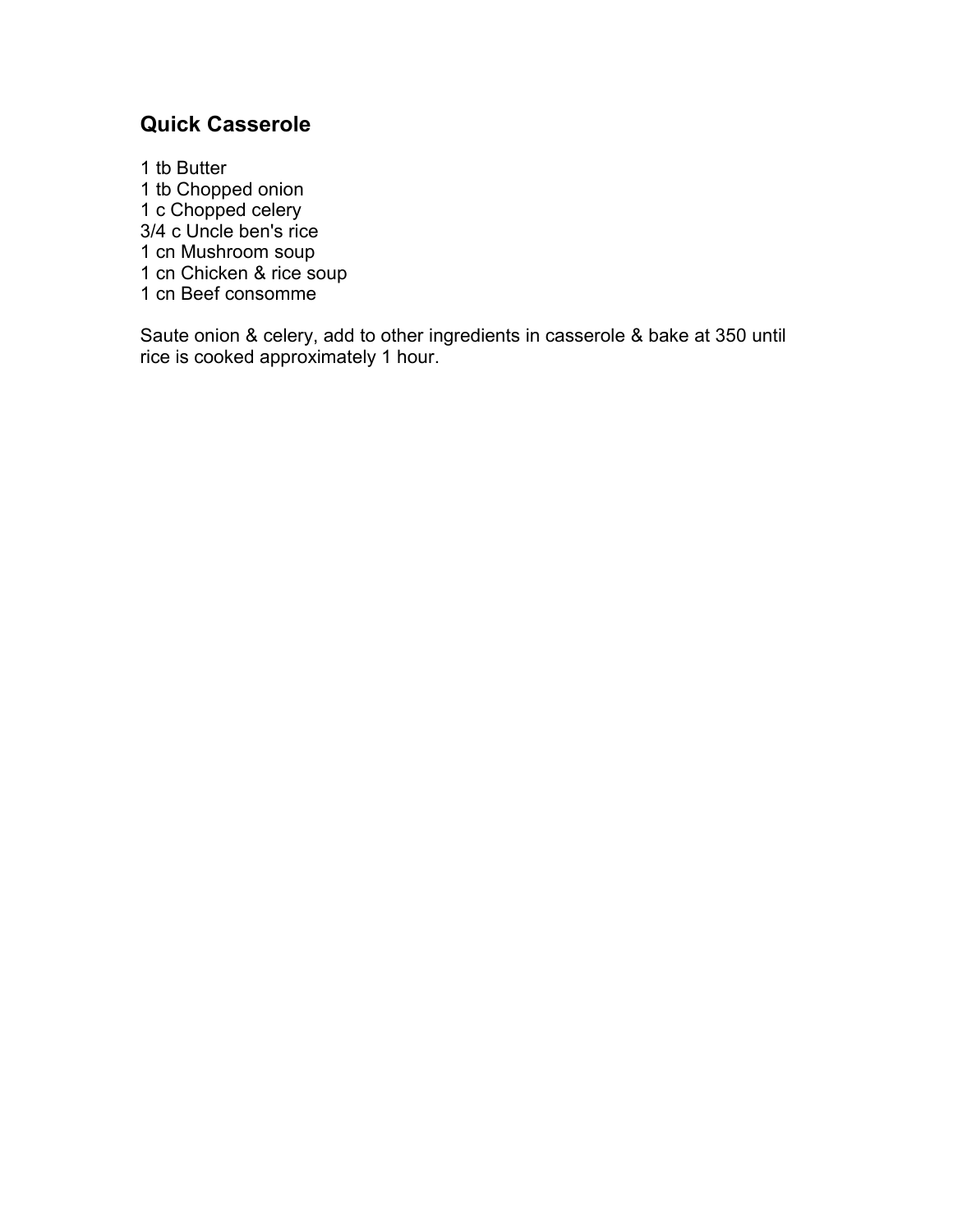### **Quick Celery-cheese Loaf**

3 c Flour -- sifted 1/4 c Sugar 4 ts Baking powder 1 ts Salt 1/2 c Shortening 1 c Cheddar cheese -- shredded 1/4 ts Celery seed 1 1/4 c Milk 1 Eggs

Into large bowl, sift together flour, sugar, baking powder and salt. With pastry blender, cut in shortening until coarse crumbs form. Stir in cheese and celery seed; set aside. In small bowl, mix milk and eggs until well blended. Add milk mixture to dry ingredients; stir just until moistened. Pour batter into greased and waxed paper-lined 9x5x3 loaf pan. Bake in 350 degree oven 50 to 60 minutes, or until loaf is golden brown and toothpick inserted in center comes out clean. Cool in pan 10 minutes. Remove; peel off waxed paper. Cool on rack. Makes 1 loaf.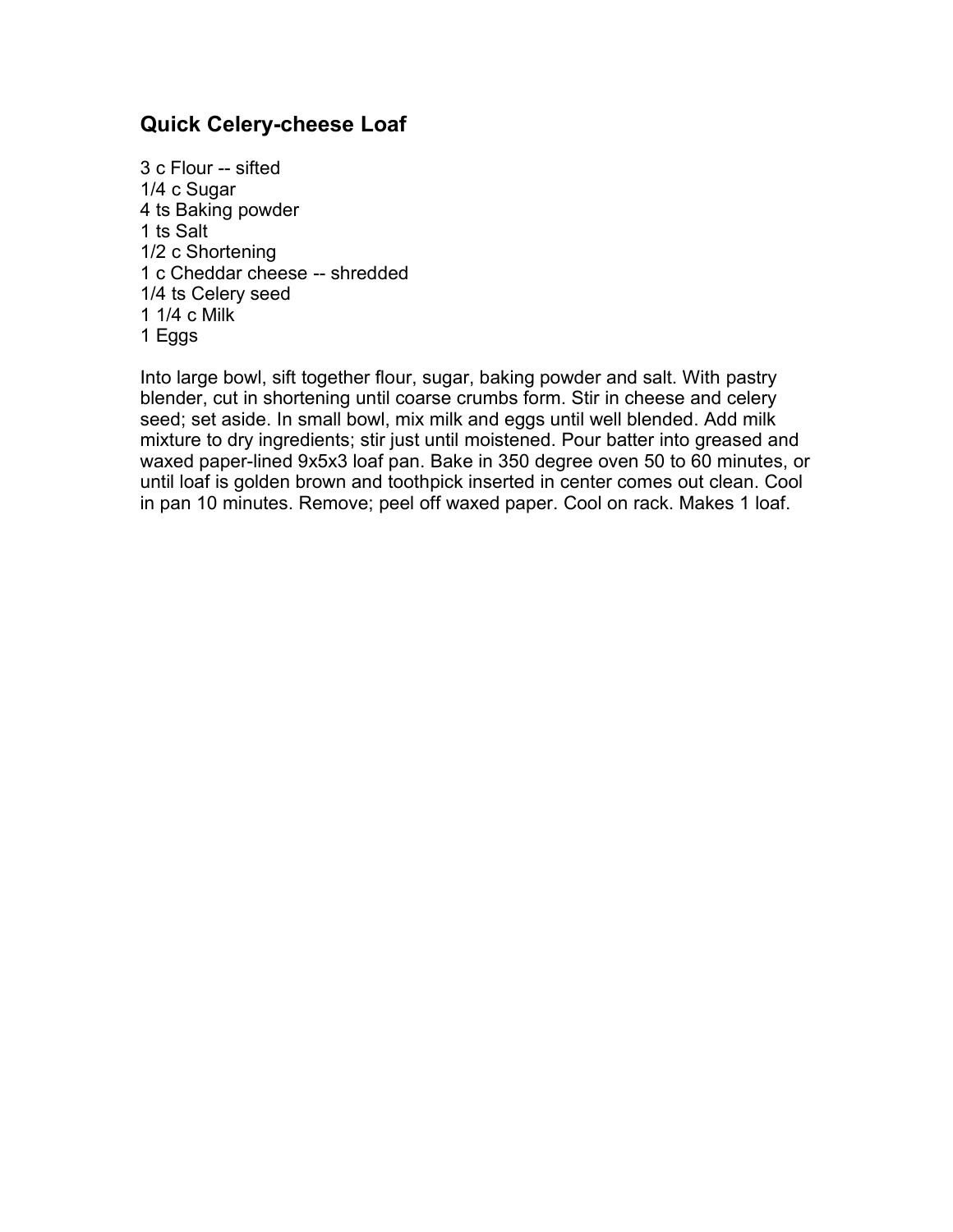### **Quick Cheddar Bread**

 3/4 c Unbleached flour ts Baking powder 1/2 ts Salt 1/3 c Butter 1/2 c Cheddar; sharp 1/2 c Milk ea Eggs; lg, slightly beaten

Combine the dry ingredients, then cut the butter into the flour until the mixture resembles coarse crumbs, then add the cheddar cheese. Combine the milk and eggs then add the mixture to the cheddar mixture. Stir until just moistened, then spoon into a greased 9 X 5-inch loaf pan. Bake at 375 degrees F. hour. Remove from the pan immediately and let cool on a wire rack.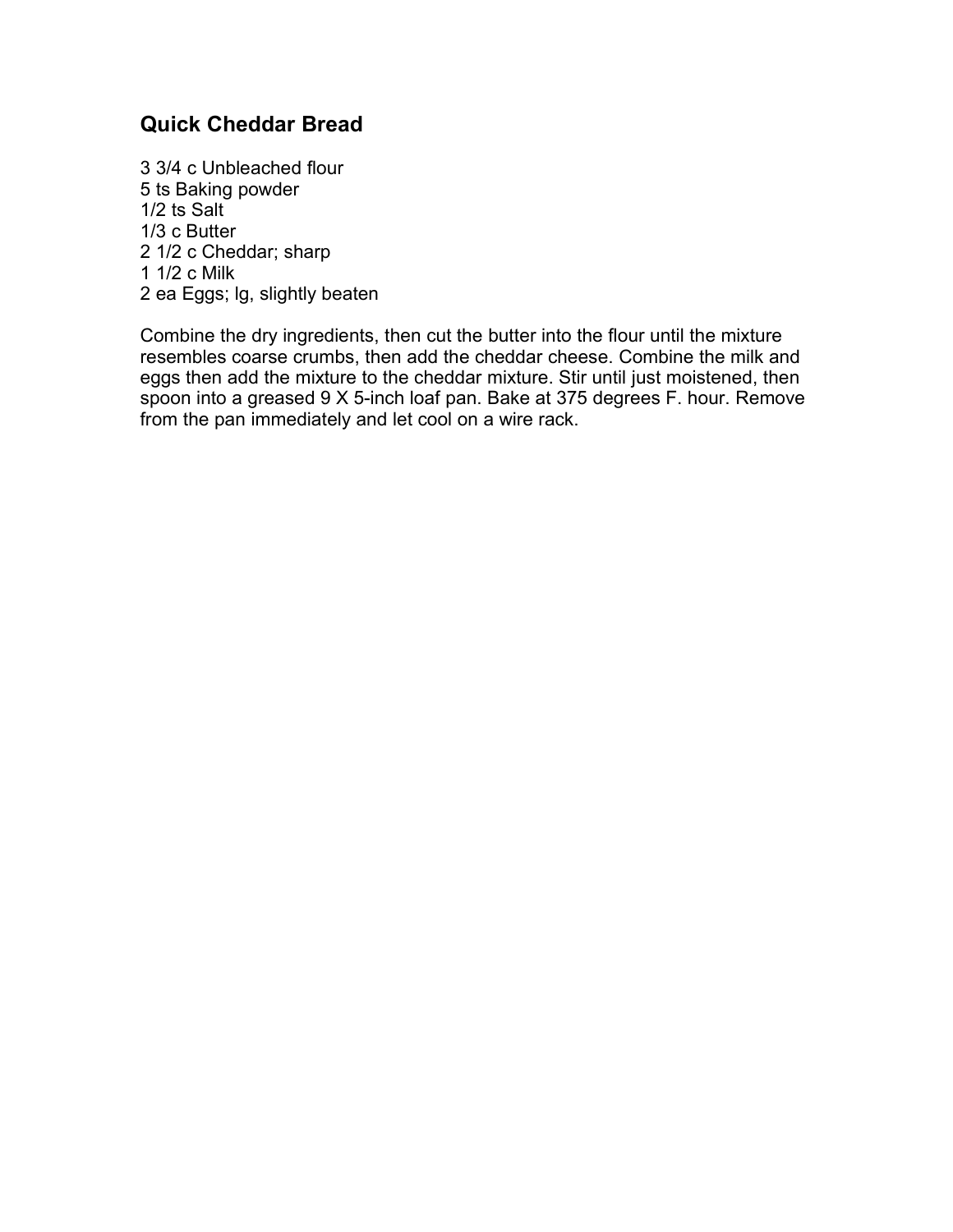### **Quick Cherry Dessert**

 c Butter or margarine 1/2 c Granulated sugar 4 Eggs ts Almond extract c All-purpose flour ts Baking powder cn (21oz) Cherry pie filling

Powdered sugar to dust over top, optional

In a large mixing bowl, cream together the butter and sugar. Add the almond extract. Stir in the flour and baking powder. Mix until smooth. Butter a 13x9-inch cake pan. Turn the mixture into the pan. Spoon the pie filling into the cake, in 16 spots, spacing 4 spoonfuls evenly in each direction. Bake at 350 degrees F for 45 to 50 minutes or until golden and cake tests done. Filling will sink into the cake while baking. To serve, cut into 16 pieces. Place bottom side up on serving plate. Dust with powdered sugar, if used. Spoon slightly sweetened whipped cream over each serving, if desired. This is great served warm!

Note: For blueberry dessert, substitute blueberry pie filling for the cherry filling.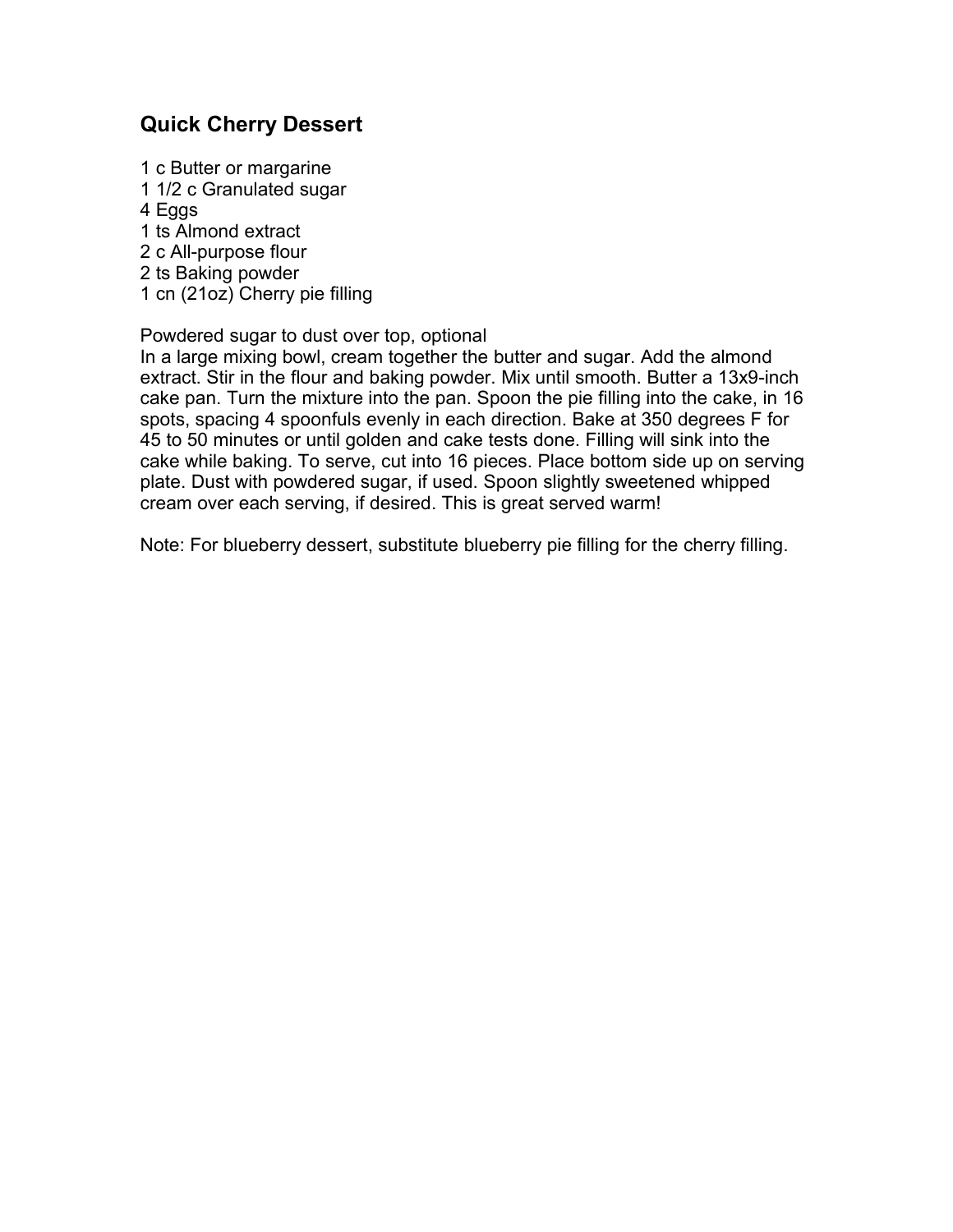## **Quick Chicken And Biscuits**

3 lb Boneless chicken breast 1 pk Big Country B`scuits 1 cn Cream of chicken soup

Place chicken in ungreased casserole. Pour soup over top. Cover. Bake at 350 for 1 hour. Put biscuits on top of chicken. Bake, uncovered, until biscuits are brown.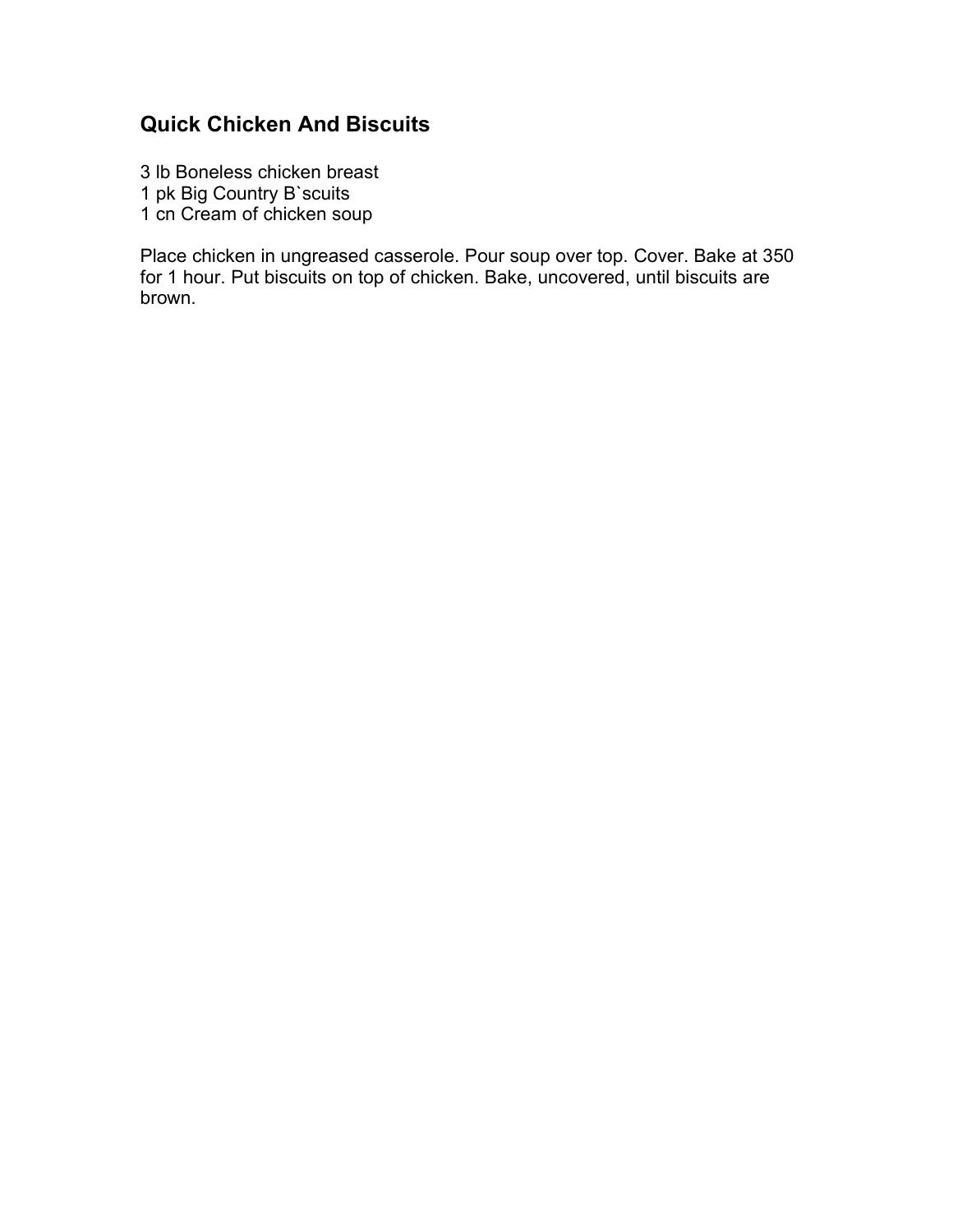### **Quick Chicken And Noodles**

4 Skinless boneless chicken breast halves 1/4 ts Garlic powder 1/8 ts Paprika 1 cn (14.5 oz.) Swanson chicken broth 1/2 ts Dried basil leaves, crushed 1/8 ts Pepper 2 c Frozen broccoli, cauliflower, carrots 2 c Dry wide egg noodles

In a medium nonstick skillet over medium-high heat, cook chicken 10 minutes or until browned. Sprinkle with garlic powder and paprika. Set chicken aside. Add broth, basil, pepper and vegetables. Heat to a boil. Stir in noodles. Return chicken to pan. Reduce heat to low. Cover and cook 10 minutes or until chicken is no longer pink. If desired, garnish with fresh basil.

Serves 4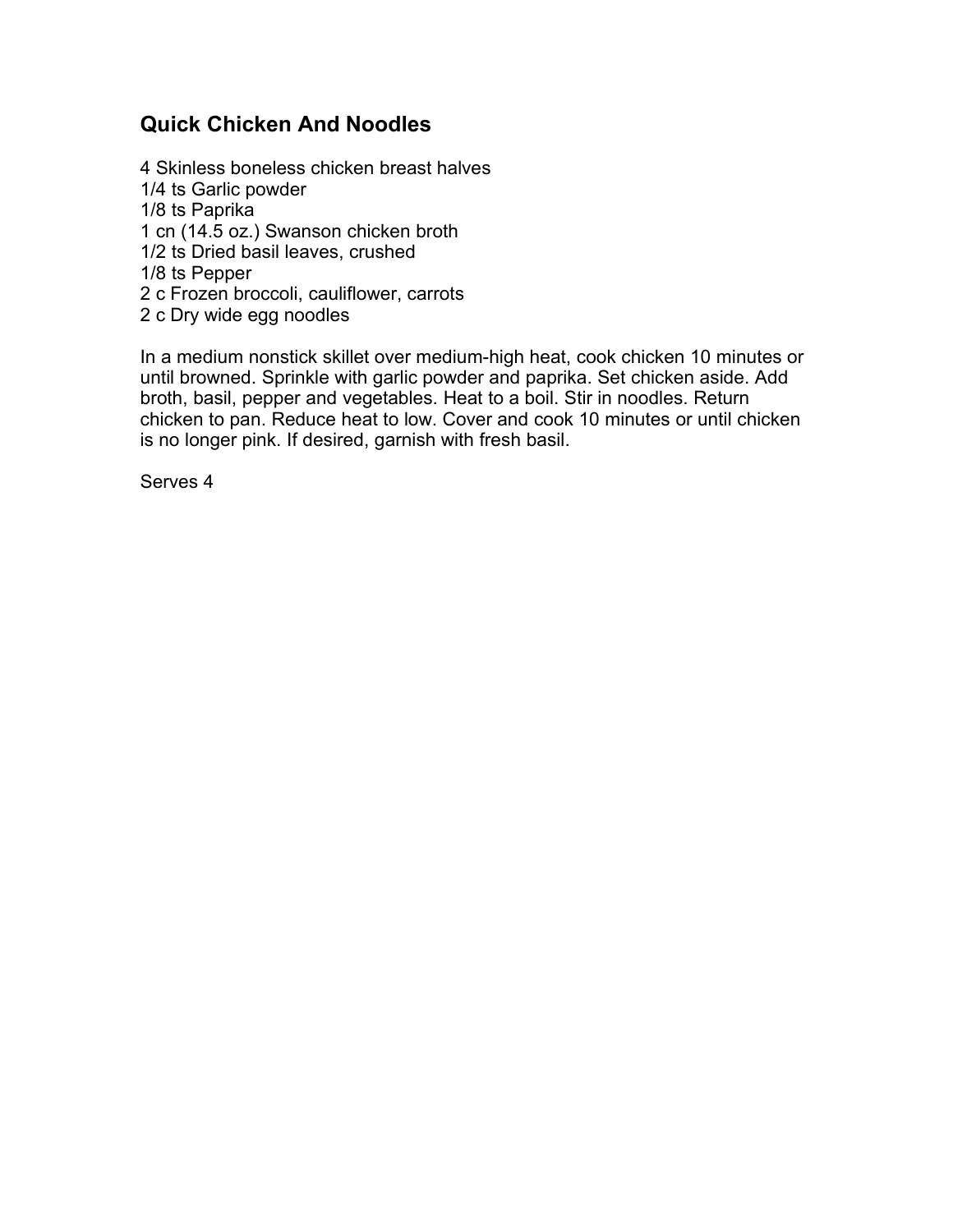#### **Quick Chicken Cacciatore**

 Chicken breast halves; boned skinless (1 lb total) 1/2 oz (1) can tomatoes; cut up 3/4 c Mushrooms; sliced fresh 1/4 c Onion; chopped 1/4 c Green pepper; chopped tb Dry red wine cl Garlic; minced ts Oregano; crushed dried 1/4 ts Salt tb Cold water ts Cornstarch;

Rinse chicken; pat dry. In a medium skillet combine undrained tomatoes, mushrooms, onion, green pepper, wine, garlic, oregano, salt, and pepper; place chicken atop vegetable mixture. Bring to boiling, reduce heat. Cover; simmer about 20 minutes or till chicken is tender and no long pink. Transfer chicken to a serving platter; keep warm. Stir together water and cornstarch; stir into skillet mixture. Cook and stir till tickened and bubbly. Cook and stir for 2 minutes more. Spoon sauce over chicken.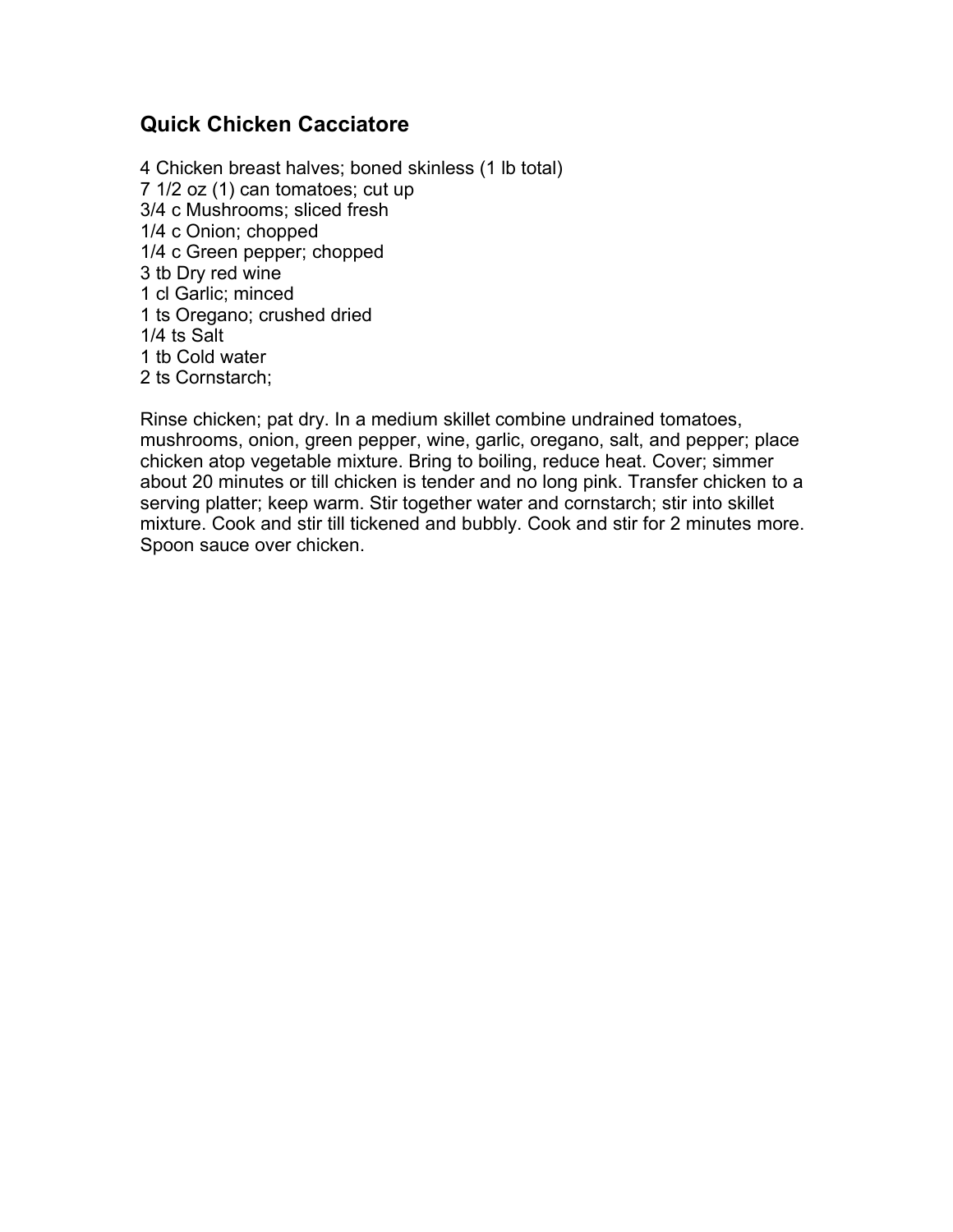# **Quick Chicken Divan**

2 Whole chicken breasts 1 10 oz. pkg frozen broccoli spears 1 cn Cream of chicken soup; undiluted 1/2 c Hellman's(c) mayonnaise 1 tb Lemon juice 1 ds Curry powder 1/2 c Cheddar cheese; shredded Bread crumbs; Pepperidge farm stuffing mix

Simmer the chicken breasts in salted water until tender, about 45 minutes. Let cool in broth. Remove meat from bones. In shallow casserole, place frozen broccoli, separated, with chicken on top. Mix together the soup, mayonnaise, lemon juice, curry, and cheese. Pour the mixture over the chicken and broccoli. Top with bread crumbs and bake at 350 degrees uncovered for 45 minutes.

Serves 4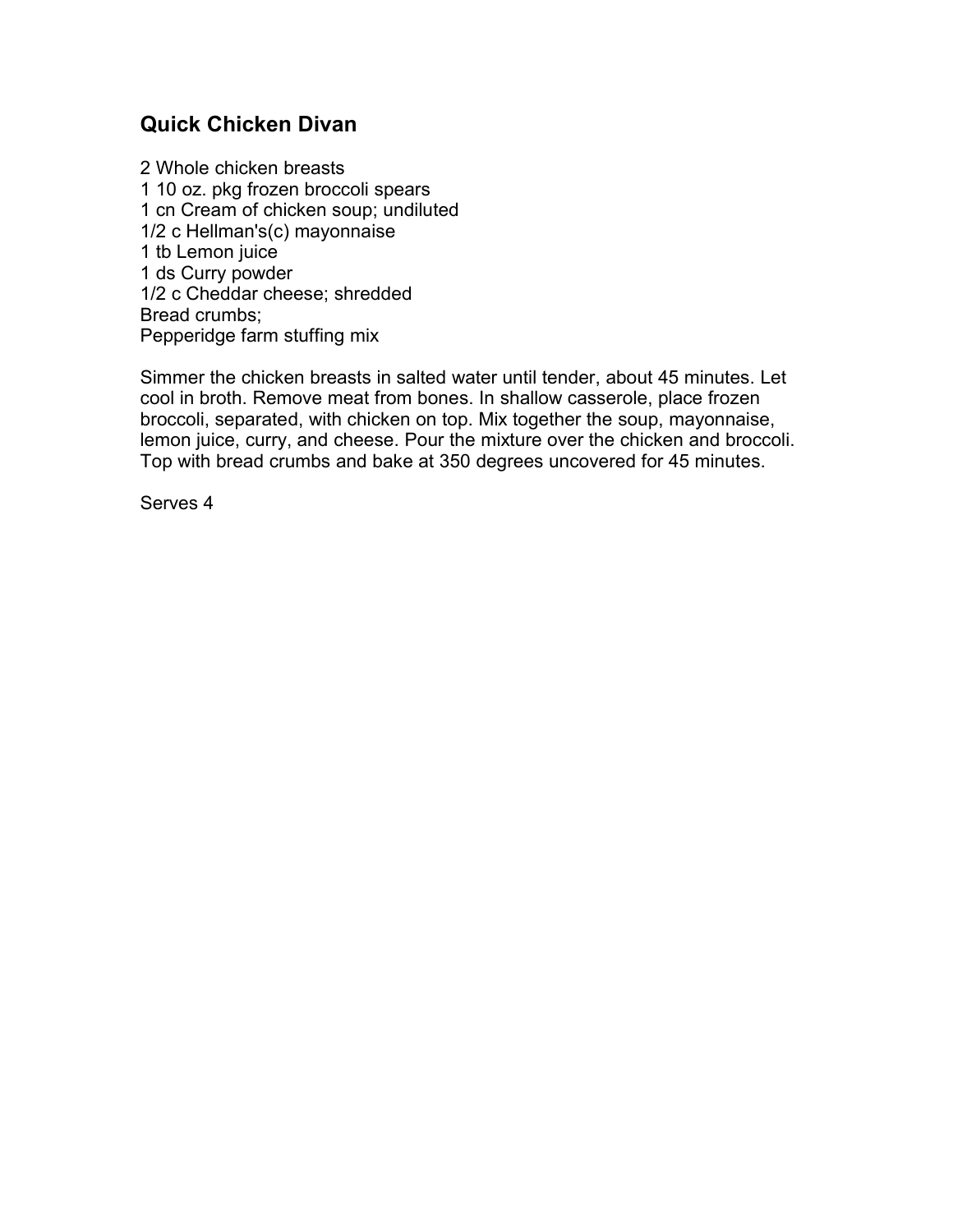# **Quick Chicken Marinara**

4 Chicken breasts, skinned 16 oz Marinara sauce 8 oz Mozzarella cheese, sliced thinly

Place chicken breasts in baking pan. Cover each breast with a few slices of cheese. Pour sauce over chicken and cheese. Cover lightly with foil. Bake in 350 degree F. oven for about 40 minutes.

Spoon sauce from bottom of baking pan over chicken every 10 or 15 minutes. Remove foil for last 10 or 15 minutes of baking.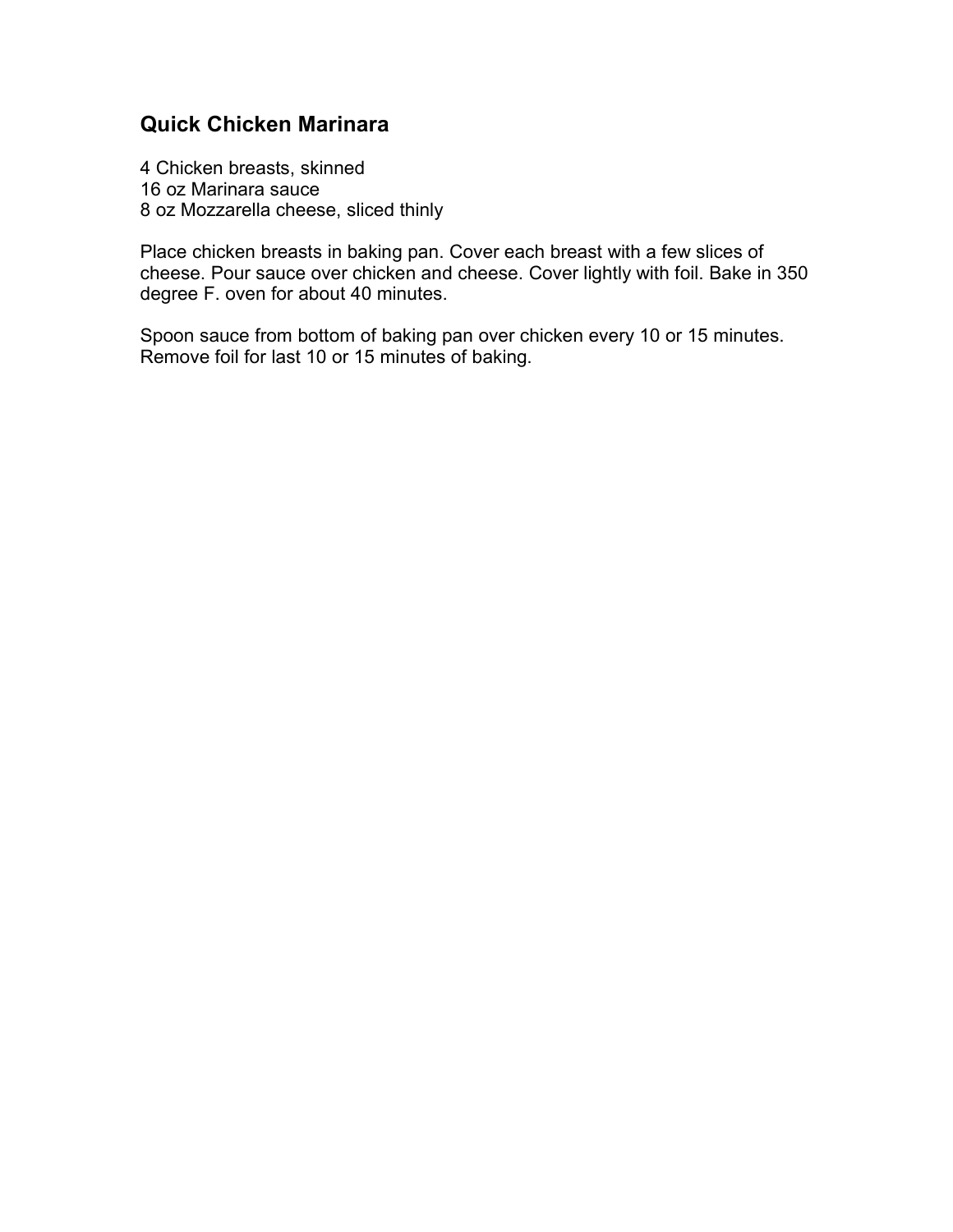#### **Quick Chicken Piccata**

4 Boneless chicken breast halves, skinned Salt and freshly ground pepper 2 tb Butter 1 ts Vegetable oil 1/2 c Chicken broth 1/4 c Vermouth 2 tb Fresh lemon juice 1 tb Capers, drained, rinsed Lemon slices

Pat chicken dry. Season with salt and pepper. Melt butter with oil in heavy large skillet over medium-high heat. Add chicken and cook until springy to touch, 4 minutes per side. Remove from skillet; keep warm.

Increase heat to high. Stir broth and vermouth into skillet. Boil until reduced by half, scraping up any browned bits. Remove from heat. Mix in lemon juice and capers. Place chicken on plates and pour sauce over. Garnish chicken with lemon slices.

4 servings.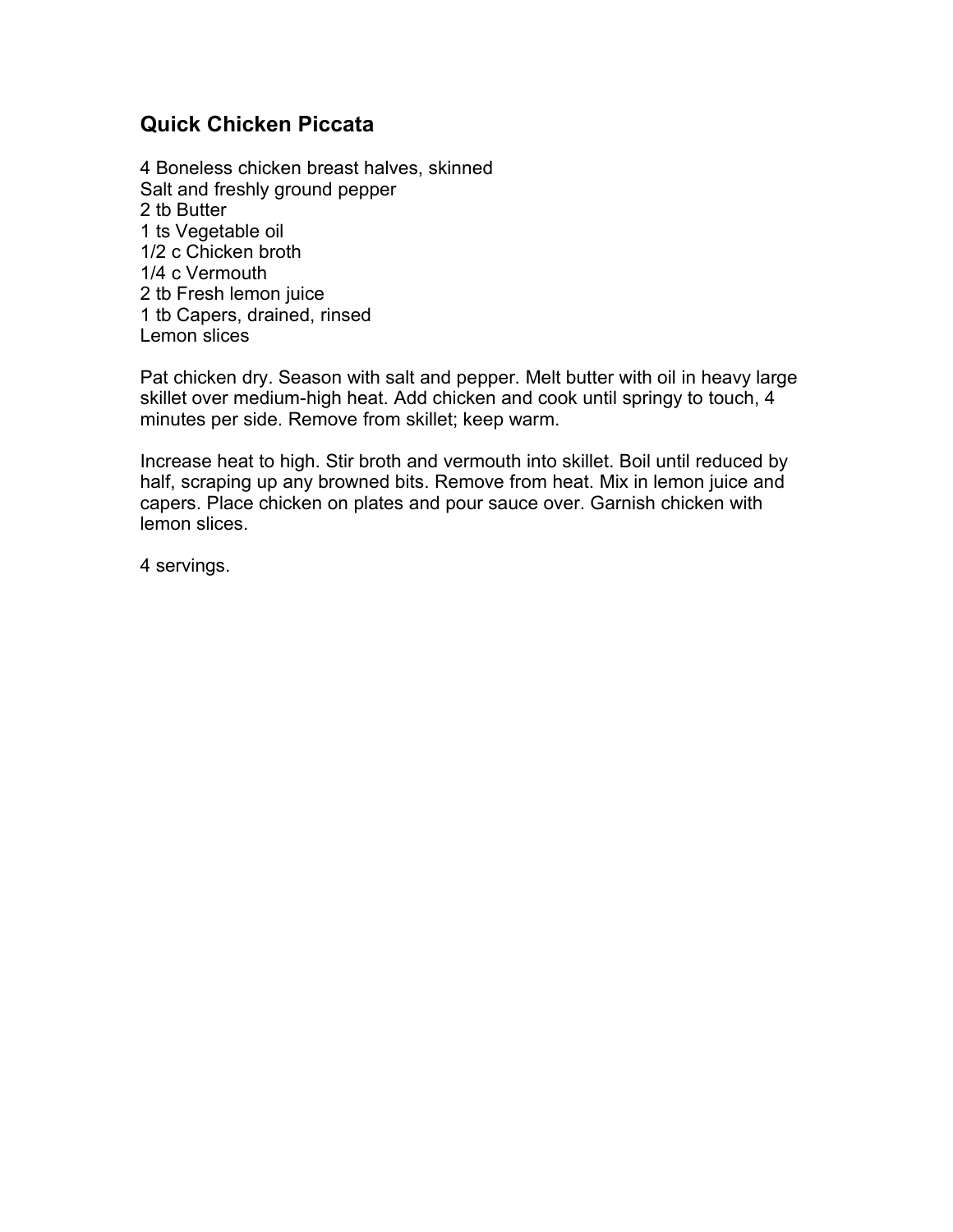#### **Quick Chicken Piroshki**

 tb Margarine 1/4 c Chopped shallots md Garlic clove, minced Chopped cooked chicken breasts c Cooked rice tb Chopped parsley 1/8 ts Dried thyme **Salt** 5-pepper blend cn Crescent rolls Egg, beaten

Preheat oven to 350. In a large frying pan. melt margarine over medium heat. Add shallots and garlic and cook until tender, but not brown, about 2 minutes. Stir in chicken, rice, parsley, thyme, and salt and pepper to taste.

Separate crescent rolls into 8 squares; seal line in each square. Divide chicken mixture evenly among squres; fold to make a triangle and seal edges. Prick tops of pastry with fork, and brush with egg. Bake on an ungreased baking sheet 15 minutes until golden brown. Remove to a serving platter and keep warm until ready to serve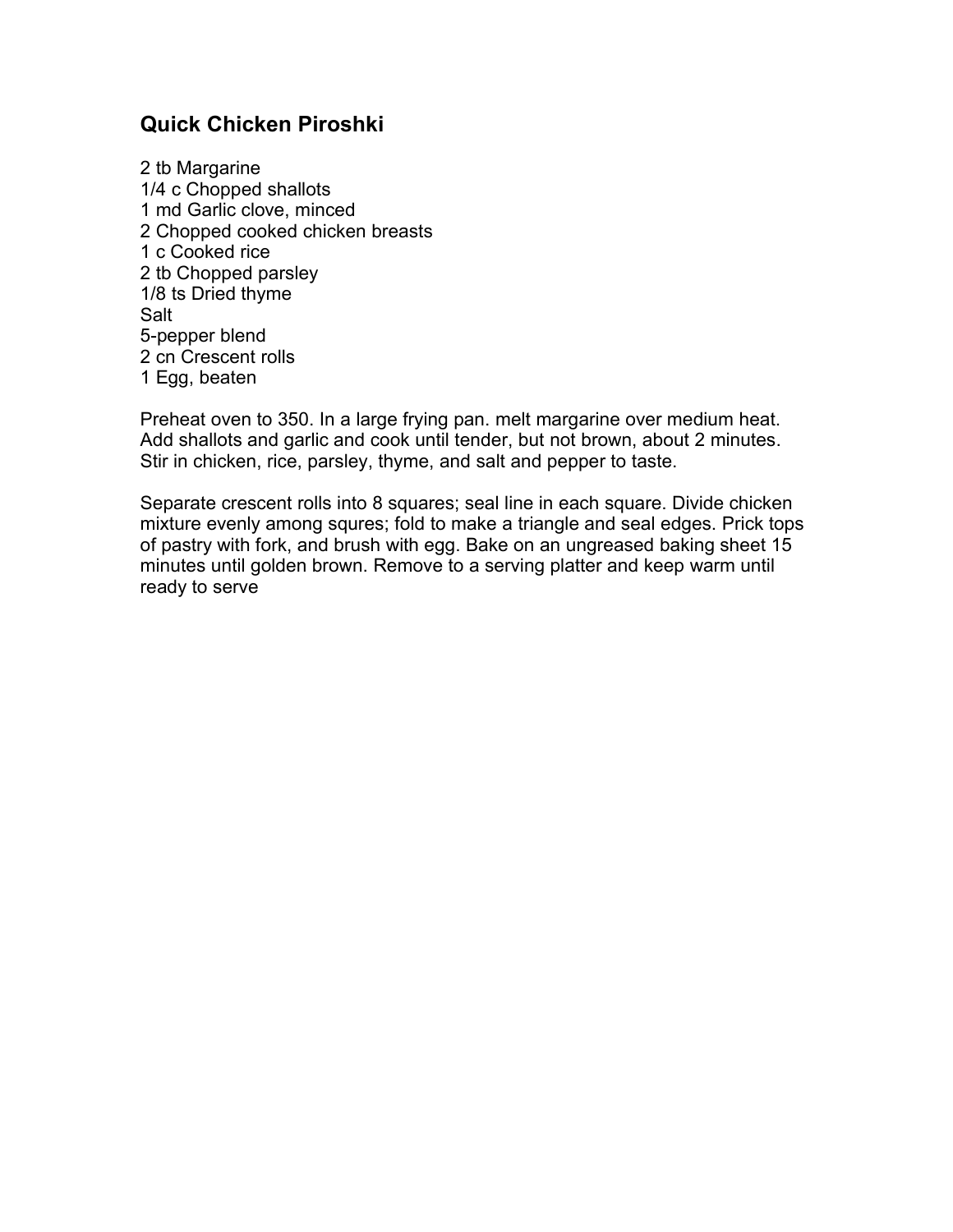# **Quick Chili Casserole**

 oz Pkg. corn chips cn Chili with beans c Grated cheddar cheese c Chopped onions, sauted

Place 1/2 of corn chips in buttered casserole dish. Cover with one cup of cheese, cup onion and 1/2 can of chili. Repeat except saving rest of cheese for top layer. Cook in 400 degree oven until top of cheese is melted.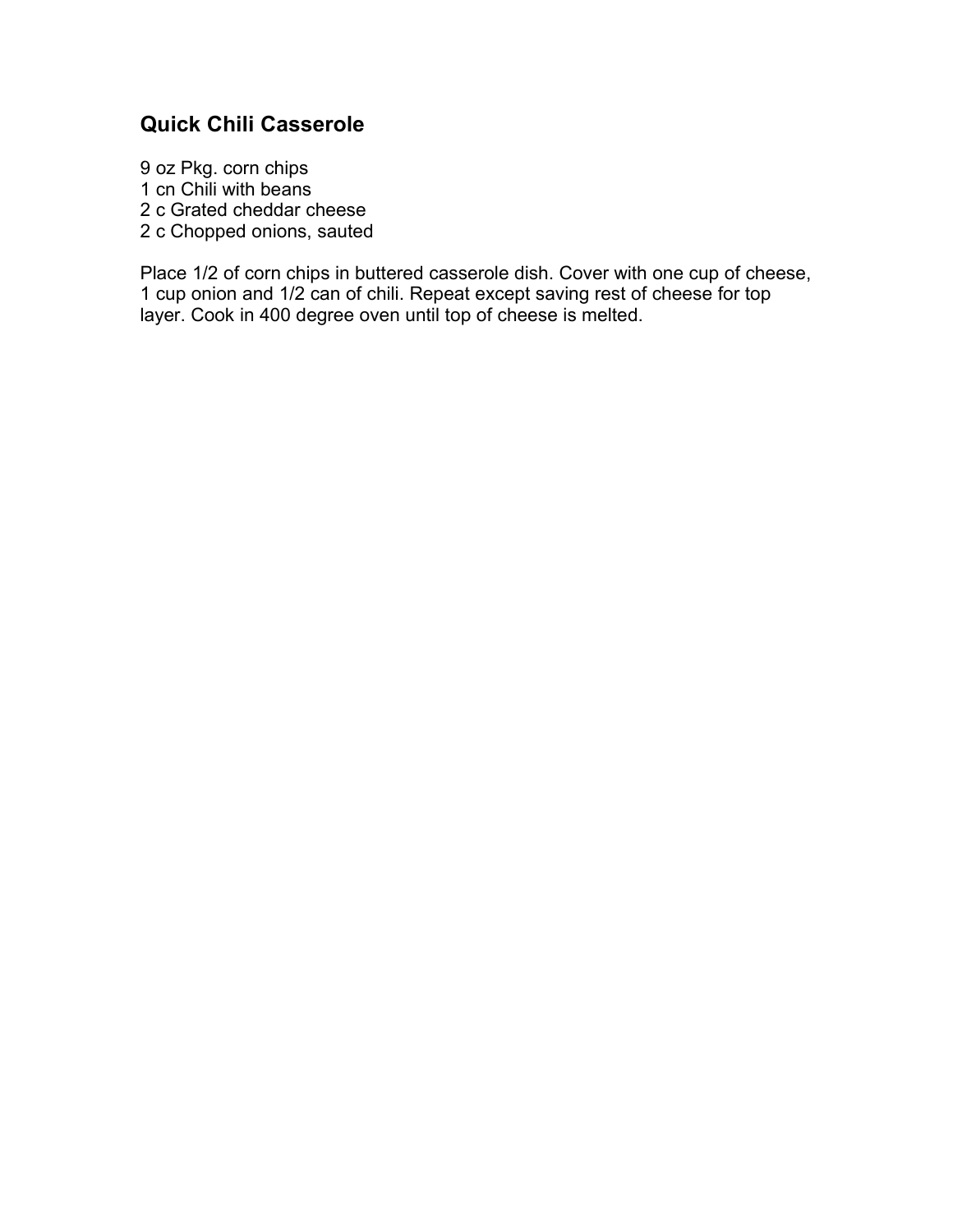# **Quick Clam Chowder**

 ea Potato; pared and diced c Leek; washed and sliced or 1/2 c Celery; sliced 1/2 c Carrot; sliced ts Margarine; diet c Tomato; low sodium - canned 1/4 ts Thyme ea Littleneck clams; rinsed

In 4 qt microwave casserole, combine potato, leeks or onions, celery,carrot, and margarine;cover with plastic wrap and zap on high for 6 min, until potato is softened. Add tomatoes with liquid and thyme,recover with plastic wrap and zap again on high for 5 min until potato is soft and mixture is thoroughly heated. Arrange clams hinge side out and cover again...Zap 3 min turn... Zap 3 min.Let stand 5 min and serve.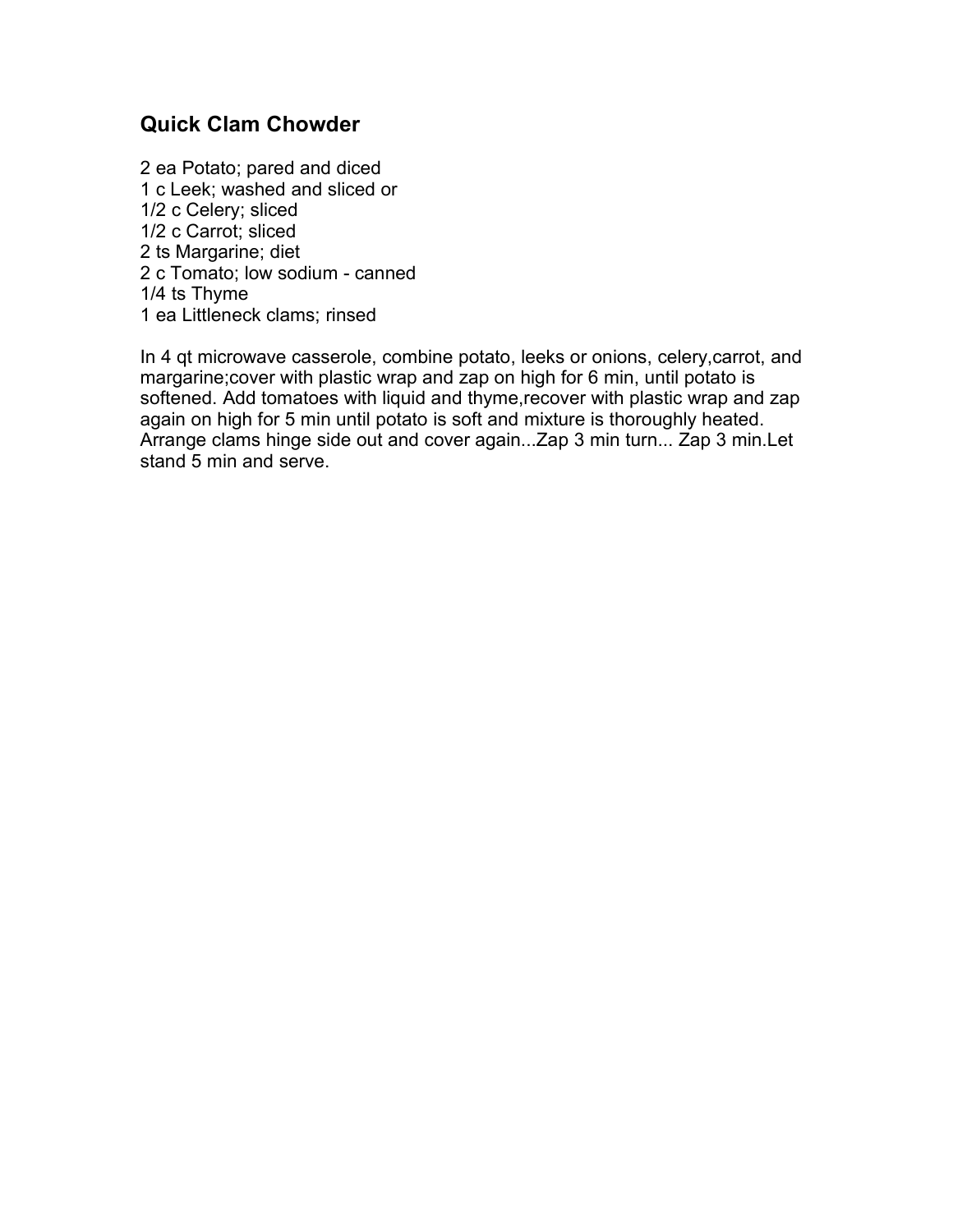# **Quick Cobbler Pie**

1 c Flour 1 c Sugar 2 ts Baking powder 1/4 ts Salt 3/4 c Milk

Preheat oven to 375 Mix above ingredients. Put 1/2 c. oleo in 8 x 12 baking dish and melt. Pour above mixture into oleo in baking dish. Add 1 medium sized can of sweetened fruit or 3 to 4 cups of fresh fruit. If fruit is not sweetened, add 1/2 c. sugar on top before baking. Bake about 45 min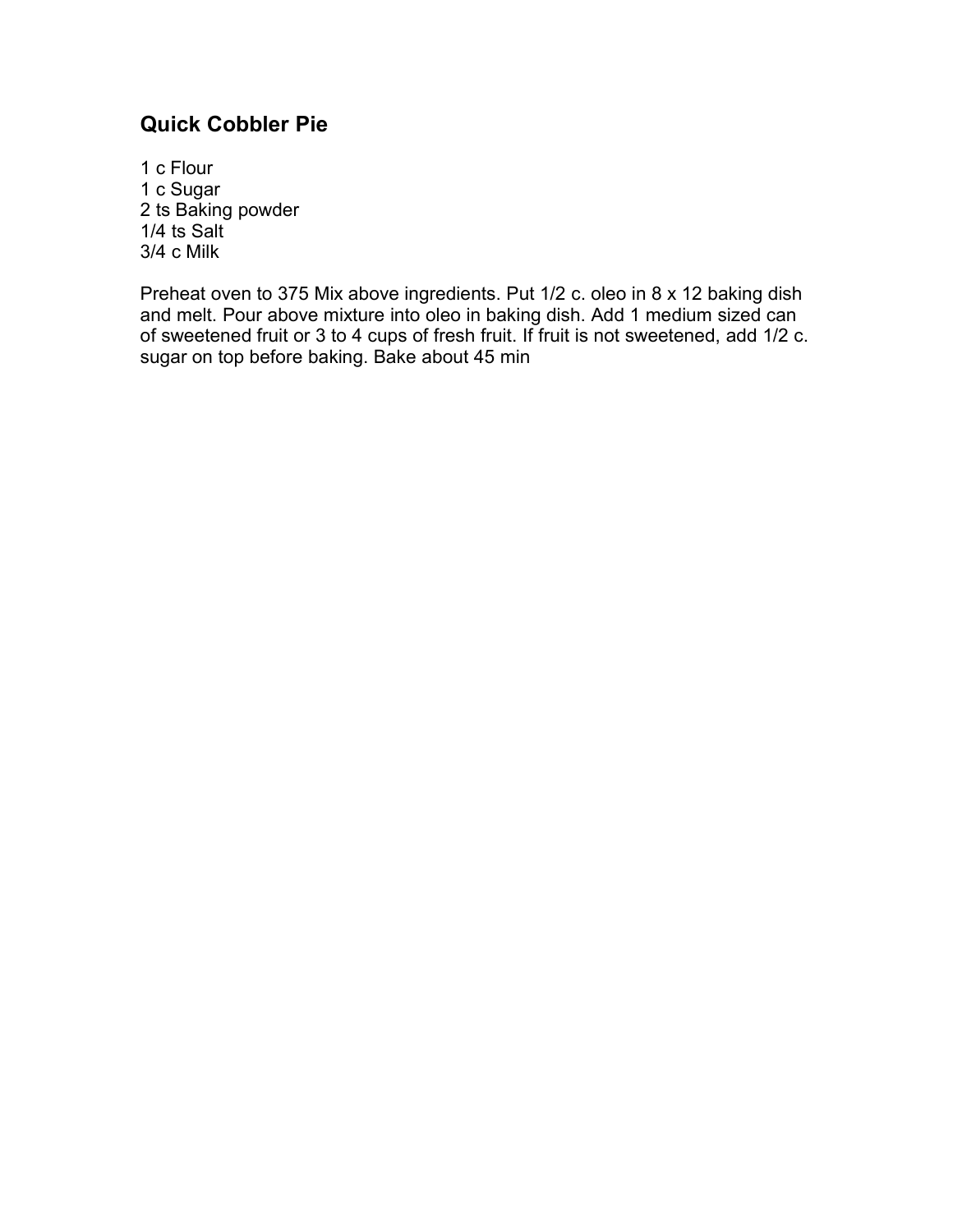# **Quick Cookies**

1/2 c Brown sugar 1/2 c White sugar 1/4 c Butter 1 Egg, unbeaten 1 c Flour 1 ts Baking powder 1 ts Cinnamon 1 ts Vanilla 1/3 c Chopped nuts (optional)

Cream sugars and butter together. Mix in egg. Add flour sifted with baking powder. Add vanilla and nuts. Drop from a spoon on a lightly greased cookie sheet. Bake at 350 deg for 7 minutes. Check for cookie to be just browned on the bottom for chewy cookies.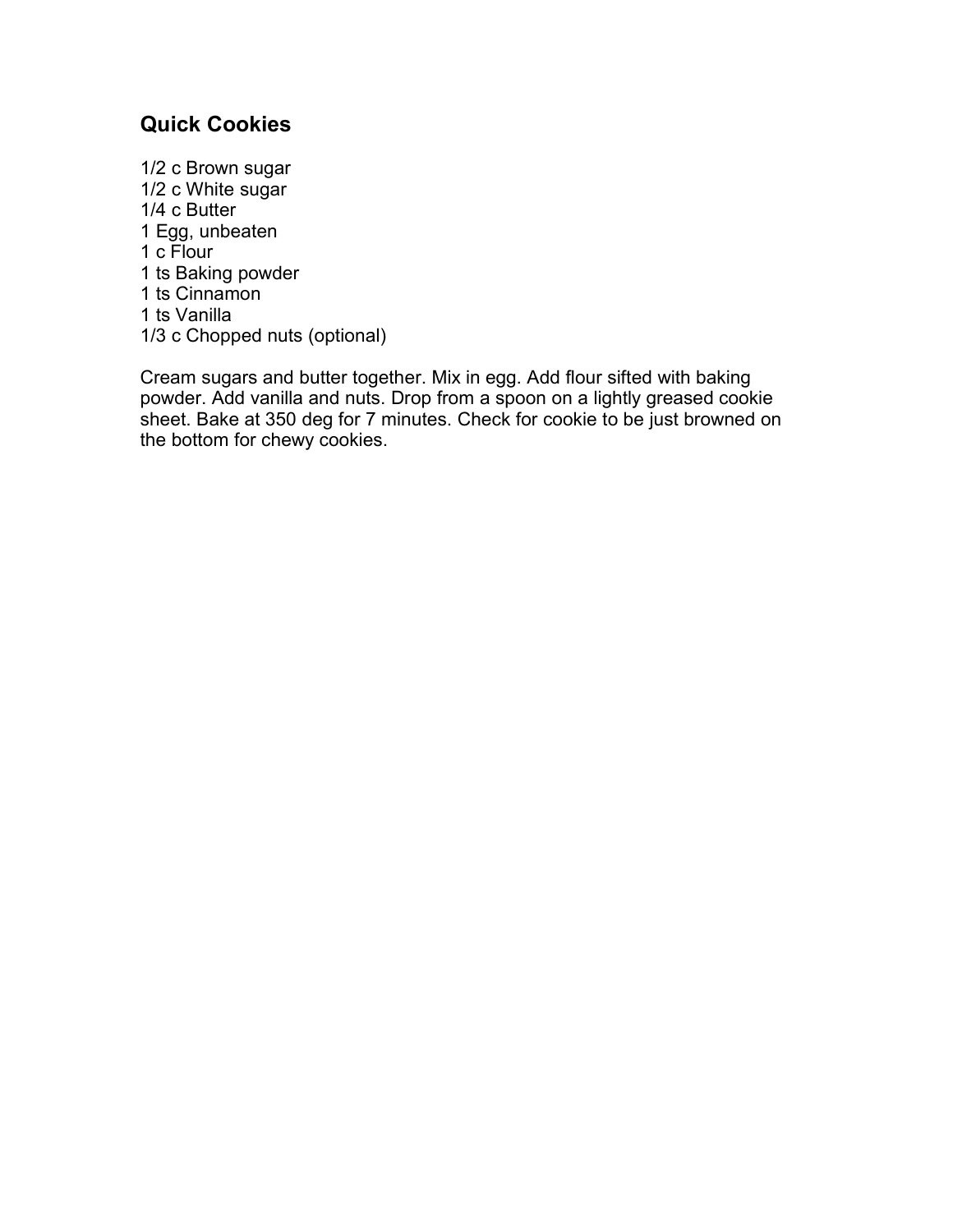# **Quick Custard Rice Pudding**

2 c Cooked long-grain rice 2 1/2 c Milk 1 c Sugar 2 ts Vanilla 2 ts Grated lemon zest 1/4 ts Salt 6 Eggs 1/4 ts Nutmeg Light cream or lightly sweetened whipped cream (optional)

In a large bowl, combine the rice, 1 1/2 cups of the milk, the sugar, vanilla, lemon zest, and salt. In a small bowl, beat the remaining 1 cup milk and the eggs until thoroughly blended; stir into the rice mixture.

Pour into a 2 or 3 quart casserole. Bake in a preheated 350F oven for 30 minutes. Stir gently and dust with the nutmeg. Continue to bake 40 more minutes, or until set and lightly browned. Cool slightly, then serve warm, with cream, if desired.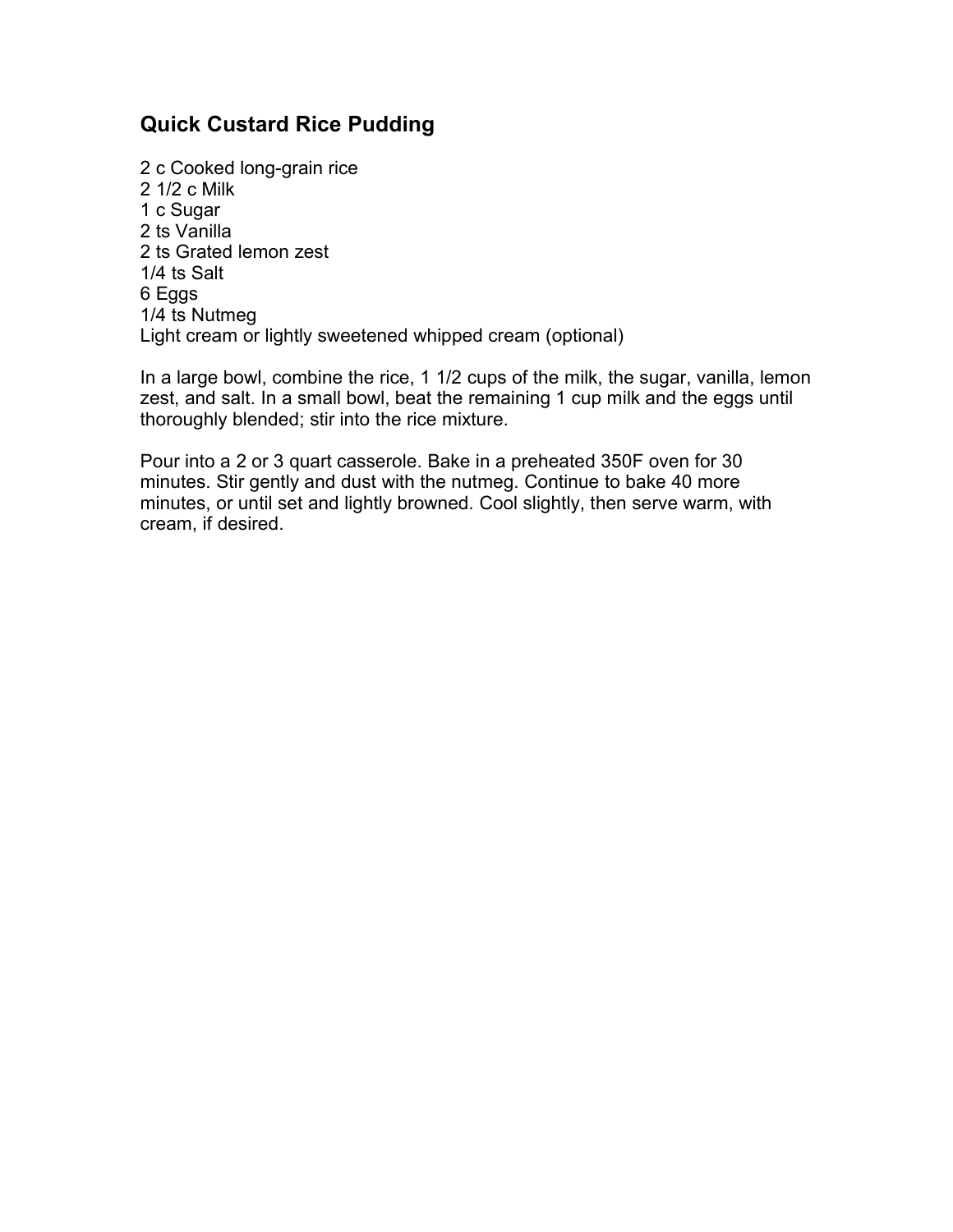# **Quick Dessert**

1 pk Raspberry Jello 1 md Jar applesauce Graham crackers Cool whip

Layer pan with graham crackers. Mix together jello and applesauce. Put on top of graham crackers. Spread Cool Whip over the top. Chill 2 hours before serving.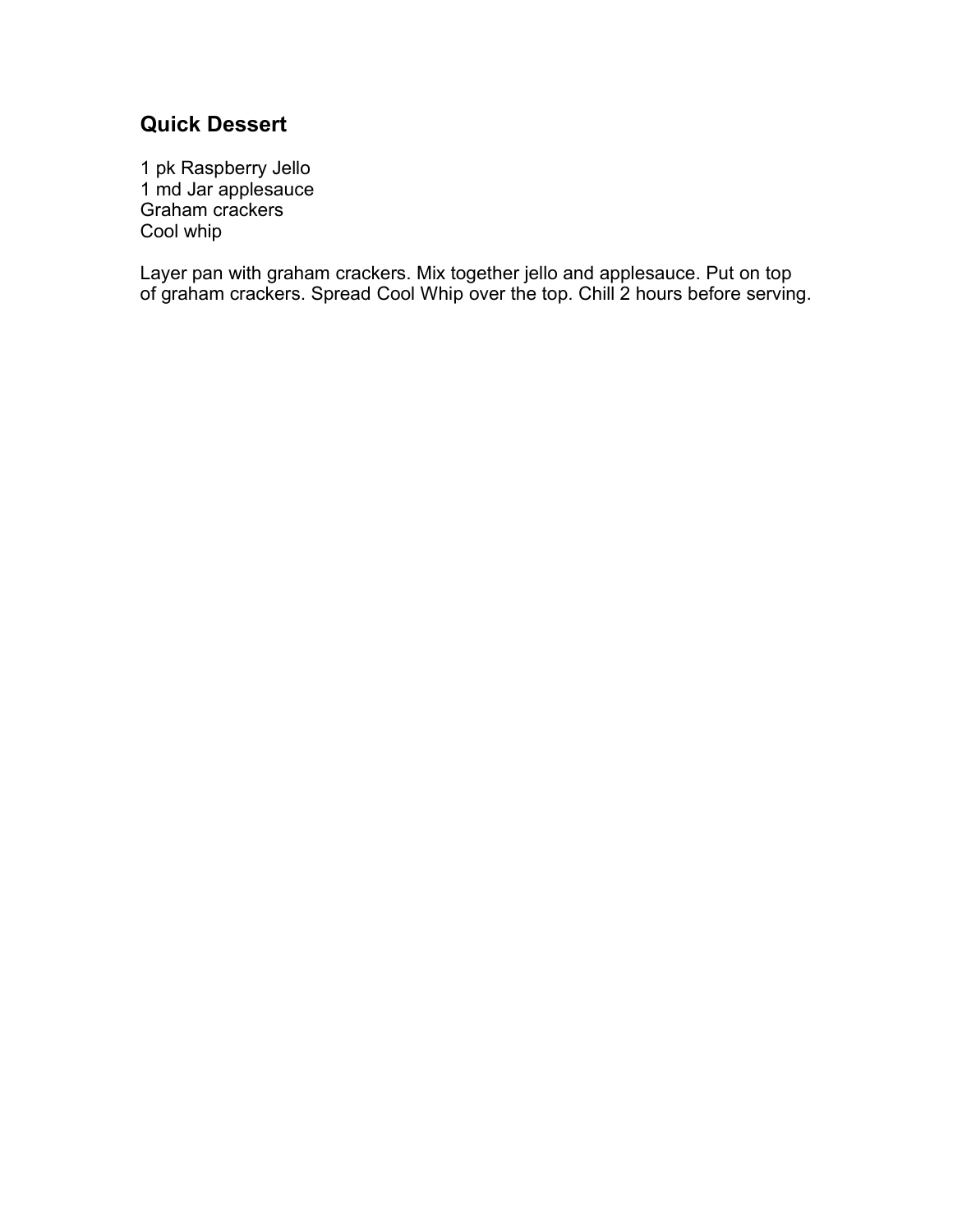# **Quick Egg And Potato Scramble**

1 Fresh Idaho potato, pared and diced 1/2 c Chopped onion 1/2 c Chopped green or red pepper 6 Eggs 1/3 c Milk 1/2 ts Salt 1/8 ts Pepper Dash garlic powder

In 9 inch microwave-safe pie plate combine potato, onion and green pepper. Cover loosely with plastic wrap; cook on High 7 to 9 minutes or until potatoes are tender. Mix together remaining ingredients. Pour over potatoes. Loosely cover with waxed paper; cook on High 4 to 6 minutes or until eggs are just set as desired, stirring twice. Let stand 2 minutes. Makes 4 servings.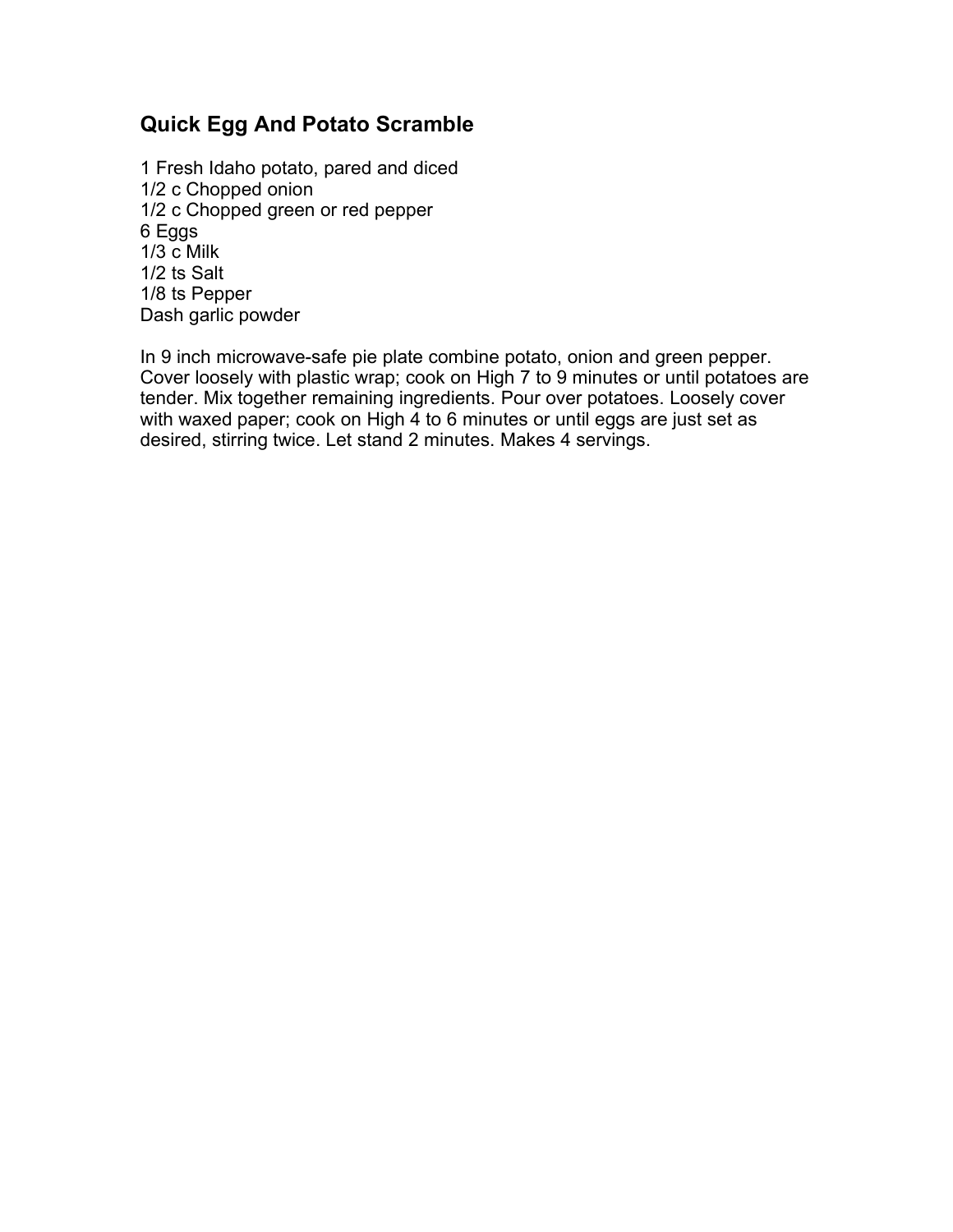#### **Quick Lemon-beef Stir Fry**

1/2 c Beef flank steak, thinly sliced br> 2 ea Cloves garlic, minced 2 tb Hoisin sauce 2 ts Cornstarch 2 tb Lemon juice, fresh 1 x White pepper 1/4 c Carrots, shredded 1/4 c Mushrooms, fresh, sliced 1 ts Soy sauce 1/2 ts Sugar 1/8 ts Red chili flakes 1 ts Lemon zest, finely minced 1 x Salt 1 cn Water chestnuts, sm, sliced 1/2 c Snow peas

Heat a wok or skillet. Add 1T vegetable oil. Add thinly sliced beef and sautee until half cooked. Combine soy, hoisin, garlic, sugar, chili, lemon and cornstarch into sauce and add to beef. When glazey, about 1 minute, add salt & white pepper to taste and stir in vegetables. Stir-fry until mushrooms and snow peas are cooked but still crunchy. Serve immediately with plain rice.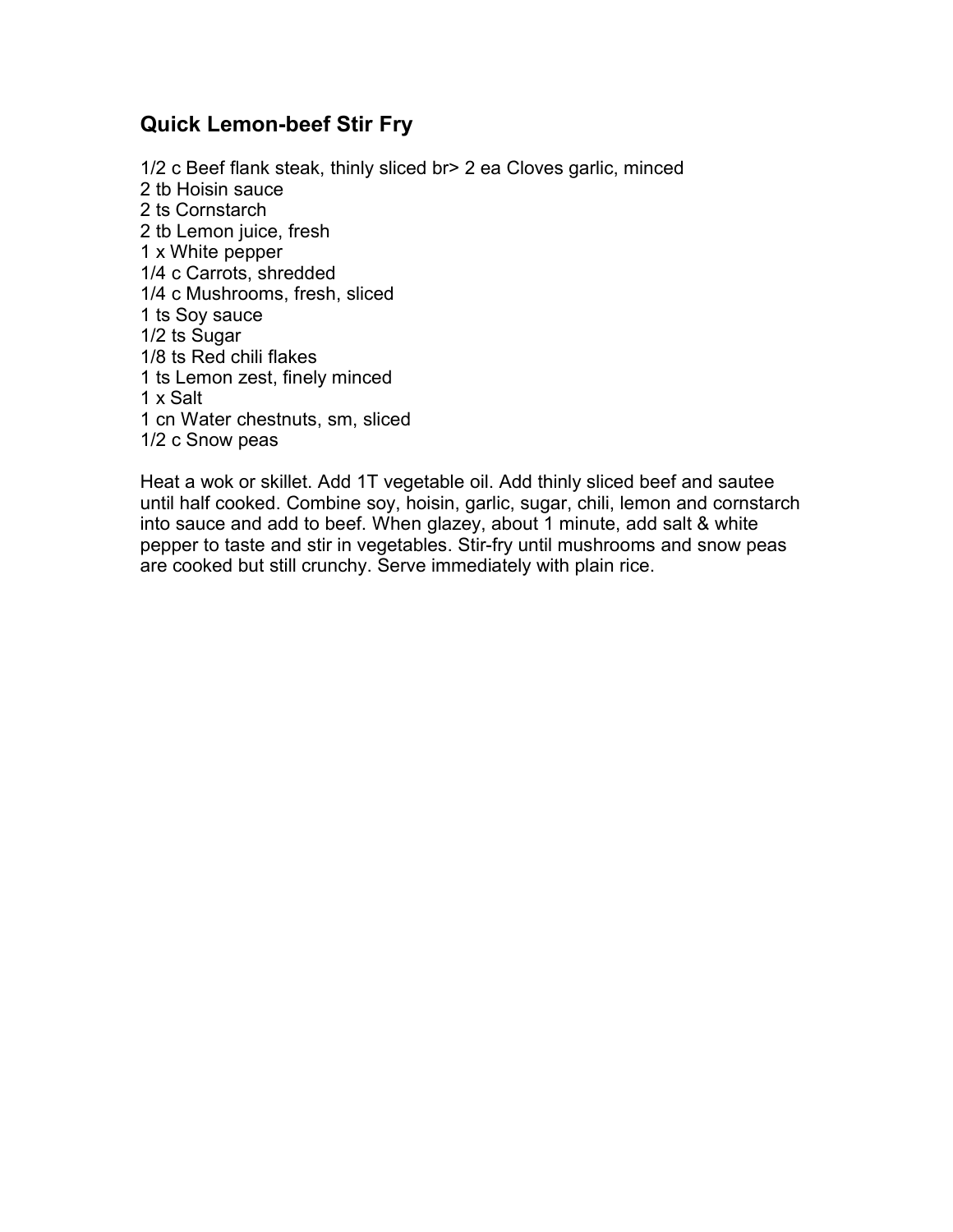# **Quick Low-fat Burritos**

1 Tortilla 1/4 c Beans; canned 1/4 c Rice; cooked Cilantro pesto or salsa Lettuce; shredded Monterey Jack; or other cheese- reduced fat variety

Top tortilla with beans and rice; warm in the microwave. Top with cilantro pesto or salsa, shredded lettuce and a little grated low-fat cheese. Roll up and serve.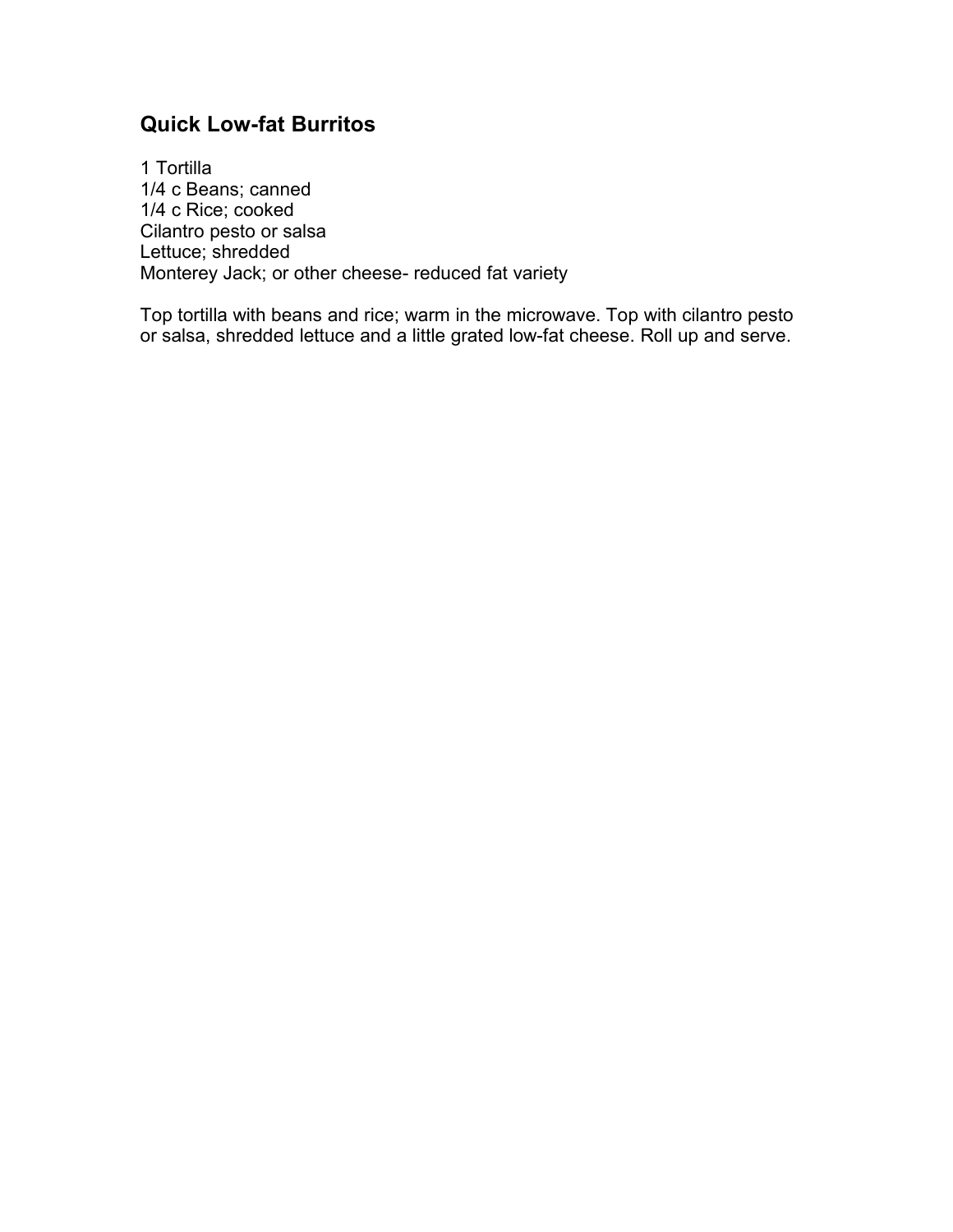# **Quick Macadamia Chicken**

1 Garlic clove, pressed 4 Chicken breasts, boned 1/4 ts Dill 1/2 Sweet red pepper 1/4 lb Green beans (optional) 1 lg Tomato 1/8 lb Macadamia nuts 4 tb Honey 1/8 ts Sesame seeds Sesame oil

Slice or chop all ingredients. Saute the garlic in the sesame oil, until just fragrant. Add the dill and the chicken, and saute for about five minutes. Add the green beans and the red pepper; saute for another couple of minutes. Add the tomato and the macadamia nuts; saute another minute or two. Add the honey and the sesame seeds. Continue cooking just long enough to warm the honey.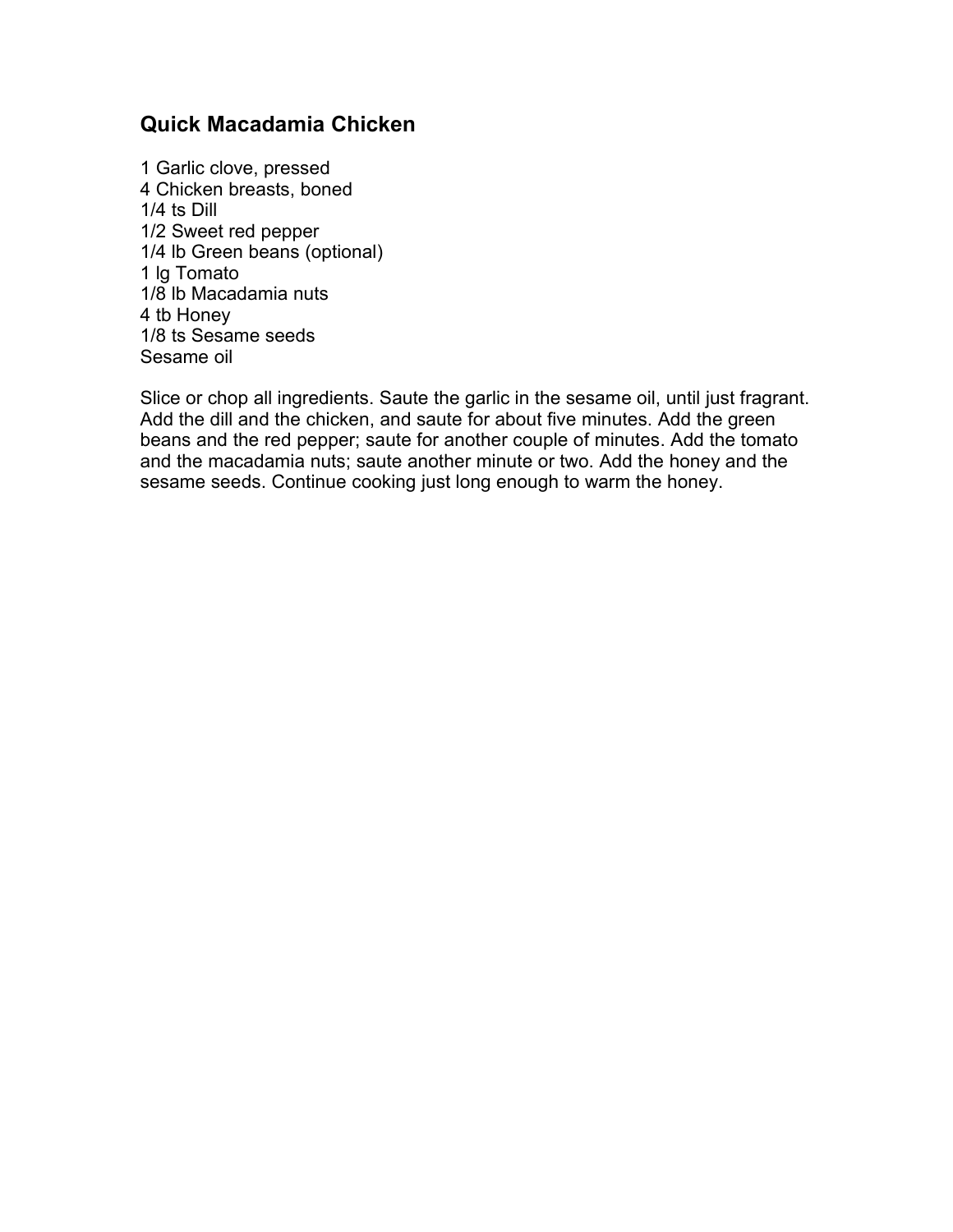#### **Quick Marinated Chicken**

 ea Chicken, cut-up Marinade: 1/2 c Vinegar c Vegetable oil tb Ground black pepper 1 tb Salt tb Worchestershire sauce tb Lemon juice 2 tb Thyme tb Garlic salt tb Mayonaise

Rinse chicken pieces, pat dry and place in a large plastic bag. Place marinade ingredients in a jar, cover and shake well (yes, it is ugly!) Pour marinade over chicken, squeeze out air and seal bag. Rotate several times to coat chicken. Marinade in refrigerator 1 hour to overnight. Remove chicken, saving excess marinade. Grill over hot coals or 6-7 inches from oven broiler until done (30-45 min.) , basting several times with reserved marinade.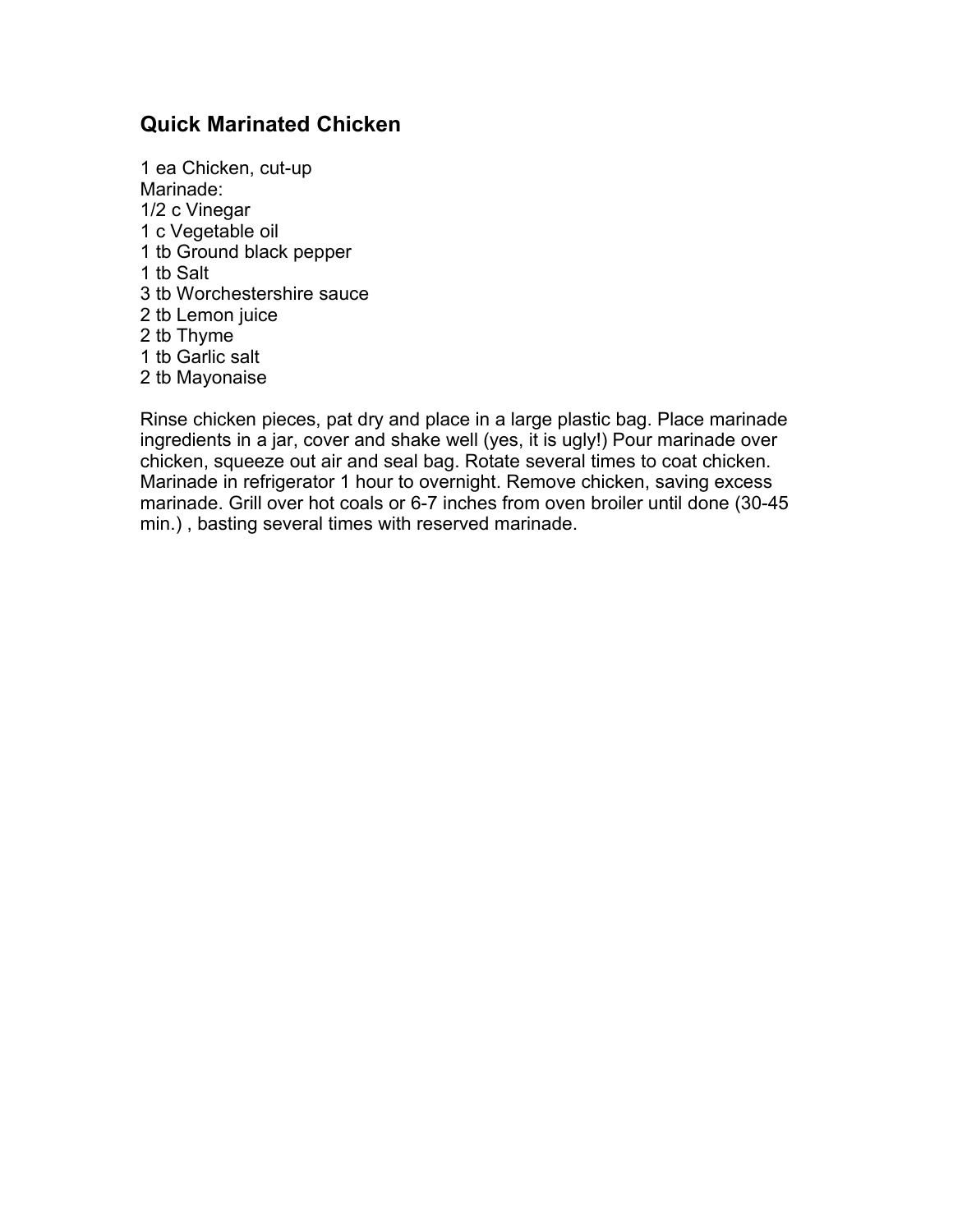#### **Quick Mint Brownies**

20 1/2 oz Box Brownie mix 2/3 c Chocolate chips or choppped walnuts Icing: 1/2 c Butter, room temperature 1/4 ts Salt 1 ts Peppermint extract 1 c Confectioners sugar 10 1/2 oz Chocolate fudge topping

Prepare brownies as directed on package, stirring chocolate chips or walnut pieces into batter before baking. Let brownies cool, cut into 1 1/2-inch squares and refrigerate for 2 hours.

To prepare icing, cream together butter, salt, peppermint extract and confectioners sugar until smooth. Spread over brownies. Let icing set.

Spread chocolate fudge topping over the top of each frosted brownie square. Place the brownies in the freezer for 5-10 minutes. Remove and serve or keep in a cool spot until serving.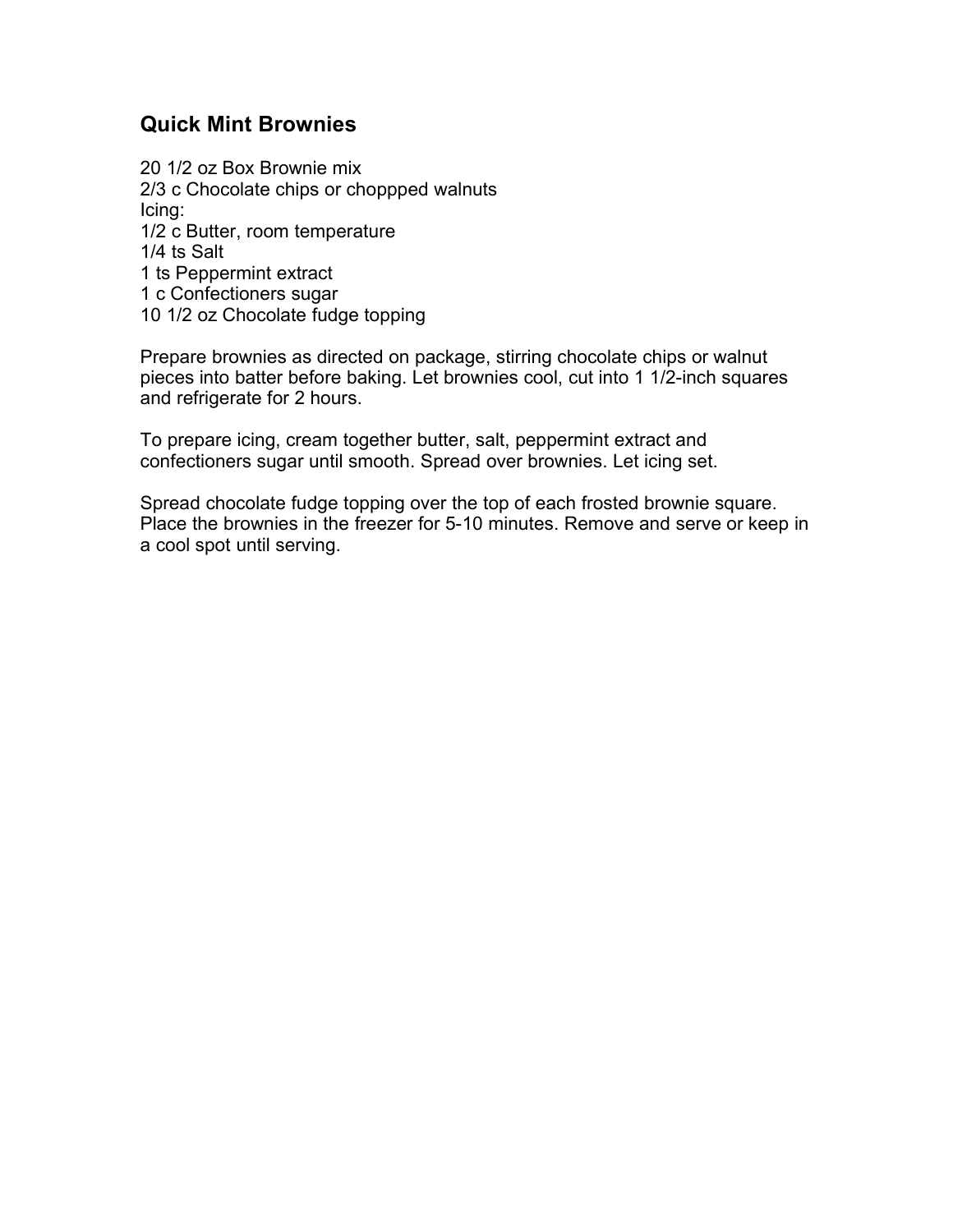### **Quick Onion Cheese Bread**

3 c Flour tb Baking powder 3 tb Sugar c Cheddar, stale; grated Scallion; chopped 1/2 c Beer Egg; beaten ts Sesame seeds

Preheat oven to 350 degrees F. Combine flour, baking powder, sugar, cheese, and scallions. Stir beer in gently to form a thick, sticky batter. Pour batter into greased loaf pan, 8-1/2 x 4-1/2 inches. Brush top of loaf with beaten egg and sprinkle with sesame seeds. Bake in oven for 1-1/4 hours or until loaf browns. Remove from oven and cool on a wire rack.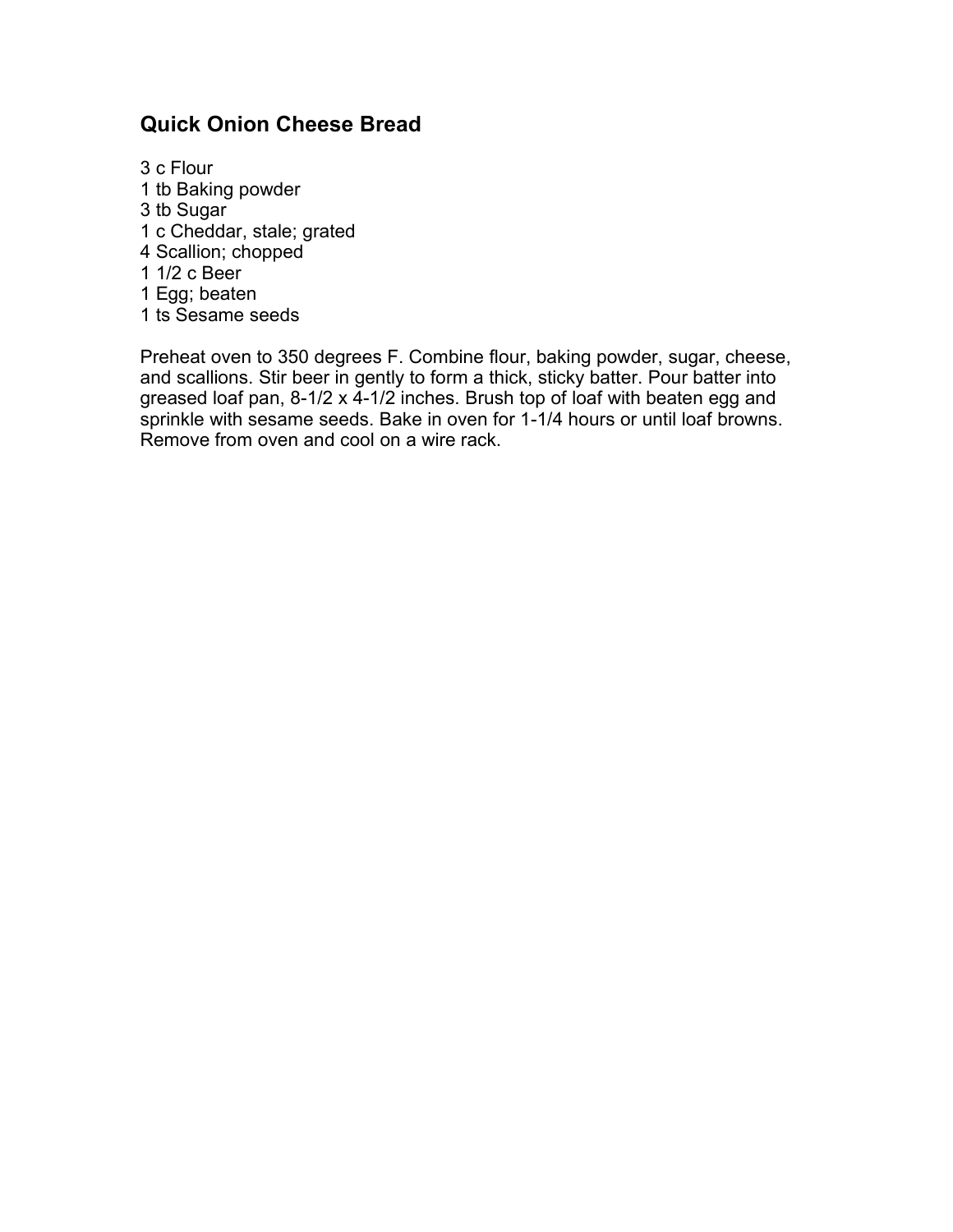# **Quick Oriental Chicken And Cashews**

1 1/2 Microwave spirals uncooked 1 cn (14-oz) chicken chow mein 1 c Ready to serve chicken broth 1/2 c Cashews Soy sauce

In 2 quart microwave safe casserole, stir together pasta, chow mein and broth. Cover; microwave at high 8-10 minutes, stirring once, or until pasta is tender. Stir in cashews and soy sauce to taste.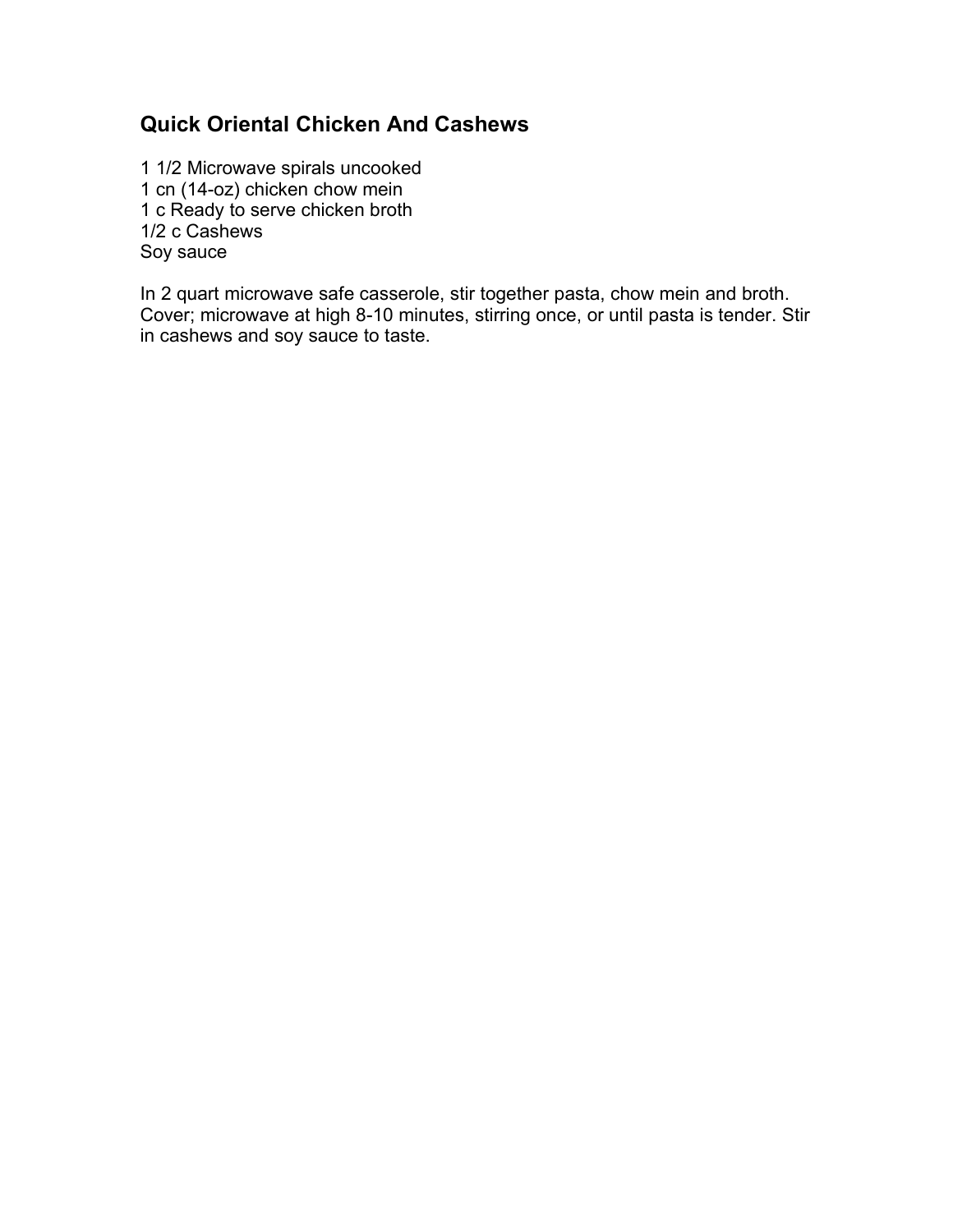# **Quick Peanut Butter Pound Cake**

1 pk Yellow cake mix 3 Eggs 2/3 c Milk 1 1/2 c Creamy peanut butter 1 sm Instant vanilla pudding

Combine all ingredients in a large mixing bowl. Blend well. Beat on medium speed for 5 minutes. Pour mixture into a greased and floured 13x9" pan. Bake at 350 degrees for 1 hour. Cool in pan 10 minurtes. Remove from pan and cool completely.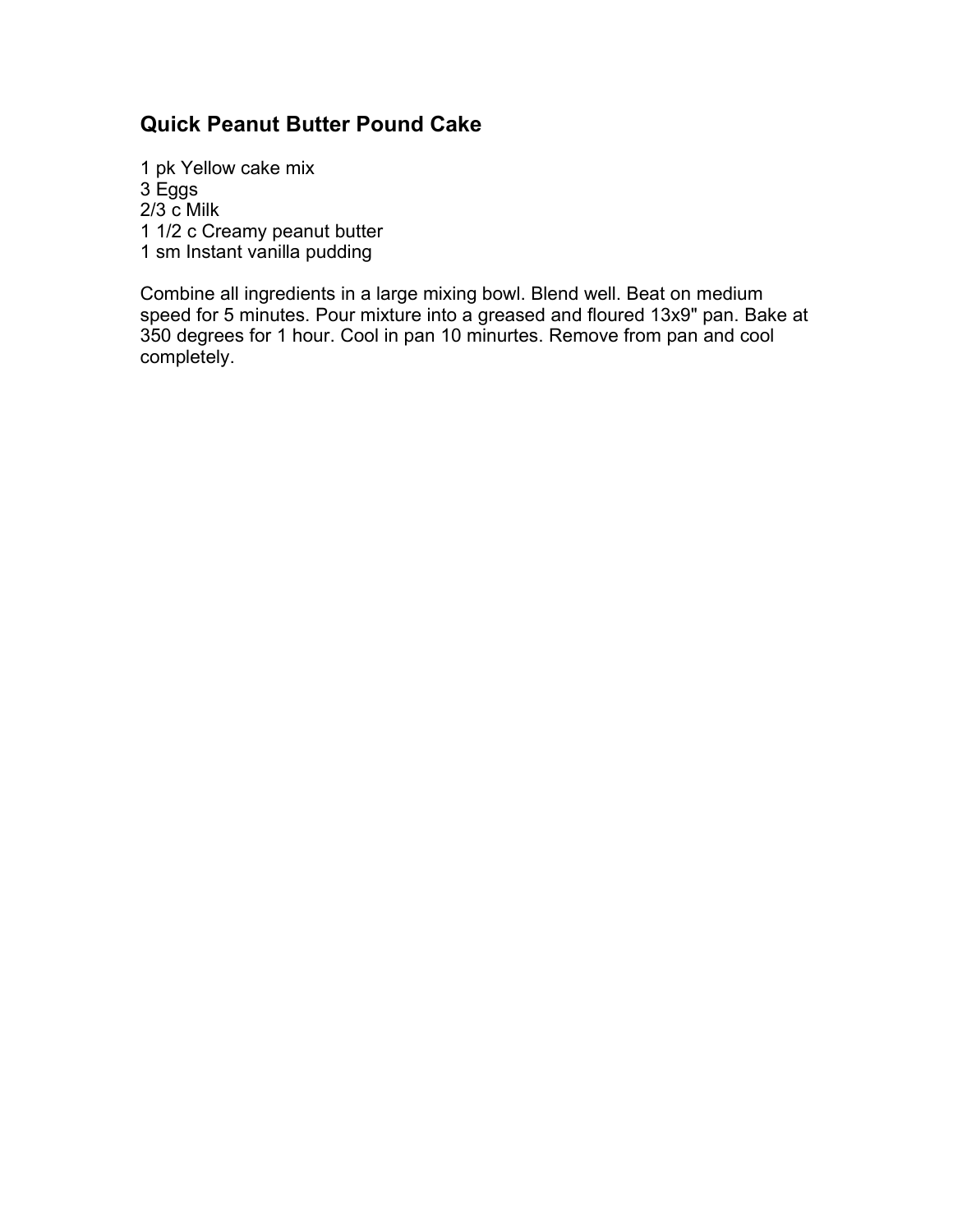### **Quick Pear Crumble**

32 oz Pear halves in juice 1/4 c Quick-cooking oats 2 tb Chopped walnuts 2 tb Golden raisins 1 tb Butter or margarine,melted 1 tb Brown sugar 1/8 ts Ground cinnamon 1/8 ts Ground ginger

Place 8 pear halves, cut-side up, in broiler-proof pan. Combine remaining ingredients. Crumble over pears.

Broil 6" from heat 3 minutes, until browned.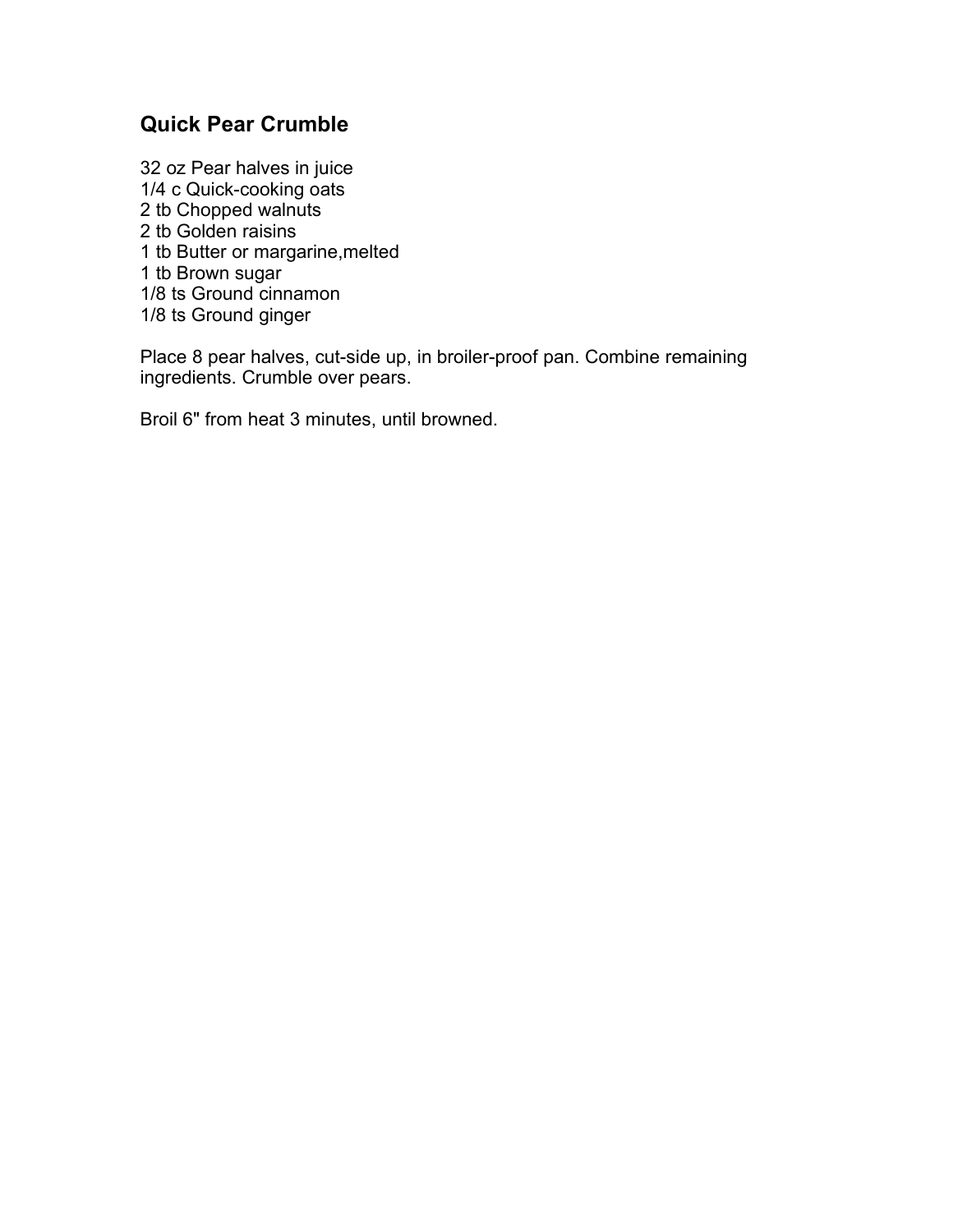#### **Quick Pizza Sticks**

1 cn Ready pizza crust 1 tb Margarine or butter; melted 1/2 c Provolone cheese; shredded 1 tb Grated Romano cheese 1 ts Dried basil leaves 1/4 ts Garlic powder 1/4 ts Cayenne pepper

Heat oven to 425 degrees F. Lightly grease large cookie sheet. Remove dough from can; unroll onto greased cookie sheet, forming 12x9" rectangle. Brush dough with margarine. In small bowl, combine provolone and romano, basil, garlic powder and ground red pepper; mix well. Sprinkle evenly over dough. With pizza cutter or knife, cut dough crosswise into 12, 1" wide strips. Cut rectangle in half lengthwise, forming 24 strips. Do not separate. Bake for 10-13 minutes or until golden brown. To separate, recut along perforations. Serve immediately. If desired, serve with warm pizza sauce.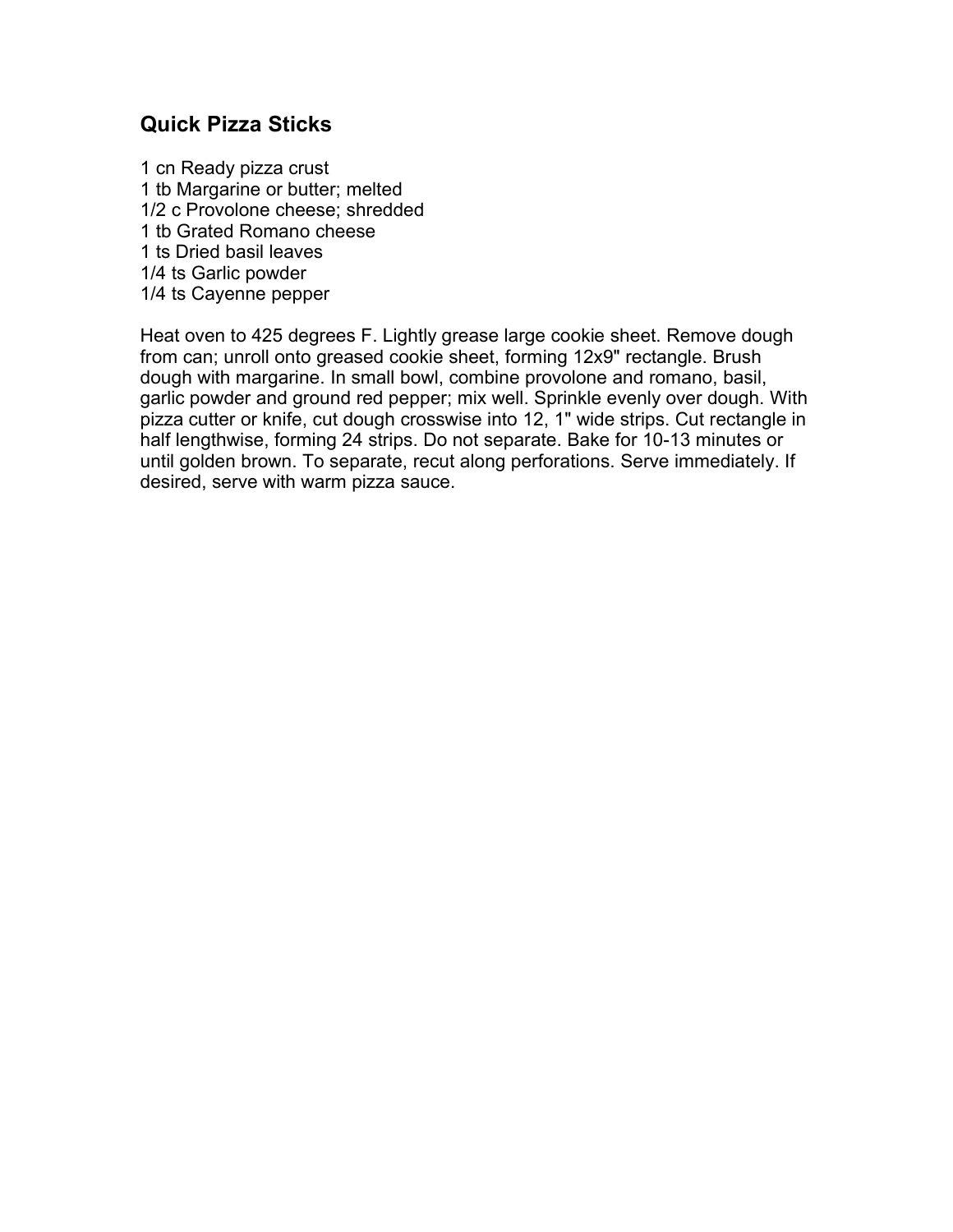### **Quick Pork Lo Mein**

- Ozs. leftover pork roast
- c Chopped onion
- c Thinly sliced carrots
- ts Minced fresh garlic
- To 3 packages oriental-flavored noodle-soup mix with seasoning packets
- 1/2 c Water
- c Frozen peas
- c Coarsely shredded romaine lettuce

Put pork, onion, carrots and garlic into a skillet and cook over medium heat for 5 to 6 minutes. Break noodles into the skillet. Stir in seasoning packets, water and pea. Bring to a boil and cook 3 to 5 minutes. Stir in lettuce and cook uncovered, stirring almost constantly, until lettuce is wilted. Serve immediately. Serves 4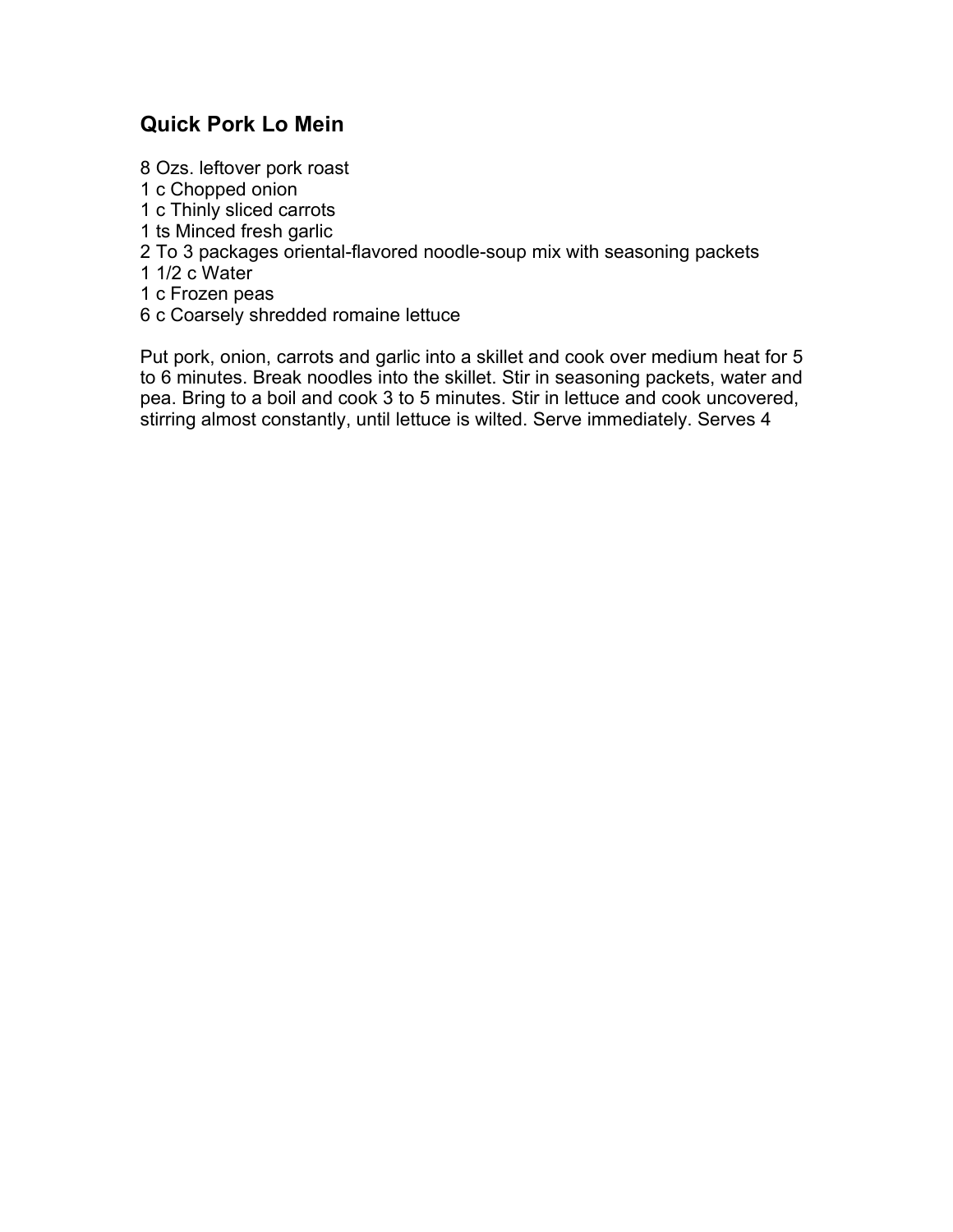# **Quick Potato Casserole**

 lb Hash brown potatoes; frozen 1/2 ts Onion powder c Sour cream c Cream of mushroom soup c Cheddar cheese; shredded Parmesan cheese

Mix all ingredients together except Parmesan. Put into greased 9x13 casserole dish. Sprinkle Parmesan over top...probably about 1/4 cup or so. Bake for 1 hour at 400 degrees F. This can be doubled easily. Also can be prepared in advance and baked just before serving.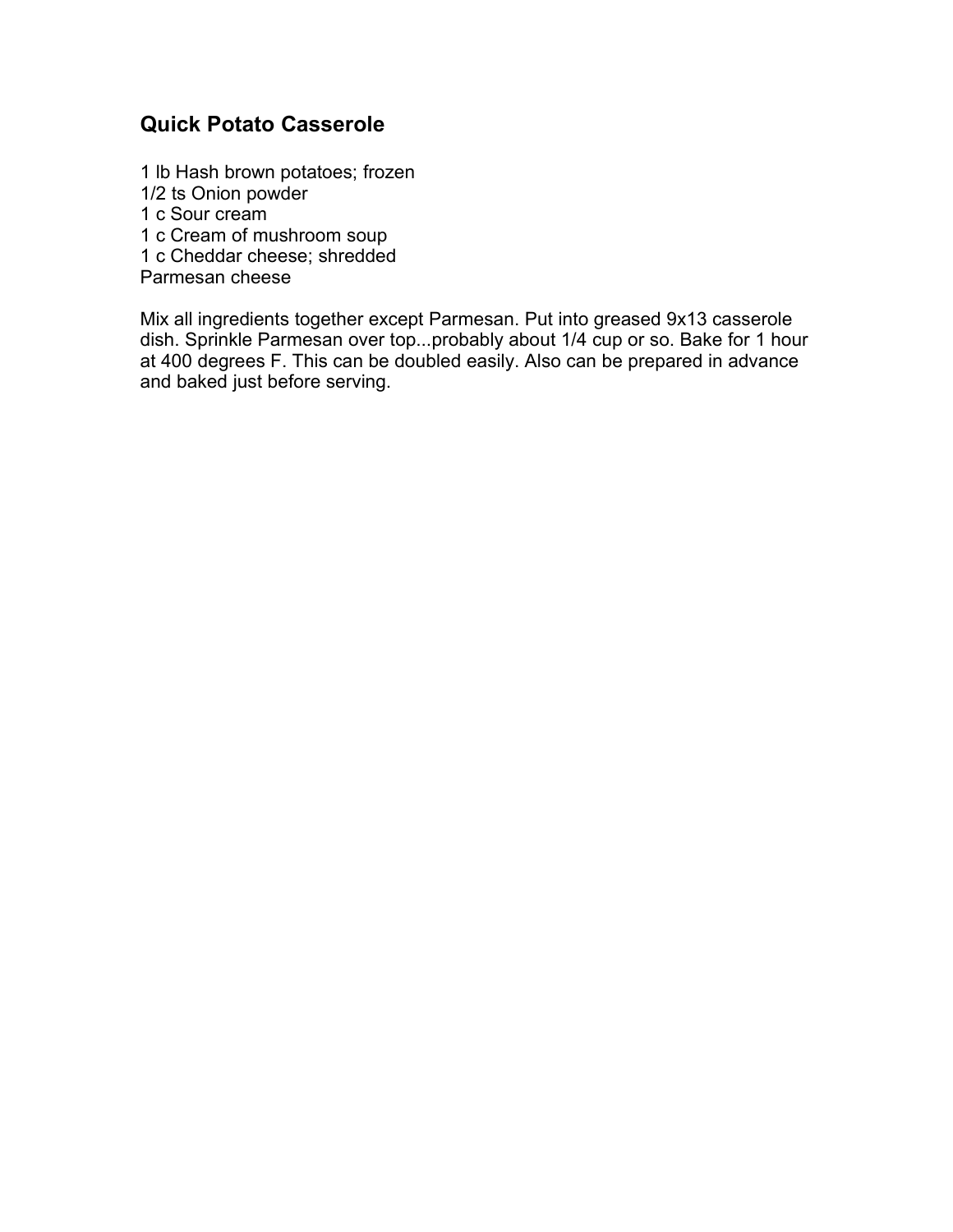# **Quick Potato Salad For One**

1/4 c Mayonnaise tb Drained chopped roasted red pepper or pimiento, drained (optional) tb Finely chopped onion 1/2 ts Cider vinegar ts Dijon-style mustard 1/4 ts Salt Dash pepper Fresh Idaho potato, baked, cubed

In small bowl combine first seven ingredients; mix well. Add potatoes; toss to coat well. Cover; refrigerate. Makes 1 serving.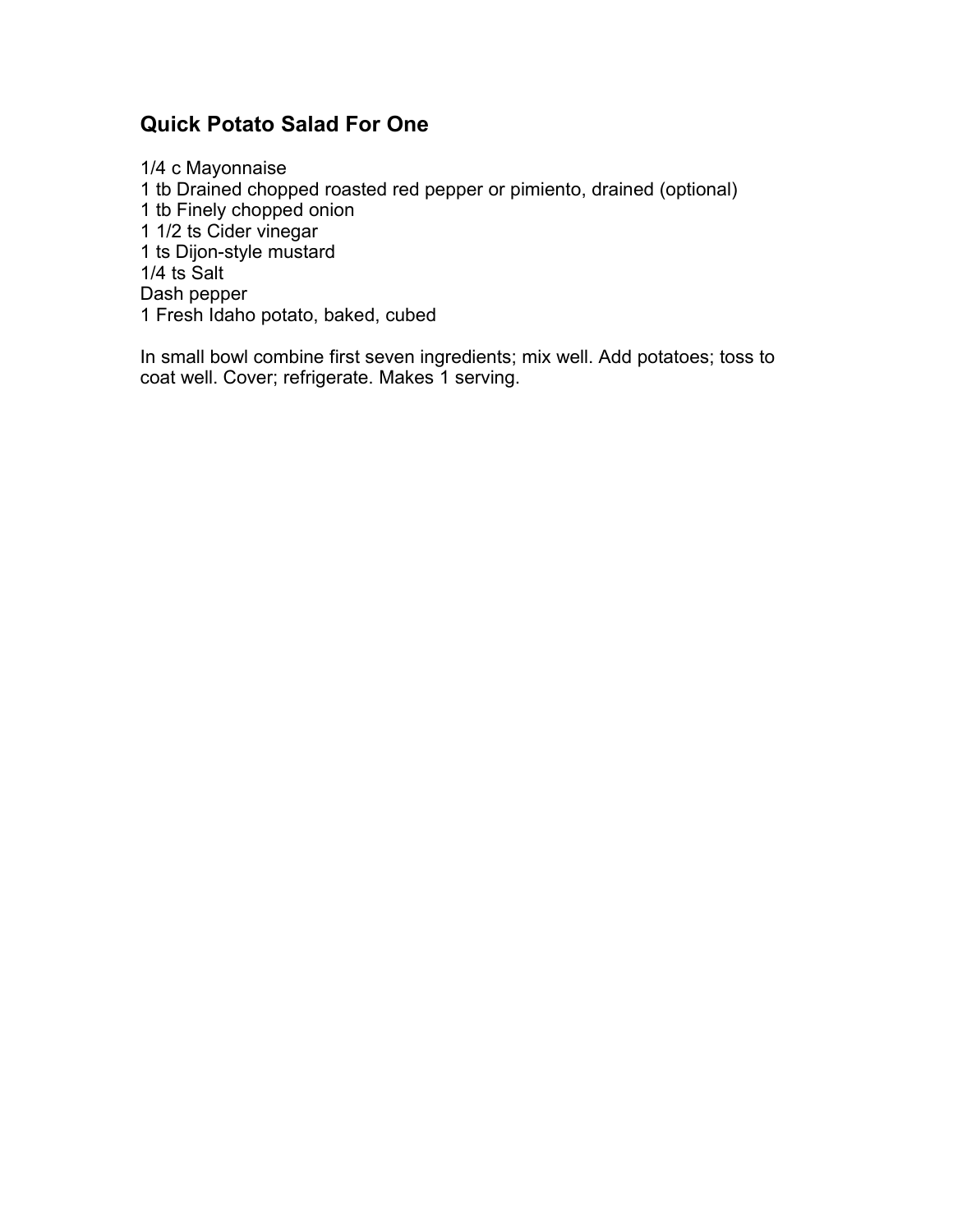# **Quick Potatoes Au Gratin**

16 oz Frozen Souther-style hash brown potatoes oz Kraft Natural Shredded Sharp Cheddar cheese cn Cream of chicken soup c Miracle Whip Salad Dressing 1/2 c Chopped onion 1/8 ts Pepper c Crushed Post Toasties Corn Flakes tb Parkay margarine, melted

Heat oven to 350. Mix potatoes, cheese, soup, salad dressing, onion and pepper. Spoon into 12 x 8-inch baking dish. Sprinkle with combined crushed corn flakes and margarine. Bake 45 to 55 minutes or until thoroughly heated. Makes 6 servings.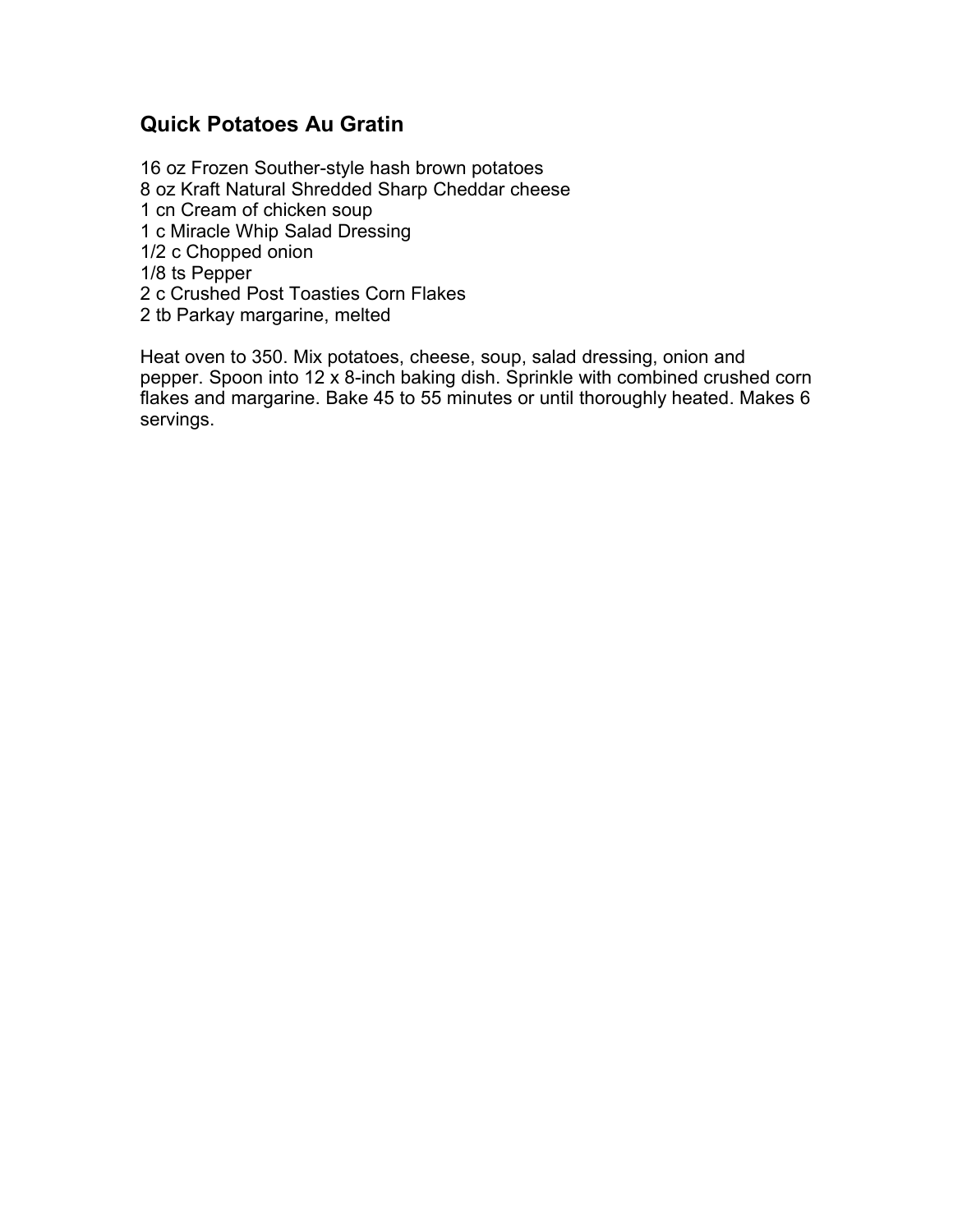#### **Quick Pound Cake**

3 Eggs 1/2 c Milk 1/2 ts Vanilla extract 3 c Basic Cake Mix Preheat oven to 300 degrees. Beat eggs until foamy; add milk and vanilla and continue beating. Add dry mixture to eggs, 1/2 cup at a time, beating well after each addition. Pour into a greased 9-inch loaf pan and bake for 1-1/2 hours. Idea: For a fruit shortcake, pour batter into a greased 9-inch square pan and bake for 1 hour and 15 minutes. When cook, cut cake into 2-inch squares. Slice each square in half, fill with berries and juice, and replace top half. Cover with sweetened whipped cream.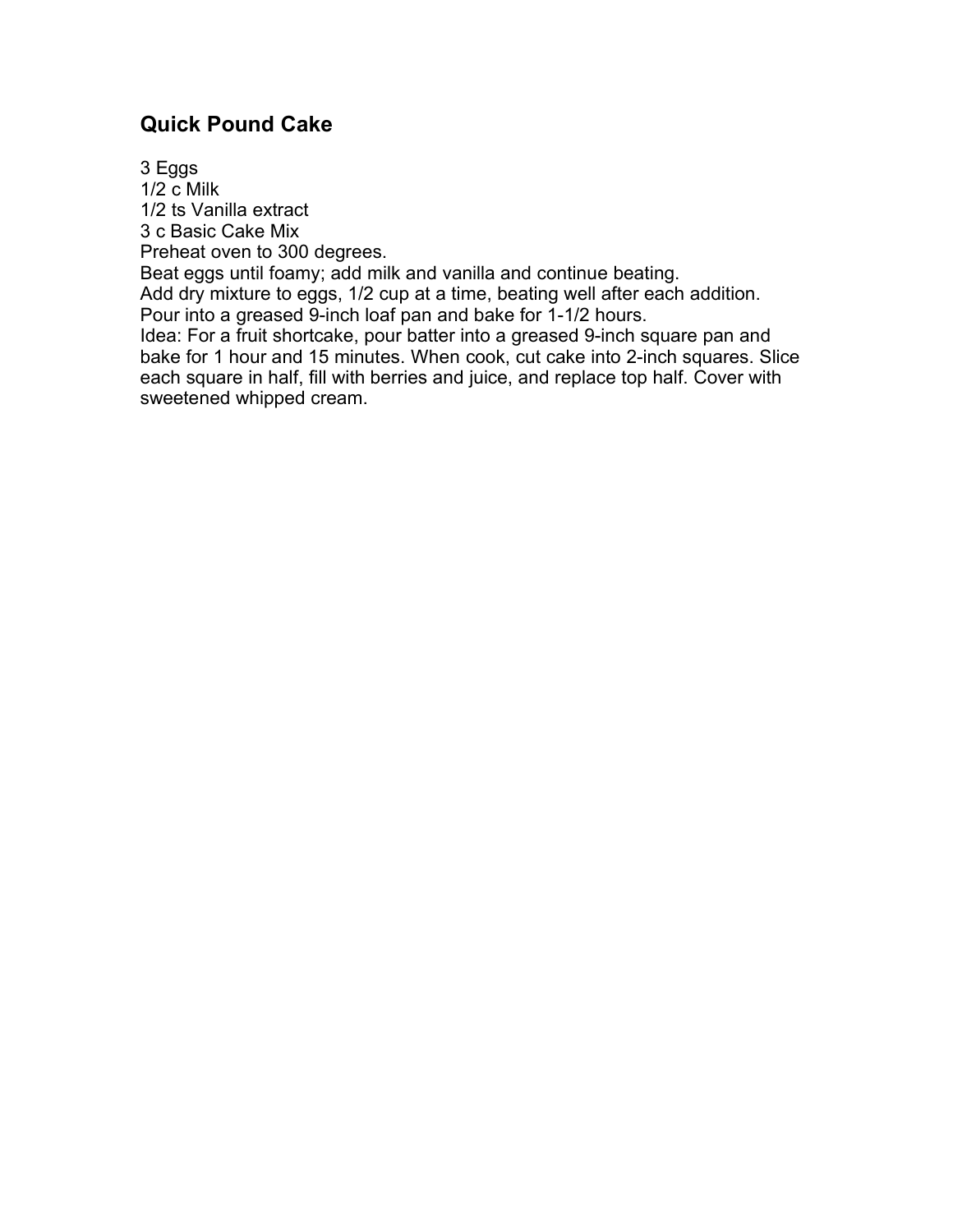# **Quick Quesadillas**

1 (7-in) Soft tortilla 1/2 ts Dijon 1/3 c Grated old cheddar 1 tb Each sliced green onions and chopped coriander or parsley

Spread tortilla with Dijon. Sprinkle with cheddar, green onions and coriander or parsley. Roll snugly. Cover with plastic wrap. Microwave for 20 to 25 seconds. Or wrap in foil andbake at 350F for 12 minutes. Slice into 1-in. pieces and serve warm with salsa. Each tortilla makes 6 pieces.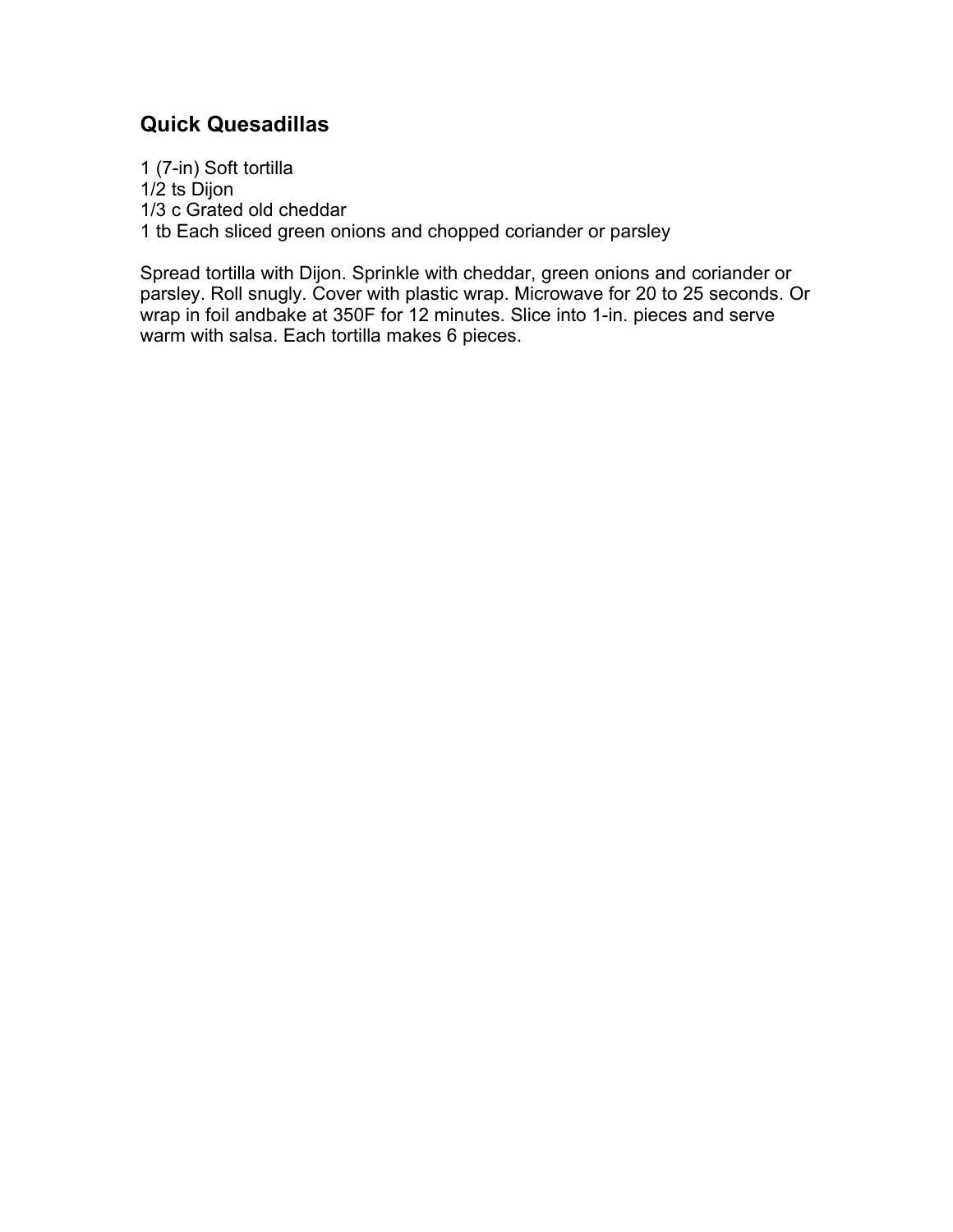# **Quick Raisin Bread**

2 c Flour 2 ts Baking powder 1/4 ts Baking soda 3/4 ts Salt 1/3 c Sugar 1 c Raisins 2 c Cereal flakes 1 ea Egg 1 1/2 c Buttermilk 4 tb Shortening; melted

Dredge raisins in small amount of flour, sift dry ingredients together and add raisins and cereal. Beat eggs slightly, add milk and melted shortening, blend well with first mixture but do not overmix. Bake in greased loaf pan 350 F. about 1 hour.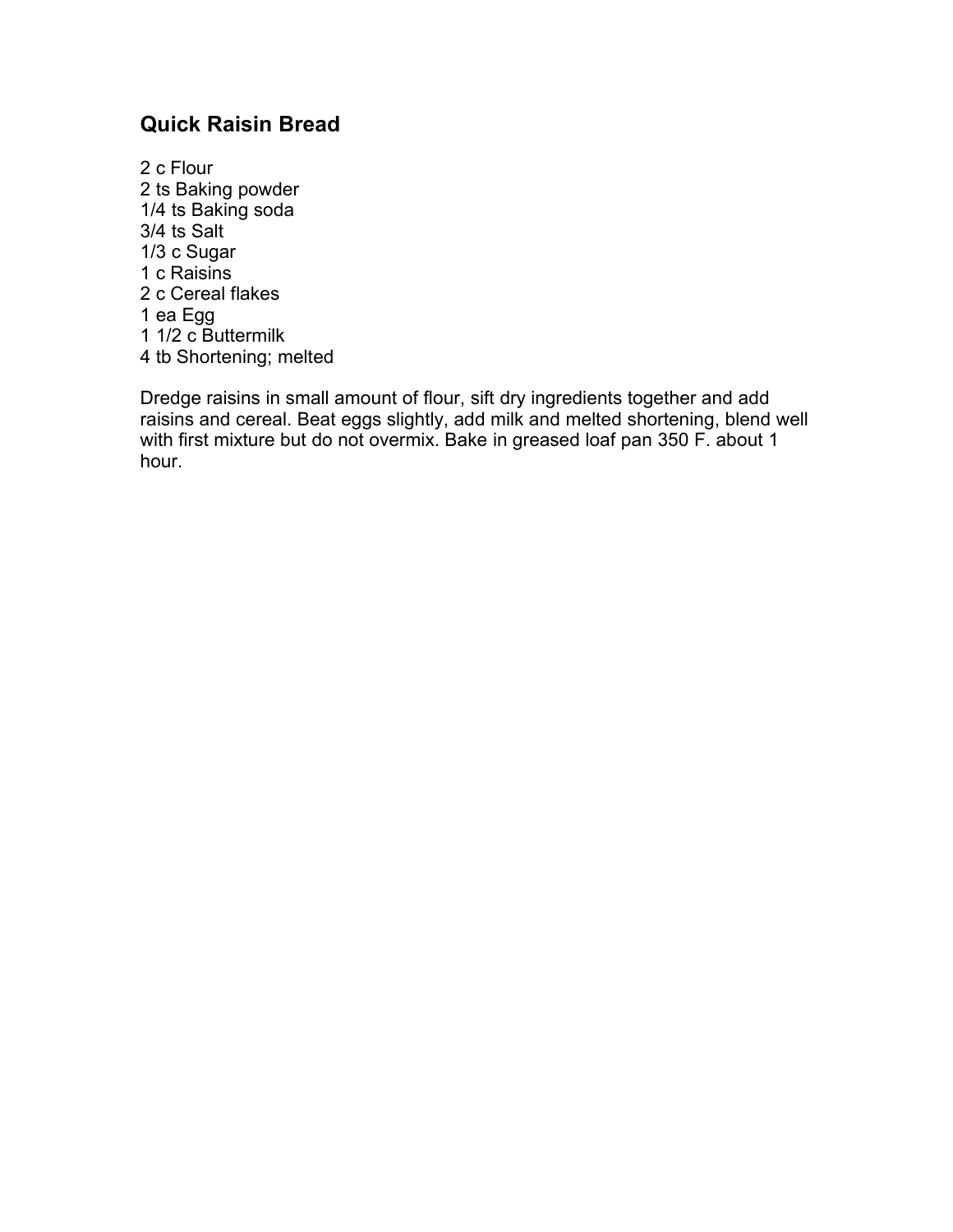# **Quick Rhubarb Crisp**

3 c Rhubarb; cut bite-size 1/3 c Sugar 2/3 c Quick oatmeal 1/3 c Flour 3/4 c Brown sugar; packed 1/2 ts Nutmeg 1/2 ts Cinnamon 1/4 c Margarine Place rhubarb in greased oblong microwave-safe baking dish. Combine sugar, oatmeal, flour, brown sugar and spices.Mix margarine in until crumbly. Sprinkle over rhubarb. MICROWAVE for 12 to 16 minutes on HIGH or until rhubarb is tender. About 6 servings. 258. Quick Rolls 4 c Self rising flour 2 c Buttermilk 3/4 c Oil 2 tb Sugar 4 tb Warm water 1 pk Yeast

Mix water, sugar and yeast. Add to first three ingredients. Beat with spoon. Drop into greased muffin pans. Bake at 400 degrees for 15 minutes.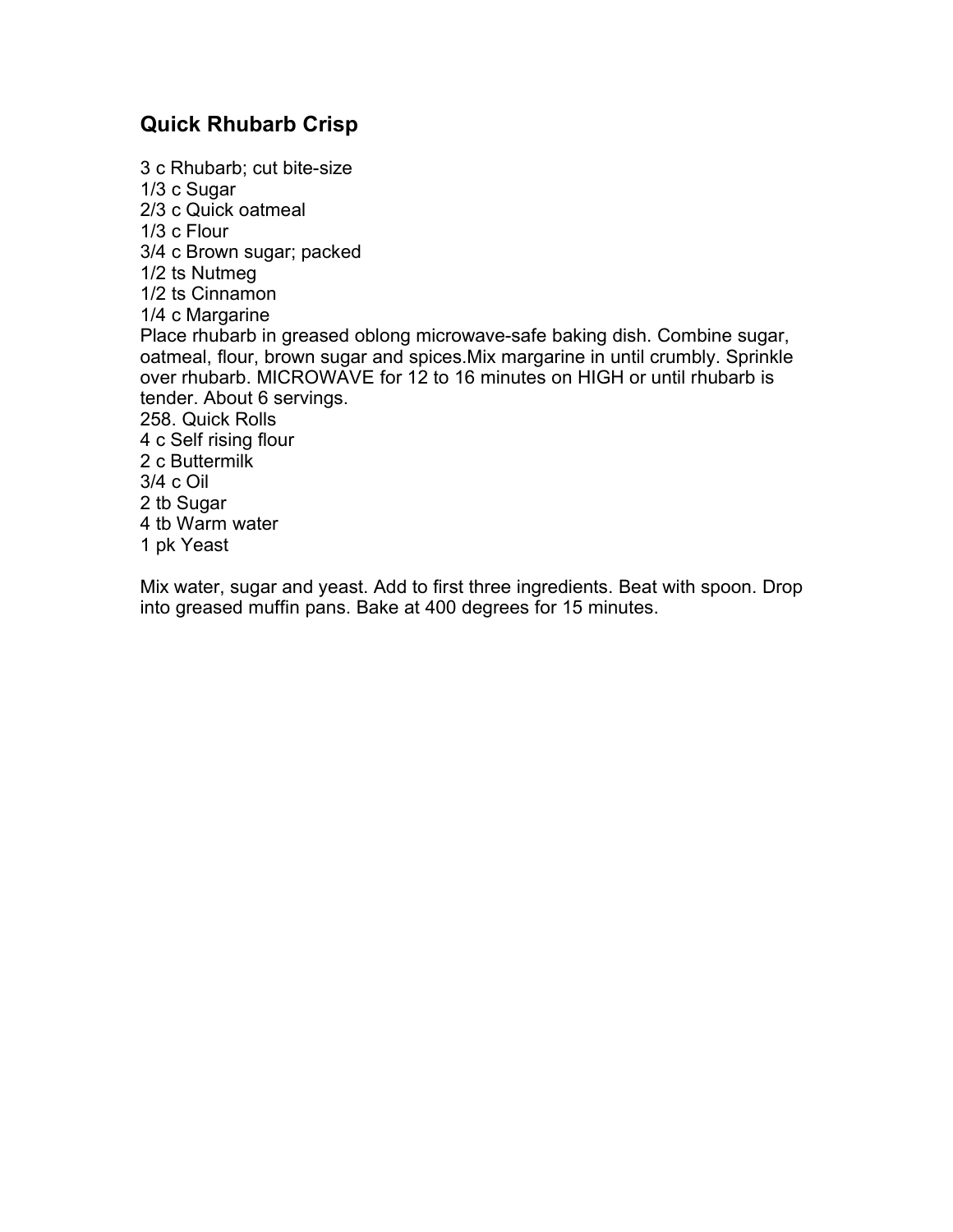# **Quick Sally Lunn**

4 c Cake flour; sifted 2 ts Baking powder 1/2 ts Salt 1/2 c Shortening 4 tb Sugar 1 ea Egg; beaten 1 c Milk

Sift flour once, measure, add baking powder, salt, and sift again. Cream shortening, add sugar, cream together thoroughly. Combine egg and milk. Add flour to creamed butter and sugar, alternately with milk mixture, small amount at a time, beating after each addition until smooth. Bake in greased muffin pans, or baking sheet, in hot oven 425 F. 25 minutes, or until done.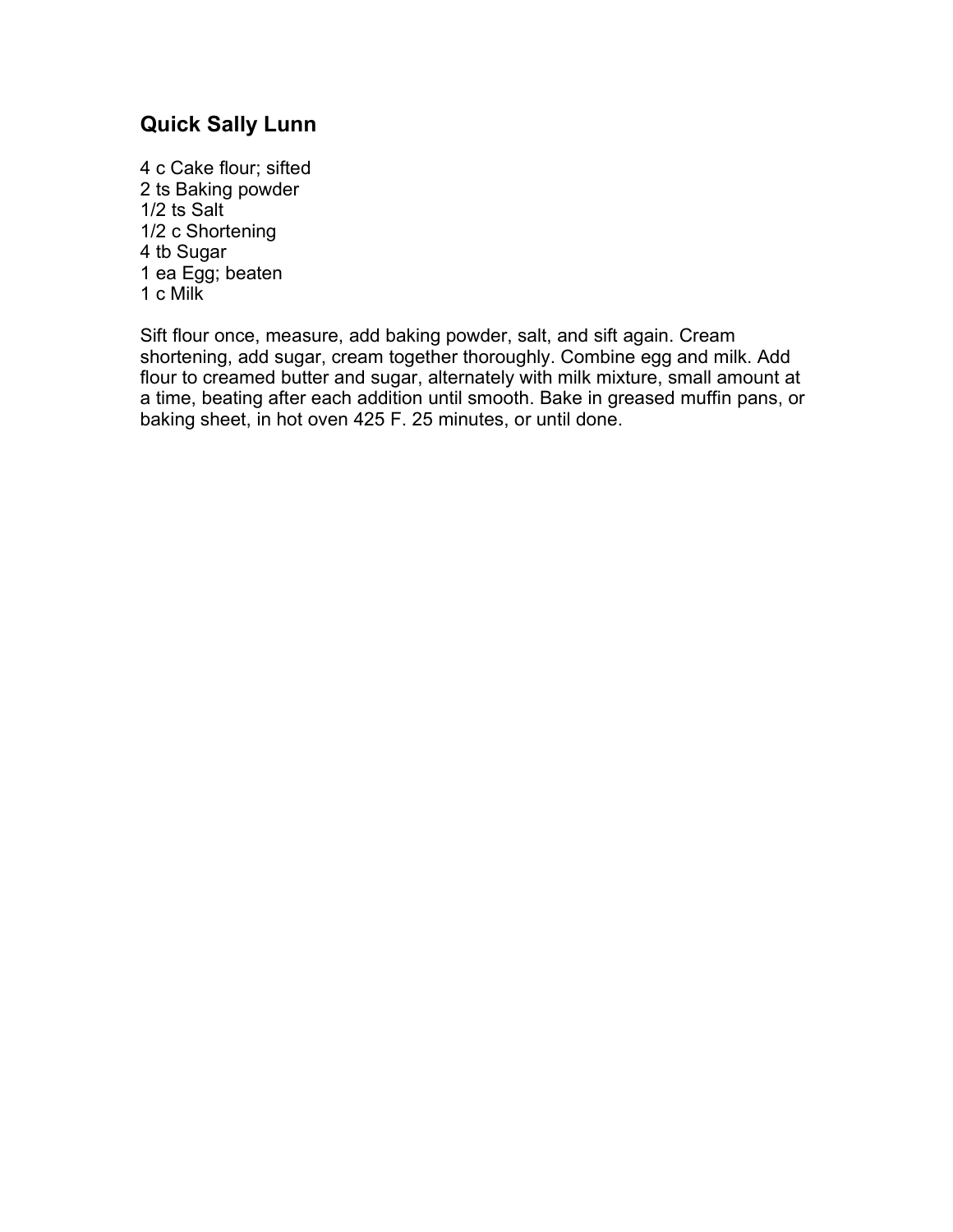#### **Quick Sesame Ginger Chicken**

1 1/2 tb Sesame seeds, toasted 1 tb Grated fresh gingerroot 3 tb Low sodium soy sauce 3 tb Honey 6 4 oz. skinned, boned chicken Veg. cooking oil Combine first 4 ingredients.

Place chicken between 2 sheets of heavy duty plastic wrap and flatten to 1/4" thickness, using meat mallet or rolling pin. Brush half of soy sauce mixture over chicken, coating both sides.

Coat grill rack with cooking spray, place on grill over med-hot coals. Place chicken on rack, grill, covered, 8 to 10 minutes or until chicken is done, turning and basting frequently with remaining soy sauce mixture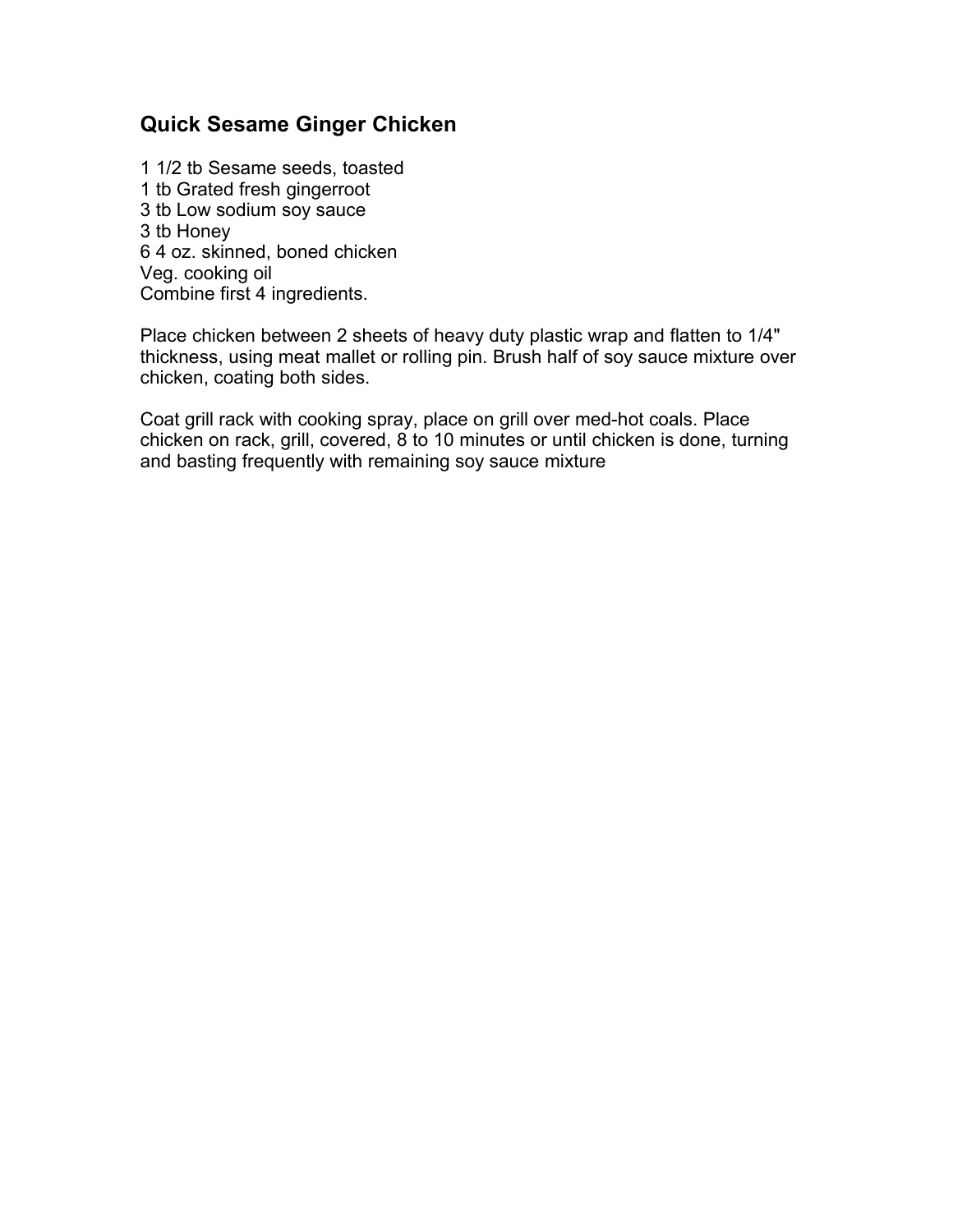# **Quick Shrimp Gumbo**

 tb Cooking oil 1 c Okra cn Chicken gumbo cn Shrimp (4 1/2 oz.) 2 tb Flour cn Chicken & rice soup Salt & pepper to taste

Make roux with cooking oil and flour. Brown until dark brown color. Add okra, salt and pepper. Add soup and carefully rinsed shrimp. Simmer until hot. Serve over rice. If more vegs. are desired, add chopped bell bepper, minced garlic and green onion blades.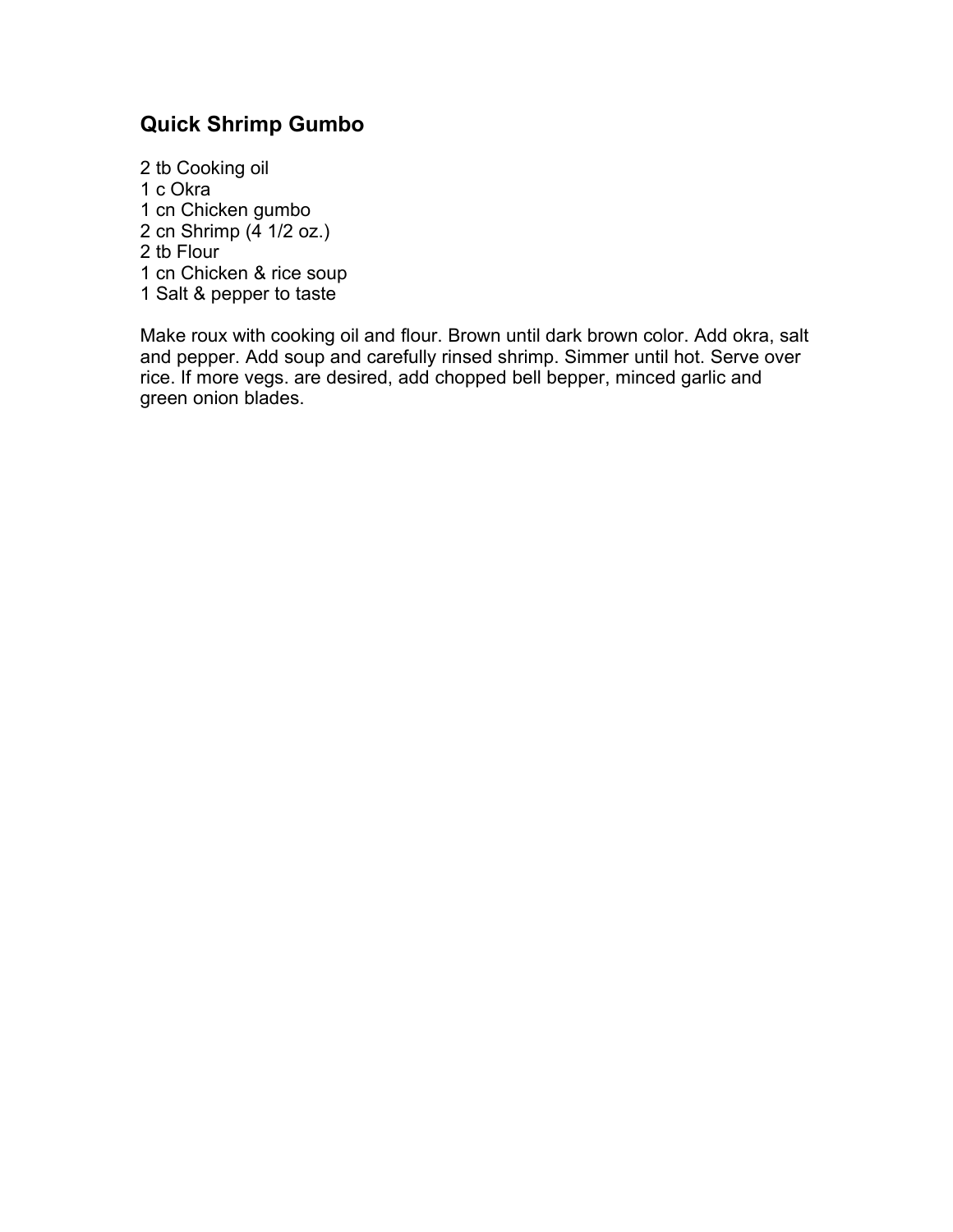#### **Quick Shrimp In Garlic Butter**

1/4 c Margarine 1/2 ts Garlic powder 2 ts Dried parsley flakes 1/4 ts Paprika 1 ds Ground black pepper 1 lb Small shrimp 1 ts Lemon juice

Place margaine in custard cup or 1 cup glass measure. Add garlic powder, parsley flakes, paprika, and pepper. Microwave on High about 1 minute, or until melted. Peel and devein shrimp; spread in 10 inch round glass baking dish. Pour butter mixture evenly over shrimp. Cover with plastic wrap, making a 1" slit in plastic to vent. Microwave on High 6 to 9 minutes, stirring every 2 minutes, until shrimp are just pink and opaque. Let stand, covered, 1 minute. Sprinkle with lemon juice and garnish with fresh parsley sprigs.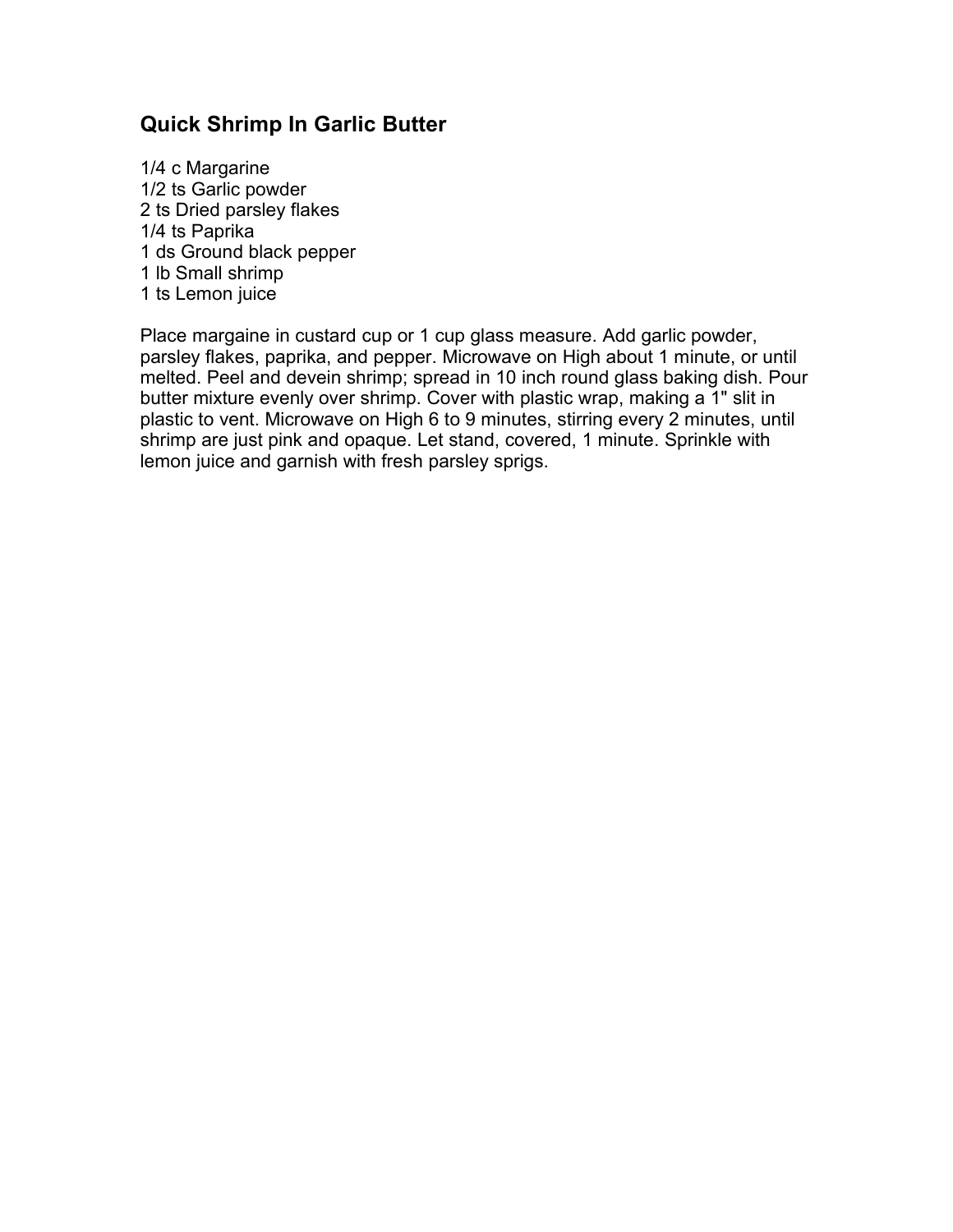#### **Quick Southwestern Pizza**

1 1/2 c Bisquick Original baking mix 1/3 c Very hot water 2 c Cut-up cooked chicken 1/2 c Salsa or picante sauce 2 c Shredded mozzarella cheese (8 oz) 1/4 c Chopped onion 1/2 Bell pepper, cut into thin rings

Move oven rack to lowest position. Heat oven to 450'F. Greast cookie sheet or 12" pizza pan. Mix baking mix and water; beat vigorously 20 strokes. Turn onto floured surface. Knead about 60 times or until no longer sticky. Press into 13" circle on cookie sheet; pinch edge, forming 1/2" rim, or press in pizza pan. Mix chicken and salsa. Sprinkle crust with 1 cup of the cheese. Top with onion, chicken mixture and pepper; sprinkle with remaining cheese. Bake 12-15 or until crust is brown and cheese is bubbly.

Makes 1 pizza.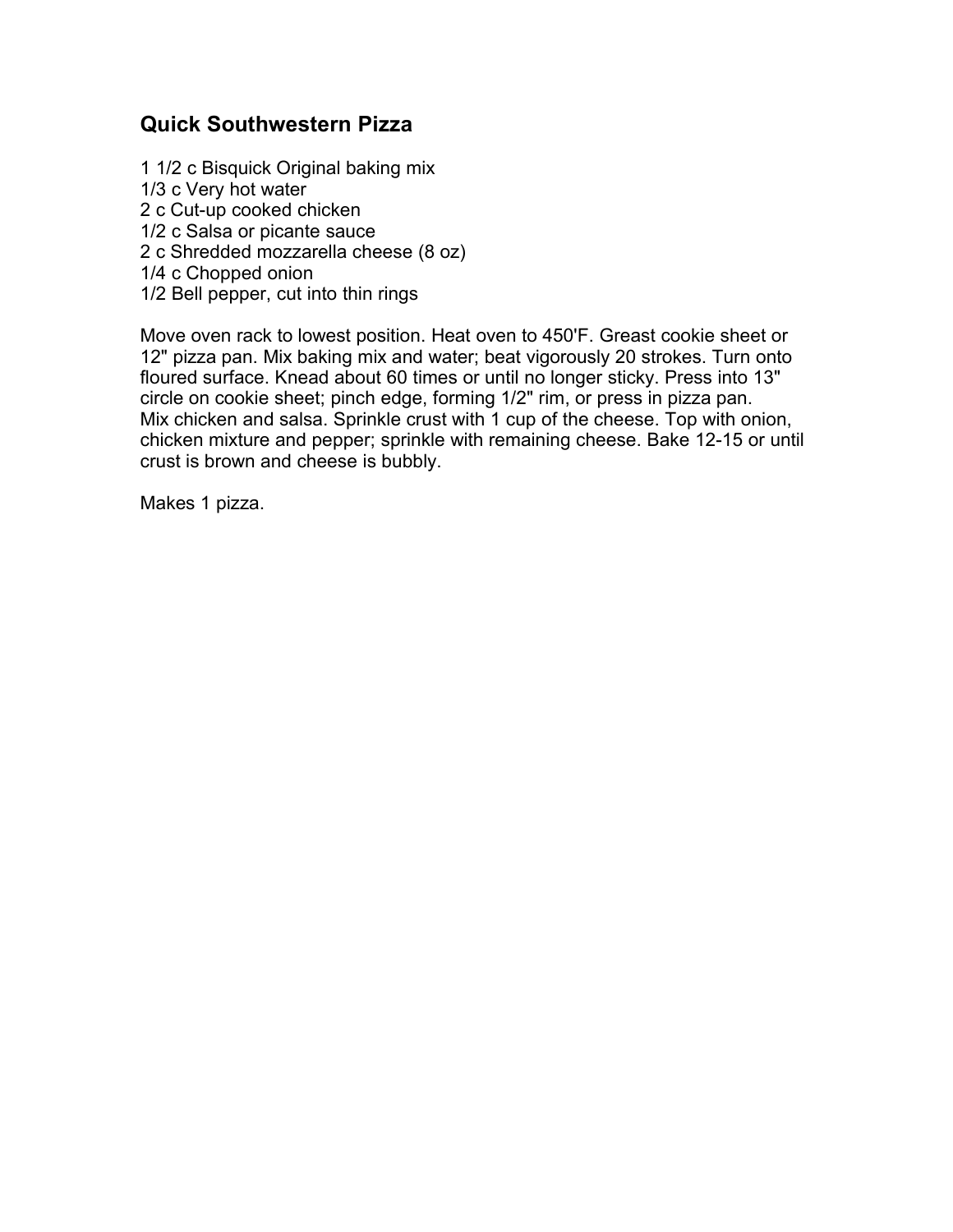# **Quick Spanish Rice And Pork Chops**

4 Boneless Pork Chops 1/2 ts Kitchen Bouquet 4 sl Onion 2/3 c Quick Cooking Rice 1 2/3 c Pasta sauce with Mushrooms 1/2 c Water 1/2 c Mozzarella, shredded

NOTE: Cooking times are based on using a 625-750 watt microwave oven and food quantities for 4 servings. Adjust cooking times as required. Brush both sides of the pork chops with Kitchen Bouquet. Arrange in a single layer in a microwave safe (8" square) baking dish. Top each chop with a slice of onion. Cover with well vented plastic wrap. Microwave on high for 7 minutes. Turn the chops. Add the rice. Combine the pasta sauce and the water. Spoon over the chops. Recover with well vented plastic wrap. Microwave on high for 5 minutes. Microwave on medium (50%) until chops are tender (about 7 minutes). Sprinkle with the mozzarella. Let stand, uncovered, until the cheese melts (about 5 minutes).

Serve.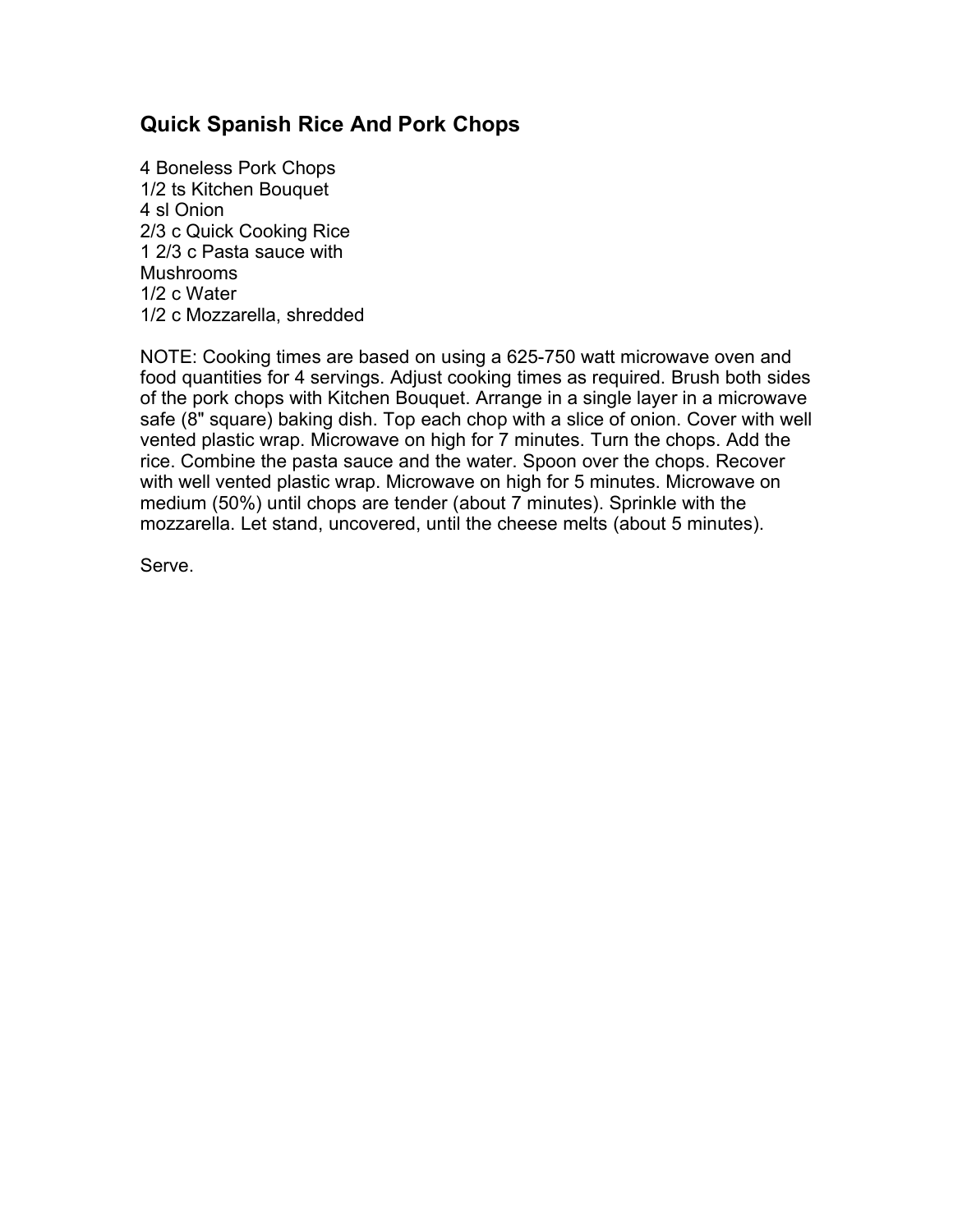#### **Quick Sticky Buns**

Buns: 1/4 c Butter 1/4 c Sugar 2 pk Yeast Topping: 1 1/2 ts Cinnamon 2 tb Corn syrup 1 1/4 c Milk 3 1/4 c Flour 1 ts Salt 1 ea Egg 1 c Brown sugar 3/4 c Butter 1 c Walnuts

Heat milk and butter to 120 to 130 degrees. Mix together 2 cups flour, sugar, salt, yeast and egg. Add liquid and beat medium four minutes. Stir in rest of flour. Cover and rise until double (30 to 45 minutes). Generously grease 24 muffin cups. Chop nuts. Heat all topping ingredients on low until ingredients are melted and combined. Divide topping between muffin cups. Stir down batter. Drop into muffin cups. Cover and rise until double (20 to 30 minutes). Preheat oven to 375 degrees. Place tins on cookie sheet and bake 12 to 15 minutes until golden brown. Cool three minutes then invert on waxed paper.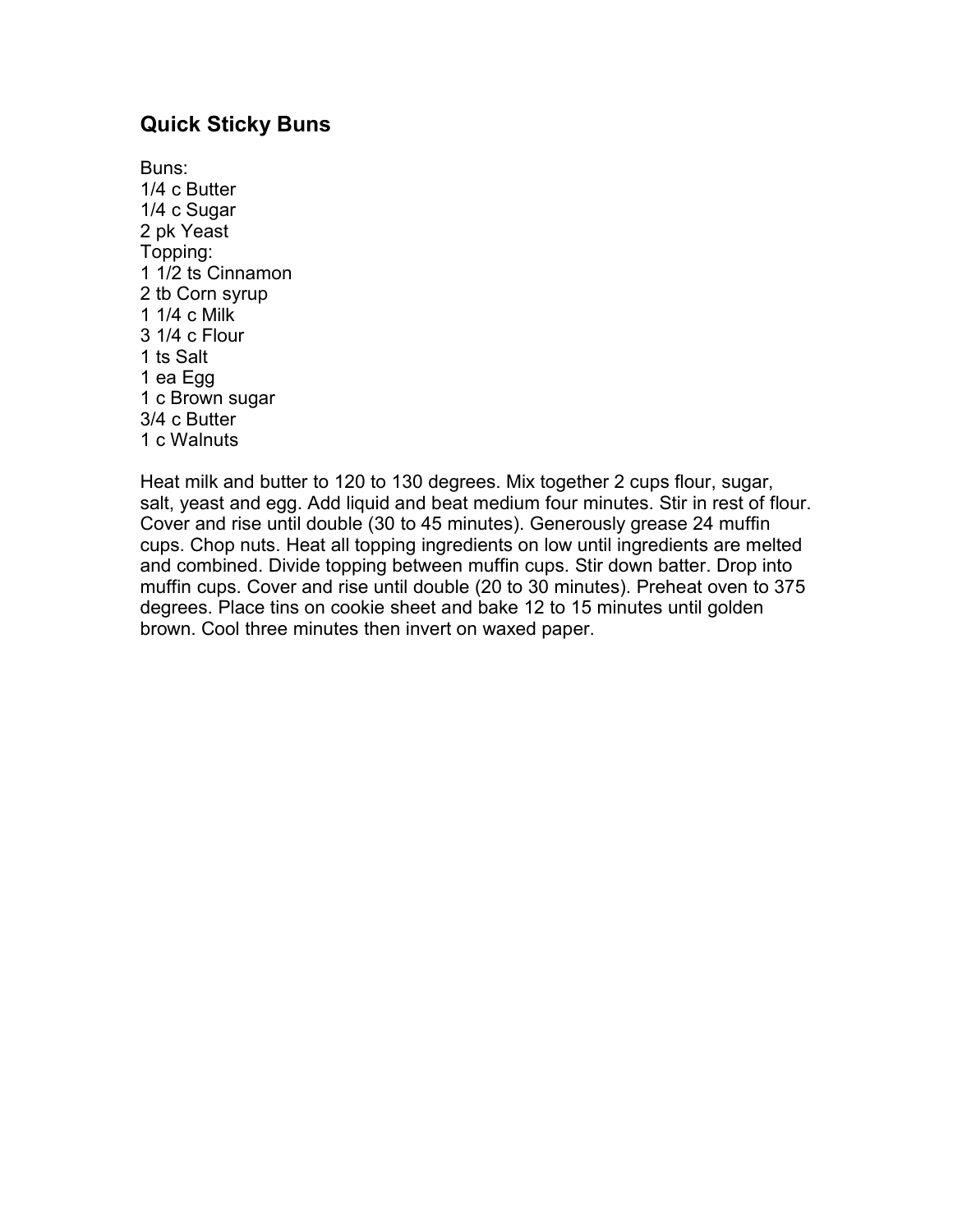## **Quick Tetrazzini**

1/2 lb Thin spaghetti 10 1/2 oz Condensed cream of mushroom oz Mushrooms; sliced, canned c Light cream; or c -canned milk cn Tuna; drained, flaked c Soft bread crumbs 1/4 c Parmesan cheese; grated tb Butter; melted

Break spaghetti into small pieces (2 to 3 inches) and cook according to package directions. Meanwhile, combine soup, mushrooms, cream, and tuna. Drain spaghetti and combine with mushroom-tuna mixture. Put into greased 2 to 2 1/2 quart casserole. Mix bread crumbs, cheese, and melted butter and sprinkle on top of mixture in casserole. Bake in hot oven (400F) 45 minutes to 1 hour or until browned and bubbly.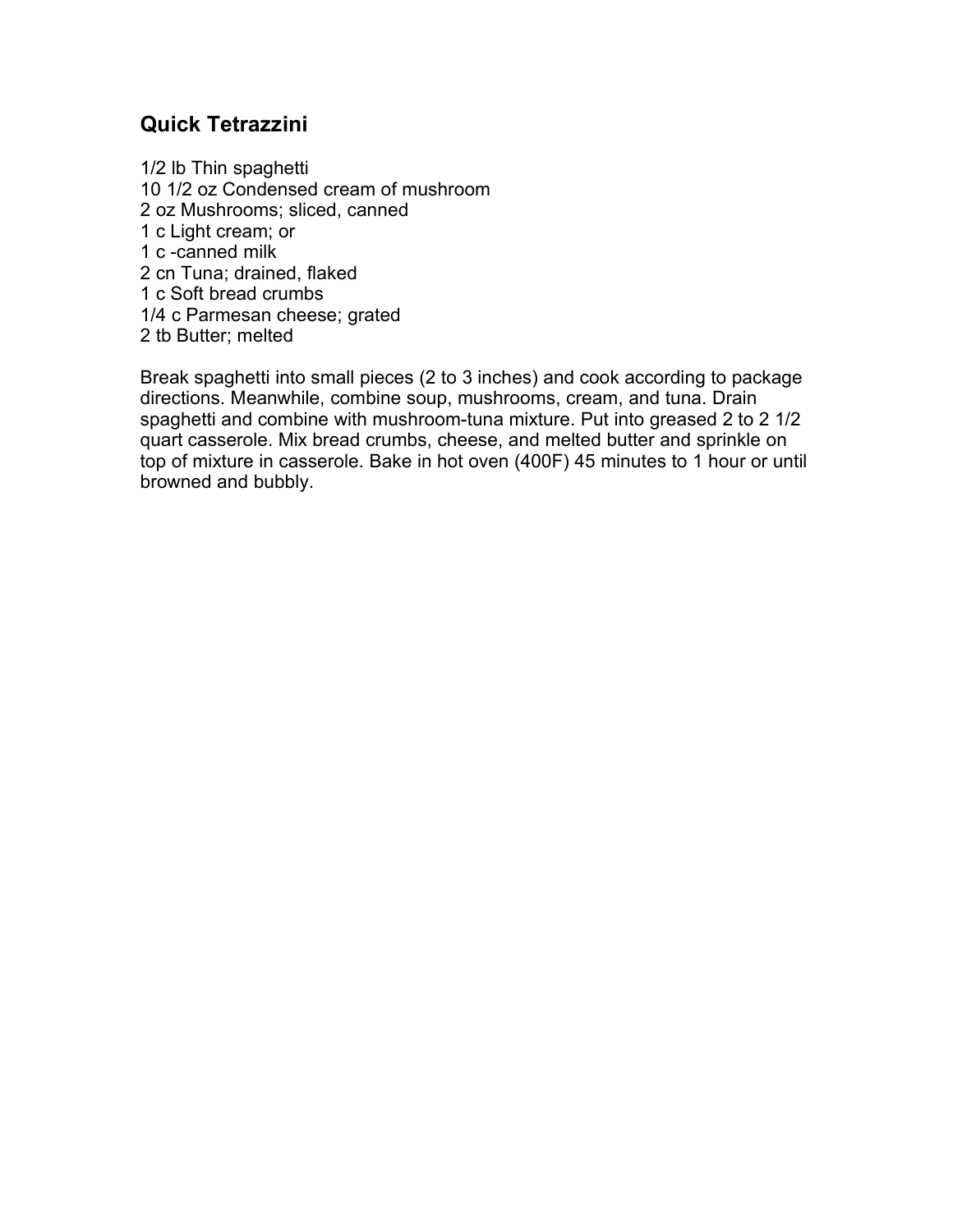#### **Quick-fix Steak And Lemon-pepper Potatoes**

 c Prepared Italian dressing tb Soy sauce 1/2 lb Flank steak 1/3 lb (4 medium) potatoes cut into 2-inch chunks 1/2 tb Butter or margarine cut into small pieces 1/2 tb Fresh lemon juice ts Minced garlic tb Chopped parsley 1/2 ts Grated lemon peel 1/4 ts -to 1/2 ts Pepper Salt, to taste

In shallow dish or pan mix together dressing and soy sauce. Add steak, turning to coat; cover and refrigerate at least 20 minutes. Meanwhile, place potatoes, butter, lemon juice and garlic in shallow 1 1/2- to 2-quart microwave-safe dish; toss. Cover with plastic wrap, venting one corner. Microwave on HIGH 12 to 16 minutes until just tender. Meanwhile, heat broiler 10 minutes. Remove steak from marinade. Broil 4 to 5 inches from heat source 5 to 10 minutes on each side to desired doneness. While steak cooks, mix parsley, lemon peel and pepper into cooked potatoes. Season with salt and microwave on HIGH about 1 minute until hot. Slice meat diagonally across the grain into thin slices. Serve with potatoes.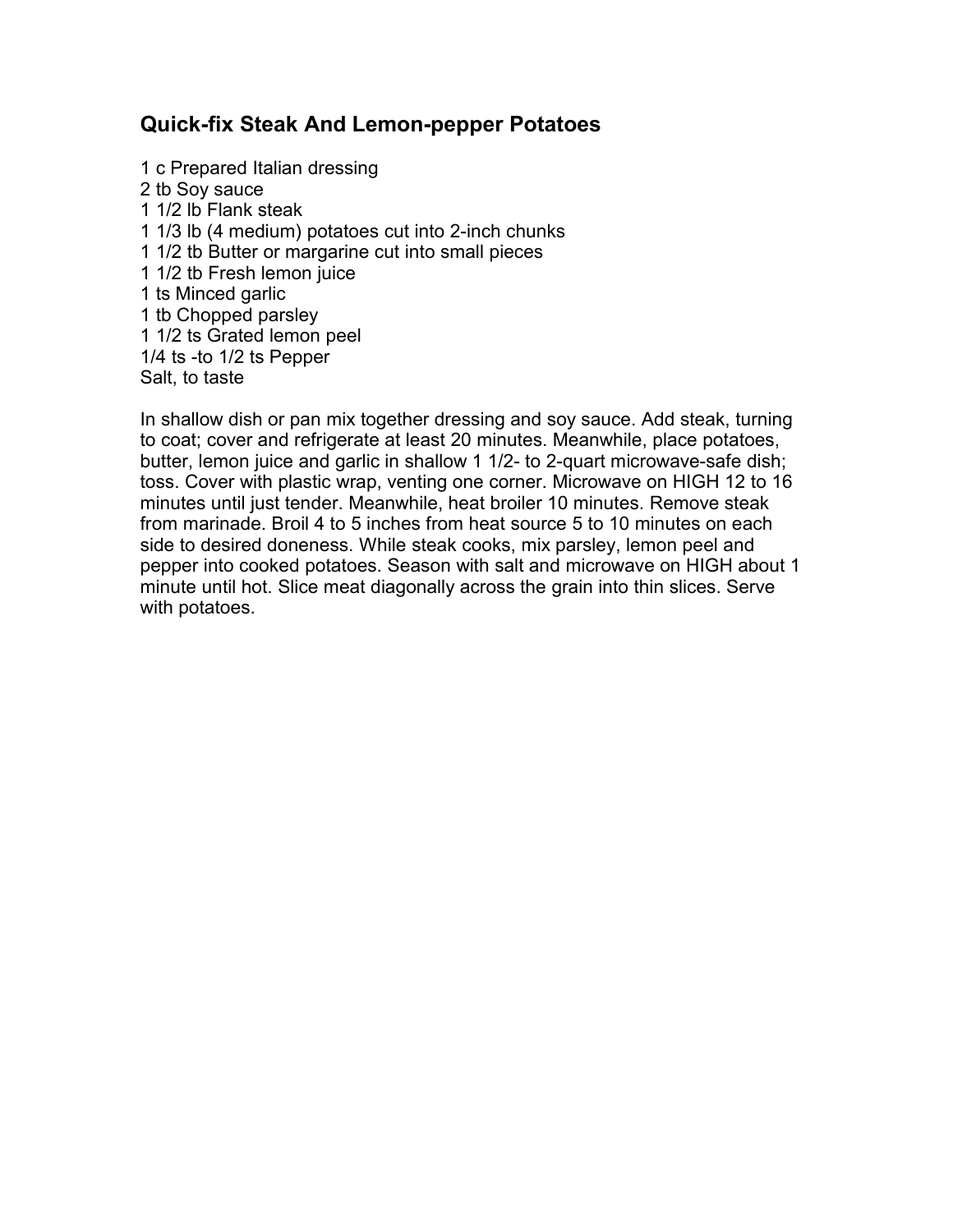#### **So Easy Banana Caramel Pie**

1 Baked 8" pie shell 1/4 c Cold water 2 Egg yolks 1/2 c Granulated sugar 1/2 c Brown sugar, packed 1/4 c All-purpose flour 1/4 ts Salt 1 c Boiling water 1 tb Butter or 1/2 ts Vanilla extract 3 Or 4 ripe bananas 1/2 c Heavy cream

Early in day: In saucepan, mix cold water with egg yolks; stir in combined sugars, flour, and salt. Gradually add boiling water, stirring briskly. Cook, stirring, 3 to 5 min., or until smooth and thick. Add butter and vanilla; cool 5 min., stirring occasionally. Pour into baked pie shell. Refrigerate till serving time. To serve: Slice bananas over filling. Whip cream; spread over all.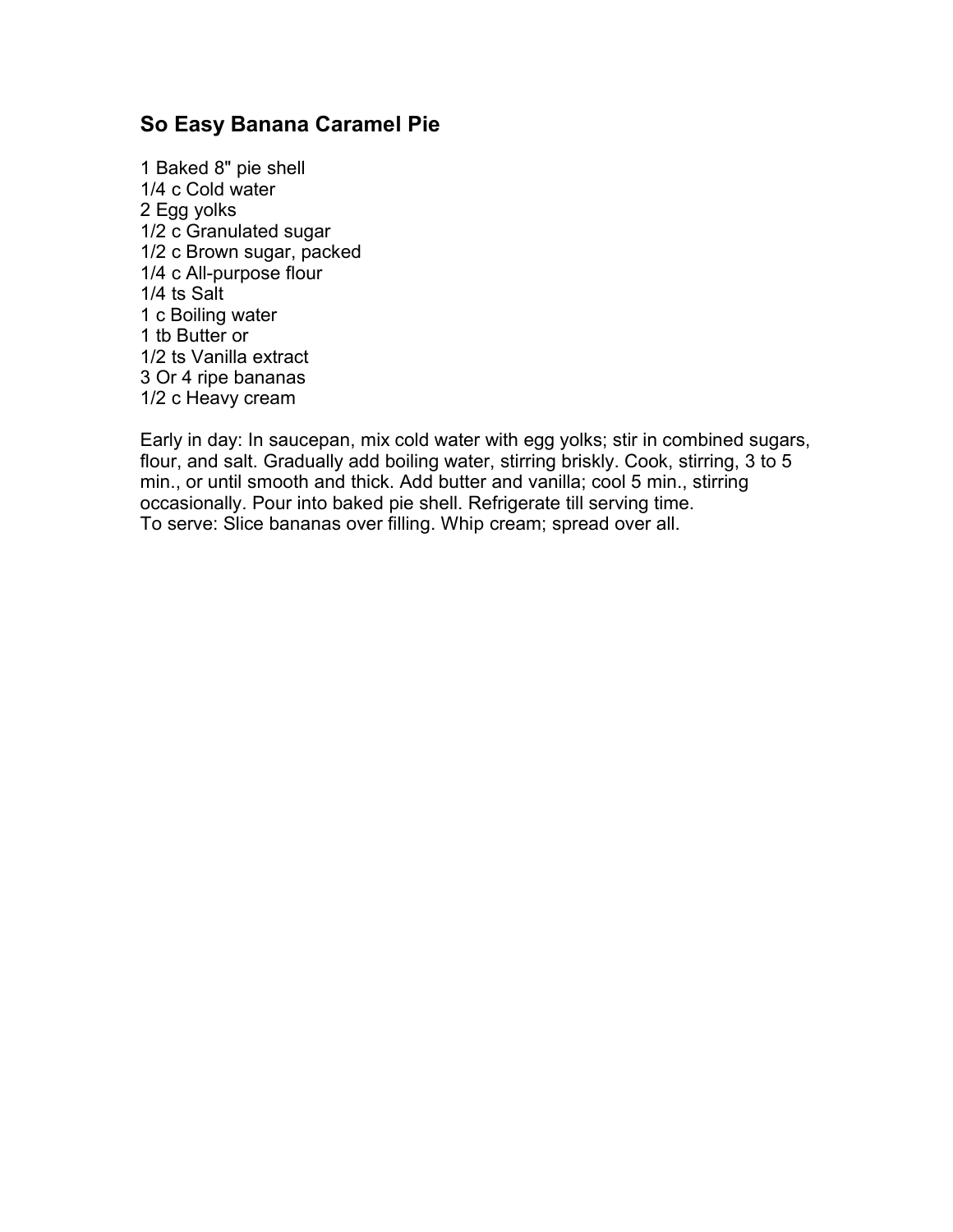## **Super-easy Roasted Potatoes**

Potatoes Oil Onion soup mix powder

Mix one packet of onion soup mix with some oil. Cook the same as Roasted Cajun Potatoes. [Preheat an oven to 400. Mix everything well in a roasting pan, making sure that the potatoes are coated with the oil and spices. Roast the potatoes in the oven for 45 minutes, stirring around every 15 minutes.]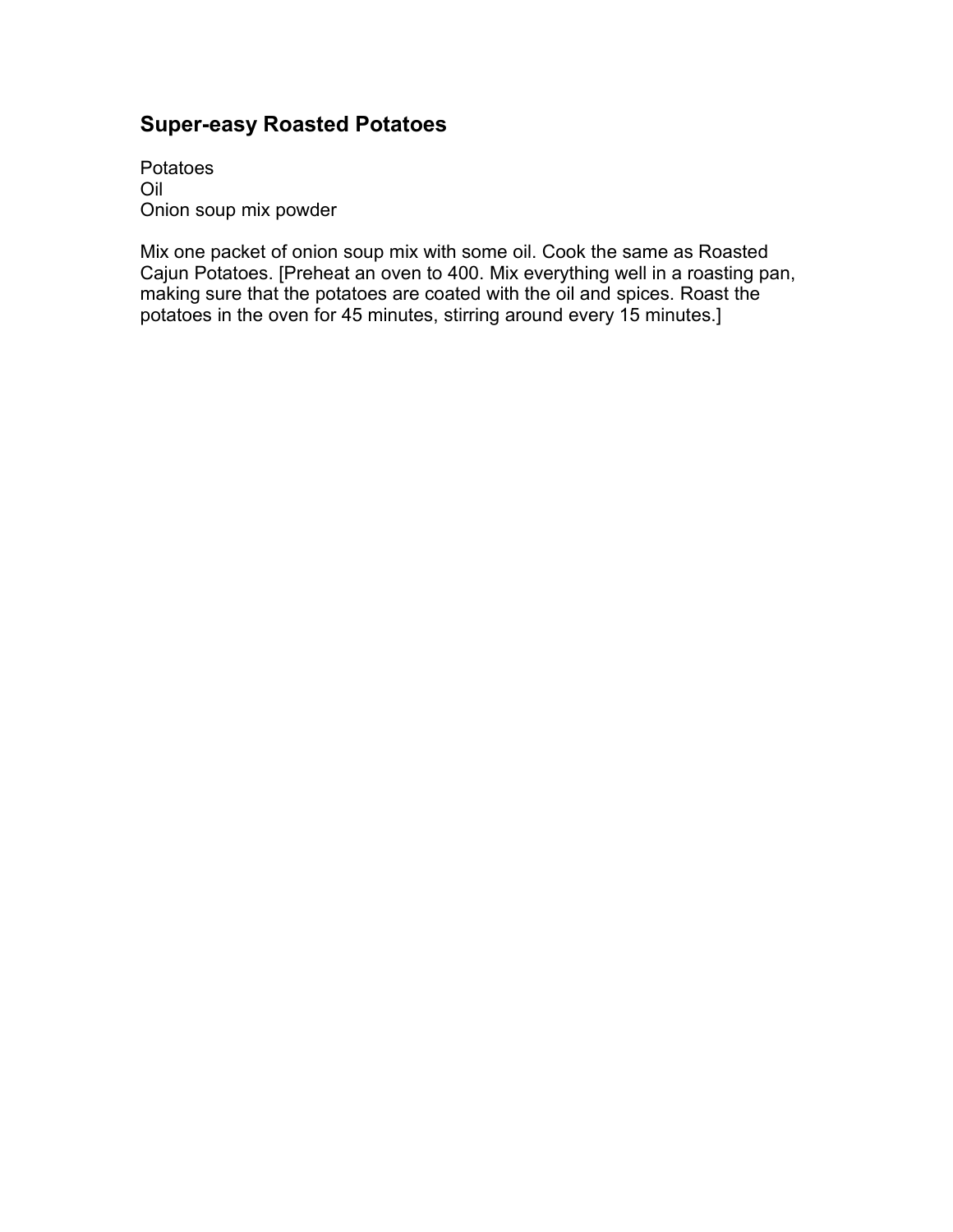# **Super-easy Scoreboard Dip**

1 pk Garlic & herb salad dressing mix  $1/2$  c Milk 3/4 c Mayonnaise

Blend together all ingredients. Chill at least one hour before serving. Serve with potato chips.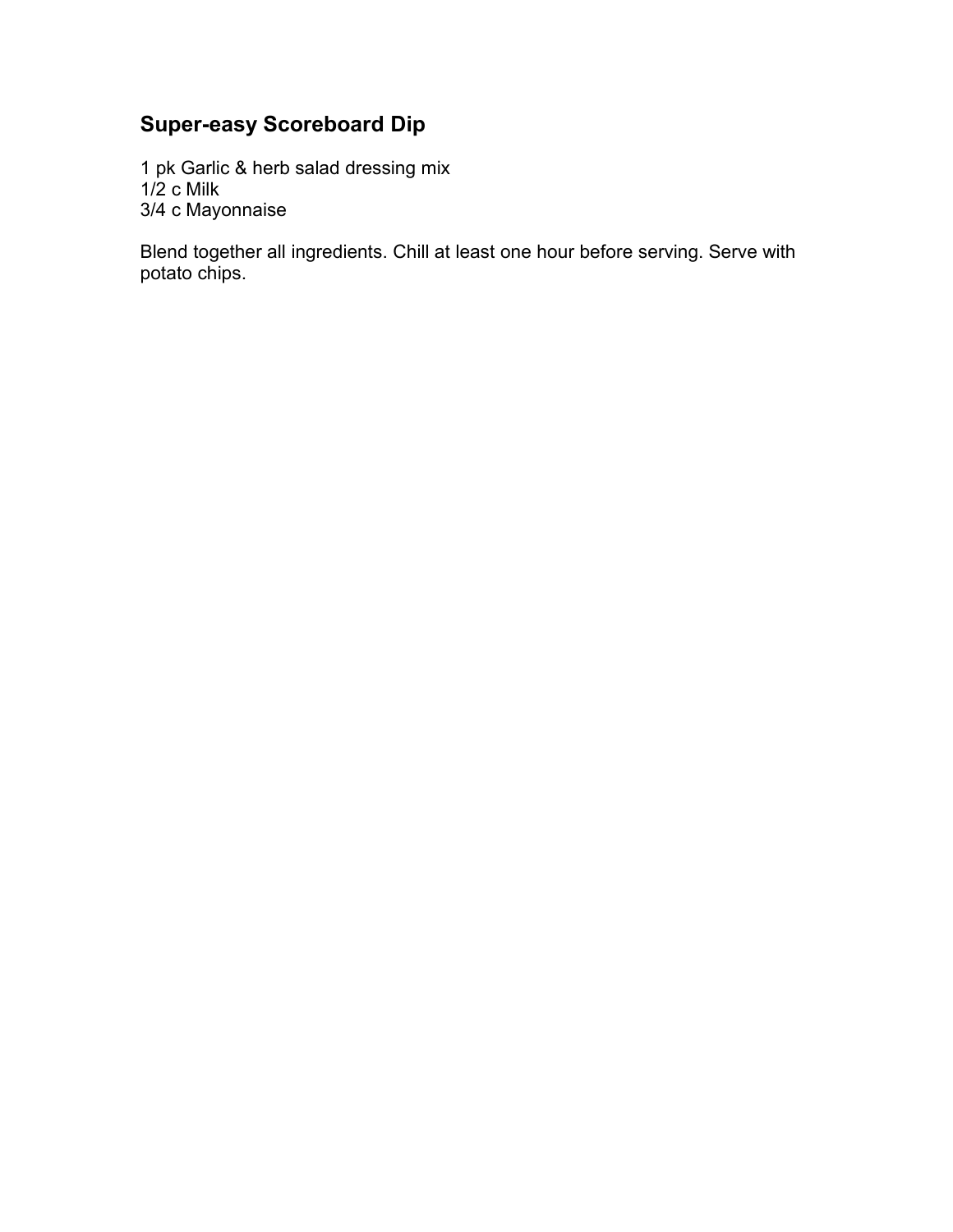### **Sweet And Sour Beef**

 lb Lean ground beef sm Onion; thinly sliced ts Minced fresh ginger pk 16 oz frozen mixed veggies (snap peas, carrots, water chestnuts, pineapple and red pepper) tb Bottled sweet and sour sauce Cooked rice

Place meat, onion and ginger in large skillet; cook over high heat 6 to 8 minutes or until no longer pink, breaking meat apart with wooden spoon. Pour off drippings.

Stir in frozen vegetables and sauce. Cook, covered, 6 to 8 minutes or until vegetables are heated through. Serve over rice.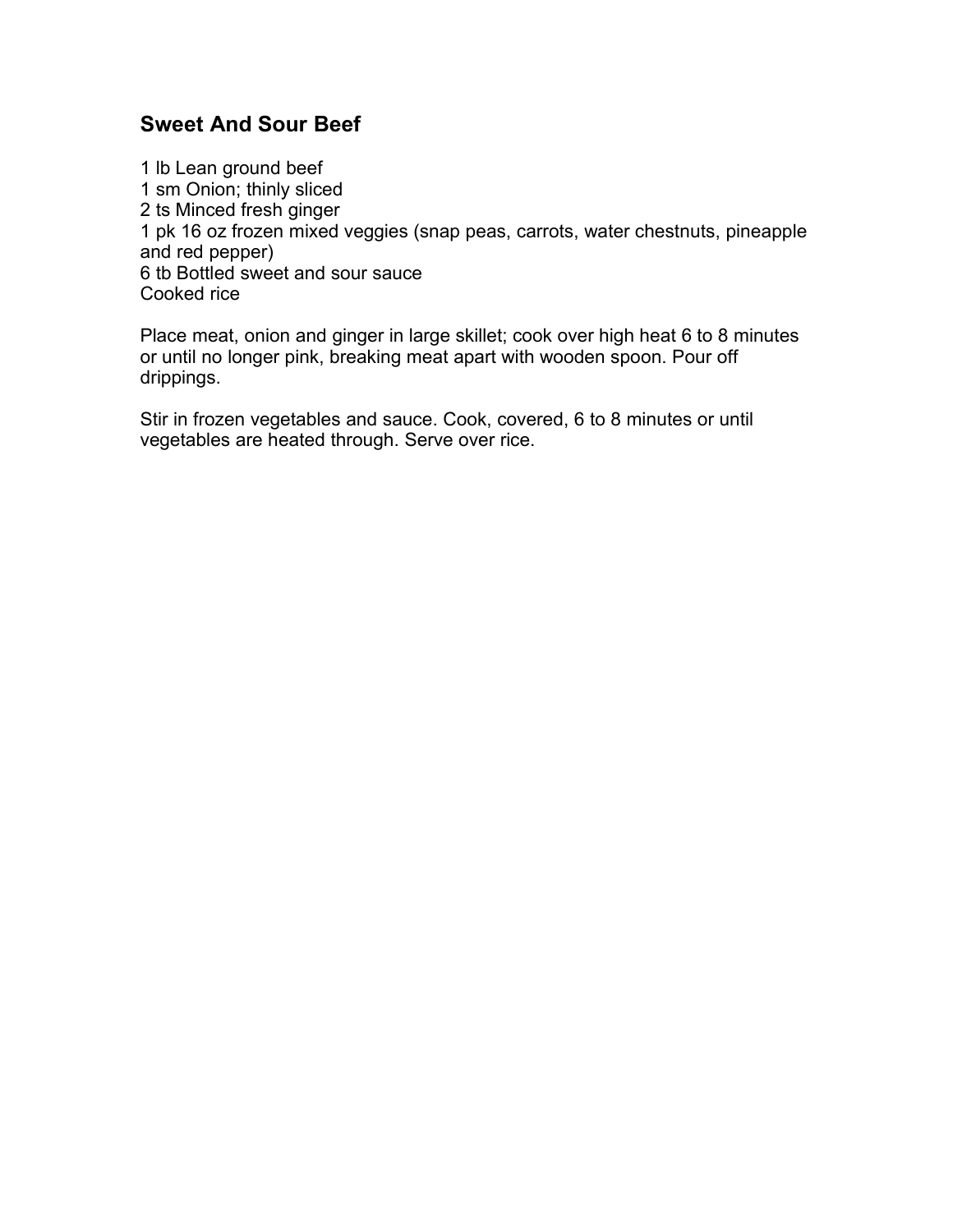## **Very Quick Apple Squares**

3/4 c Softened butter or margarine 1 pk White cake mix 1 (21 oz.) can apple pie filling 1/2 c Flaked coconut

In a large bowl, cut butter into dry cake mix. Set aside one cup. Press remaining mixture into 13x9 inch baking pan. Spoon pie filling evenly over cake mixture. In a small bowl, combine reserved cake mixture and coconut. Sprinkle over pie filling. Bake at 350 degrees for 45 minutes or until golden brown. Cool slightly before cutting in 3 x 1 1/2 inch bars.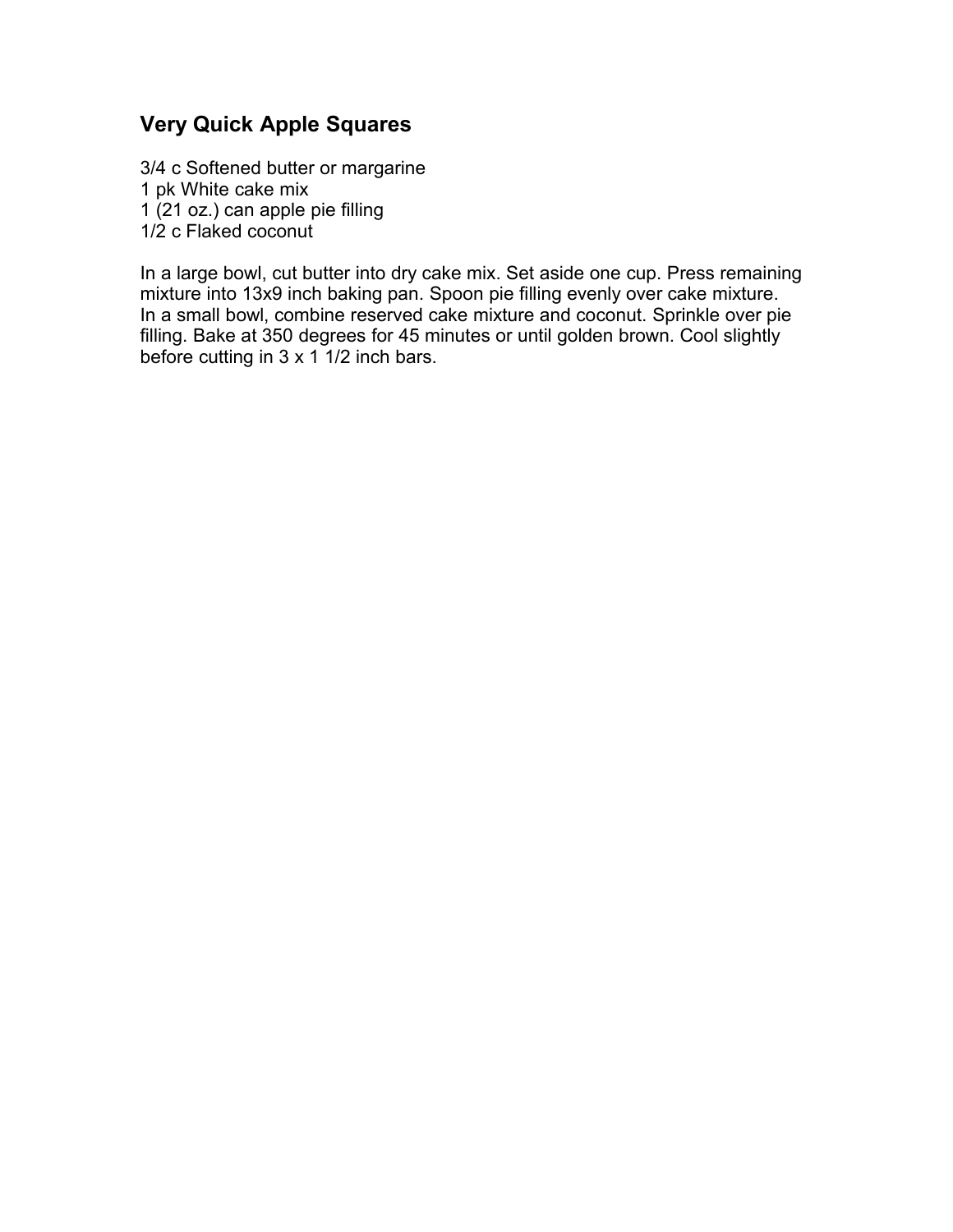## **Quick Bacon Rolls**

1 lb. bacon 1 can water chestnuts, whole 1/2 c. ketchup 1/2 c. sugar 1/2 c. brown sugar **Toothpicks** 

Preheat oven to 375 degrees. Cut bacon strips in thirds. Cut water chestnuts in half. Wrap each bacon piece around a water chestnut. Secure with a toothpick. Bake for 20 minutes or until bacon starts to crisp. Drain grease. Combine ketchup and sugars. Pour over bacon rolls and continue baking for 15-20 minutes. This is a quick, easy recipe that always gets many compliments.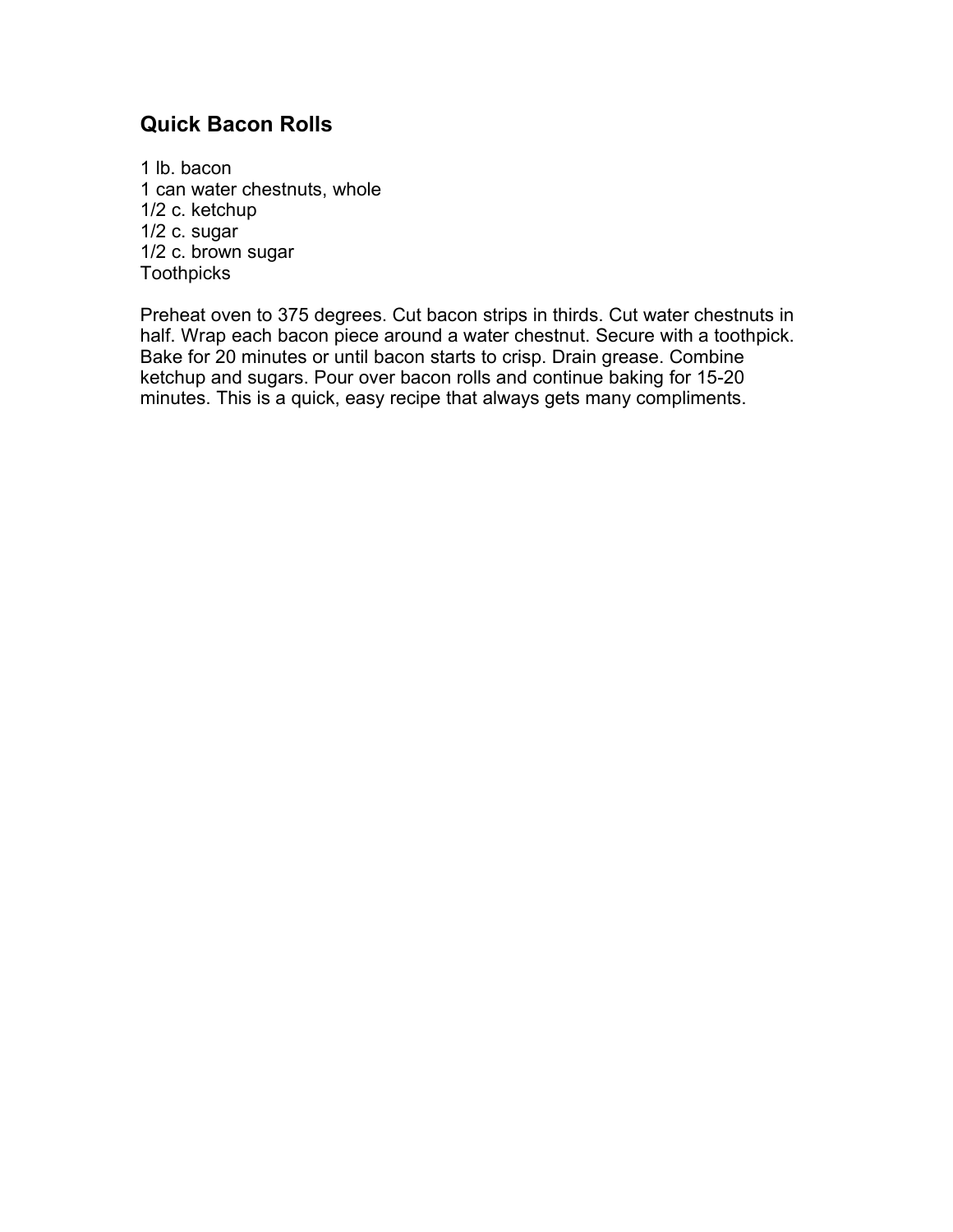## **Quick And Easy Meatloaf**

1 (10 1/2 oz.) can Campbell's cream of mushroom soup 2 lbs. ground beef 1 pouch Campbell's dry onion soup & recipe mix 1/2 c. dry bread crumbs 1 egg, beaten 1/4 c. water

1. In large bowl, mix thoroughly 1/2 cup of the mushroom soup, beef, onion soup mix, bread crumbs and egg. In 12"x8" baking pan, firmly shape meat mixture into 8"x4" loaf. 2. Bake at 350 degrees for 1 1/4 hours or until done. Spoon off 2 tablespoons drippings; reserve. 3. In saucepan over medium heat, heat remaining soup, water and reserved drippings to boiling, stirring occasionally. Thin sauce with additional wafer to desired consistency. Spoon over meat loaf. Makes 8 servings. Prep Time 5 minutes. Cook Time 1 1/2 hours.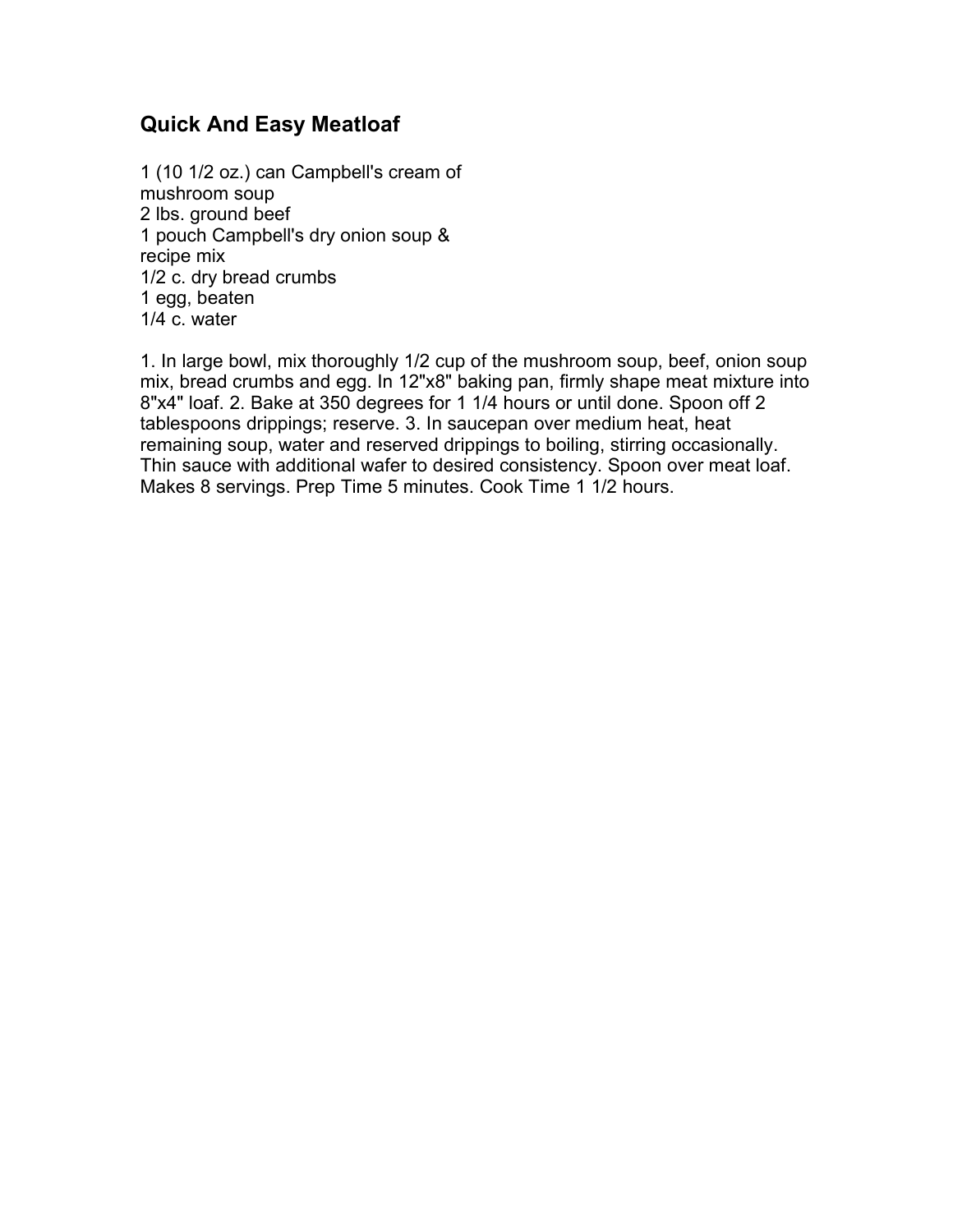#### **Quick And Easy Fish Fillets**

Fish fillets (1/4 to 1/2 inch thick) Egg wash (2 eggs beaten with 1/4 c. milk) Cracker crumbs Peanut oil or vegetable oil for frying Salt to taste

Rinse fillets in cold water, drain, pat dry with paper towels. Dip fillets in egg wash. Coat with crumbs and place in a single layer on wax paper. Heat oil to 370-375 degrees. Put fillets in oil a few at a time (do not overload cooker!). As fish float to the top, cook about 30 seconds, turn, cook 30 seconds more, remove with a slotted spoon. Place on a rack.

Allow to drain and check to insure they are done (fillets will break cleanly and flake easily when done). Salt to taste. Remove from rack and place in single layers on paper towels.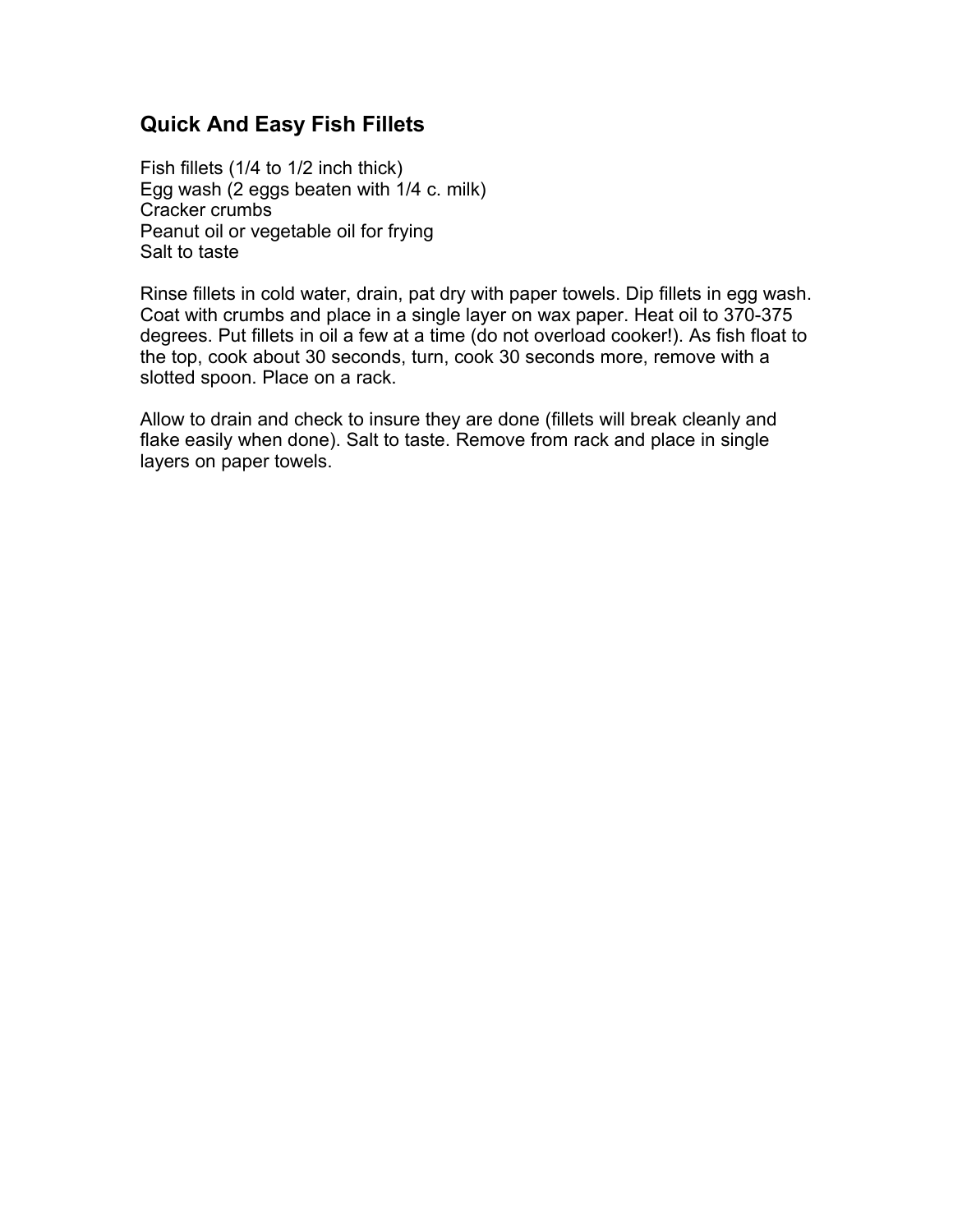#### **Hamburger Stroganoff-Quick And Economical**

 lb. ground beef 1/2 c. chopped onion 1/4 c. margarine tbsp. flour tsp. garlic salt 1/4 tsp. pepper can cream of chicken soup c. dairy sour cream c. hot cooked noodles oz. mushroom pieces (optional)

In large skillet, brown ground beef. Drain off most of fat. Stir in onions and margarine and continue browning until onion is tender. Stir in flour, garlic salt, pepper, and mushrooms. Cook 5 minutes, stirring constantly. Remove from heat. Stir in soup. Simmer uncovered 10 minutes. Stir in sour cream. Heat through. Serve over noodles. Serves 6.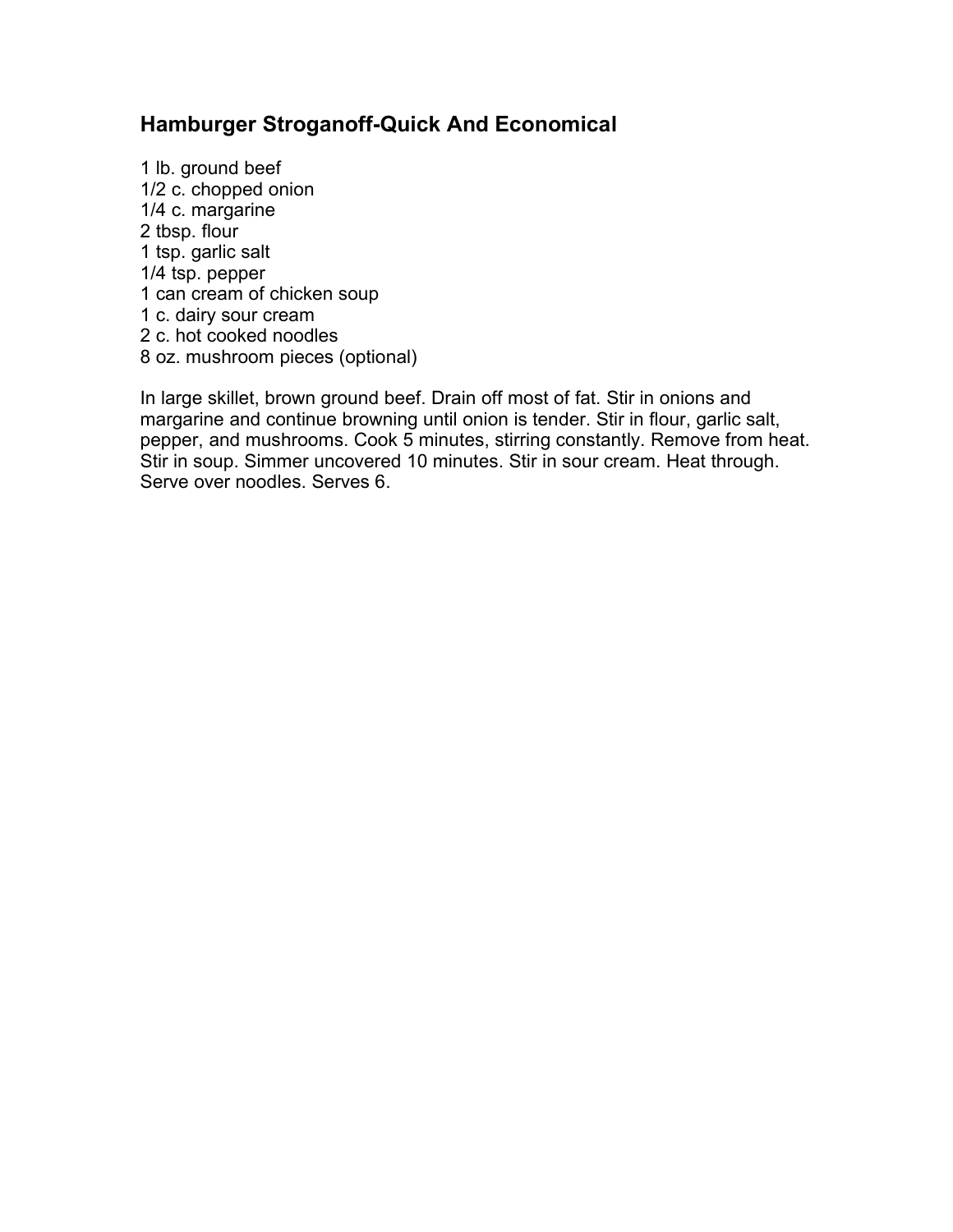## **DEEP DISH PIZZA - QUICK!**

 pkg. active dry yeast c. warm water (105 to 115 degrees) tsp. sugar tsp. salt tbsp. vegetable oil 1/2 c. all-purpose flour (8 oz.) can pizza sauce Toppings of choice (pepperoni, sausage, black olives, etc.) Mozzarella cheese

Dissolve yeast in warm water. Stir in remaining 4 ingredients, beat with a fork 25 strokes. Let stand 5 minutes. Press dough evenly in greased deep dish pizza pan and up the sides about half way. Spread with pizza sauce and toppings. Bake at 425 degrees for 20 to 25 minutes.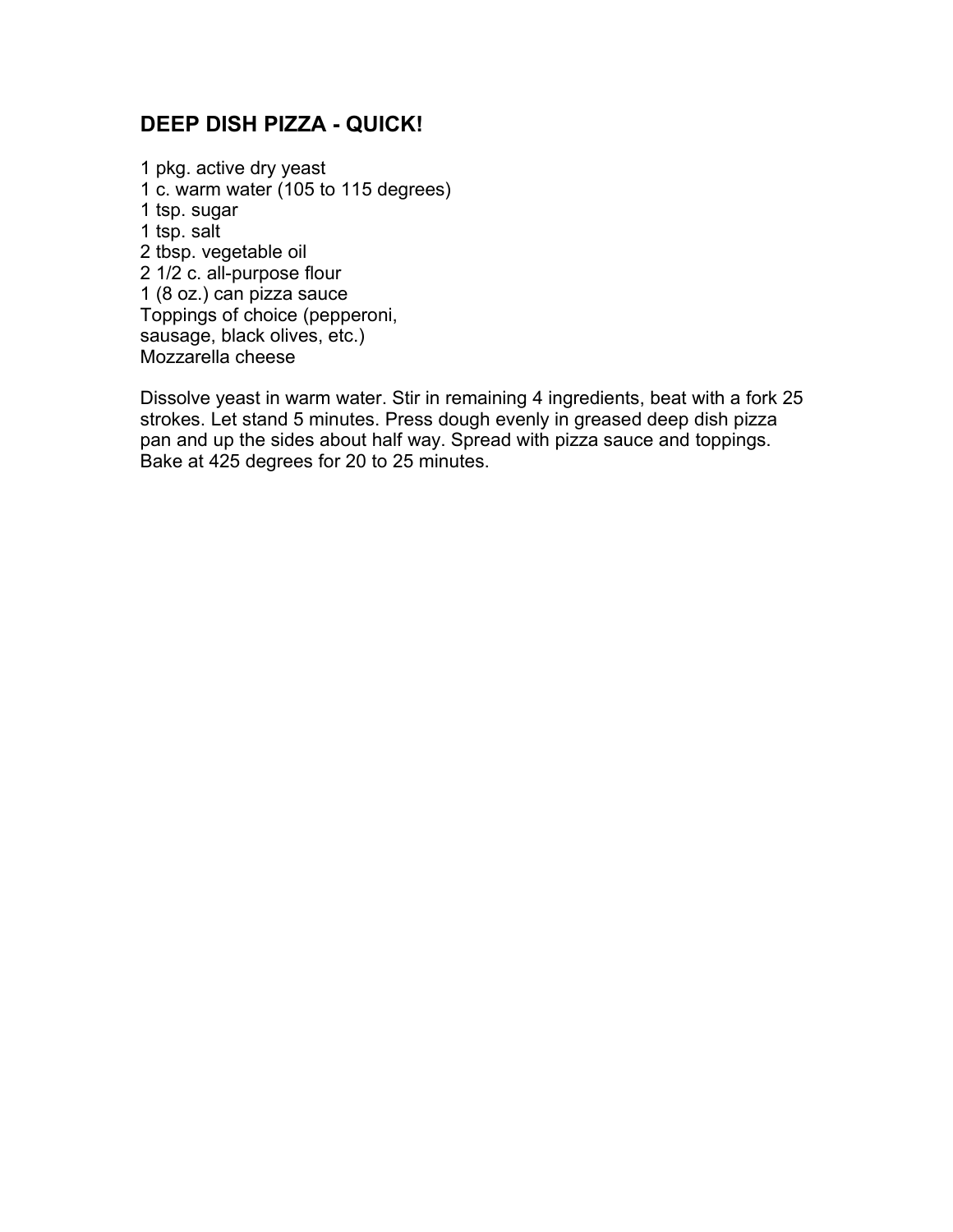## **Quick And Easy Barbecue Pork Chops**

4-5 pork chops 1/2 onion 1-2 carrots 1 stalk celery About 1/4 c. ketchup 2-3 drops Worcestershire sauce Water to cover chops

Lightly brown pork chops on both sides. Put ketchup on top of pork chops. Add water to cover chops. Add onion, celery, carrots and Worcestershire sauce. Cook about 1/2 hour. This recipe can be used with beef or chicken.